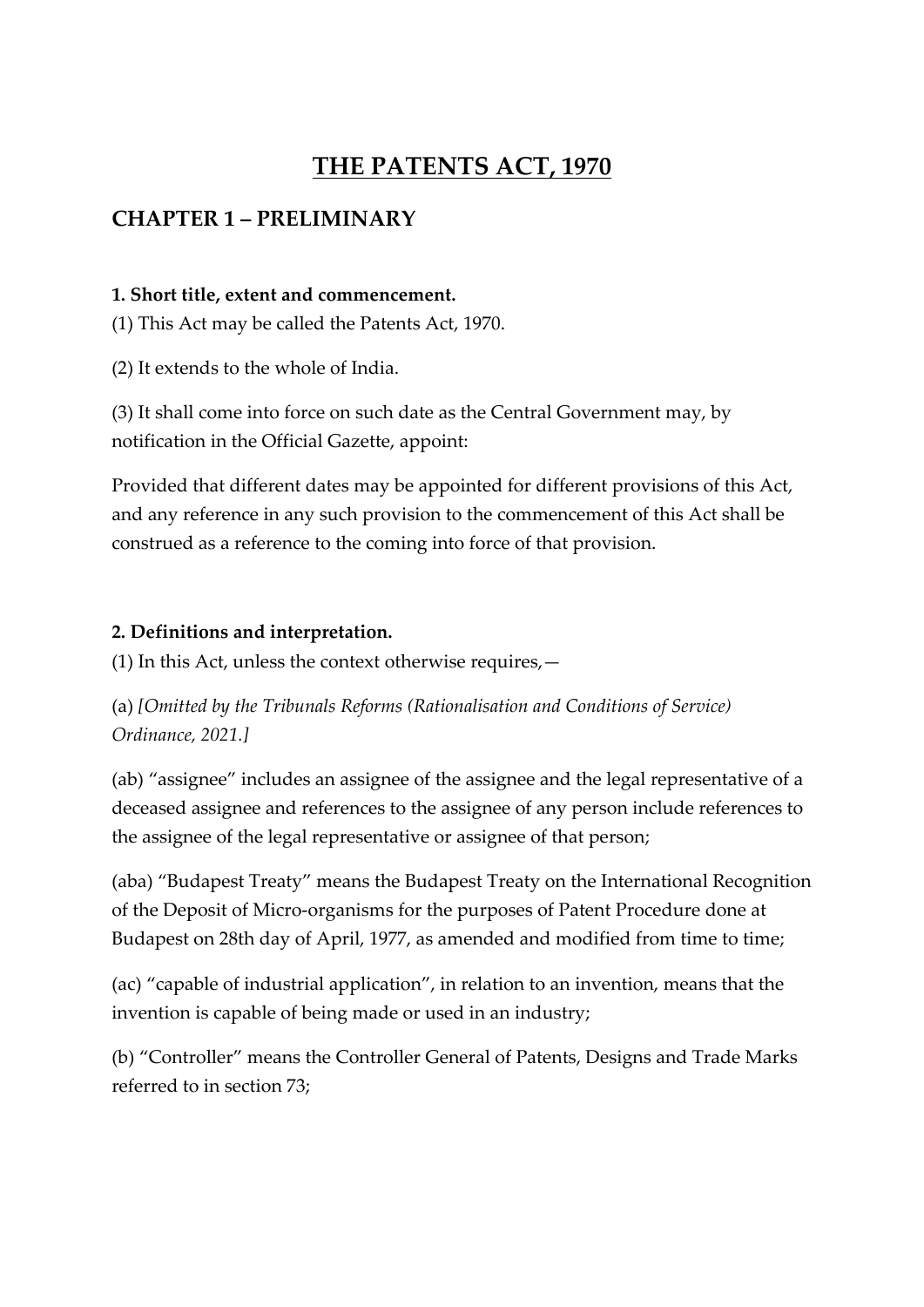(c) "convention application" means an application for a patent made by virtue of section 135;

(d) "convention country" means a country or a country which is member of a group of countries or a union of countries or an Intergovernmental organization referred to as a convention country in section 133;

(e) "district court" has the meaning assigned to that expression by the Code of Civil Procedure, 1908 (5 of 1908);

(f) "exclusive licence" means a licence from a patentee which confers on the licensee, on the licensee and persons authorised by him, to the exclusion of all other persons (including the patentee), any right in respect of the patented invention, and exclusive licensee shall be construed accordingly;

(g) [Omitted by the Patents (Amendment) Act, 2005.]

(h) "Government undertaking" means any industrial undertaking carried on—

(i) by a department of the Government, or

(ii) by a corporation established by a Central, Provincial or State Act, which is owned or controlled by the Government, or

(iii) by a Government company as defined in section 617 of the Companies Act, 1956 (1 of 1956), or

(iv) by an institution wholly or substantially financed by the Government;

(i) "High Court", in relation to a State or Union territory, means the High Court having territorial jurisdiction in that State or Union territory, as the case may be;

(ia) "international application" means an application for patent made in accordance with the Patent Cooperation Treaty;

(j) "invention" means a new product or process involving an inventive step and capable of industrial application;

(ja) "inventive step" means a feature of an invention that involves technical advance as compared to the existing knowledge or having economic significance or both and that makes the invention not obvious to a person skilled in the art;

(k) "legal representative" means a person who in law represents the estate of a deceased person;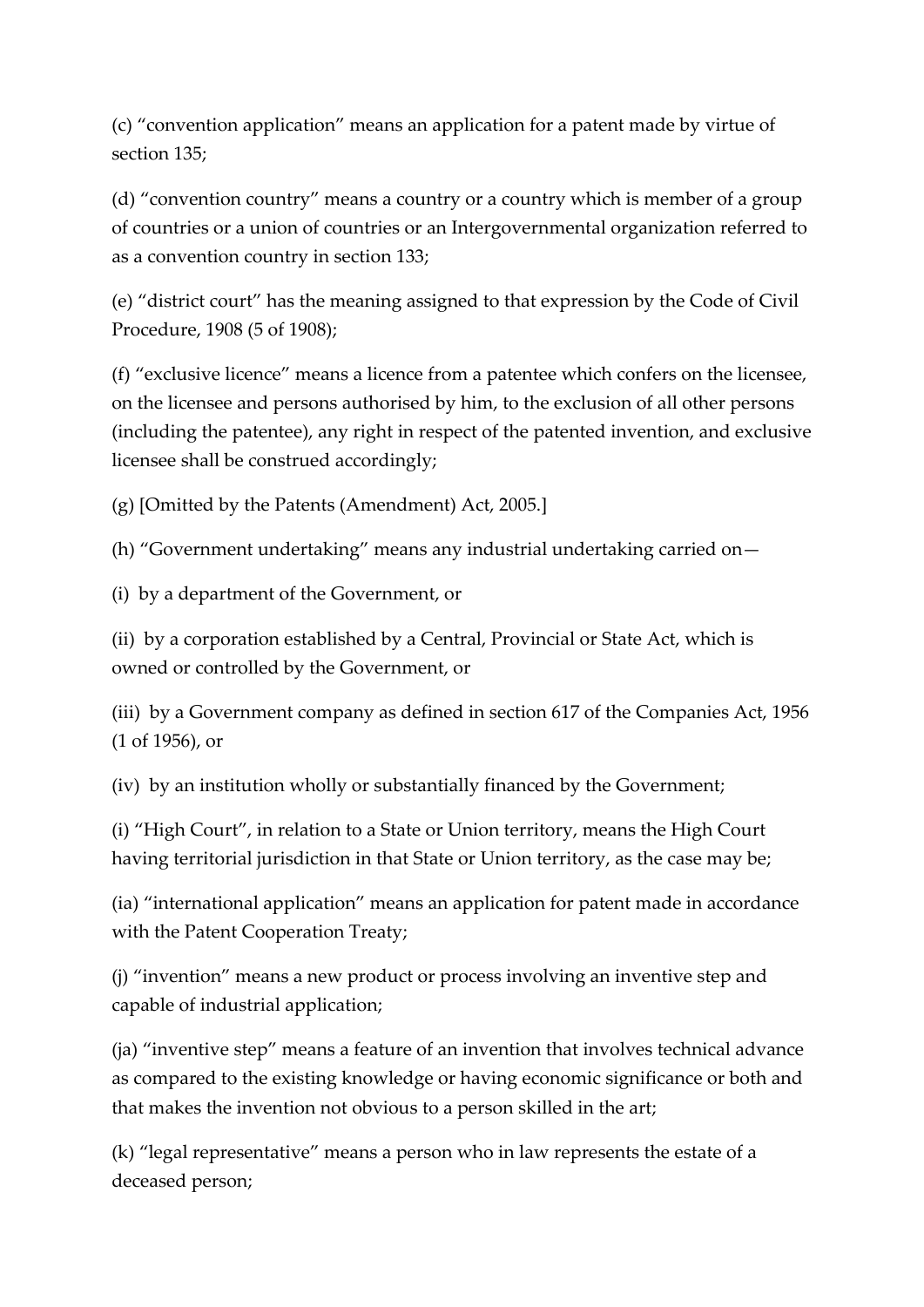(l) "new invention" means any invention or technology which has not been anticipated by publication in any document or used in the country or elsewhere in the world before the date of filing of patent application with complete specification, i.e., the subject matter has not fallen in public domain or that it does not form part of the state of the art;

(la) "Opposition Board" means an Opposition Board constituted under sub-section (3) of section 25;

(m) "patent" means a patent for any invention granted under this Act;

(n) "patent agent" means a person for the time being registered under this Act as a patent agent;

(o) "patented article" and "patented process" means respectively an article or process in respect of which a patent is in force;

(oa) "Patent Cooperation Treaty" means the Patent Cooperation Treaty done at Washington on the 19th day of June, 1970 as amended and modified from time to time;

(p) "patentee" means the person for the time being entered on the register as the grantee or proprietor of the patent;

(q) "patent of addition" means a patent granted in accordance with section 54;

(r) "patent office" means the patent office referred to in section 74;

(s) "person" includes the Government;

(t) "person interested" includes a person engaged in, or in promoting, research in the same field as that to which the invention relates;

(ta) "pharmaceutical substance" means any new entity involving one or more inventive steps;

(u) "prescribed" means,—

(A) in relation to proceedings before a High Court, prescribed by rules made by the High Court;

(B) [Omitted by the Tribunals Reforms (Rationalisation and Conditions of Service) Ordinance, 2021.]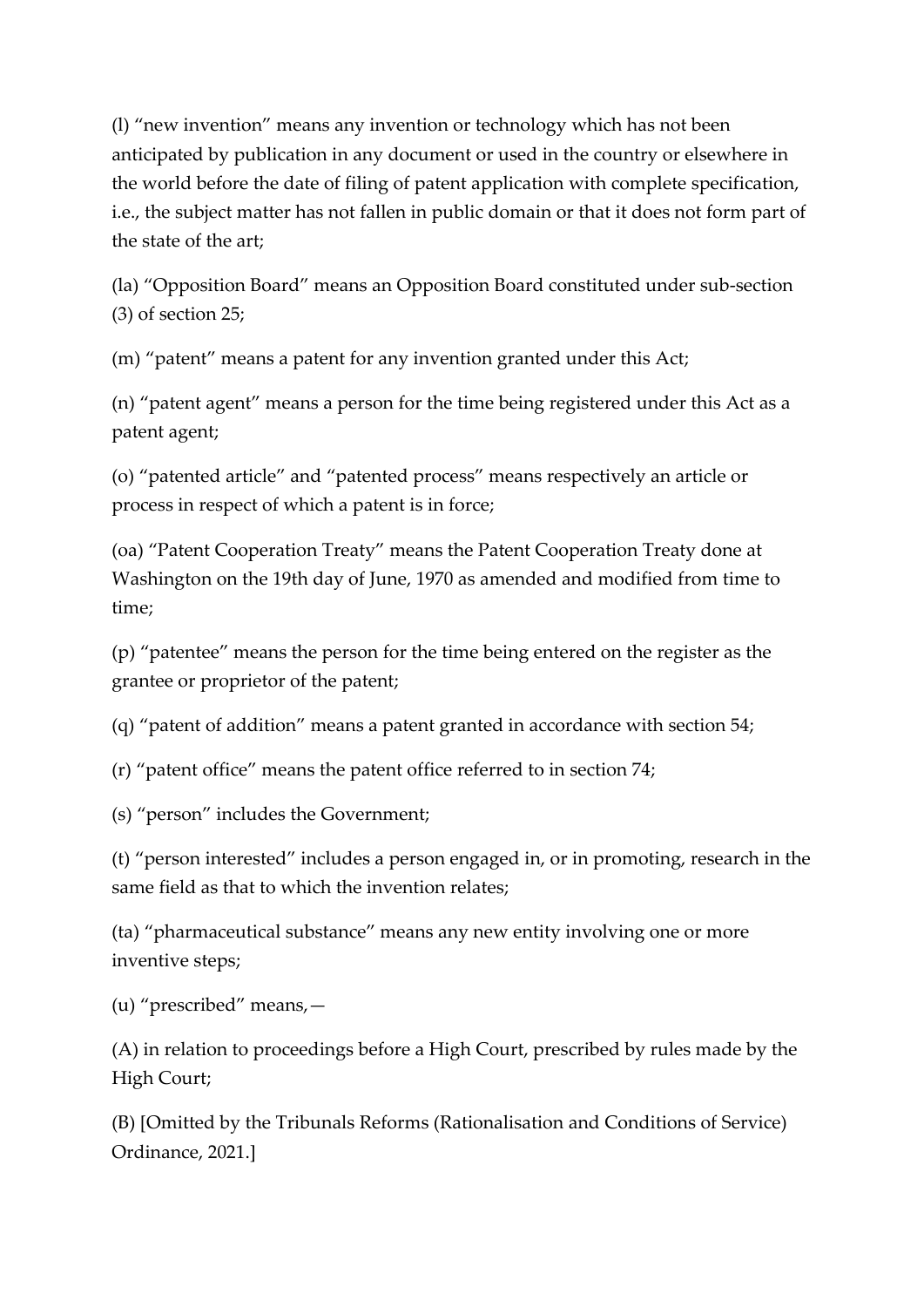(C) in other cases, prescribed by rules made under this Act;

(v) "prescribed manner" includes the payment of the prescribed fee;

(w) "priority date" has the meaning assigned to it by section 11;

(x) "register" means the register of patents referred to in section 67;

(y) "true and first inventor" does not include either the first importer of an invention into India, or a person to whom an invention is first communicated from outside India.

(2) In this Act, unless the context otherwise requires, any reference—

(a) to the Controller shall be construed as including a reference to any officer discharging the functions of the Controller in pursuance of section 73;

(b) to the patent office shall be construed as including a reference to any branch office of the patent office.

# **CHAPTER 2 – INVENTIONS NOT PATENTABLE**

#### **3. What are not inventions.**

The following are not inventions within the meaning of this  $Act,$   $-$ 

(a) an invention which is frivolous or which claims anything obviously contrary to well established natural laws;

(b) an invention the primary or intended use or commercial exploitation of which could be contrary public order or morality or which causes serious prejudice to human, animal or plant life or health or to the environment;

(c) the mere discovery of a scientific principle or the formulation of an abstract theory or discovery of any living thing or non-living substance occurring in nature;

(d) the mere discovery of a new form of a known substance which does not result in the enhancement of the known efficacy of that substance or the mere discovery of any new property or new use for a known substance or of the mere use of a known process, machine or apparatus unless such known process results in a new product or employs at least one new reactant.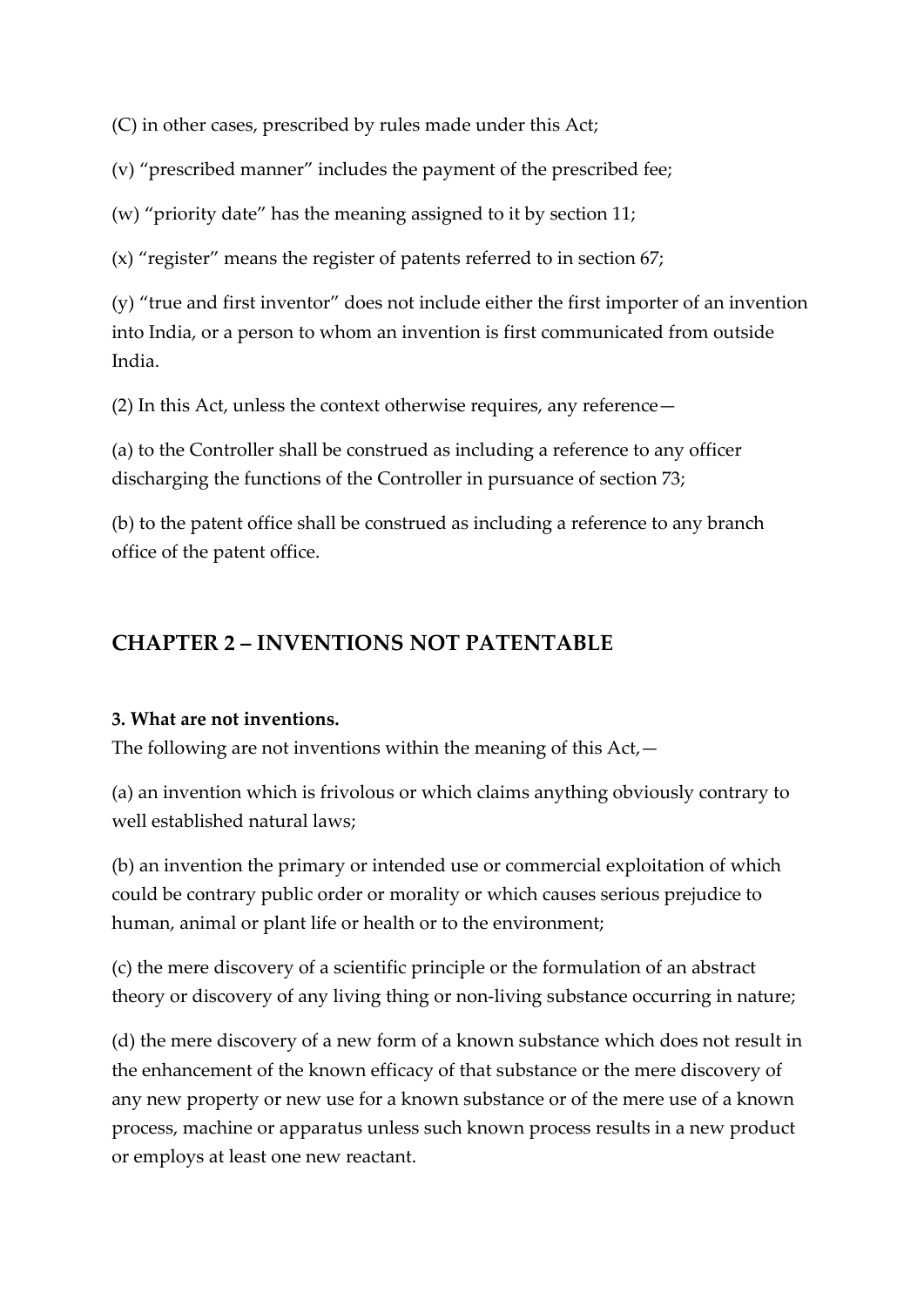Explanation.—For the purposes of this clause, salts, esters, ethers, polymorphs, metabolites, pure form, particle size, isomers, mixtures of isomers, complexes, combinations and other derivatives of known substance shall be considered to be the same substance, unless they differ significantly in properties with regard to efficacy;

(e) a substance obtained by a mere admixture resulting only in the aggregation of the properties of the components thereof or a process for producing such substance;

(f) the mere arrangement or re-arrangement or duplication of known devices each functioning independently of one another in a known way;

(g) [Omitted by the Patents (Amendment) Act, 2002]

(h) a method of agriculture or horticulture;

(i) any process for the medicinal, surgical, curative, prophylactic diagnostic, therapeutic or other treatment of human beings or any process for a similar treatment of animals to render them free of disease or to increase their economic value or that of their products.

(j) plants and animals in whole or any part thereof other than micro organisms but including seeds, varieties and species and essentially biological processes for production or propagation of plants and animals;

(k) a mathematical or business method or a computer programme per se or algorithms;

(l) a literary, dramatic, musical or artistic work or any other aesthetic creation whatsoever including cinematographic works and television productions;

(m) a mere scheme or rule or method of performing mental act or method of playing game;

(n) a presentation of information;

(o) topography of integrated circuits;

(p) an invention which in effect, is traditional knowledge or which is an aggregation or duplication of known properties of traditionally known component or components.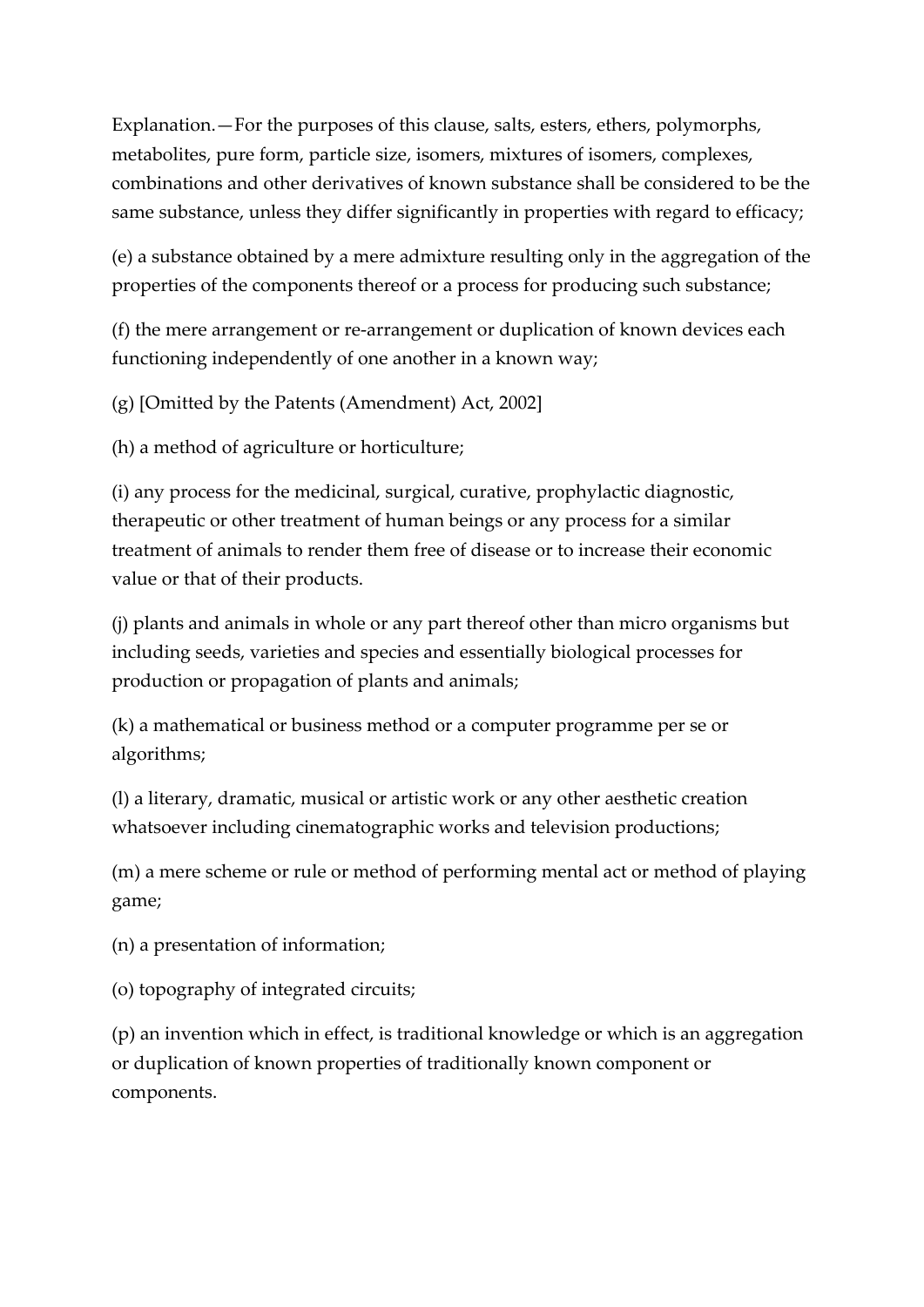# **4. Inventions relating to atomic energy not patentable.**

No patent shall be granted in respect of an invention relating to atomic energy falling within sub section (1) of section 20 of the Atomic Energy Act, 1962 (33 of 1962).

#### **5. Inventions where only methods or processes of manufacture patentable.**

*[Omitted by the Patents (Amendment) Act, 2005]*

# **CHAPTER 3 – APPLICATIONS FOR PATENTS**

#### **6. PERSONS ENTITLED TO APPLY FOR PATENTS.**

(1) Subject to the provisions contained in section 134, an application for a patent for an invention may be made by any of the following persons, that is to say,

(a) by any person claiming to be the true and first inventor of the invention;

(b) by any person being the assignee of the person claiming to be the true and first inventor in respect of the right to make such an application;

(c) by the legal representative of any deceased person who immediately before his death was entitled to make such an application.

(2) An application under sub-section (1) may be made by any of the persons referred to therein either alone or jointly with any other person.

# **7. Form of application.**

(1) Every application for a patent shall be for one invention only and shall be made in the prescribed form and filed in the patent office.

(1A) Every international application under the Patent Cooperation Treaty for a patent, as may be filed designating India shall be deemed to be an application under this Act, if a corresponding application has also been filed before the Controller in India.

(1B) The filing date of an application referred to in sub-section (1A) and its complete specification processed by the patent office as designated office or elected office shall be the international filing date accorded under the Patent Cooperation Treaty.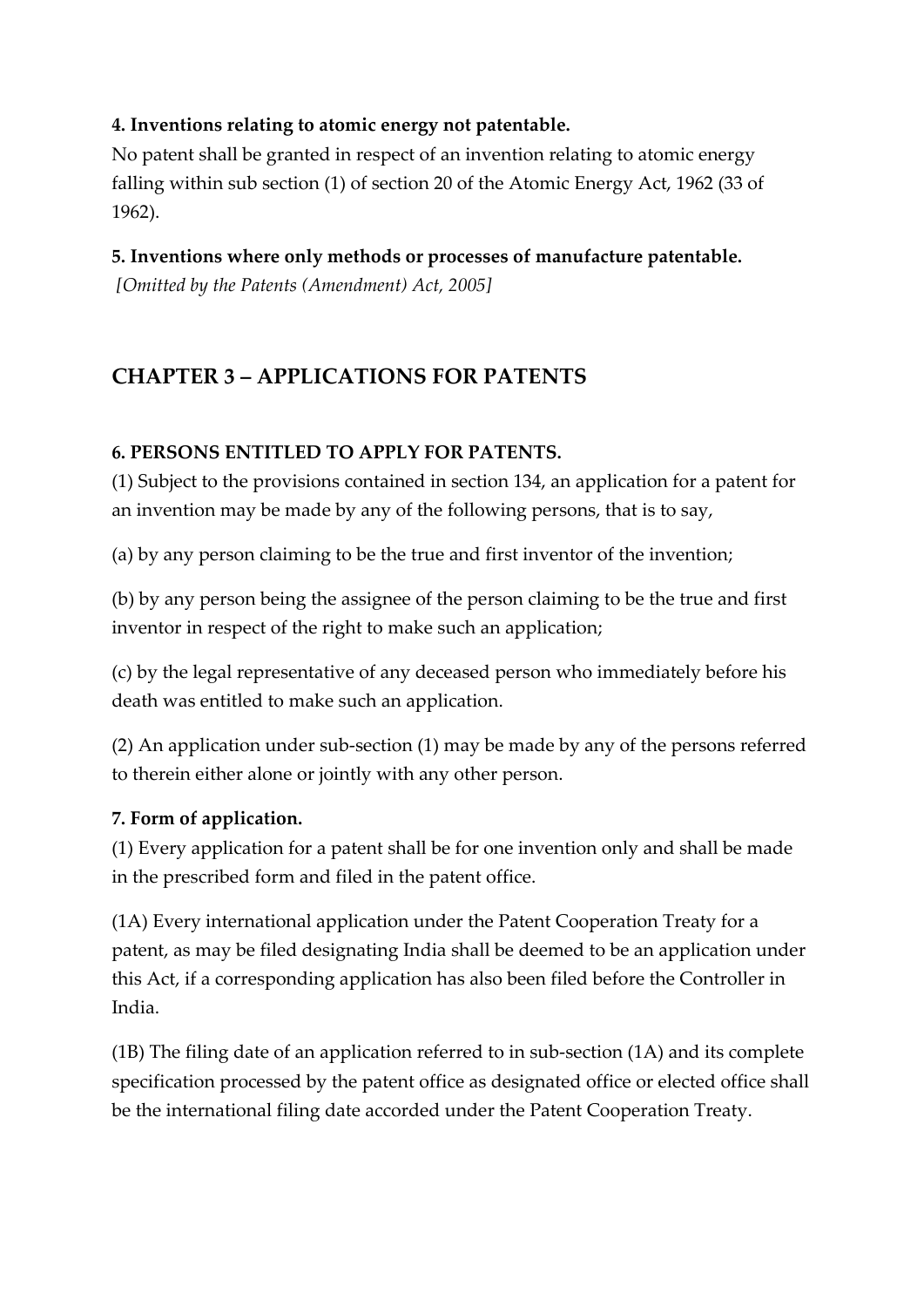(2) Where the application is made by virtue of an assignment of the right to apply for a patent for the invention, there shall be furnished with the application, or within such period as may be prescribed after the filing of the application, proof of the right to make the application.

(3) Every application under this section shall state that the applicant is in possession of the invention and shall name the person claiming to be the true and first inventor; and where the person so claiming is not the applicant or one of the applicants, the application shall contain a declaration that the applicant believes the person so named to be the true and first inventor.

(4) Every such application (not being a convention application or an application filed under the Patent Cooperation Treaty designating India) shall be accompanied by a provisional or a complete specification.

# 8. INFORMATION AND UNDERTAKING REGARDING FOREIGN APPLICATIONS.

(1) Where an applicant for a patent under this Act is prosecuting either alone or jointly with any other person an application for a patent in any country outside India in respect of the same or substantially the same invention, or where to his knowledge such an application is being prosecuted by some person through whom he claims or by some person deriving title from him, he shall file along with his application or subsequently within the prescribed period as the Controller may allow—

(a) a statement setting out detailed particulars of such application; and

(b) an undertaking that, up to the date of grant of patent in India, he would keep the Controller informed in writing, from time to time, of detailed particulars as required under clause (a) in respect of every other application relating to the same or substantially the same invention, if any, filed in any country outside India subsequently to the filing of the statement referred to in the aforesaid clause, within the prescribed time.

(2) At any time after an application for patent is filed in India and till the grant of a patent or refusal to grant of a patent made thereon, the Controller may also require the applicant to furnish details, as may be prescribed, relating to the processing of the application in a country outside India, and in that event the applicant shall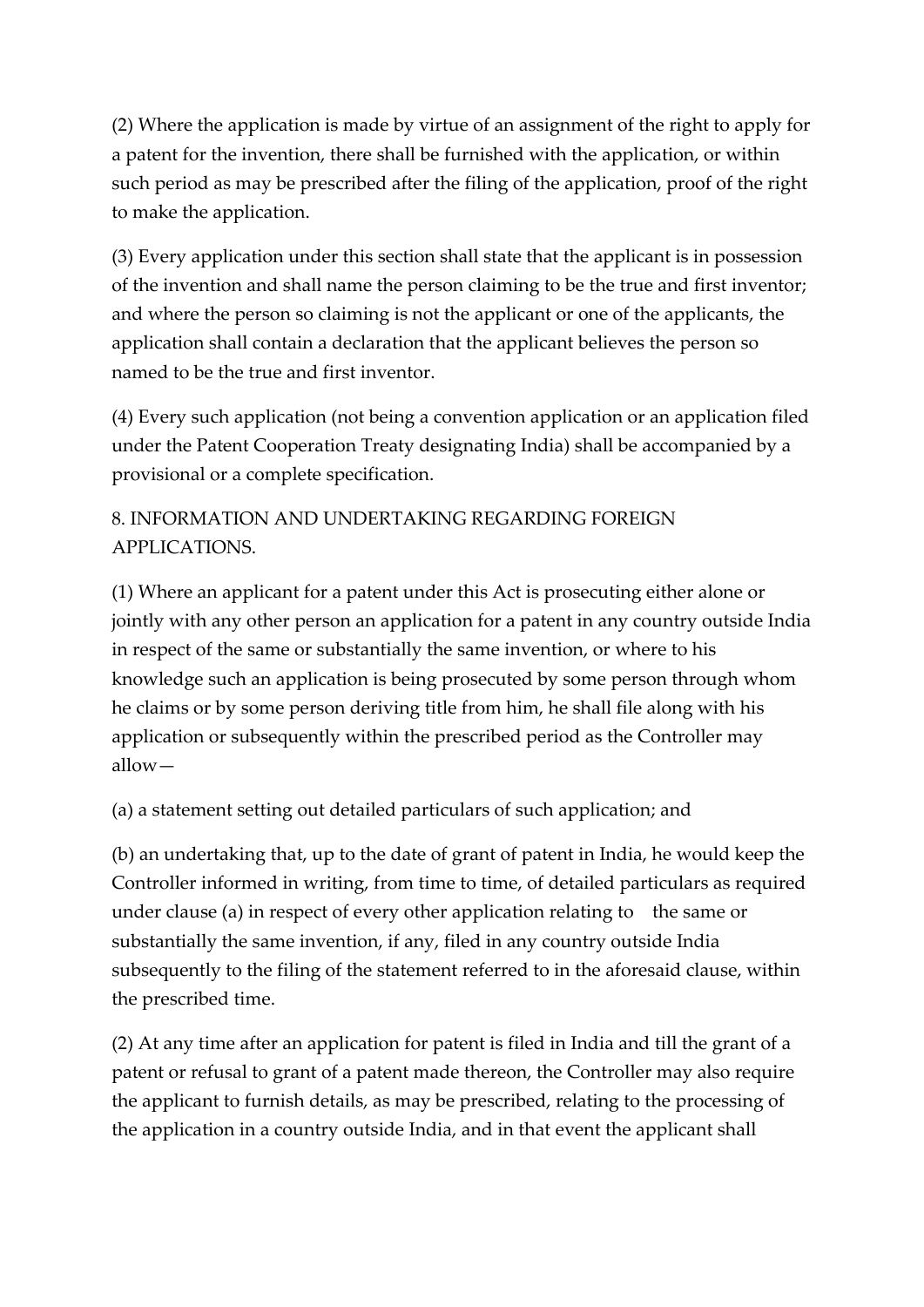furnish to the Controller information available to him within such period as may be prescribed.

# **9. Provisional and complete specifications.**

(1) Where an application for a patent (not being a convention application or an application filed under the Patent Cooperation Treaty designating India) is accompanied by a provisional specification, a complete specification shall be filed within twelve months from the date of filing of the application, and if the complete specification is not so filed, the application shall be deemed to be abandoned.

(2) Where two or more applications in the name of the same applicant are accompanied by provisional specifications in respect of inventions which are cognate or of which one is a modification of another and the Controller is of opinion that the whole of such inventions are such as to constitute a single invention and may properly be included in one patent, he may allow one complete specification to be filed in respect of all such provisional specifications.

Provided that the period of time specified under sub-section (1) shall be reckoned from the date of filing of the earliest provisional specification.

(3) Where an application for a patent (not being a convention application or an application filed under the Patent Cooperation Treaty designating India) in. accompanied by a specification purporting to be a complete specification, the Controller may, if the applicant be requests at any time within twelve months from the date of filing of the application, direct that such specification shall be treated, for the purposes of this Act, as a provisional specification and proceed with the application accordingly.

(4) Where a complete specification has been filed in pursuance of an application for a patent accompanied by a provisional specification or by a specification treated by virtue of a direction under sub-section (3) as a provisional specification, the Controller may, if the applicant so requests at any time before grant of patent, cancel the provisional specification and post-date the application to the date of filing of the complete specification.

# **10. Contents of specifications.**

(1) Every specification, whether provisional of complete, shall describe the invention and shall begin with a title sufficiently indicating the subject-matter to which the invention relates.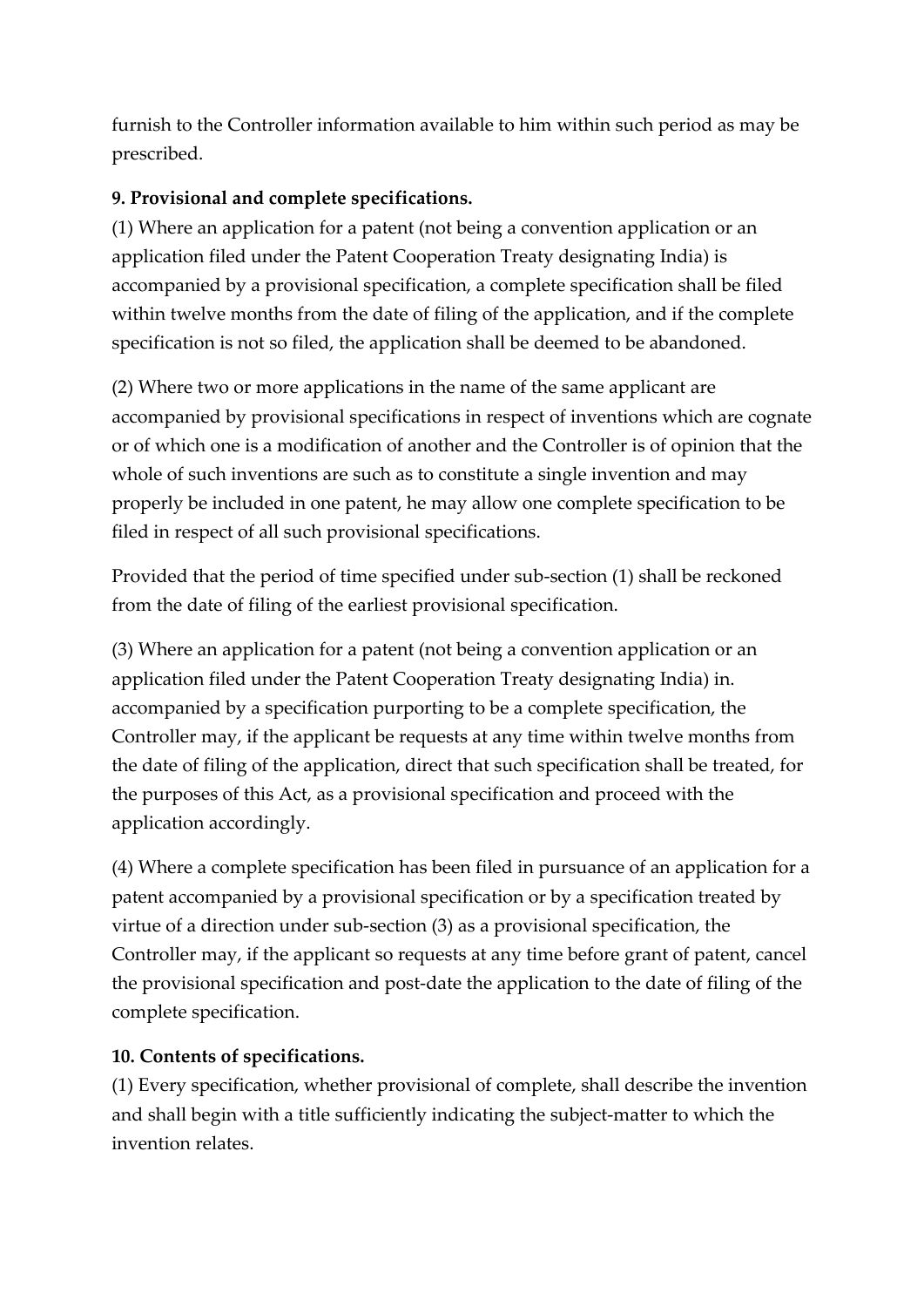(2) Subject to any rules that may be made in this behalf under this Act, drawings may, and shall, if the Controller so requires, be supplied for the purposes of any specification, whether complete or provisional; and any drawings so supplied shall, unless the Controller otherwise directs be deemed to form part of the specification, and references in this Act to a specification shall be construed accordingly.

(3) If, in any particular case, the Controller considers that an application should be further supplemented by a model or sample of anything illustrating the invention or alleged to constitute an invention, such model or sample as he may require shall be furnished before the application is found in order for grant of a patent, but such model or sample shall not be deemed to form part of the specification.

(4) Every complete specification shall—

(a) fully and particularly describe the invention and its operation or use and the method by which it is to be performed;

(b) disclose the best method of performing the invention which is known to the applicant and for which he is entitled to claim protection; and

(c) end with a claim or claims defining the scope of the invention for which protection is claimed;

(d) be accompanied by an abstract to provide technical information on the invention: Provided that—

(i) the Controller may amend the abstract for providing better information to third parties; and

(ii) if the applicant mentions a biological material in the specification which may not be described in such a way as to satisfy clauses (a) and (b), and if such material is not available to the public, the application shall be completed by depositing the material to an international depository authority under the Budapest Treaty and by fulfilling the following conditions, namely:—

(A) the deposit of the material shall be made not later than the date of filing the patent application in India and a reference thereof shall be made in the specification within the prescribed period;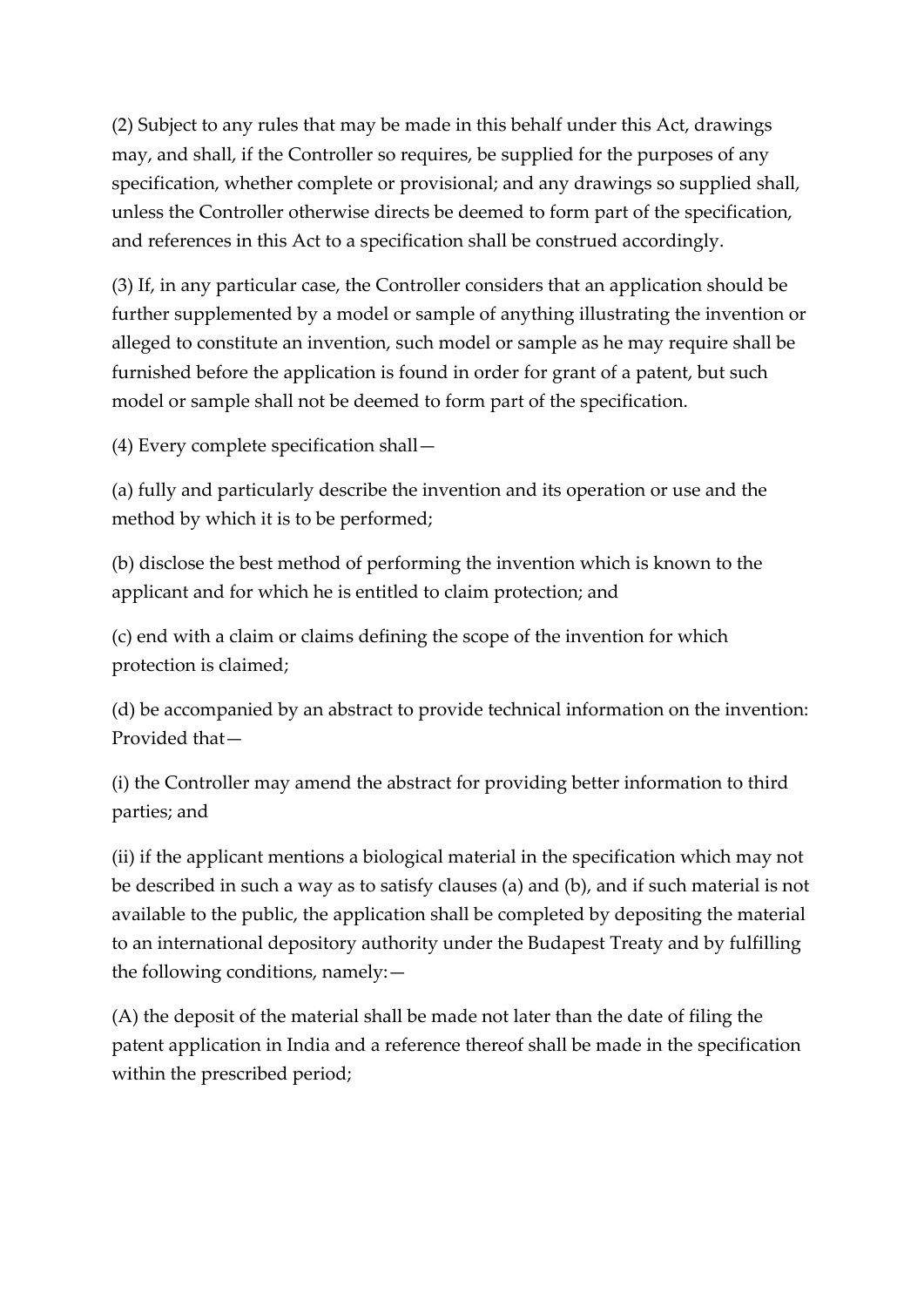(B) all the available characteristics of the material required for it to be correctly identified or indicated are included in the specification including the name, address of the depository institution and the date and number of the deposit of the material at the institution;

(C) access to the material is available in the depository institution only after the date of the application of patent in India or if a priority is claimed after the date of the priority;

(D) disclose the source and geographical origin of the biological material in the specification, when used in an invention.

(4A) In case of an international application designating' India, the title, description, drawings, abstract and claims filed with the application shall be taken as the complete specification for the purposes of this Act.

(5) The claim or claims of a complete specification shall relate to a single invention, or to a group of inventions linked so as to form a single inventive concept, shall be clear and succinct and shall be fairly based on the matter disclosed in the specification.

(6) A declaration as to the inventor ship of the invention shall, in such cases as may be prescribed, be furnished in the prescribed form with the complete specification or within such period as may be prescribed after the filing of that specification.

(7) Subject to the foregoing provisions of this section, a complete specification filed after a provisional specification may include claims in respect of developments of, or additions to, the invention which was described in the provisional specification, being developments or additions in respect of which the applicant would be entitled under the provisions of section 6 to make a separate application for a patent.

# **11. Priority dates of claims of a complete specification.**

(1) There shall be a priority date for each claim of a complete specification.

(2) Where a complete specification is filed in pursuance of a single application accompanied by—

(a) a provisional specification; or

(b) a specification which is treated by virtue of a direction under subsection (3) of section 9 as a provisional specification, and the claim is fairly based on the matter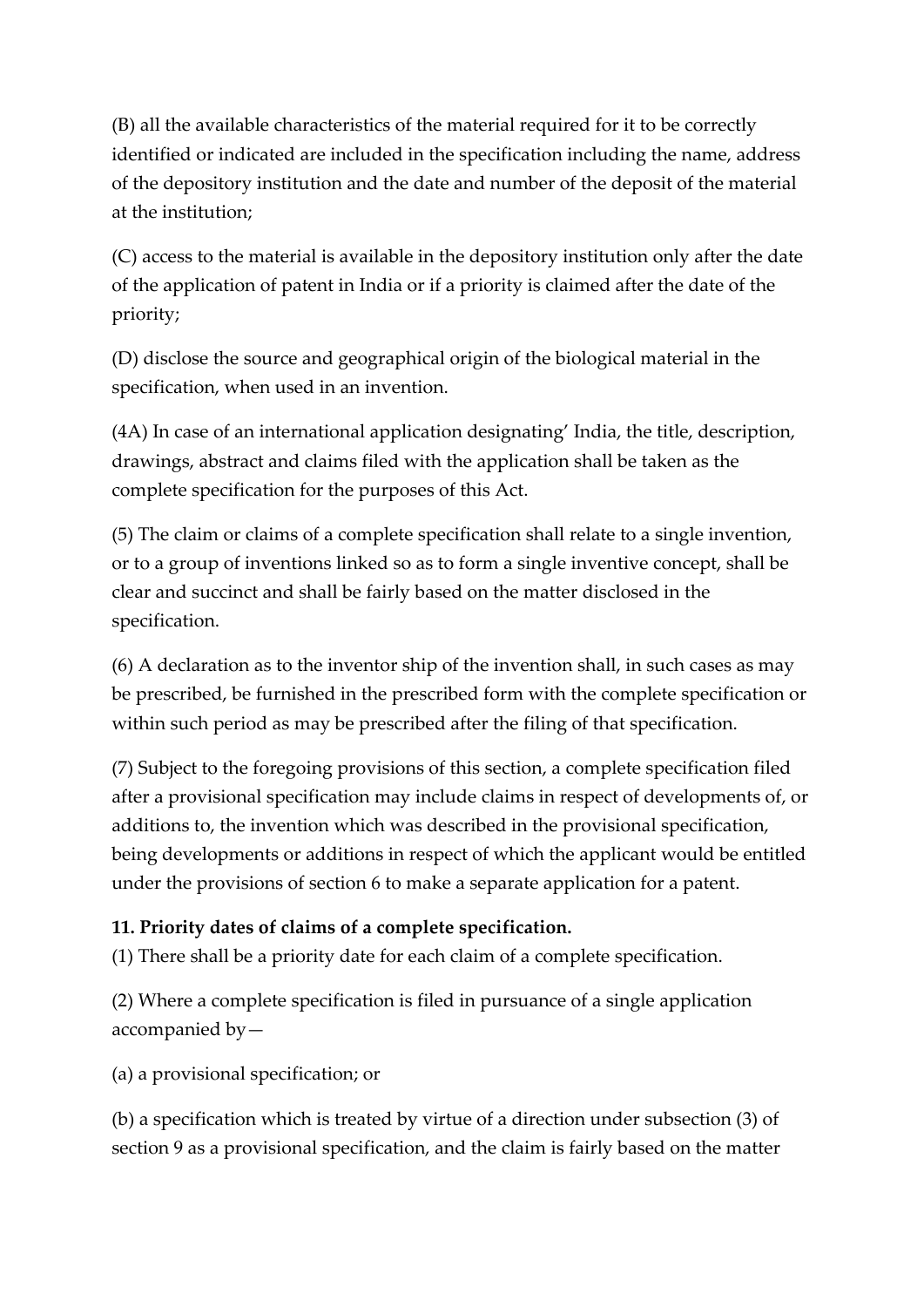disclosed in the specification referred to in clause (a) or clause (b), the priority date of that claim shall be the date of the filing of the relevant specification.

(3) Where the complete specification is filed or proceeded with in pursuance of two or more applications accompanied by such specifications as are mentioned in subsection (2) and the claim is fairly based on the matter disclosed—

(a) in one of those specifications, the priority date of that claim shall be the date of the filing of the application accompanied by that specification;

(b) partly in one and partly in another, the priority date of that claim shall be the date of the filing of the application accompanied by the specification of the later date.

(3A) Where a complete specification based on a previously filed application in India has been filed within twelve months from the date of that application and the claim is fairly based on the matter disclosed in the previously filed application, the priority date of that claim shall be the date of the previously filed application in which the matter was first disclosed.

(4) Where the complete specification has been filed in pursuance of a further application made by virtue of sub-section (1) of section 16 and the claim is fairly based on the matter disclosed in any of the earlier specifications, provisional or complete, as the case may be, the priority date of that claim shall be the date of the filing of that specification in which the matter was first disclosed.

(5) Where, under the foregoing provisions of this section, any claim of a complete specification would, but for the provisions of this sub-section, have two or more priority dates, the priority date of that claim shall be the earlier or earliest of those dates.

(6) In any case to which sub-sections  $(2)$ ,  $(3)$ ,  $(3A)$ ,  $(4)$  and  $(5)$  do not apply, the priority date of a claim shall, subject to the provisions of section 137, be the date of filing of the complete specification.

(7) The reference to the date of the filing of the application or of the complete specification in this section shall, in cases where there has been a post-dating under section 9 or section 17 or, as the case may be, an ante-dating under section 16, be a reference to the date as so post-dated or ante-dated.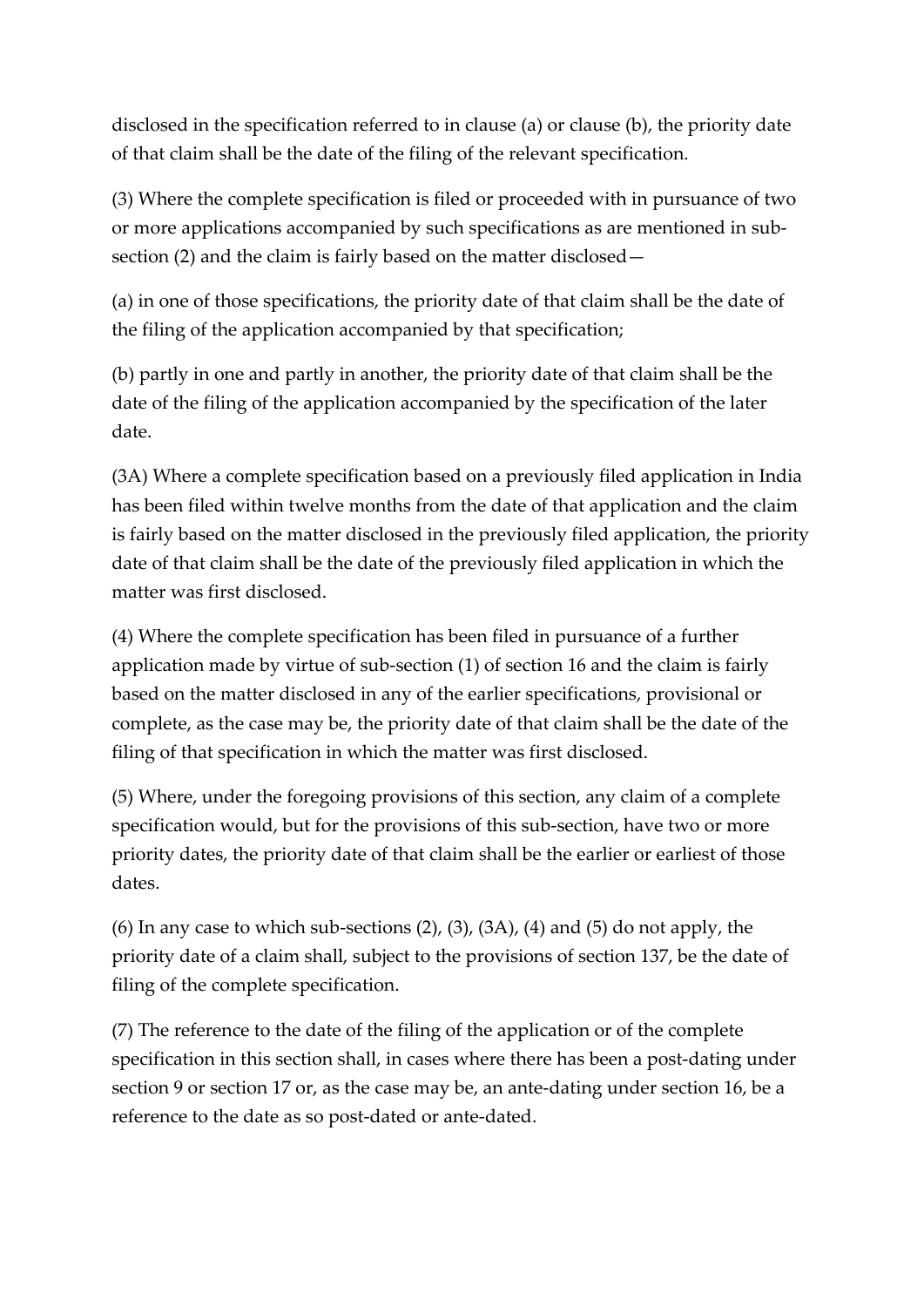(8) A claim in a complete specification of a patent shall not be invalid by reason only  $of$ 

(a) the publication or use of the invention so far as claimed in that claim on or after the priority date of such claim; or

(b) the grant of another patent which claims the invention, so far as claimed in the first mentioned claim, in a claim of the same or a later priority date.

# **CHAPTER 4 – PUBLICATION AND EXAMINATION OF APPLICATIONS**

# **11a. Publication of applications.**

(1) Save as otherwise provided, no application for patent shall ordinarily be open to the public for such period as may be prescribed.

(2) The applicant may, in the prescribed manner, request the Controller to publish his application at any time before the expiry of the period prescribed under subsection (1) and subject to the provisions of sub-section (3), the Controller shall publish such application as soon as possible.

(3) Every application for a patent shall, on the expiry of the period specified under sub-section (1), be published, except in cases where the application—

(a) in which secrecy direction is– imposed under section 35; or

(b) has been abandoned under sub-section (1) of section 9; or

(c) been withdrawn three months prior to the period specified under sub-section (1).

(4) In case a secrecy direction has been given in respect of an application under section 35, then it shall be published after the expiry of the period prescribed under sub-section (1) or when the secrecy direction has ceased to operate, whichever is later.

(5) The publication, of every application under this section shall include the particulars of the date of application, number of application, name and address of the applicant identifying the application and an abstract.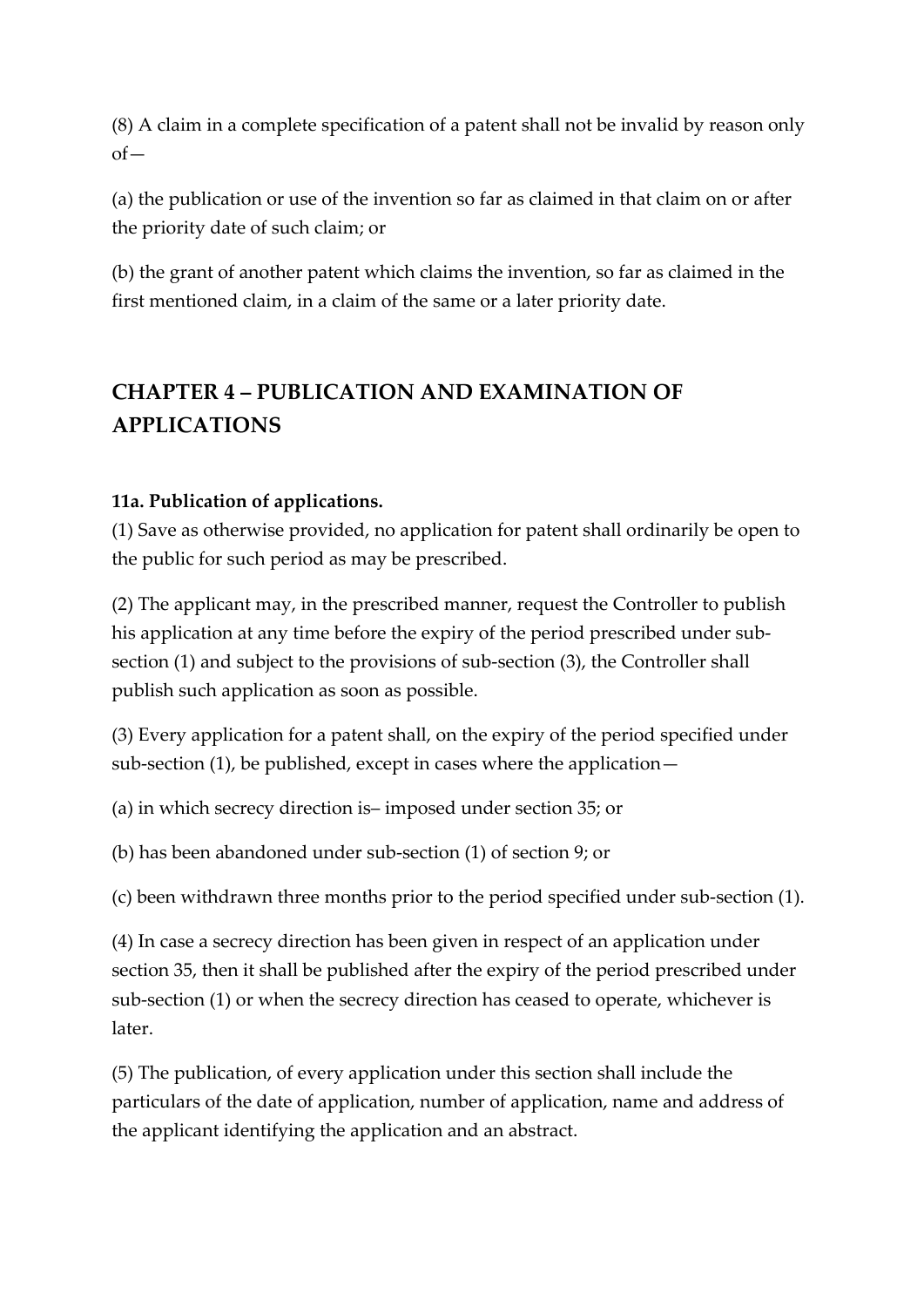(6) Upon publication of an application for a patent under this section—

(a) the depository institution shall make the biological material mentioned in the specification available to the public;

(b) the patent office may, on payment of such fee as may be prescribed, make the specification and drawings, if any, of such application available to the public.

(7) On and from the date of publication of the application for patent and until the date of grant of a patent in respect of such application, the applicant shall have the like privileges and rights as if a patent for the invention had been granted on the date of publication of the application:

Provided that the applicant shall not be entitled to institute any proceedings for infringement until the patent has been granted:

Provided further that the rights of a patentee in respect of applications made under sub-section (2) of section 5 before the 1st day of January, 2005 shall accrue from the date of grant of the patent:

Provided also that after a patent is granted in respect of applications made under sub-section (2) of section 5, the patent-holder shall only be entitled to receive reasonable royalty from such enterprises which have made significant investment and were producing and marketing the concerned product prior to the 1st day of January, 2005 and which continue to manufacture the product covered by the patent on the date of grant of the patent and no infringement proceedings shall be instituted against such enterprises.

# **11B. REQUEST FOR EXAMINATION.**

(1) No application for a patent shall be examined unless the applicant or any other interested person makes a request in the prescribed manner for such examination within the prescribed period.

# (2) *[Omitted by the Patents (Amendment) Act, 2005]*

(3) In case of an application in respect of a claim for a patent filed under sub-section (2) of section 5 before the 1st day of January, 2005 a request for its examination shall be made in the prescribed manner and within the prescribed period by the applicant or any other interested person.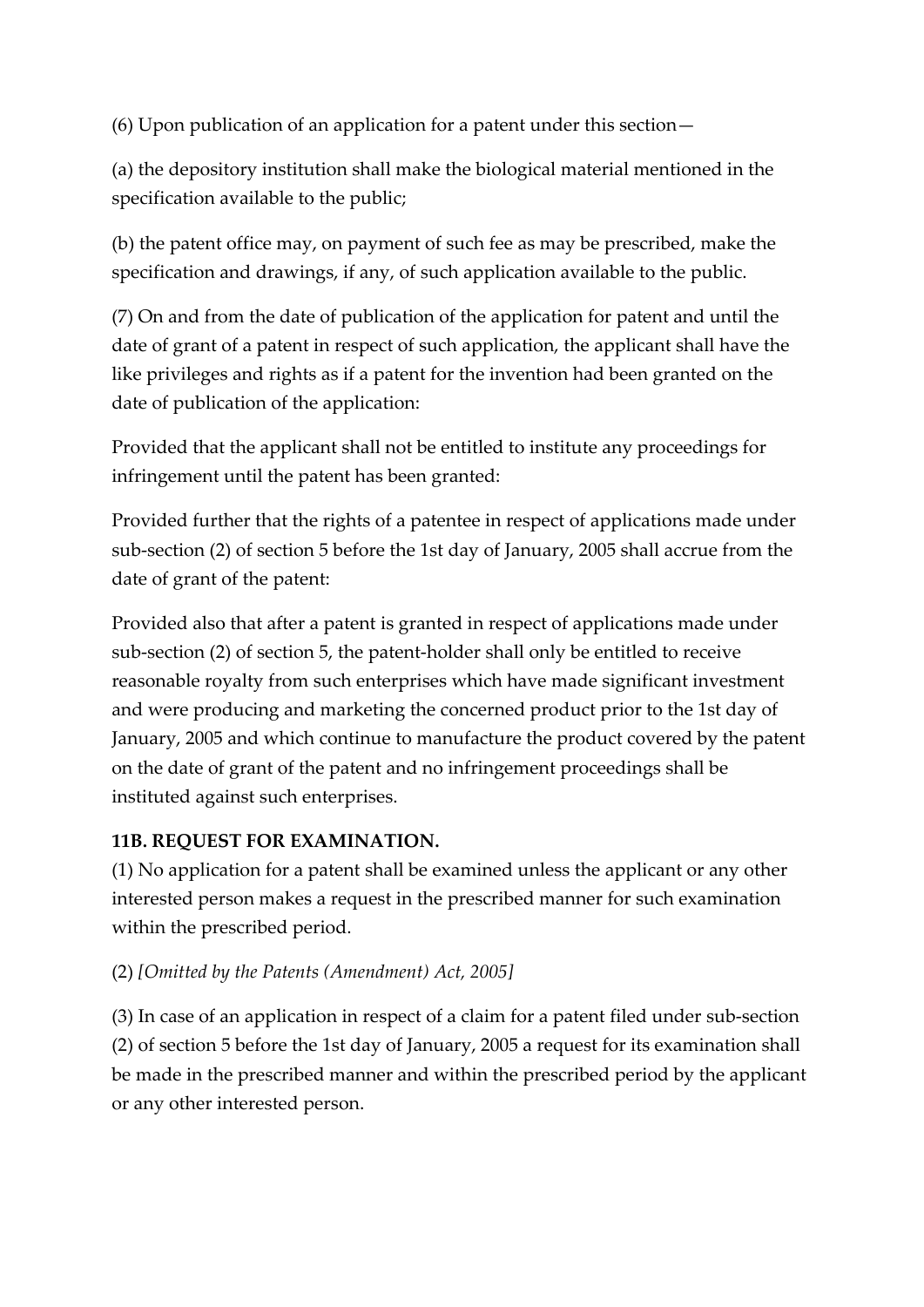(4) In case the applicant or any other interested person does not make a request for examination of the application for a patent within the period as specified under subsection (1) or sub-section (3), the application shall be treated as withdrawn by the applicant:

Provided that—

(i) the applicant may, at any time after filing the application but before the grant of a patent, withdraw the application by making a request in the prescribed manner; and

(ii) in a case where secrecy direction has been issued under section 35, the request for examination may be made within the prescribed period from the date of revocation of the secrecy direction.

# **12. Examination of application.**

(1) When a request for examination has been made in respect of an application for a patent in the prescribed manner under sub-section (1) or sub- section (3) of section 11B, the application and specification and other documents related thereto shall be referred at the earliest by the Controller to an examiner for making a report to him in respect of the following matters, namely:—

(a) whether the application and the specification and other documents relating thereto are in accordance with the requirements of this Act and of any rules made thereunder;

(b) whether there is any lawful ground of objection to the grant of the patent under this Act in pursuance of the application;

(c) the result of investigations made under section 13; and

(d) any other matter which may be prescribed.

(2) The examiner to whom the application and the specification and other documents relating thereto are referred under sub-section (1) shall ordinarily make the report to the Controller within such period as may be prescribed.

13. SEARCH FOR ANTICIPATION BY PREVIOUS PUBLICATION AND BY PRIOR CLAIM.

(1) The examiner to whom an application for a patent is referred under section 12 shall make investigation for the purpose of ascertaining whether the invention so far as claimed in any claim of the complete specification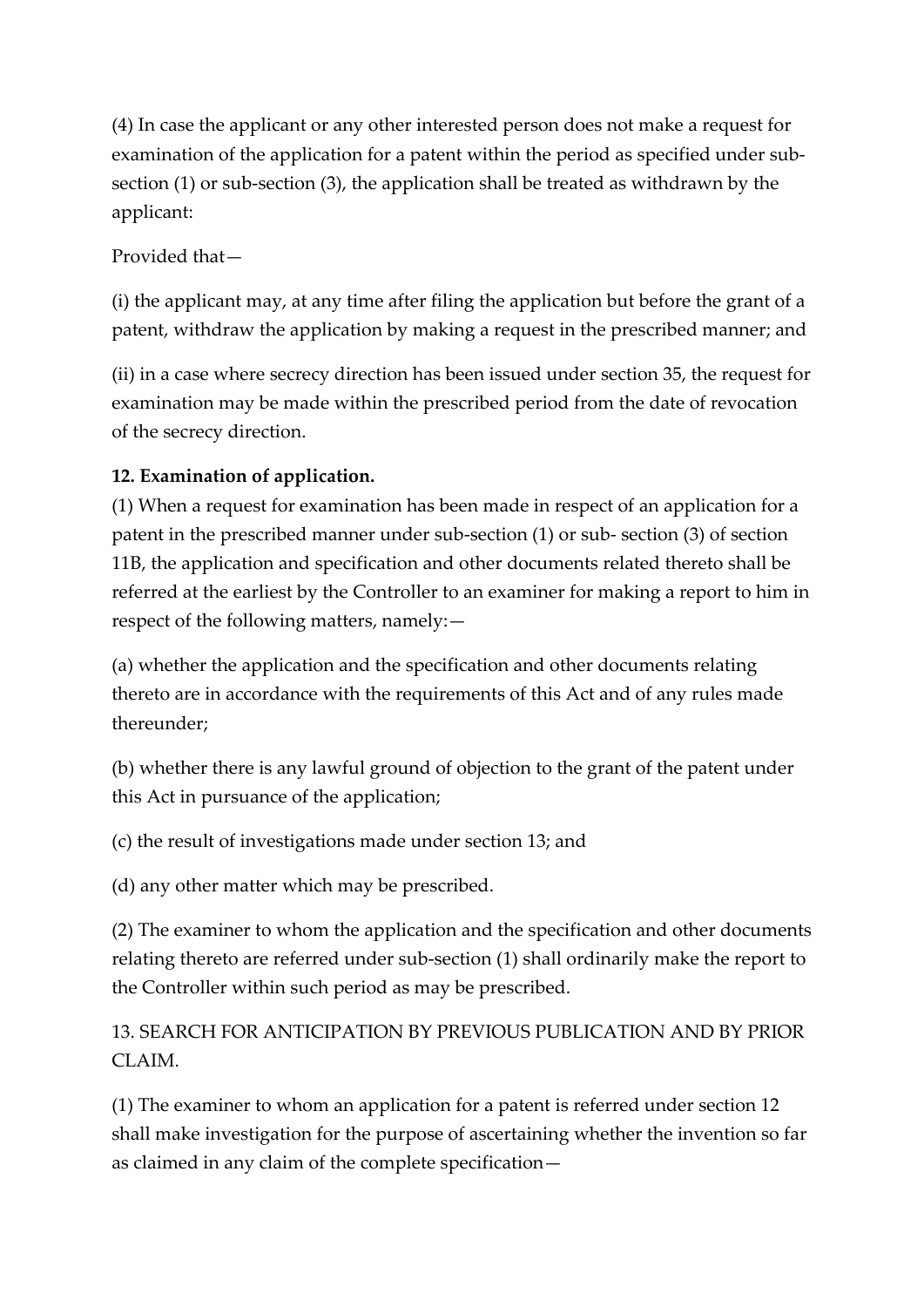(a) has been anticipated by publication before the date of filing of the applicant's complete specification in any specification filed in pursuance of an application for a patent made in India and dated on or after the 1st day of January, 1912;

(b) is claimed in any claim of any other complete specification published on or after the date of filing of the applicant's complete specification, being a specification filed in pursuance of an application for a patent made in India and dated before or claiming the priority date earlier than that date.

(2) The examiner shall, in addition, make such investigation for the purpose of ascertaining whether the invention, so far as claimed in any claim of the complete specification, has been anticipated by publication in India or elsewhere in any document other than those mentioned in sub-section (1) before the date of filing of the applicant's complete specification.

(3) Where a complete specification is amended under the provisions of this Act before the grant of patent, the amended specification shall be examined and investigated in like manner as the original specification.

(4) The examination and investigations required under section 12 and this section shall not be deemed in any way to warrant the validity of any patent, and no liability shall be incurred by the Central Government or any officer thereof by reason of, or in connection with, any such examination or investigation or any report or other proceedings consequent thereon.

# **14. Consideration of the report of examiner by controller.**

Where, in respect of an application for a patent, the report of the examiner received by the Controller is adverse to the applicant or requires any amendment of the application, the specification or other documents to ensure compliance with the provisions of this Act or of the rules made thereunder, the Controller, before proceeding to dispose of the application in accordance with the provisions hereinafter appearing, shall communicate as expeditiously as possible the gist of the objections to the applicant and shall, if so required by the applicant within the prescribed period, give him an opportunity of being heard.

# **15. Power of controller to refuse or require amended applications, etc., in certain case.**

Where the Controller is satisfied that the application or any specification or any other document filed in pursuance thereof does not comply with the requirements of this Act or of any rules made thereunder, the Controller may refuse the application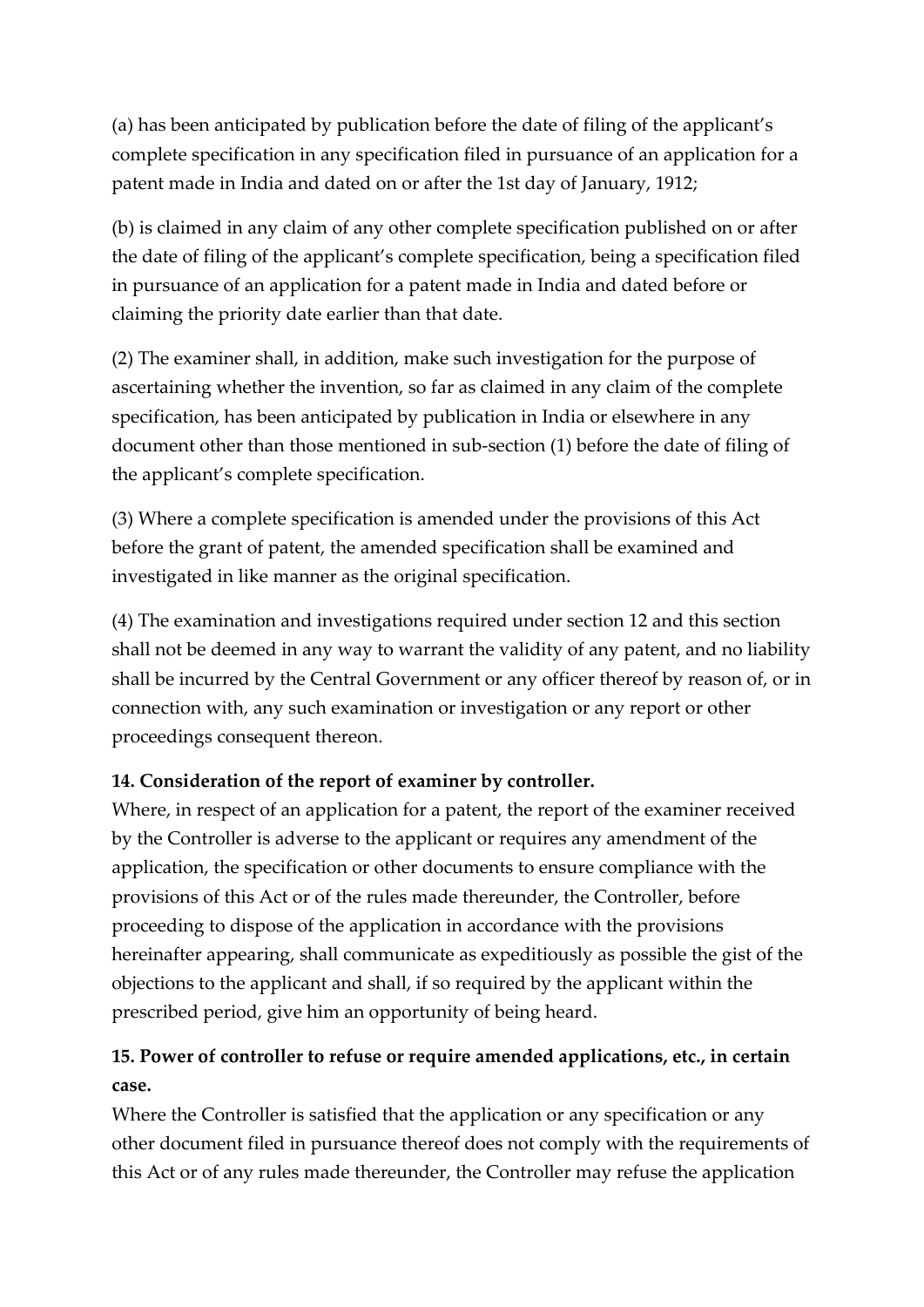or may require the application, specification or the other documents, as the case may be, to be amended to his satisfaction before he proceeds with the application and refuse the application on failure to do so.

#### **16. Power of controller to make orders respecting division of application.**

(1) A person who has made an application for a patent under this Act may, at any time before the grant of the patent, if he so desires, or with a view to remedy the objection raised by the Controller on the ground that the claims of the complete specification relate to more than one invention, file a further application in respect of an invention disclosed in the provisional or complete specification already filed in respect of the first mentioned application.

(2) The further application under sub-section (1) shall be accompanied by a complete specification, but such complete specification shall not include any matter not in substance disclosed in the complete specification filed in pursuance of the first mentioned application.

(3) The Controller may require such amendment of the complete specification filed in pursuance of either the original or the further application as may be necessary to ensure that neither of the said complete specifications includes a claim for any matter claimed in the other.

Explanation.—For the purposes of this Act, the further application and the complete specification accompanying it shall be deemed to have been filed on the date on which the first mentioned application had been filed, and the further application shall be proceeded with as a substantive application and be examined when the request for examination is filed within the prescribed period.

# **17. Power of controller to make orders respecting dating of application.**

(1) Subject to the provisions of section 9, at any time after the filing of an application and before the grant of the patent under this Act, the Controller may, at the request of the -applicant made in the prescribed manner, direct that the application shall be post-dated to such date as may be specified in the request, and proceed with the application accordingly:

Provided that no application shall be post-dated under this sub-section to a date later than six months from the date on which it was actually made or would, but for the provisions of this sub-section, be deemed to have been made.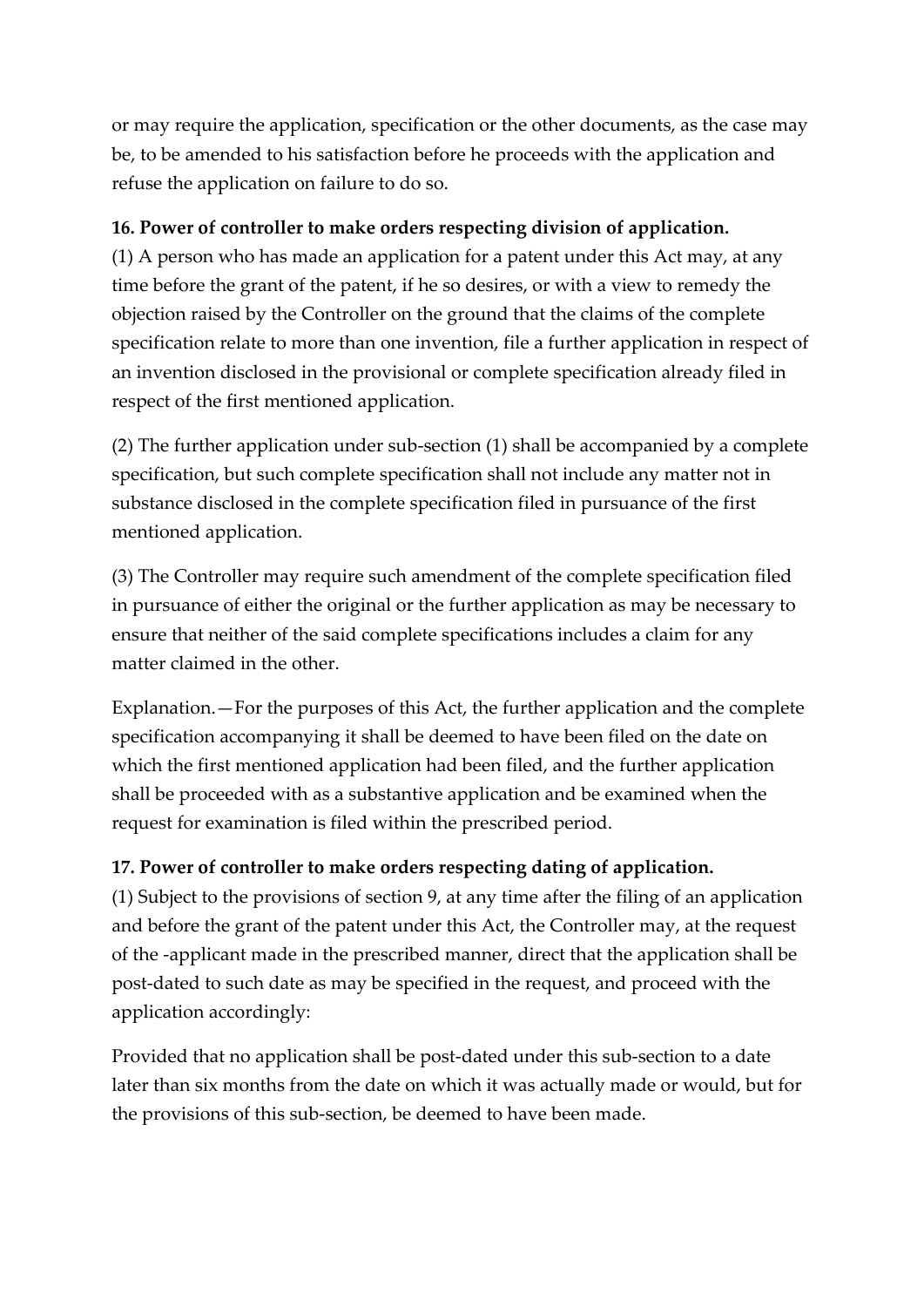(2) Where an application or specification (including drawings) or am other document is required to be amended under section 15, the application or specification or other document shall, if the Controller so directs, be deemed to have been made on the date on which the requirement is complied with or where the application or specification or other document is returned to the applicant on the date on which it is re-filed after complying with the requirement.

# **18. Powers of controller in cases of anticipation.**

(1) Where it appears to the Controller that the invention so far as claimed in any claim of the complete specification has been anticipated in the manner referred to in clause (a) of sub section (1) or sub-section (2) of section 13, he may refuse the application unless the applicant—

(a) shows to the satisfaction of the Controller that the priority date of the claim of his complete specification is not later than the date on which the relevant document was published; or

(b) amends his complete specification to the satisfaction of the Controller.

(2) If it appears to the Controller that the invention is claimed in a claim of any other complete specification referred to in clause (b) of sub-section (1) of section 13, he may, subject to the provisions hereinafter contained, direct that a reference to that other specification shall be inserted by way of notice to the public in the applicant's complete specification unless within such time as may be prescribed,—

(a) the applicant shows to the satisfaction of the Controller that the priority date of his claim is not later than the priority date of the claim of the said other specification; or

(b) the complete specification is amended to the satisfaction of the Controller.

(3) If it appears to the Controller, as a result of an investigation under section 13 or otherwise,—

(a) that the invention so far as claimed in any claim of the applicant's complete specification has been claimed in any other complete specification referred to in clause (a) of sub-section (1) of section 13; and

(b) that such other complete specification was published on or after the priority date of the applicant's claim, then, unless it is shown to the satisfaction of the Controller that the priority date of the applicant's claim is not later than the priority date of the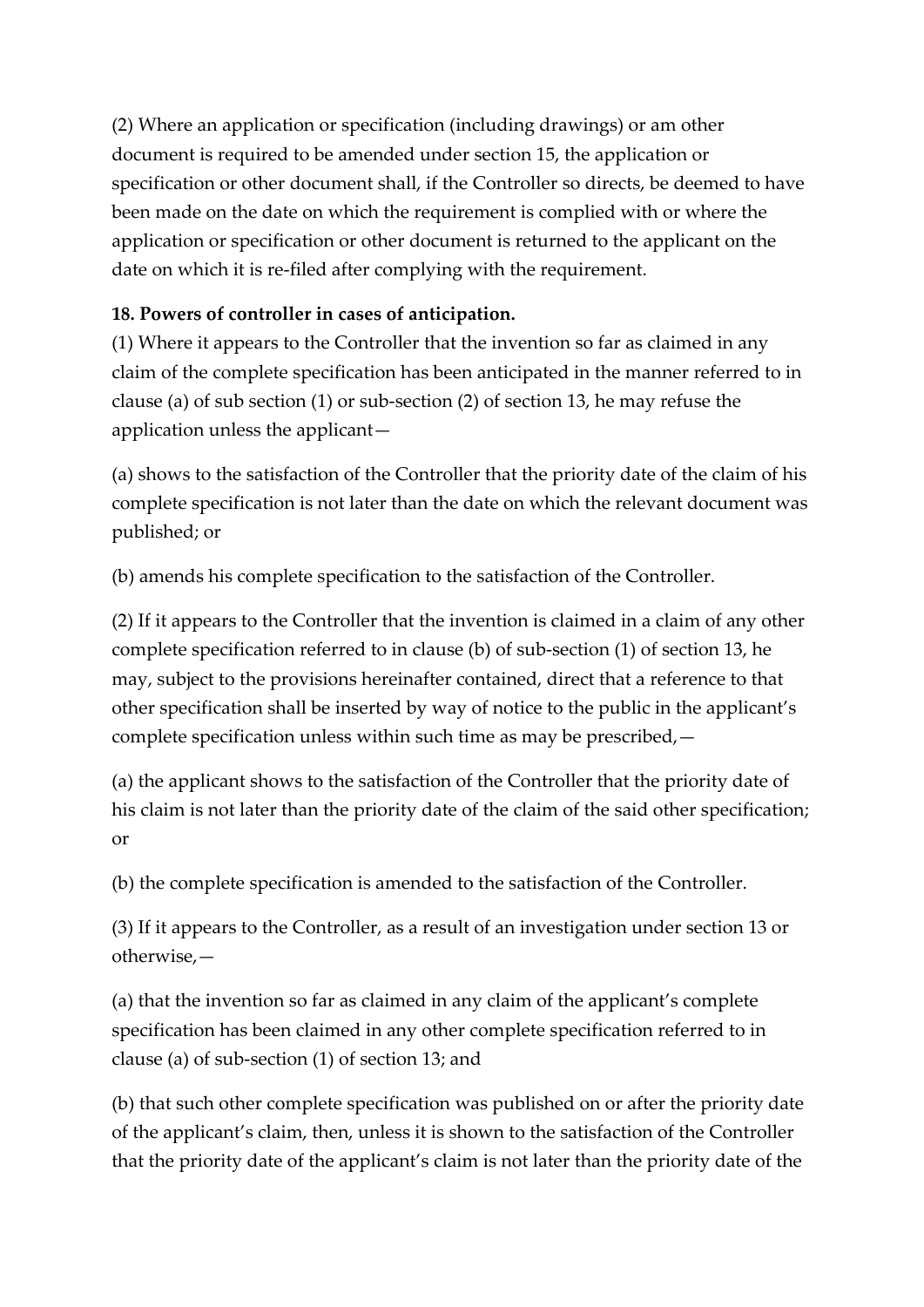claim of that specification, the provisions of sub-section (2) shall apply thereto in the same manner as they apply to a specification published on or after the date of filing of the applicant's complete specification.

(4) *[Omitted by the Patents (Amendment) Act, 2005]*

# **19. Powers of controller in case of potential infringement.**

(1) If, in consequence of the investigations required under this Act, it appears to the Controller that an invention in respect of which an application for a patent has been made cannot be performed without substantial risk of infringement of a claim of any other patent, he may direct that a reference to that other patent shall be inserted in the applicant's complete specification by way of notice to the public, unless within such time as may be prescribed—

(a) the applicant shows to the satisfaction of the Controller that there are reasonable grounds for contesting the validity of the said claim of the other patent; or

(b) the complete specification is amended to the satisfaction of the Controller.

(2) Where, after a reference to another patent has been inserted in a complete specification in pursuance of a direction under sub-section  $(1)$  -

(a) that other patent is revoked or otherwise ceases to be in force; or

(b) the specification of that other patent is amended by the deletion of the relevant claim; or

(c) it is found, in proceedings before the court or the Controller, that the relevant claim of that other patent is invalid or is not infringed by any working of the applicant's invention, the Controller may, on the application of the applicant, delete the reference to that other patent.

# **20. Powers of controller to make orders regarding substitution of applicants, etc.**

(1) If the Controller is satisfied, on a claim made in the prescribed manner at any time before a patent has been granted, that by virtue of any assignment or agreement in writing made by the applicant or one of the applicants for the patent or by operation of law, the claimant would, if the patent were then granted, be entitled thereto or to the interest of the applicant therein, or to an undivided share of the patent or of that interest, the Controller may, subject to the provisions of this section, direct that the application shall proceed in the name of the claimant or in the names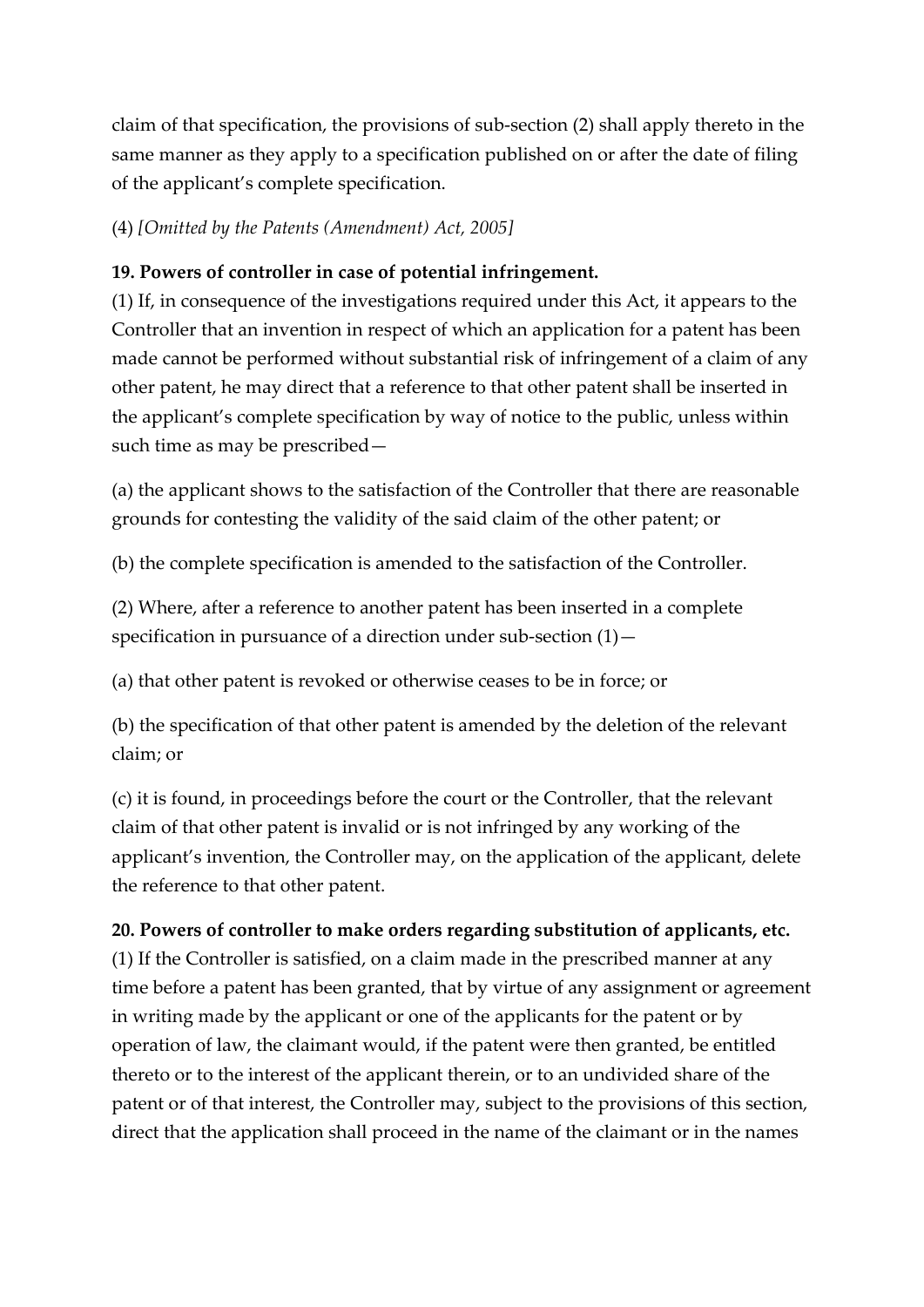of the claimants and the applicant or the other joint applicant or applicants, accordingly as the case may require.

(2) No such direction as aforesaid shall be given by virtue of any assignment or agreement made by one of two or more joint applicants for a patent except with the consent of the other joint applicant or applicants.

(3) No such direction as aforesaid shall be given by virtue of any assignment or agreement for the assignment of the benefit of an invention unless—

(a) the invention is identified therein by reference to the number of the application for the patent; or

(b) there is produced to the Controller an acknowledgement by the person by whom the assignment or agreement was made that the assignment or agreement relates to the invention in respect of which that application is made; or

(c) the rights of the claimant in respect of the invention have been finally established by the decision of a court; or

(d) the Controller gives directions for enabling the application to proceed or for regulating the manner in which it should be proceeded with under sub-section(5).

(4) Where one of two or more joint applicants for a patent dies at any time before the patent has been granted, the Controller may, upon a request in that behalf made by the survivor or survivors, and with the consent of the legal representative of the deceased, direct that the application shall proceed in the name of the survivor or survivors alone.

(5) If any dispute arises between joint applicants for a patent whether or in what manner the application should be proceeded with, the Controller may, upon application made to him in the prescribed manner by any of the parties, and after giving to all parties concerned an opportunity to be heard, give such directions as he thinks fit for enabling the application to proceed in the name of one or more of the parties alone or for regulating the manner in which it should be proceeded with, or for both those purposes, as the case may require.

# **21. Time for putting application in order for grant.**

(1) An application for a patent shall be deemed to have been abandoned unless, Within such period as may be prescribed, the applicant has complied with all the requirements imposed on him by or under this Act, whether in connection with the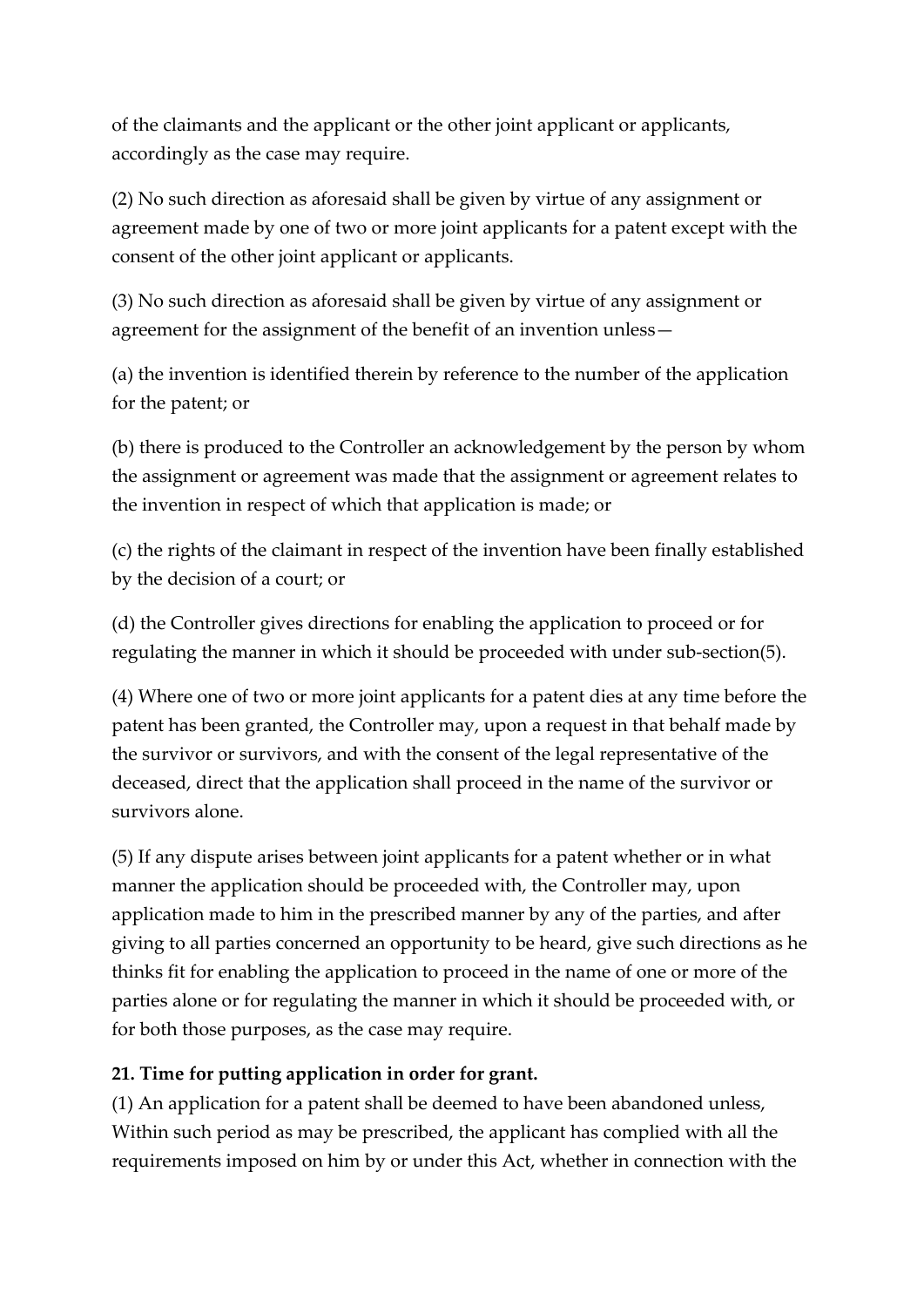complete specification or otherwise in relation to the application from the date on which the first statement of objections to the application or complete specification or other documents related thereto is forwarded to the applicant by the Controller.

Explanation.—Where the application for a patent or any specification or, in the case of a convention application or an application filed under the Patent Cooperation Treaty designating India any document filed as part of the application has been returned to the applicant by the Controller in the course of the proceedings, the applicant shall not be deemed to have complied with such requirements unless and until he has re-filed it or the applicant proves to the satisfaction of the Controller that for the reasons beyond his control such document could not be re-filed.

(2) If at the expiration of the period as prescribed under sub section  $(1)$ , -

(a) an appeal to the High Court is pending in respect of the application for the patent for the main invention; or

(b) in the case of an application for a patent of addition, an appeal to the High Court is pending in respect of either that application or the application for the main invention, the time within which the requirements of the Controller shall be complied with shall, on an application made by the applicant before the expiration of the period as prescribed under sub-section (1), be extended until such date as the High Court may determine.

(3) If the time within which the appeal mentioned in sub-section (2) may be instituted has not expired, the Controller may extend the period as prescribed under sub- section (1), to such further period as he may determine:

Provided that if an appeal has been filed during the said further period, and the High Court has granted any extension of time for complying with the requirements of the Controller, then the requirements may be complied with within the time granted by the Court.

**22. Acceptance of complete specification.** *[Omitted by the Patents (Amendment) Act, 2005]*

**23. Advertisement of acceptance of complete specification.** *[Omitted by the Patents (Amendment) Act, 2005]*

**24. Effect of acceptance of complete specification.** *[Omitted by the Patents (Amendment) Act, 2005]*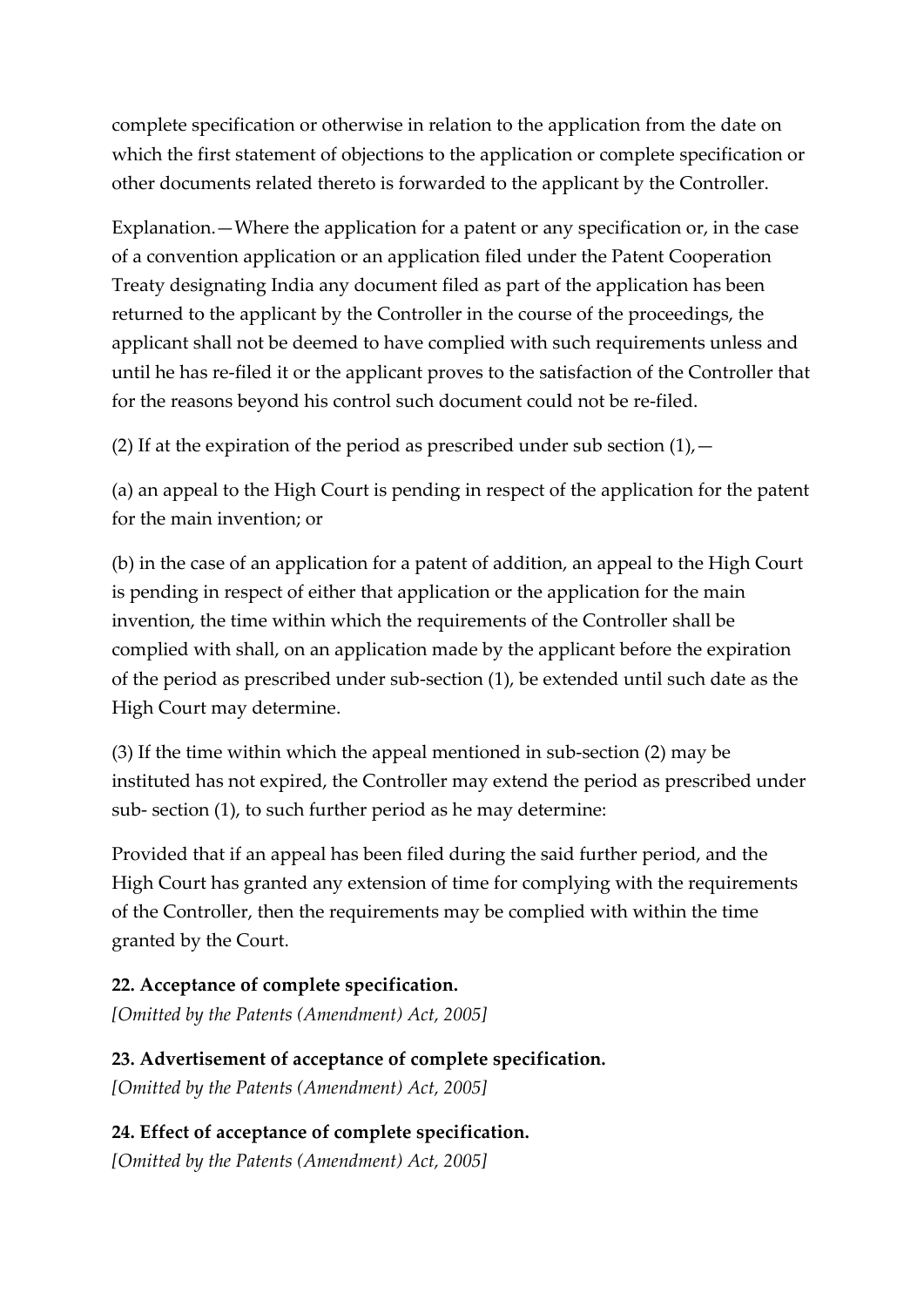# **CHAPTER 4A** *(Omitted)* **– EXCLUSIVE MARKETING RIGHTS**

**24a. Application for grant of exclusive rights.** *[Omitted by the Patents (Amendment) Act, 2005]*

**24b. Grant of exclusive rights.** *[Omitted by the Patents (Amendment) Act, 2005]*

**24c. Compulsory licences.** *[Omitted by the Patents (Amendment) Act, 2005]*

**24d. Special provision for selling or distribution.** *[Omitted by the Patents (Amendment) Act, 2005]*

**24e. Suits relating to infringements.** *[Omitted by the Patents (Amendment) Act, 2005]*

**24f. Central government and its officers not to be liable.** *[Omitted by the Patents (Amendment) Act, 2005]*

# **CHAPTER 5 – OPPOSITION PROCEEDINGS TO GRANT OF PATENTS**

#### **25. Opposition to the patent.**

(1) Where an application for a patent has been published but a patent has not been granted, any person may, in writing, represent by way of opposition to the Controller against the grant of patent on the ground—

(a) that the applicant for the patent or the person under or through whom he claims, wrongfully obtained the invention or any part thereof from him or from a person under or through whom he claims;

(b) that the invention so far as claimed in any claim of the complete specification has been published before the priority date of the claim—

(i) in any specification filed in pursuance of an application for a patent made in India on or after the 1st day of January, 1912; or

(ii) in India or elsewhere, in any other document: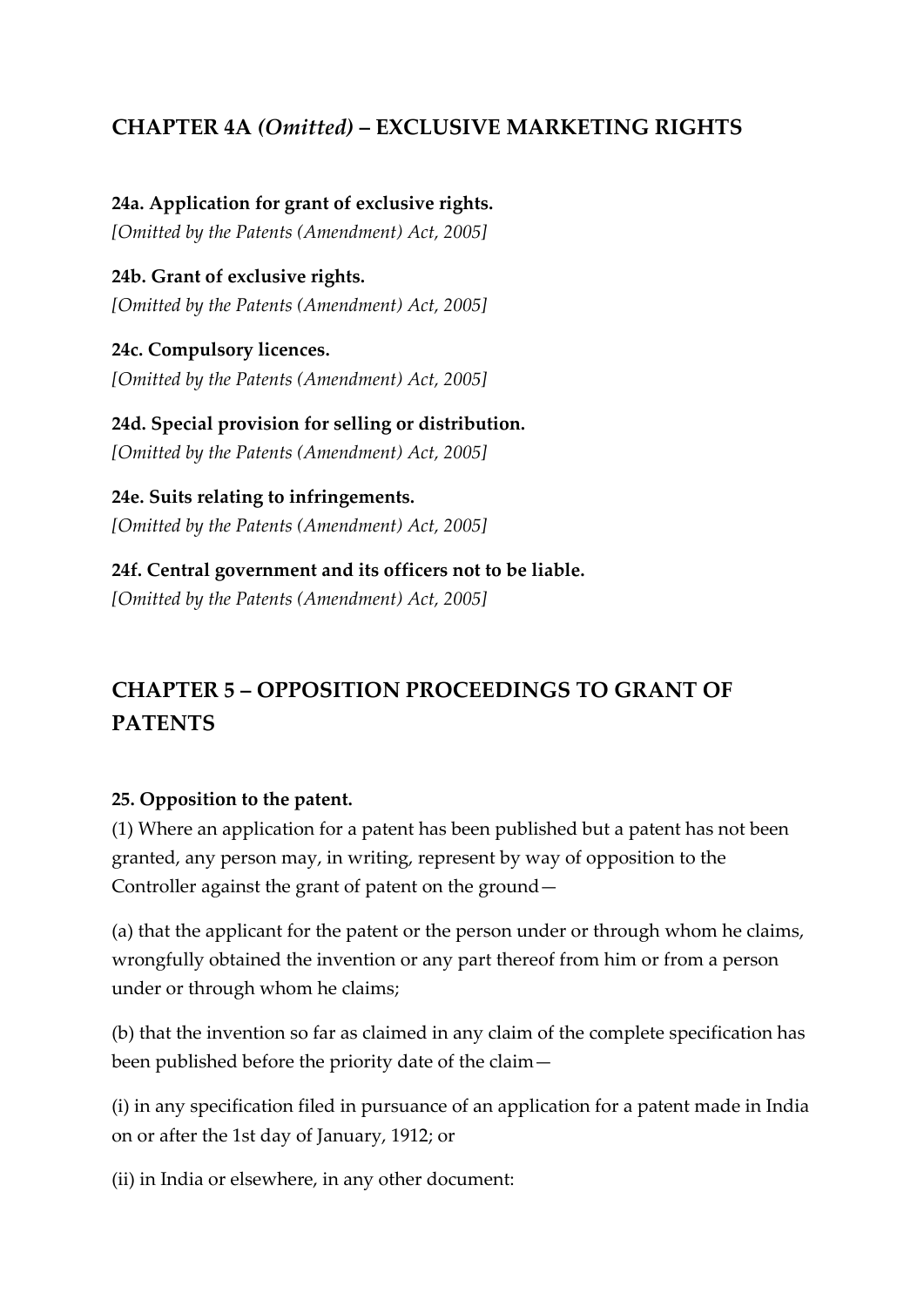Provided that the ground specified in sub-clause (ii) shall not be available where such publication does not constitute an anticipation of the invention by virtue of sub-section (2) or subsection (3) of section 29;

(c) that the invention so far as claimed in any claim of the complete specification is claimed in a claim of a complete specification published on or after priority date of the applicant's claim and filed in pursuance of an application for a patent in India, being a claim of which the priority date is earlier than that of the applicant's claim;

(d) that the invention so far as claimed in any claim of the complete specification was publicly known or publicly used in India before the priority date of that claim.

Explanation.—For the purposes of this clause, an invention relating to a process for which a patent is claimed shall be deemed to have been publicly known or publicly used in India before the priority date of the claim if a product made by that process had already been imported into India before that date except where such importation has been for the purpose of reasonable trial or experiment only;

(e) that the invention so far as claimed in any claim of the complete specification is obvious and clearly does not involve any inventive step, having regard to the matter published as mentioned in clause (b) or having regard to what was used in India before the priority date of the applicant's claim;

(f) that the subject of any claim of the complete specification is not an invention within the meaning of this Act, or is not patentable under this Act;

(g) that the complete specification does not sufficiently and clearly describe the invention or the method by which it is to be performed;

(h) that the applicant has failed to disclose to the Controller the information required by section 8 or has furnished the information which in any material particular was false to his knowledge;

(i) that in the case of a convention application, the application was not made within twelve months from the date of the first application for protection for the invention made in a convention country by the applicant or a person from whom he derives title;

(j) that the complete specification does not disclose or wrongly mentions the source or geographical origin of biological material used for the invention;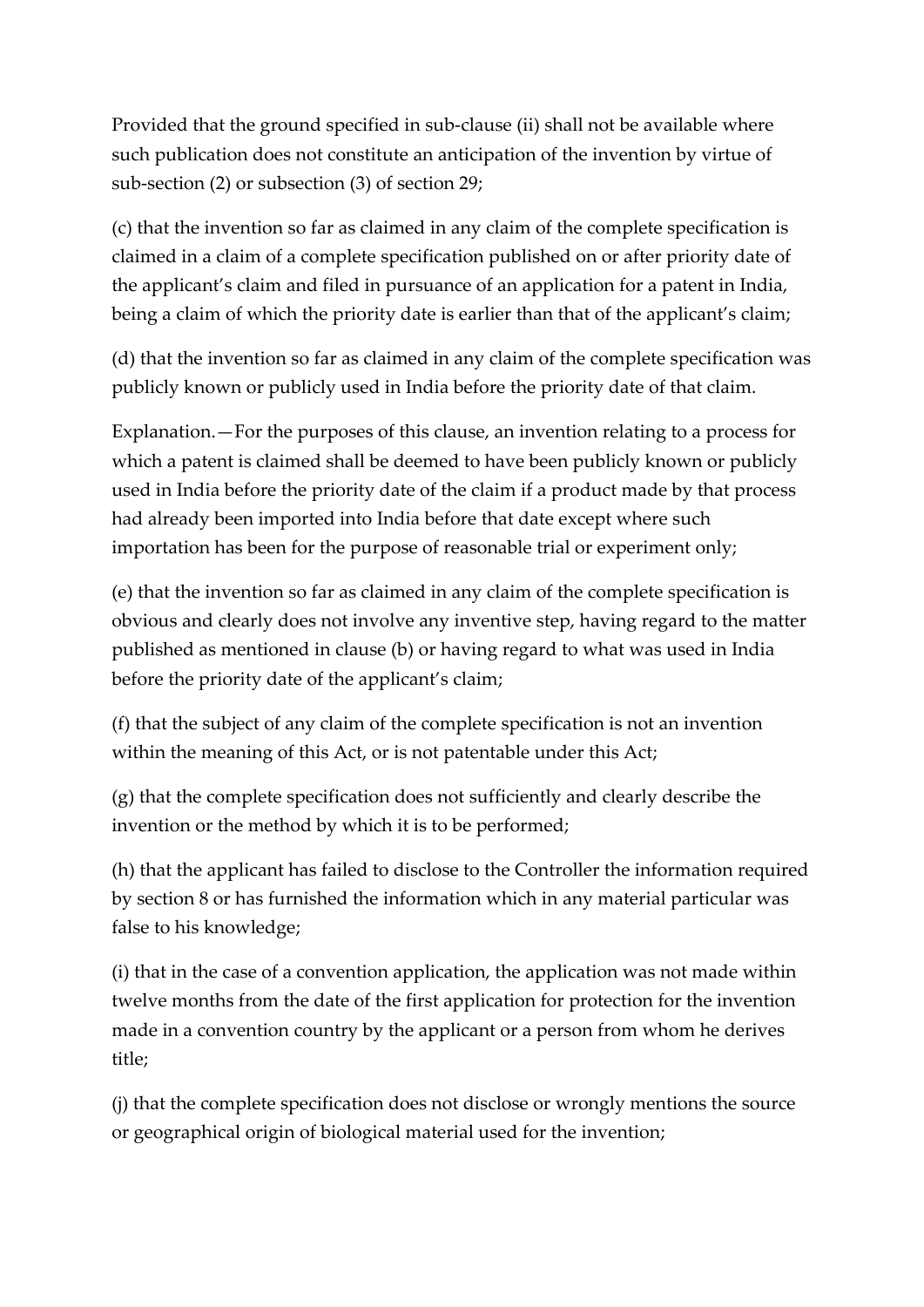(k) that the invention so far as claimed in any claim of the complete specification is anticipated having regard to the knowledge, oral or otherwise, available within any local or indigenous community in India or elsewhere, but on no other ground, and the Controller shall, if requested by such person for being heard, hear him and dispose of such representation in such manner and within such period as may be prescribed.

(2) At any time after the grant of patent but before the expiry of a period of one year from the date of publication of grant of a patent, any person interested may give notice of opposition to the Controller in the prescribed manner on any of the following grounds, namely:—

(a) that the patentee or the person under or through whom he claims, wrongfully obtained the invention or any part thereof from him or from a person under or through whom he claims;

(b) that the invention so far as claimed in any claim of the complete specification has been published before the priority date of the claim—

(i) in any specification filed in pursuance of an application for a patent made in India on or after the 1st day of January, 1912; or

(ii) in India or elsewhere, in any other document:

Provided that the ground specified in sub-clause (ii) shall not be available where such publication does not constitute an anticipation of the invention by virtue of sub-section (2) or sub-section (3) of section 29;

(c) that the invention so far as claimed in any claim of the complete specification is claimed in a claim of a complete specification published on or after the priority date of the claim of the patentee and filed in pursuance of an application for a patent in India, being a claim of which the priority date is earlier than that of the claim of the patentee;

(d) that the invention so far as claimed in any claim of the complete specification was publicly known or publicly used in India before the priority date of that claim.

Explanation.—For the purposes of this clause, an invention relating to a process for which a patent is granted shall be deemed to have been publicly known or publicly used in India before the priority date of the claim if a product made by that process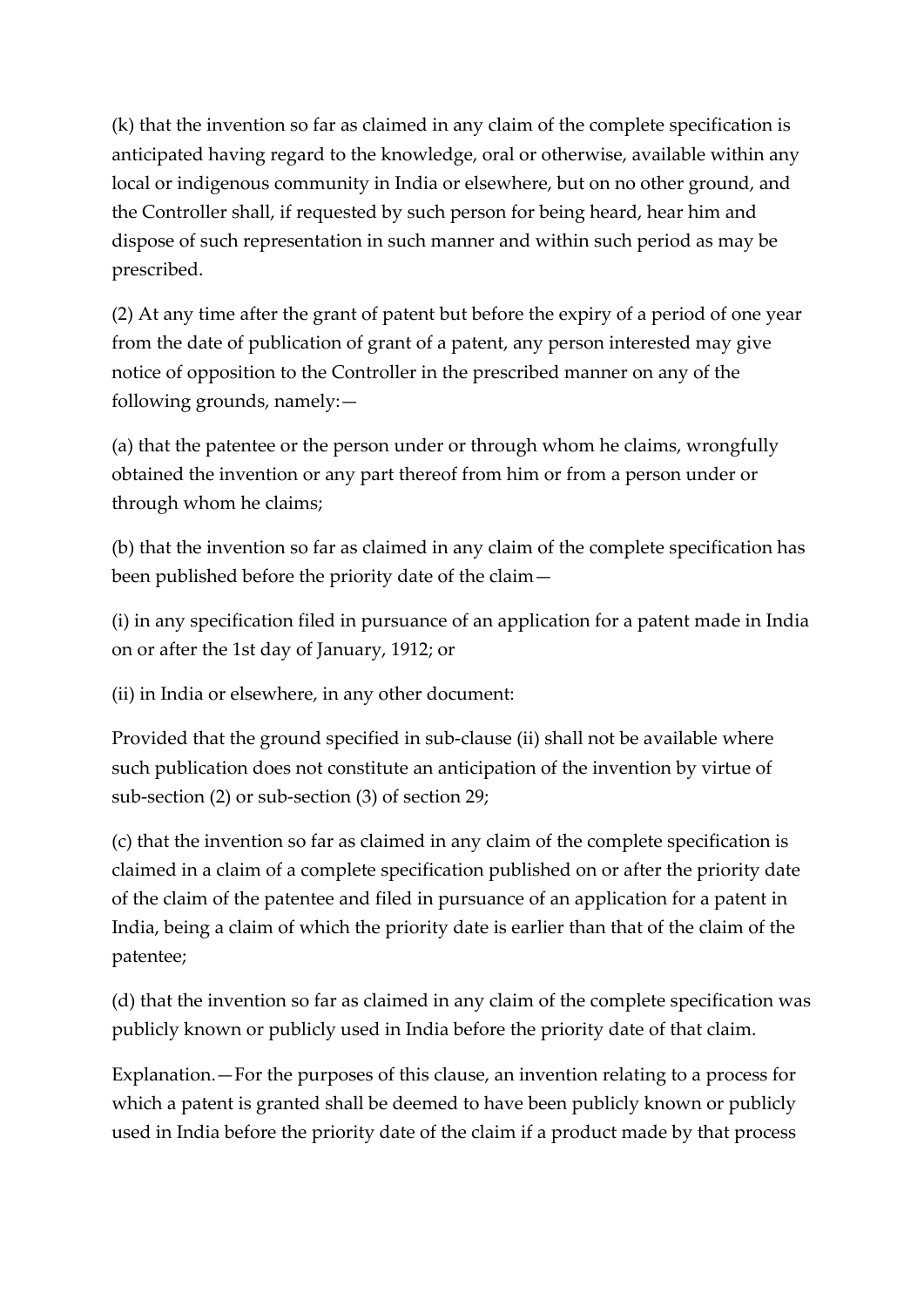had already been imported into India before that date except where such importation has been for the purpose of reasonable trial or experiment only;

(e) that the invention so far as claimed in any claim of the complete specification is obvious and clearly does not involve any inventive step, having regard to the matter published as mentioned in clause (b) or having regard to what was used in India before the priority date of the claim;

(f) that the subject of any claim of the complete specification is not an invention within the meaning of this Act, or is not patentable under this Act;

(g) that the complete specification does not sufficiently and clearly describe the invention or the method by which it is to be performed;

(h) that the patentee has failed to disclose to the Controller the information required by section 8 or has furnished the information which in any material particular was false to his knowledge;

(i) that in the case of a patent granted on a convention application, the application for patent was not made within twelve months from the date of the first application for protection for the invention made in a convention country or in India by the patentee or a person from whom he derives title;

(j) that the complete specification does not disclose or wrongly mentions the source and geographical origin of biological material used for the invention;

(k) that the invention so far as claimed in any claim of the complete specification was anticipated having regard to the knowledge, oral or otherwise, available within any local or indigenous community in India or elsewhere, but on no other ground.

(3)(a) Where any such notice of opposition is duly given under sub- section (2), the Controller shall notify the patentee.

(b) On receipt of such notice of opposition, the Controller shall, by order in writing, constitute a Board to be known as the Opposition Board consisting of such officers as he may determine and refer such notice of opposition along with the documents to that Board for examination and submission of its recommendations to the Controller.

(c) Every Opposition Board constituted under clause (b) shall conduct the examination in accordance with such procedure as may be prescribed.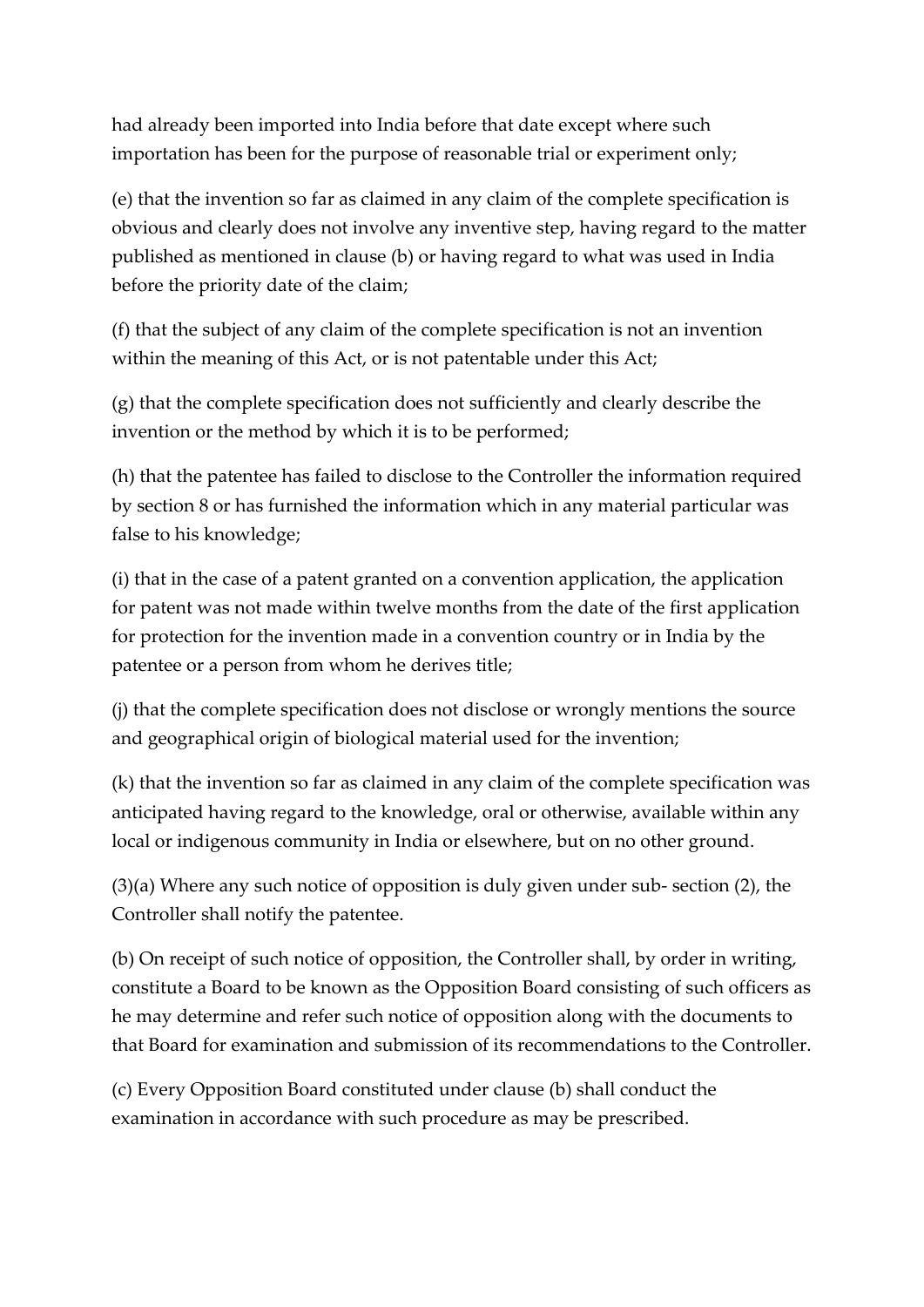(4) On receipt of the recommendation of the Opposition Board and after giving the patentee and the opponent an opportunity of being heard, the Controller shall order either to maintain or to amend or to revoke the patent.

(5) While passing an order under sub-section (4) in respect of the ground mentioned in clause (d) or clause (e) of sub-section (2), the Controller shall not take into account any personal document or secret trial or secret use.

(6) In case the Controller issues an order under sub-section (4) that the patent shall be maintained subject to amendment of the specification or any other document, the patent shall stand amended accordingly.

# **26. In cases of "obtaining" controller may treat the patent as the patent of opponent.**

(1) Where in any opposition proceeding under this Act the Controller finds that—

(a) the invention, so far as claimed in any claim of the complete specification, was obtained from the opponent in the manner set out in clause (a) of sub-section (2) of section 25 and revokes the patent on that ground, he may, on request by such opponent made in the prescribed manner, direct that the patent shall stand amended in the name of the opponent;

(b) a part of an invention described in the complete specification was so obtained from the opponent, he may pass an order requiring that the specification be amended by the exclusion of that part of the invention.

(2) Where an opponent has, before the date of the order of the Controller requiring the amendment of a complete specification referred to in clause (b) of sub-section (1), filed an application for a patent for an invention which includes the whole or a part of the invention held to have been obtained from him and such application is pending, the Controller may treat such application and specification in so far as they relate to the invention held to have been obtained from him, as having been filed, for the purposes of this Act relating to the priority dates of claims of the complete specification, on the date on which the corresponding document was or was deemed to have been filed by the patentee in the earlier application but for all other purposes the application of the opponent shall be proceeded with as an application for a patent under this Act.

# **27. Refusal to patent without opposition.**

*[Omitted by the Patents (Amendment) Act, 2005]*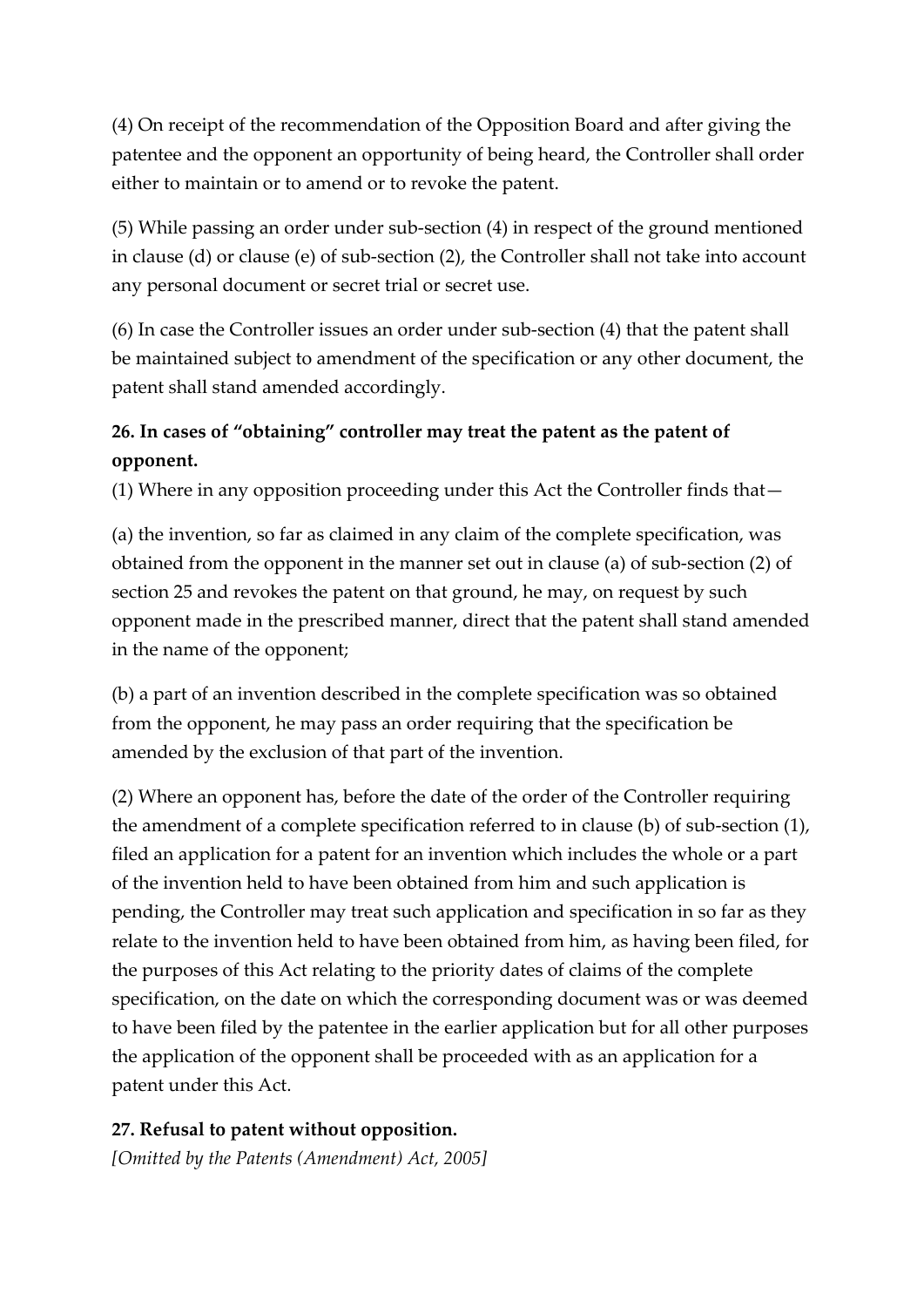### **28. Mention of inventor as such in patent.**

(1) If the Controller is satisfied, upon a request or claim made in accordance with the provisions of this section,—

(a) that the person in respect of or by whom the request or claim is made is the inventor of an invention in respect of which application for a patent has been made, or of a substantial part of that invention; and

(b) that the application for the patent is a direct consequence of his being the inventor, the Controller shall, subject to the provisions of this section, cause him to be mentioned as inventor in any patent granted in pursuance of the application in the complete specification and in the register of patents:

Provided that the mention of any person as inventor under this section shall not confer or derogate from any rights under the patent.

(2) A request that any person shall be mentioned as aforesaid may be made in the prescribed manner by the applicant for the patent or (where the person alleged to be the inventor is not the applicant or one of the applicants) by the applicant and that person.

(3) If any person other than a person in respect of whom a request in relation to the application in question has been made under sub-section (2) desires to be mentioned as aforesaid, he may make a claim in the prescribed manner in that behalf.

(4) A request or claim under the foregoing provisions of this section shall be made before the grant of patent.

#### (5) *[Omitted by the Patents (Amendment) Act, 2005]*

(6) Where a claim is made under sub-section (3), the Controller shall give notice of the claim to every applicant for the patent (not being the claimant) and to any other person whom the Controller may consider to be interested; and before deciding upon any request or claim made under sub-section (2), or subsection (3), the Controller shall, if required, hear the person in respect of or by whom the request or claim is made, and, in the case of a claim under sub-section (3), any person to whom notice of the claim has been given as aforesaid.

(7) Where any person has been mentioned as inventor in pursuance of this section, any other person who alleges that he ought not to have been so mentioned may at any time apply to the Controller for a certificate to that effect, and the Controller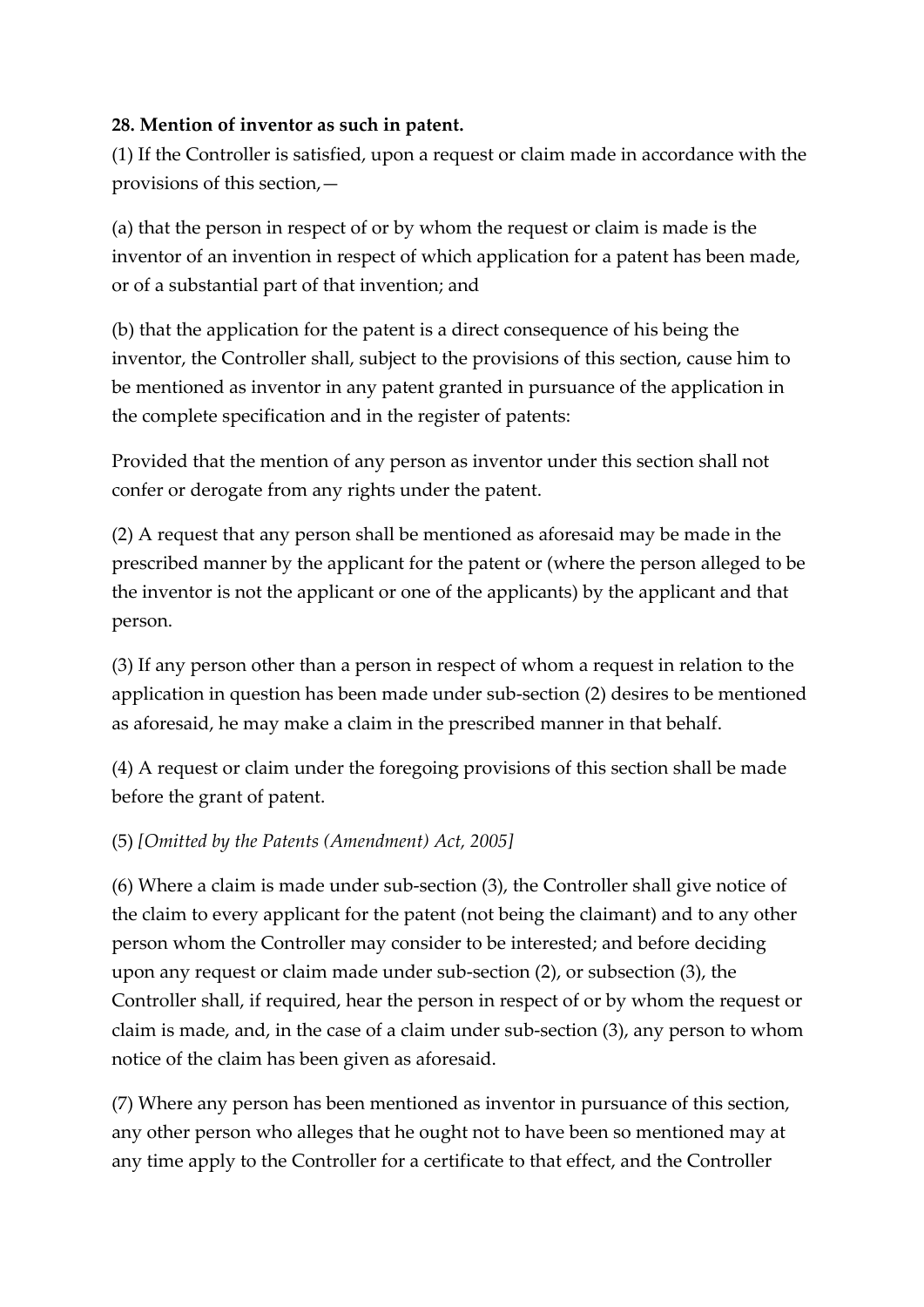may, after hearing, if required, any person whom he may consider to be interested, issue such a certificate, and if he does so, he shall rectify the specification and the register accordingly.

# **CHAPTER 6 – ANTICIPATION**

#### **29. Anticipation by previous publication.**

(1) An invention claimed in a complete specification shall not be deemed to have been anticipated by reason only that the invention was published in a specification filed in pursuance of an application for a patent made in India and dated before the 1st day of January, 1912.

(2) Subject as hereinafter provided, an invention claimed in a complete specification shall not be deemed to have been anticipated by reason only that the invention was published before the priority date of the relevant claim of the specification, if the patentee or the applicant for the patent proves—

(a) that the matter published was obtained from him, or (where he is not himself the true and first inventor) from any person from whom he derives title, and was published without his consent or the consent of any such person; and

(b) where the patentee or the applicant for the patent or any person from whom he derives title learned of the publication before the date of the application for the patent, or, in the case of a convention application, before the date of the application for protection in a convention country, that the application or the application in the convention country, as the case may be, was made as soon as reasonably practicable thereafter:

Provided that this sub-section shall not apply if the invention was before the priority date of the claim commercially worked in India, otherwise than for the purpose of reasonable trial, either by the patentee or the applicant for the patent or any person from whom he derives title or by any other person with the consent of the patentee or the applicant for the patent or any person from whom he derives title.

(3) Where a complete specification is filed in pursuance of an application for a patent made by a person being the true and first inventor or deriving title from him, an invention claimed in that specification shall not be deemed to have been anticipated by reason only of any other application for a patent in respect of the same invention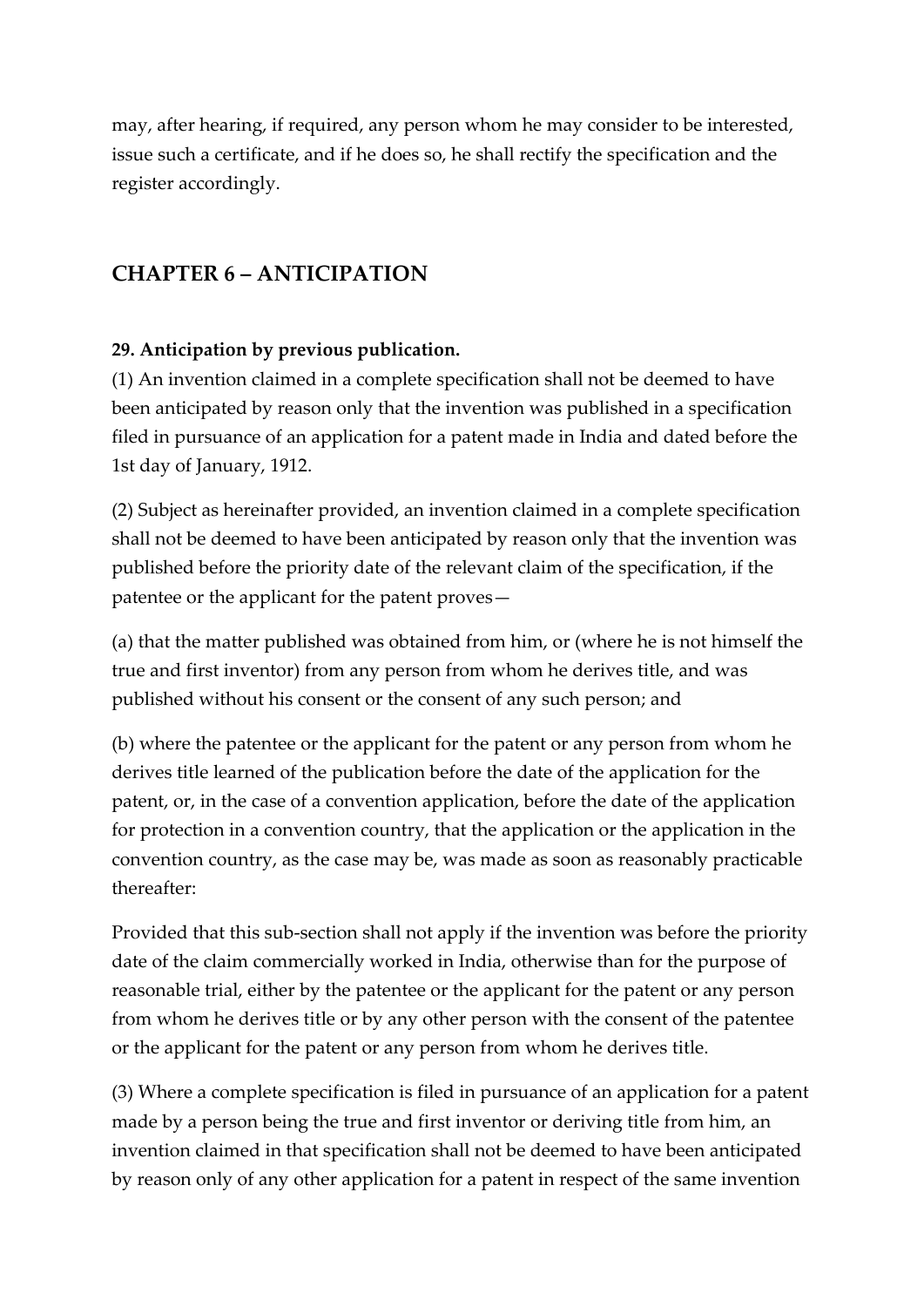made in contravention of the rights of that person, or by reason only that after the date of filing of that other application the invention was used or published, without the consent of that person, by the applicant in respect of that other application, or by any other person in consequence of any disclosure of any invention by that applicant.

# **30. Anticipation by previous communication to government.**

An invention claimed in a complete specification shall not be deemed to have been anticipated by reason only of the communication of the invention to the Government or to any person authorized by the Government to investigate the invention or its merits, or of anything done, in consequence of such a communication, for the purpose of the investigation.

# **31. Anticipation by public display, etc.**

An invention claimed in a complete specification shall not be deemed to have been anticipated by reason only of—

(a) the display of the invention with the consent of the true and first inventor or a person deriving title from him at an industrial or other exhibition to which the provisions of this section have been extended by the Central Government by notification in the Official Gazette, or the use thereof with his consent for the purpose of such an exhibition in the place where it is held; or

(b) the publication of any description of the invention in consequence of the display or use of the invention at any such exhibition as aforesaid; or

(c) the use of the invention, after it has been displayed or used at any such exhibition as aforesaid and during the period of the exhibition, by any person without the consent of the true and first inventor or a person deriving title from him; or

(d) the description of the invention in a paper read by the true and first inventor before a learned society or published with his consent in the transactions of such a society, if the application for the patent is made by the true and first inventor or a person deriving title from him not later than twelve months after the opening of the exhibition or the reading or publication of the paper, as the case may be.

# **32. Anticipation by public working.**

An invention claimed in a complete specification shall not be deemed to have been anticipated by reason only that at any time within one year before the priority date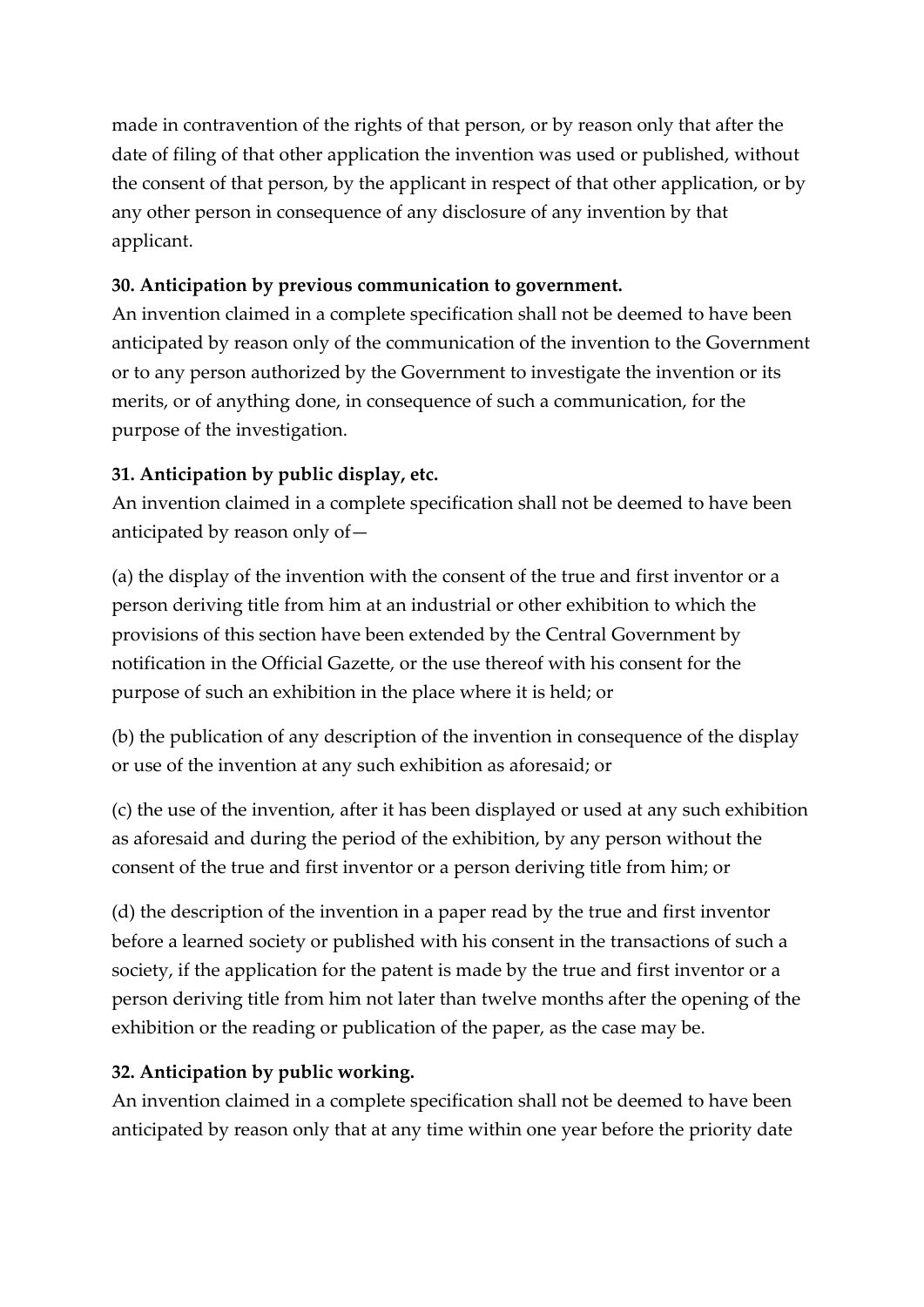of the relevant claim of the specification, the invention was publicly worked in India—

(a) by the patentee or applicant for the patent or any person from whom he derives title; or

(b) by any other person with the consent of the patentee or applicant for the patent or any person for whom he derives title, if the working was effected for the purpose of reasonable trial only and if it was reasonably necessary, having regard to the nature of the invention, that the working for that purpose should be effected in public.

#### **33. Anticipation by use and publication after provisional specification.**

(1) Where a complete specification is filed or proceeded with in pursuance of an application which was accompanied by a provisional specification or where a complete specification filed along with an application is treated by virtue of a direction under sub-section (3) of section 9 as a provisional specification, then, notwithstanding anything contained in this Act, the Controller shall not refuse to grant the patent, and the patent shall not be revoked or invalidated, by reason only that any matter described in the provisional specification or in the specification treated as aforesaid as a provisional specification was used in India or published in India or elsewhere at any time after the date of the filing of that specification.

(2) Where a complete specification is filed in pursuance of a convention application, then, notwithstanding anything contained in this Act, the Controller shall not refuse to grant the patent, and the patent shall not be revoked or invalidated, by reason only that any matter disclosed in any application for protection in a convention country upon which the convention application is rounded was used in India or published in India or elsewhere at any time after the date of that application for protection.

# **34. No anticipation if circumstances are only as described in sections 29, 30, 31 and 32.**

Notwithstanding anything contained in this Act, the Controller shall not refuse to grant a patent, and a patent shall not be revoked or invalidated by reason only of any circumstances which, by virtue of section 29 or section 30 or section 31 or section 32, do not constitute an anticipation of the invention claimed in the specification.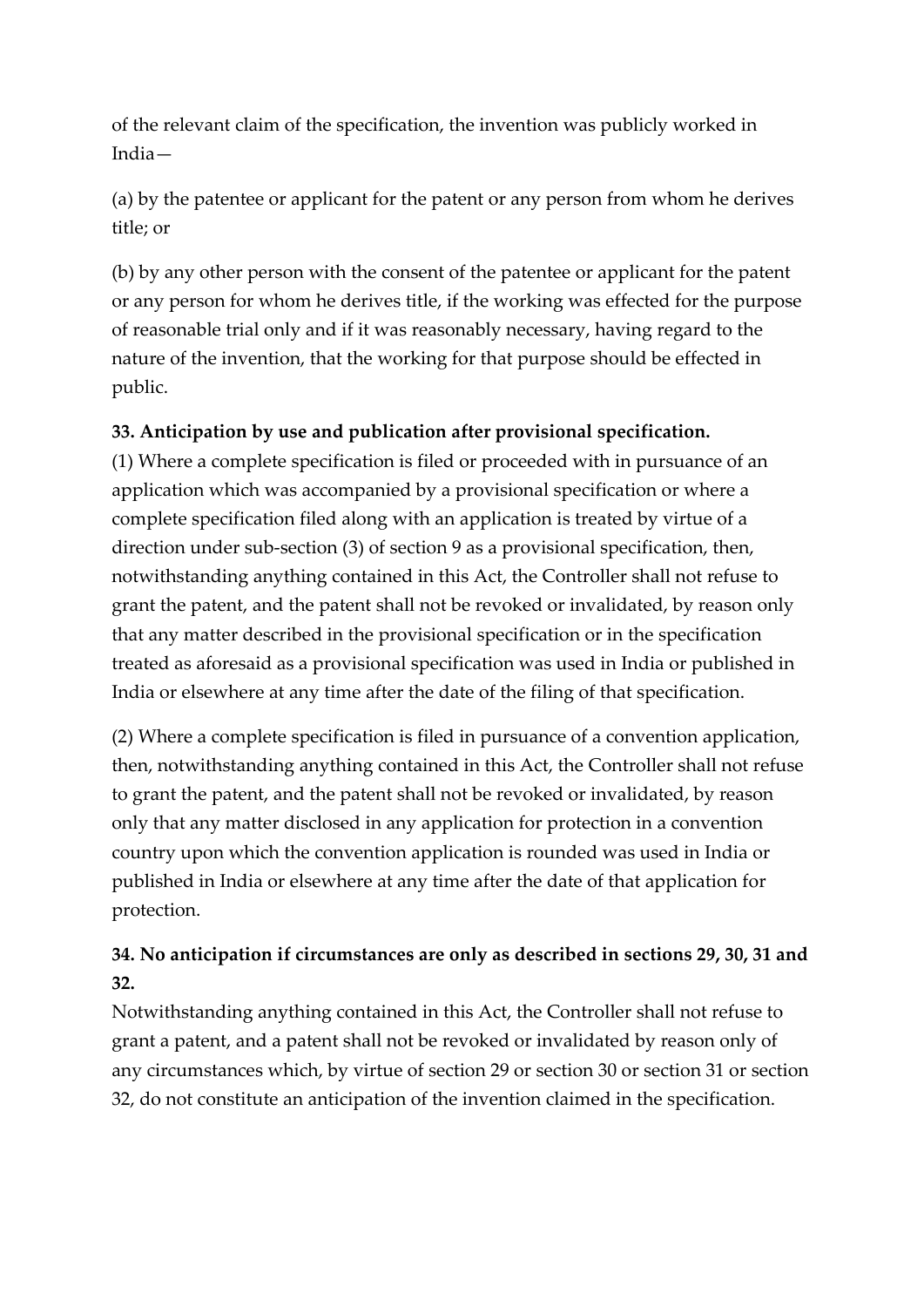# **CHAPTER 7 – PROVISIONS FOR SECRECY OF CERTAIN INVENTIONS**

#### **35. Secrecy directions relating to inventions relevant for defence purposes.**

(1) Where, in respect of an application made before or after the commencement of this Act for a patent, it appears to the Controller that the invention is one of a class notified to him by the Central Government as relevant for defence purposes, or, where otherwise the invention appears to him to be so relevant, he may give directions for prohibiting or restricting the publication of information with respect to the invention or the communication of such information.

(2) Where the Controller gives any such directions as are referred to in subsection (1), he shall give notice of the application and of the directions to the Central Government, and the Central Government shall, upon receipt of such notice, consider whether the publication of the invention would be prejudicial to the defence of India, and if upon such consideration, it appears to it that the publication of the invention would not so prejudice, give notice to the Controller to that effect, who shall thereupon revoke the directions and notify the applicant accordingly.

(3) Without prejudice to the provisions contained in sub-section (1), where the Central Government is of opinion that an invention in respect of which the Controller has not given any directions under sub-section (1), is relevant for defence purposes, it may at any time before grant of patent notify the Controller to that effect, and thereupon the provisions of that sub-section shall apply as if the invention where one of the class notified by the Central Government, and accordingly the Controller shall give notice to the Central Government of the directions issued by him.

#### **36. Secrecy directions to be periodically reviewed.**

(1) The question whether an invention in respect of which directions have been given under section 35 continues to be relevant for defence purposes shall be reconsidered by the Central Government at intervals of six months or on a request made by the applicant which is found to be reasonable by the Controller and if, on such reconsideration it appears to the Central Government that the publication of the invention would no longer be prejudicial to the defence of India or in case of an application filed by a foreign applicant it is found that the invention is published outside India it shall forthwith give notice to the Controller to revoke the direction and the Controllers shall thereupon revoke the directions previously given by him.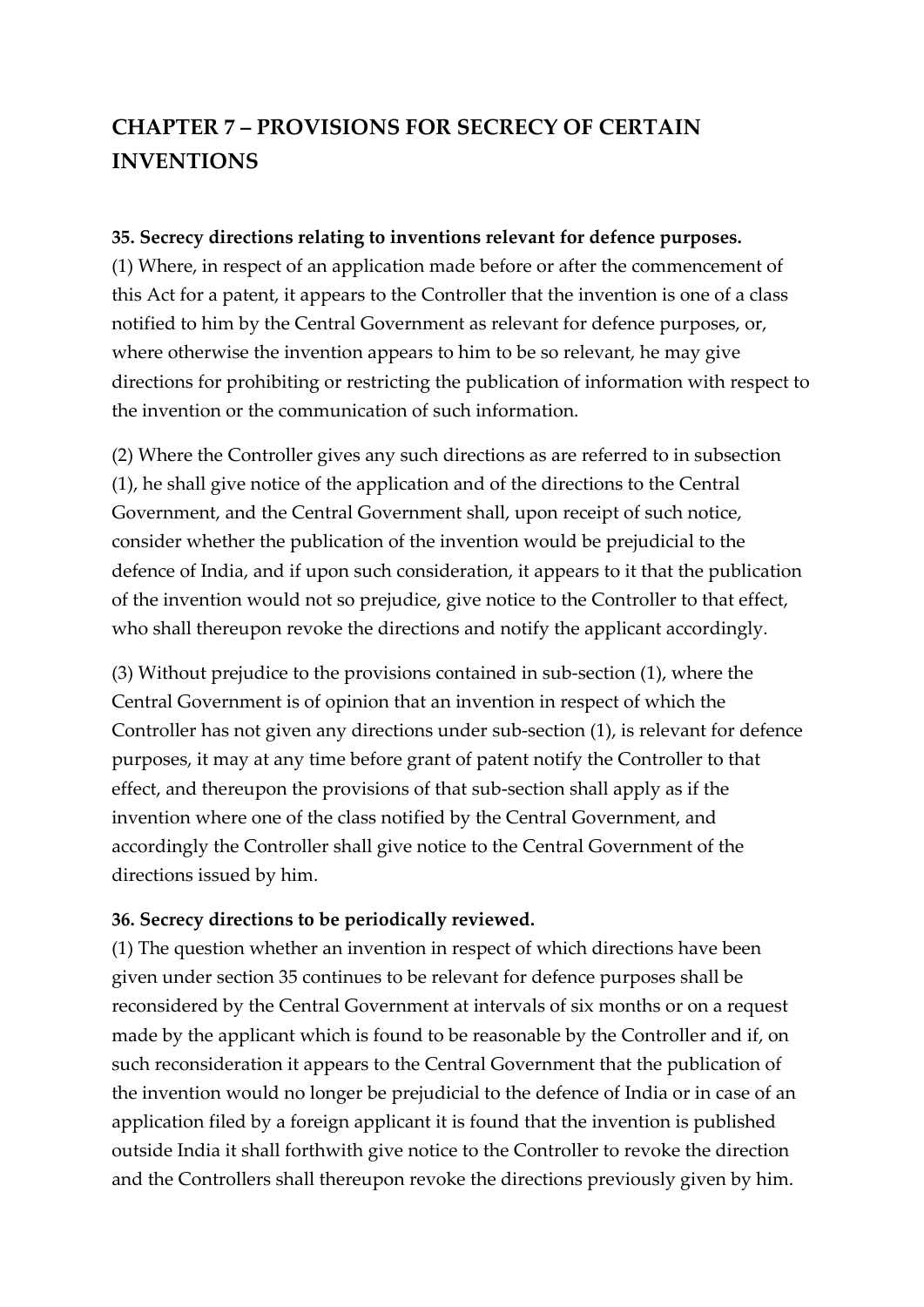(2) The result of every re-consideration under sub-section (1), shall be communicated to the applicant within such time and in such manner as may be prescribed.

#### **37. Consequences of secrecy directions.**

(1) So long as any directions under section 35 are in force in respect of an application—

(a) the Controller shall not pass an order refusing to grant the same; and

(b) notwithstanding anything contained in this Act, no appeal shall lie from any order of the Controller passed in respect thereof:

Provided that the application may, subject to the directions, proceed up to the stage of grant of the patent, but the application and the specification found to be in order for grant of the patent shall not be published, and no patent shall be granted in pursuance of that application.

(2) Where a complete specification filed in pursuance of an application for a patent for an invention in respect of which directions have been given under section 35 is found to be in order for grant of the patent during the continuance in force of the directions, then—

(a) if, during the continuance in force of the directions, any use of the invention is made by or on behalf of, or to the order of the Government, the provisions of sections 100,101 and 103 shall apply in relation to that use as if the patent had been granted for the invention; and

(b) if it appears to the Central Government that the applicant for the patent has suffered hardship by reason of the continuance in force of the directions, the Central Government may make to him such payment (if any) by way of solatium as appears to the Central Government to be reasonable having regard to the novelty and utility of the invention and the purpose for which it is designed, and to any other relevant circumstances.

(3) Where a patent is granted in pursuance of an application in respect of which directions have been given under section 35, no renewal fee shall be payable in respect of any period during which those directions were in force.

# **38. Revocation of secrecy directions and extension of time.**

When any direction given under section 35 is revoked by the Controller, then, notwithstanding any provision of this Act specifying the time within which any step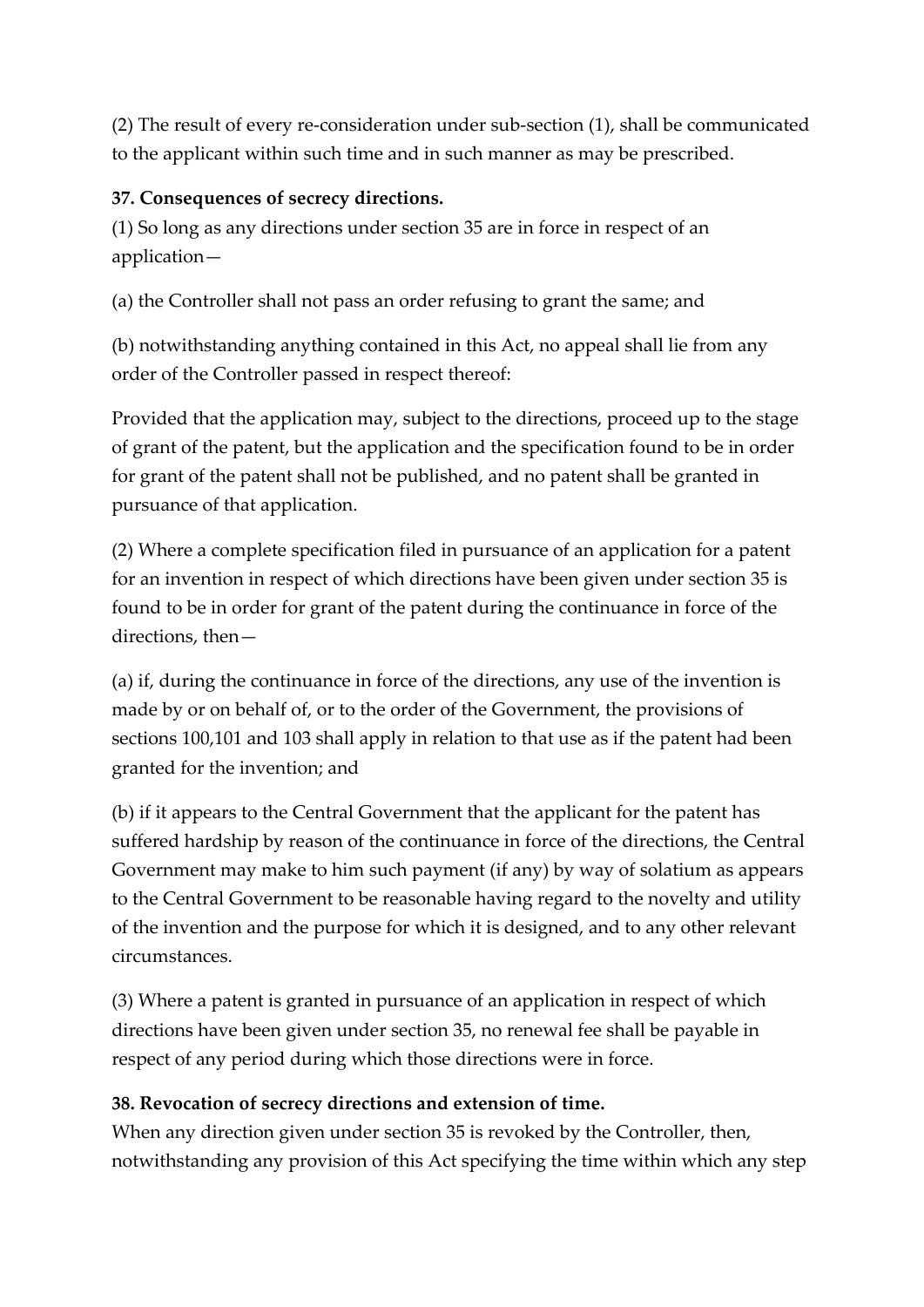should be taken or any act done in connection with an application for the patent, the Controller may, subject to such conditions, if any, as he thinks fit to impose, extend the time for doing anything required or authorised to be done by or under this Act in connection with the application whether or not that time has previously expired.

### **39. Residents not to apply for patents outside india without prior permission.**

(1) No person resident in India shall, except under the authority of a written permit sought in the manner prescribed and granted by or on behalf of the Controller, make or cause to be made any application outside India for the grant of a patent for an invention unless —

(a) an application for a patent for the same invention has been made in India, not less than six weeks before the application outside India; and

(b) either no direction has been given under sub-section (1) of section 35 in relation to the application in India, or all such directions have been revoked.

(2) The Controller shall dispose of every such application within such period as may be prescribed:

Provided that if the invention is relevant for defence purpose or atomic energy, the Controller shall not grant permit without the prior consent of the Central Government.

(3) This section shall not apply in relation to an invention for which an application for protection has first been filed in a country outside India by a person resident outside India.

#### **40. Liability for contravention of section 35 or section 39.**

Without prejudice to the provisions contained in Chapter XX, if in respect of an application for a patent any person contravenes any direction as to secrecy given by the Controller under section 35 or makes or causes to be made an application for grant of a patent outside India in contravention of section 39 the application for patent under this Act shall be deemed to have been abandoned and the patent granted, if any, shall be liable to be revoked under section 64.

# **41. Finality of orders of controller and central government.**

All orders of the Controller giving directions as to secrecy as well as all orders of the Central Government under this Chapter shall be final and shall not be called in question in any court on any ground whatsoever.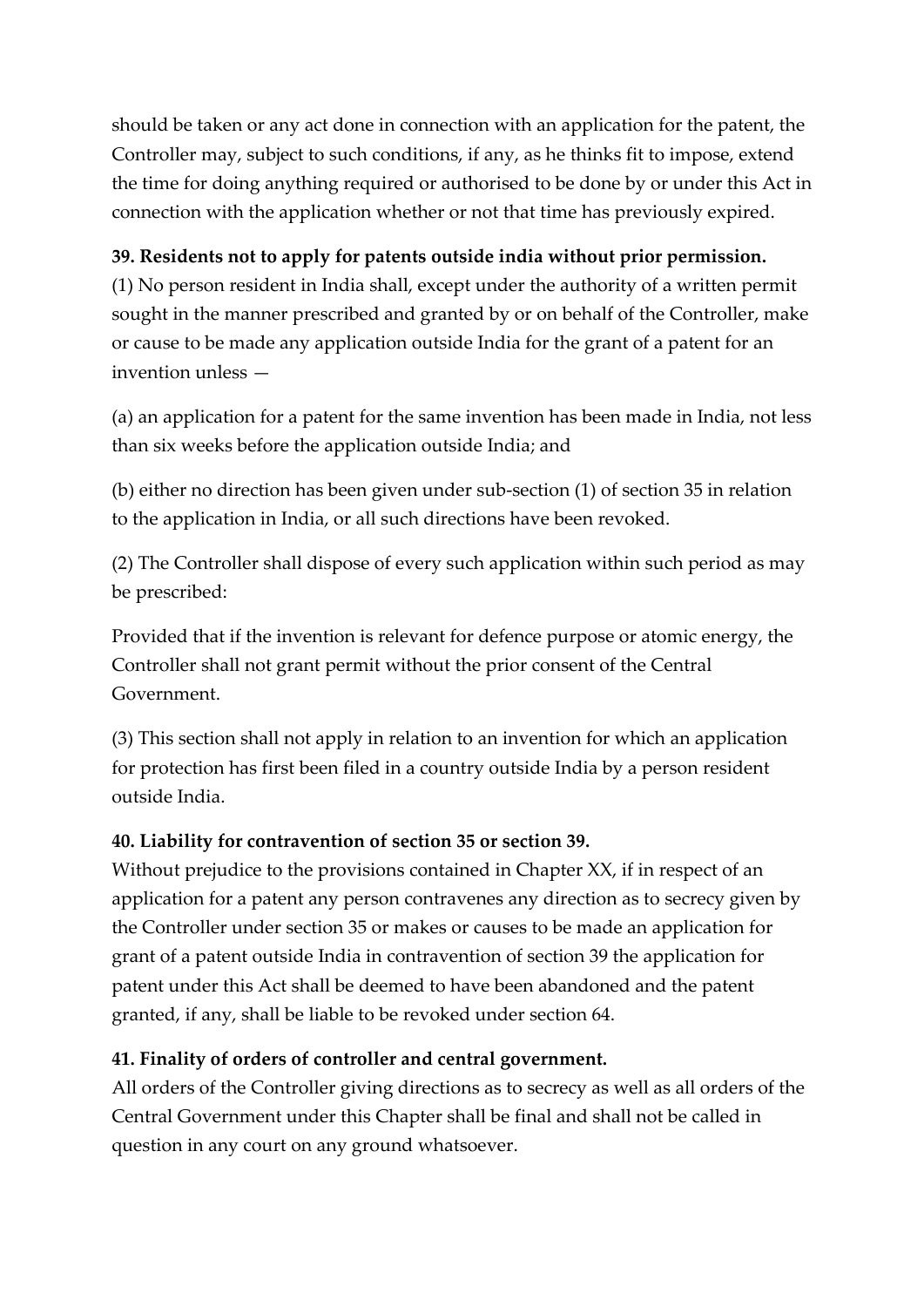### **42. Savings respecting disclosure to government.**

Nothing in this Act shall be held to prevent the disclosure by the Controller of information concerning an application for a patent or a specification filed in pursuance thereof to the Central Government for the purpose of the application or specification being examined for considering whether an order under this Chapter should be made or whether an order so made should be revoked.

# **CHAPTER 8 – GRANT OF PATENTS AND RIGHTS CONFERRED THEREBY**

#### **43. Grant of patents.**

(1) Where an application for a patent has been found to be in order for grant of the patent and either—

(a) the application has not been refused by the Controller by virtue of any power vested in him by this Act; or

(b) the application has not been found to be in contravention of any of the provisions of this Act, the patent shall be granted as expeditiously as possible to the applicant or, in the case of a joint application, to the applicants jointly, with the seal of the patent office and the date on which the patent is granted shall be entered in the register.

(2) On the grant of patent, the Controller shall publish the fact that the patent has been granted and thereupon the application, specification and other documents related thereto shall be open for public inspection.

# **44. Amendment of patent granted to deceased applicant.**

Where, at any time after a patent has been granted in pursuance of an application under this Act, the Controller is satisfied that the person to whom the patent was granted had died, or, in the case of a body corporate, had ceased to exist, before the patent was granted, the Controller may amend the patent by substituting for the name of that person the name of the person to whom the patent ought to have been granted, and the patent shall have effect, and shall be deemed always to have had effect, accordingly.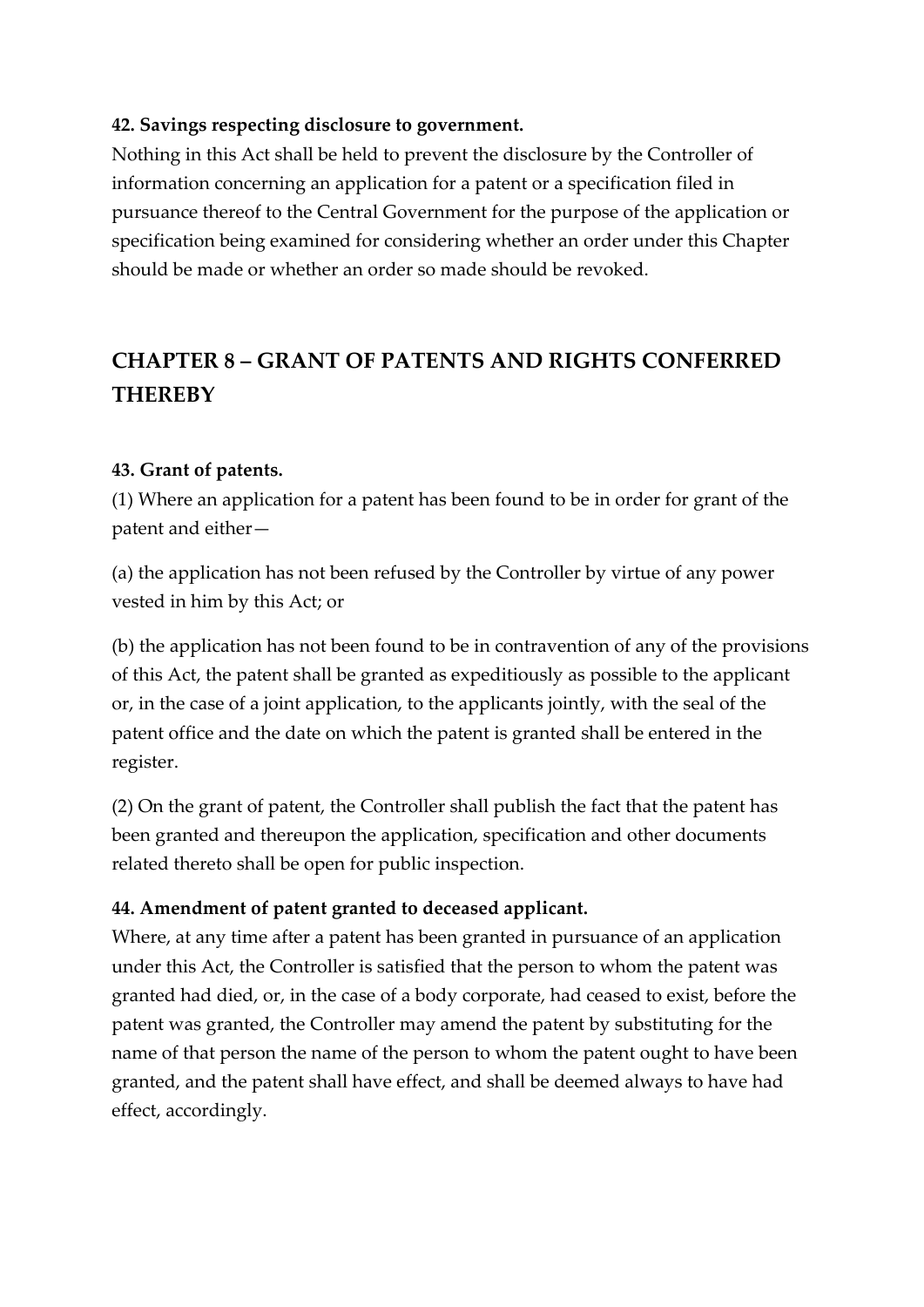### **45. Date of patent.**

(1) Subject to the other provisions contained in this Act, every patent shall be dated as of the date on which the application for patent was filed.

(2) The date of every patent shall be entered in the register.

(3) Notwithstanding anything contained in this section, no suit or other proceeding shall be commenced or prosecuted in respect of an infringement committed before the date of publication of the application.

#### **46. Form, extent and effect of patent.**

(1) Every patent shall be in the prescribed form and shall have effect throughout India.

(2) A patent shall be granted for one invention only:

Provided that it shall not be competent for any person in a suit or other proceeding to take any objection to a patent on the ground that it has been granted for more than one invention.

#### **47. Grant of patents to be subject to certain conditions.**

The grant of a patent under this Act shall be subject to the condition that—

(1) any machine, apparatus or other article in respect of which the patent is granted or any article made by using a process in respect of which the patent is granted, may be imported or made by or on behalf of the Government for the purpose merely of its own use;

(2) any process in respect of which the patent is granted may be used by or on behalf of the Government for the purpose merely of its own use;

(3) any machine, apparatus or other article in respect of which the patent is granted or any article made by the use of the process in respect of which the patent is granted, may be made or used, and any process in respect of which the patent is granted may be used, by any person, for the purpose merely of experiment or research including the imparting of instructions to pupils; and

(4) in the case of a patent in respect of any medicine or drug, the medicine or drug may be imported by the Government for the purpose merely of its own use or for distribution in any dispensary, hospital or other medical institution maintained by or on behalf of the Government or any other dispensary, hospital or other medical institution which the Central Government may, having regard to the public service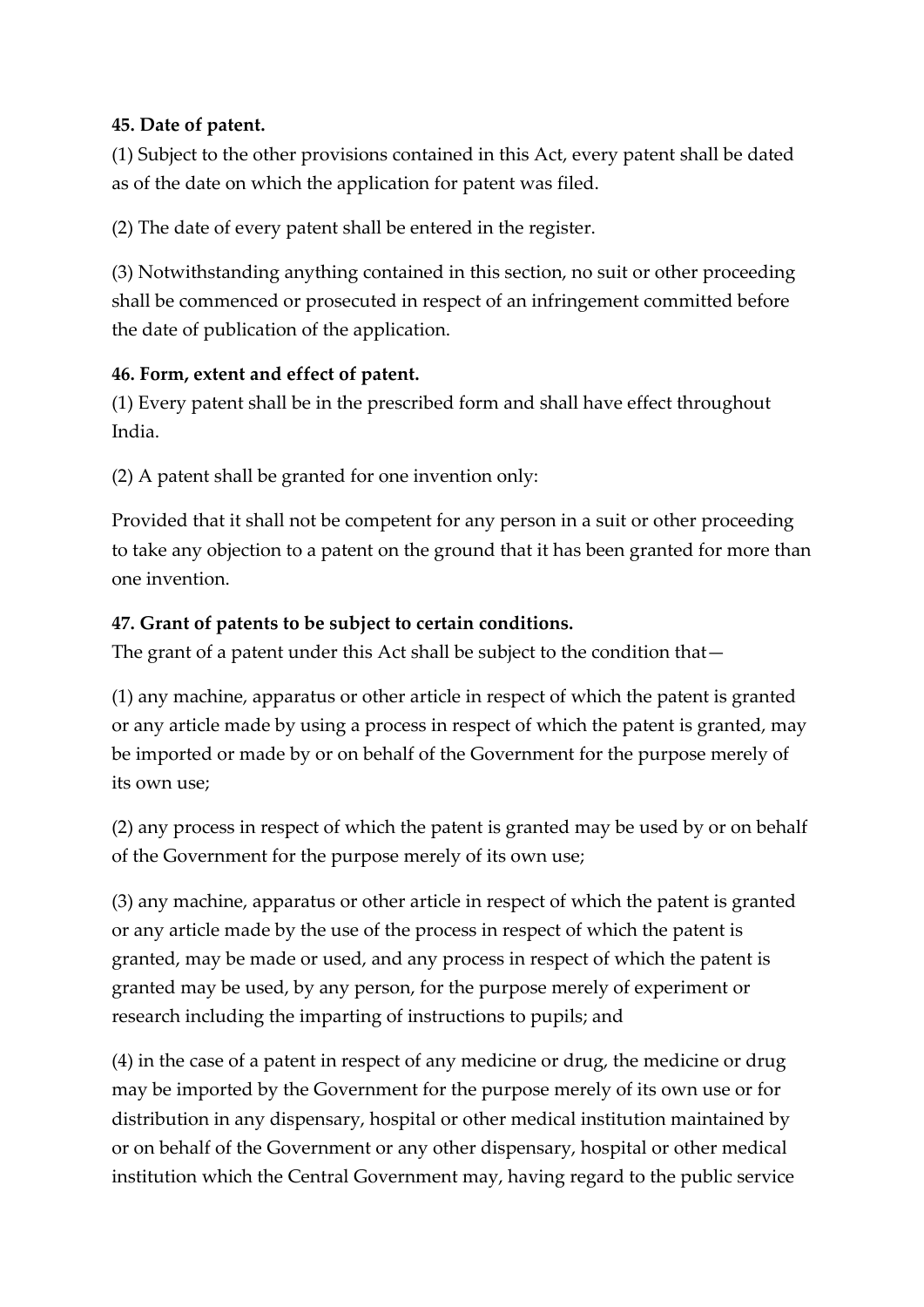that such dispensary, hospital or medical institution renders, specify in this behalf by notification in the Official Gazette.

# **48. Rights of patentees.**

Subject to the other provisions contained in this Act and the conditions specified in section 47, a patent granted under this Act shall confer upon the patentee—

(a) where the subject matter of the patent is a product, the exclusive right to prevent third parties, who do not have his consent, from the act of making, using, offering for sale, selling or importing for those purposes that product in India;

(b) where the subject matter of the patent is a process, the exclusive right to prevent third parties, who do not have his consent, from the act of using that process, and from the act of using, offering for sale, selling or importing for those purposes the product obtained directly by that process in India:

# **49. Patent rights not infringed when used on foreign vessels etc., temporarily or accidentally in india.**

(1) Where a vessel or aircraft registered in a foreign country or a land vehicle owned by a person ordinarily resident in such country comes into India (including the territorial waters thereof) temporarily or accidentally only, the rights conferred by a patent for an invention shall not be deemed to be infringed by the use of the invention—

(a) in the body of the vessel or in the machinery, tackle, apparatus or other accessories thereof, so far as the invention is used on board the vessel and for its actual needs only; or

(b) in the construction or working of the aircraft or land vehicle or of the accessories thereof, as the case may be.

(2) This section shall not extend to vessels, aircrafts or land vehicles owned by persons ordinarily resident in a foreign country the laws of which do not confer corresponding rights with respect to the use of inventions in vessels, aircraft or land vehicles owned by persons ordinarily resident in India while in the ports or within the territorial waters of that foreign country or otherwise within the jurisdiction of its courts.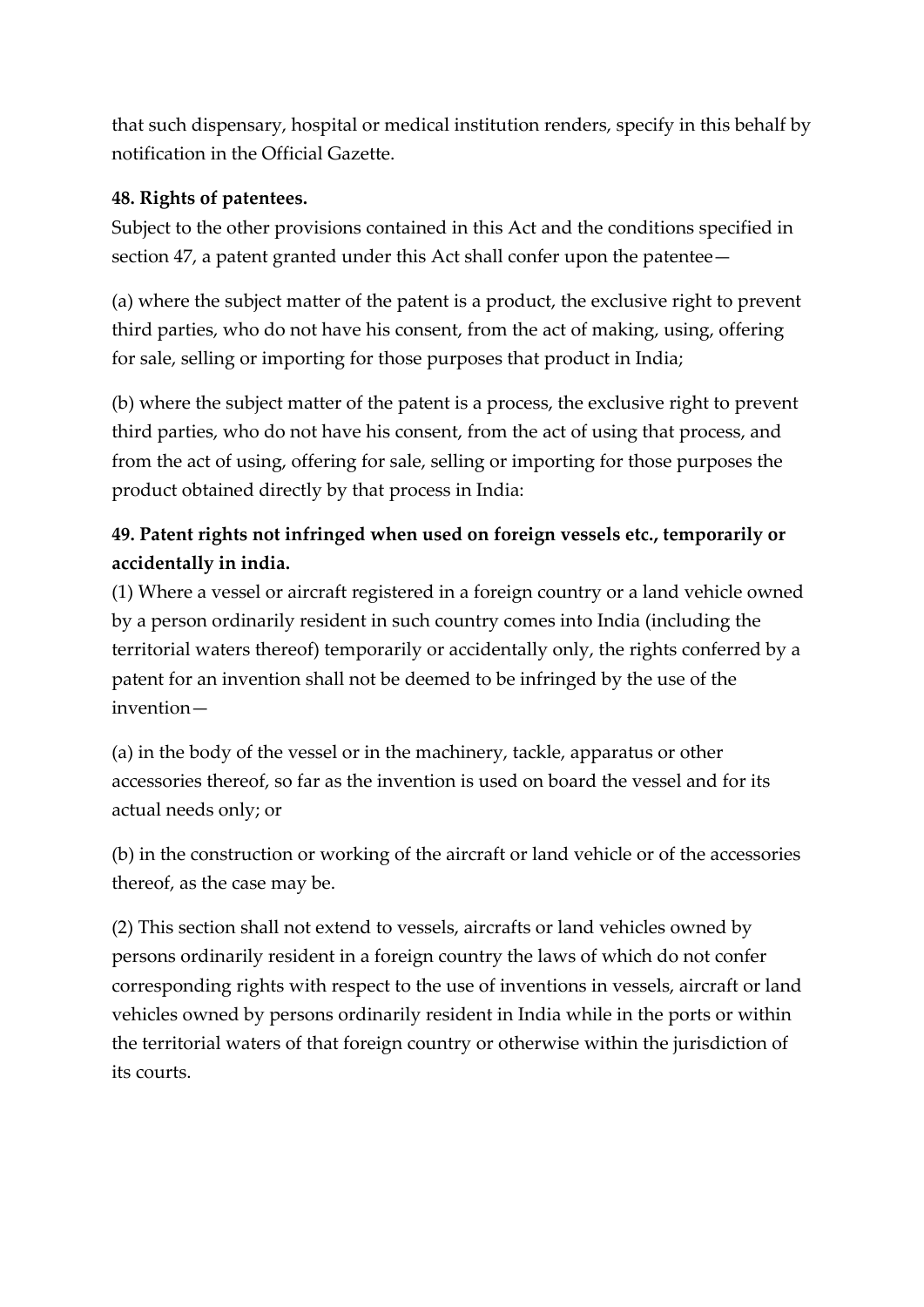### **50. Rights of co-owners of patents.**

(1) Where a patent is granted to two or more persons, each of those persons shall, unless an agreement to the contrary is in force, be entitled to an equal undivided share in the patent.

(2) Subject to the provisions contained in this section and in section 51, where two or more persons are registered as grantee or proprietor of a patent, then, unless an agreement to the contrary is in force, each of those persons shall be entitled, by himself or his agents, to rights conferred by section 48 for his own benefit without accounting to the other person or persons.

(3) Subject to the provisions contained in this section and in section 51 and to any agreement for the time being in force, where two or more persons are registered as grantee or proprietor of a patent, then, a licence under the patent shall not be granted and share in the patent shall not be assigned by one of such persons except with the consent of the other person or persons.

(4) Where a patented article is sold by one of two or more persons registered as grantee or proprietor of a patent, the purchaser and any person claiming through him shall be entitled to deal with the article in the same manner as if the article had been sold by a sole patentee.

(5) Subject to the provisions contained in this section, the rules of law applicable to the ownership and devolution of movable property generally shall apply in relation to patents; and nothing contained in sub-section (1) or subsection (2) shall affect the mutual rights or obligations of trustees or of the legal representatives of a deceased person or their rights or obligations as such.

(6) Nothing in this section shall affect the rights of the assignees of a partial interest in a patent created before the commencement of this Act.

#### **51. Power of controller to give directions to co-owners.**

(1) Where two or more persons are registered as grantee or proprietor of a patent, the Controller may, upon application made to him in the prescribed manner by any of those persons, give such directions in accordance with the application as to the sale or lease of the patent or any interest therein, the grant of licenses under the patent, or the exercise of any right under section 50 in relation thereto, as he thinks fit.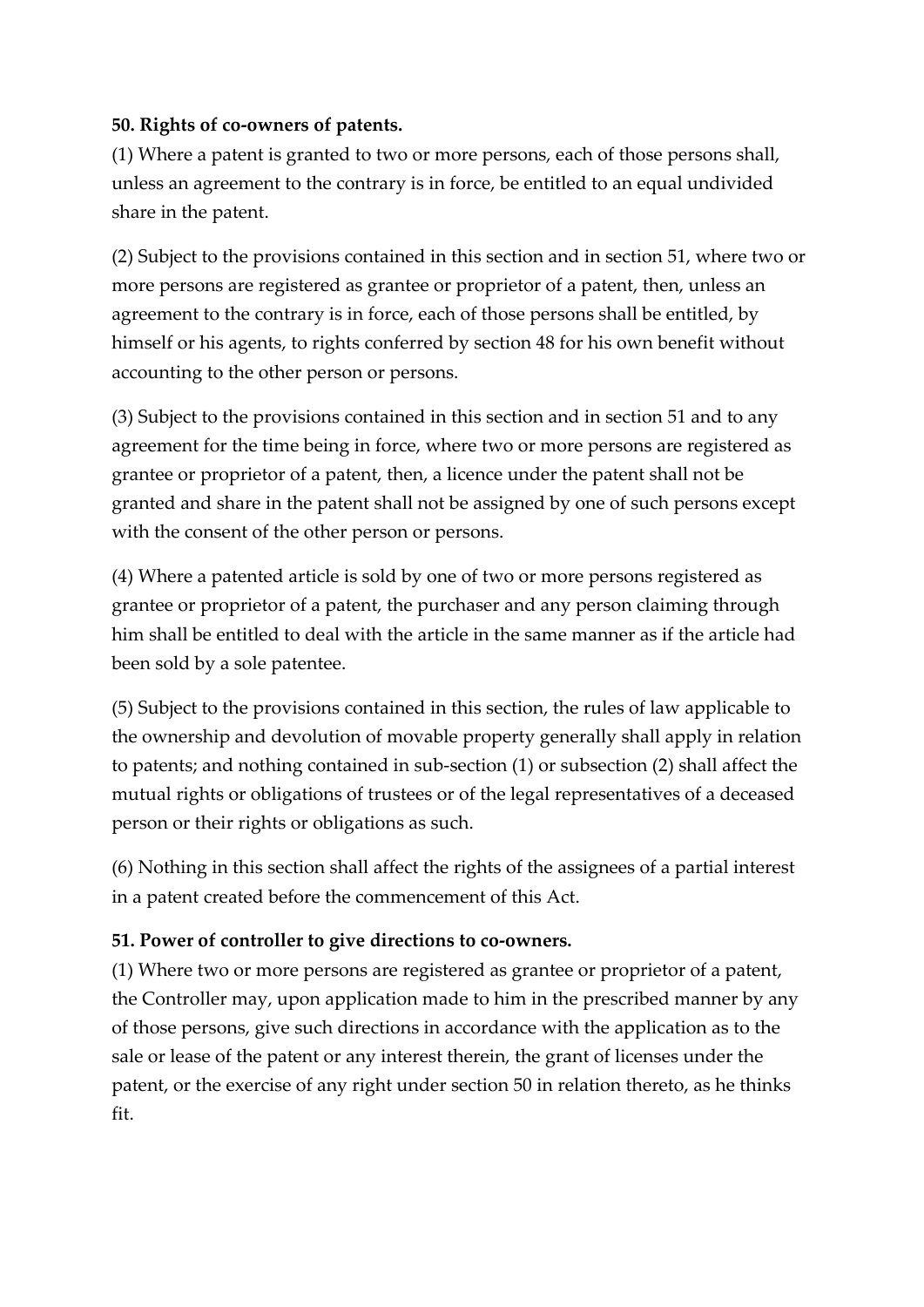(2) If any person registered as grantee or proprietor of a patent fails to execute any instrument or to do any other thing required for the carrying out of any direction given under this section within fourteen days after being requested in writing so to do by any of the other persons so registered, the Controller may, upon application made to him in the prescribed manner by any such other person, give directions empowering any person to execute that instrument or to do that thing in the name and on behalf of the person in default.

(3) Before giving any directions in pursuance of an application under this section, the Controller shall give an opportunity to be heard—

(a) in the case of an application under sub-section (1) to the other person or persons registered as grantee or proprietor of the patent;

(b) in the case of an application under sub-section (2), to the person in default.

(4) No direction shall be given under this section so as to affect the mutual rights or obligations of trustees or of the legal representatives of a deceased person or of their rights or obligations as such, or which is inconsistent with the terms of any agreement between persons registered as grantee or proprietor of the patent.

# **52. Grant of patent to true and first inventor where it has been obtained by another in fraud of him.**

(1) Where the patent has been revoked under section 64 on the ground that the patent was obtained wrongfully and in contravention of the rights of the petitioner or any person under or through whom he claims, or, where in a petition for revocation, the court, instead of revoking the patent, directs the complete specification to be amended by the exclusion of a claim or claims in consequence of a finding that the invention covered by such claim or claims had been obtained from the petitioner, the court may, by order passed in the same proceeding, permit the grant to the petitioner of the whole or such part of the invention which the court finds has been wrongfully obtained by the patentee, in lieu of the patent so revoked or is excluded by amendment.

(2) Where any such order is passed, the Controller shall, on request by the petitioner made in the prescribed manner grant to him—

(i) in cases where the court permits the whole of the patent to be granted, a new patent bearing the same date and number as the patent revoked;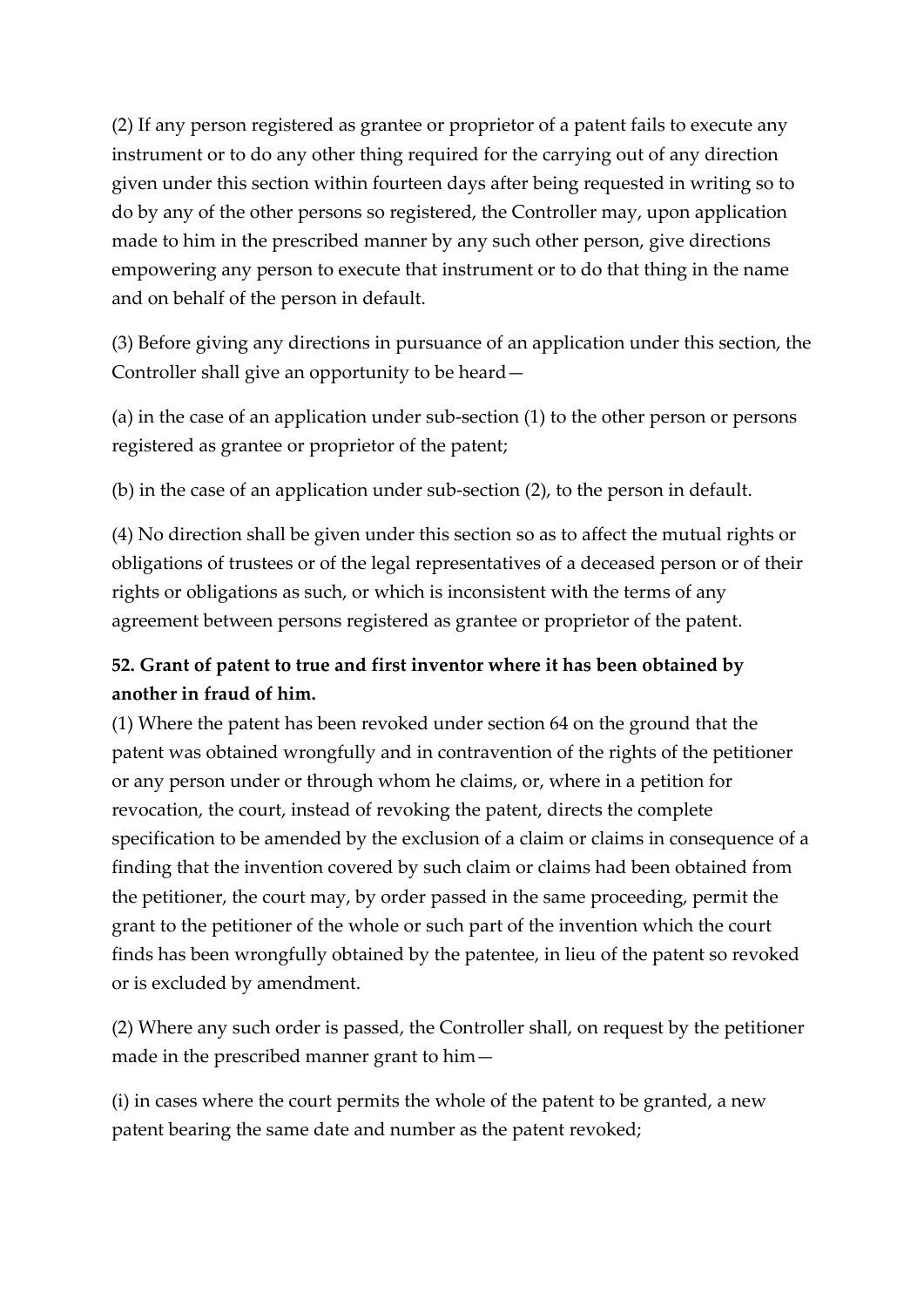(ii) in cases where the court permits a part only of the patent to be granted, a new patent for such part bearing the same date as the patent revoked and numbered in such manner as may be prescribed:

Provided that the Controller may, as a condition of such grant, require the petitioner to file a new and complete specification to the satisfaction of the Controller describing and claiming that part of the invention for which the patent is to be granted.

(3) No suit shall be brought for any infringement of a patent granted under this section committed before the actual date on which such patent was granted.

# **53. Term of patent.**

(1) Subject to the provisions of this Act, the term of every patent granted, after the commencement of the Patents (Amendment) Act, 2002, and the term of every patent which has not expired and has not ceased to have effect, on the date of such commencement, under this Act, shall be twenty years from the date of filing of the application for the patent.

Explanation.—For the purposes of this sub-section, the term of patent in case of International applications filed under the Patent Cooperation Treaty designating India, shall be twenty years from the international filing date accorded under the Patent Cooperation Treaty.

(2) A patent shall cease to have effect notwithstanding anything therein or in this Act on the expiration of the period prescribed for the payment of any renewal fee, if that fee is not paid within the prescribed period or within such extended period as may be prescribed.

# (3) *[Omitted by the Patents (Amendment) Act, 2005]*

(4) Notwithstanding anything contained in any other law for the time being in force, on cessation of the patent right due to non-payment of renewal fee or on expiry of the term of patent, the subject matter covered by the said patent shall not be entitled to any protection.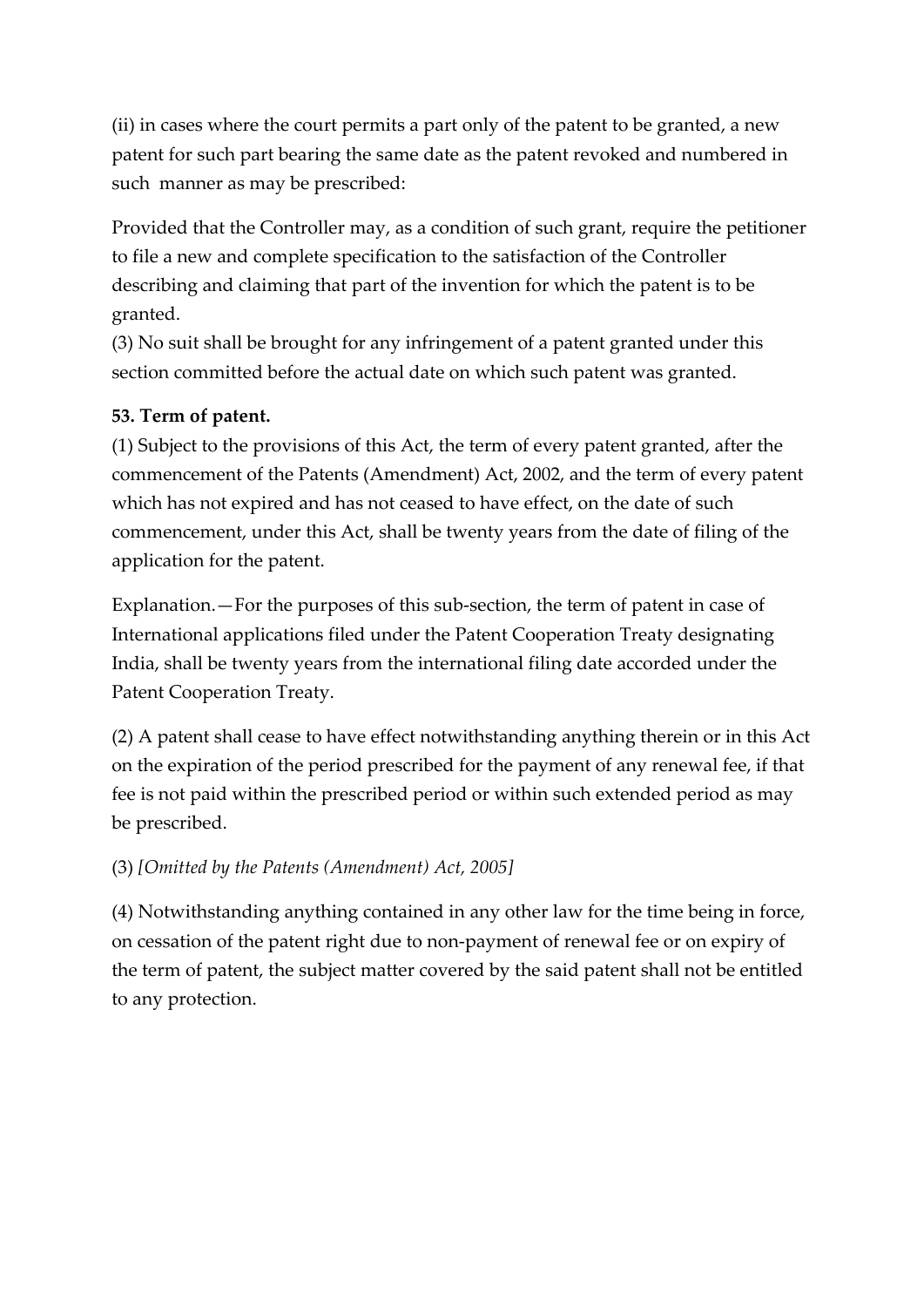# **CHAPTER 9 – PATENTS OF ADDITION**

#### **54. Patents of addition.**

(1) Subject to the provisions contained in this section, where an application is made for a patent in respect of any improvement in or modification of an invention described or disclosed in the complete specification filed therefor (in this Act referred to as the "main invention") and the applicant also applies or has applied for a patent for that invention or is the patentee in respect thereof, the Controller may, if the applicant so requests, grant the patent for the improvement or modification as a patent of addition.

(2) Subject to the provisions contained in this section, where an invention, being an improvement in or modification of another invention, is the subject of an independent patent and the patentee in respect of that patent is also the patentee in respect of the patent for the main invention, the Controller may, if the patentee so requests, by order, revoke the patent for the improvement or modification and grant to the patentee a patent of addition in respect thereof, bearing the same date as the date of the patent so revoked.

(3) A patent shall not be granted as a patent of addition unless the date of filing of the application was the same as or later than the date of filing of the application in respect of the main invention.

(4) A patent of addition shall not be granted before grant of the patent for the main invention.

#### **55. Term of patents of addition.**

(1) A patent of addition shall be granted for a term equal to that of the patent for the main invention, or so much thereof as has not expired, and shall remain in force during that term or until the previous cesser of the patent for the main invention and no longer:

Provided that if the patent for the main invention is revoked under this Act, the court, or, as the case may be, the Controller, on request made to him by the patentee in the prescribed manner, may order that the patent of addition shall become an independent patent for the remainder of the term for the patent for the main invention and thereupon the patent shall continue in force as an independent patent accordingly.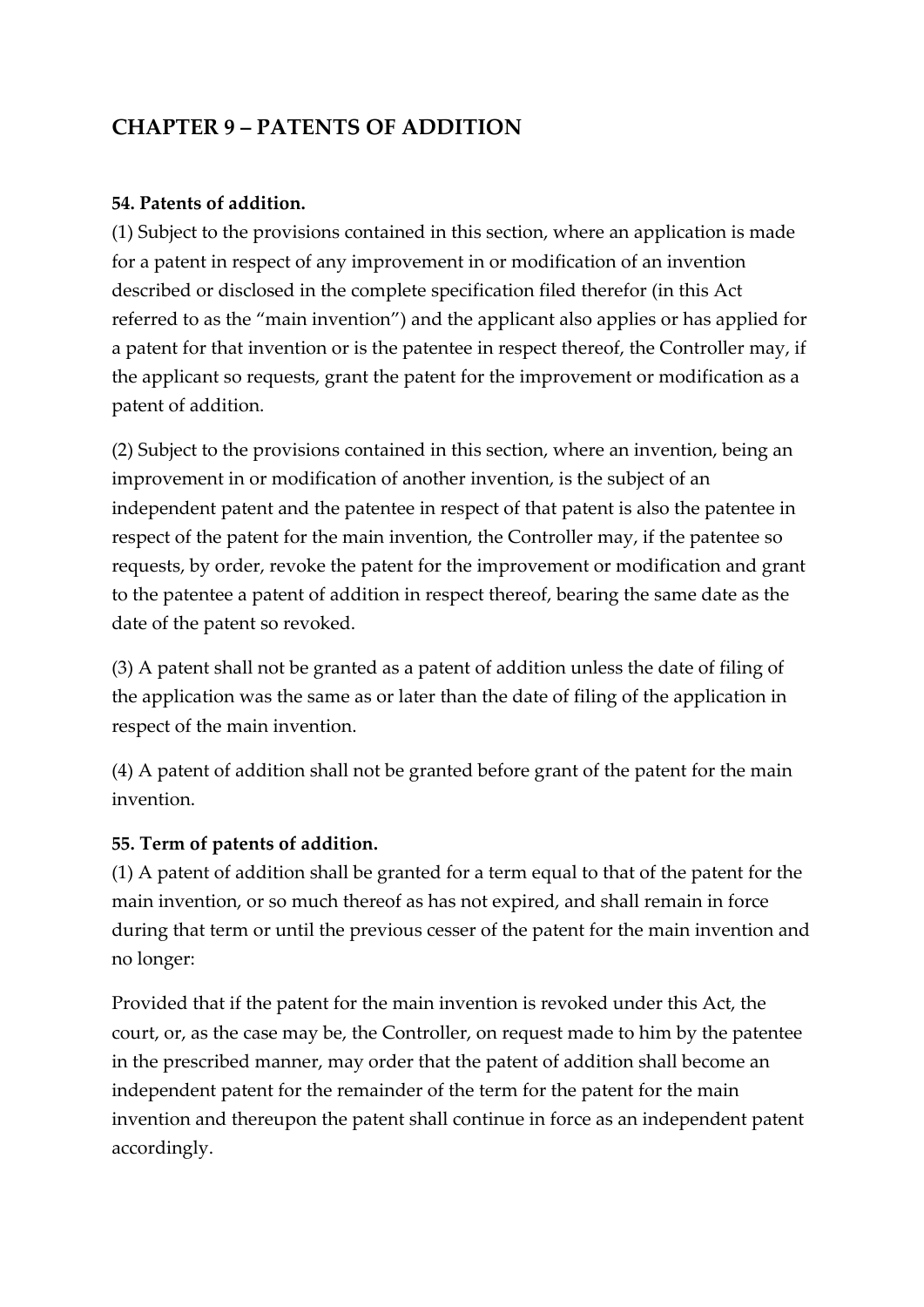(2) No renewal fees shall be payable in respect of a patent of addition, but, if any such patent becomes an independent patent under sub-section (1) the same fees shall thereafter be payable, upon the same dates, as if the patent had been originally granted as an independent patent.

# **56. Validity of patents of addition.**

(1) The grant of a patent of addition shall not be refused, and a patent granted as a patent of addition shall not be revoked or invalidated, on the ground only that the invention claimed in the complete specification does not involve any inventive step having regard to any publication or use of—

(a) the main invention described in the complete specification relating thereto; or

(b) any improvement in or modification of the main invention described in the complete specification of a patent of addition to the patent for the main invention or of an application for such a patent of addition, and the validity of a patent of addition shall not be questioned on the ground that the invention ought to have been the subject of an independent patent.

(2) For the removal of doubts it is hereby declared that in determining the novelty of the invention claimed in the complete specification filed in pursuance of an application for a patent of addition regard shall be had also to the complete specification in which the main invention is described.

# **CHAPTER 10 – AMENDMENT OF APPLICATIONS AND SPECIFICATIONS**

# **57. Amendment of application and specification or any document relating thereto before controller.**

(1) Subject to the provisions of section 59, the Controller may, upon application made under this section in the prescribed manner by an applicant for a patent or by a patentee, allow the application for the patent or the complete specification or any document relating thereto to be amended subject to such conditions, if any, as the Controller thinks fit:

Provided that the Controller shall not pass any order allowing or refusing an application to amend an application for a patent or a specification or any document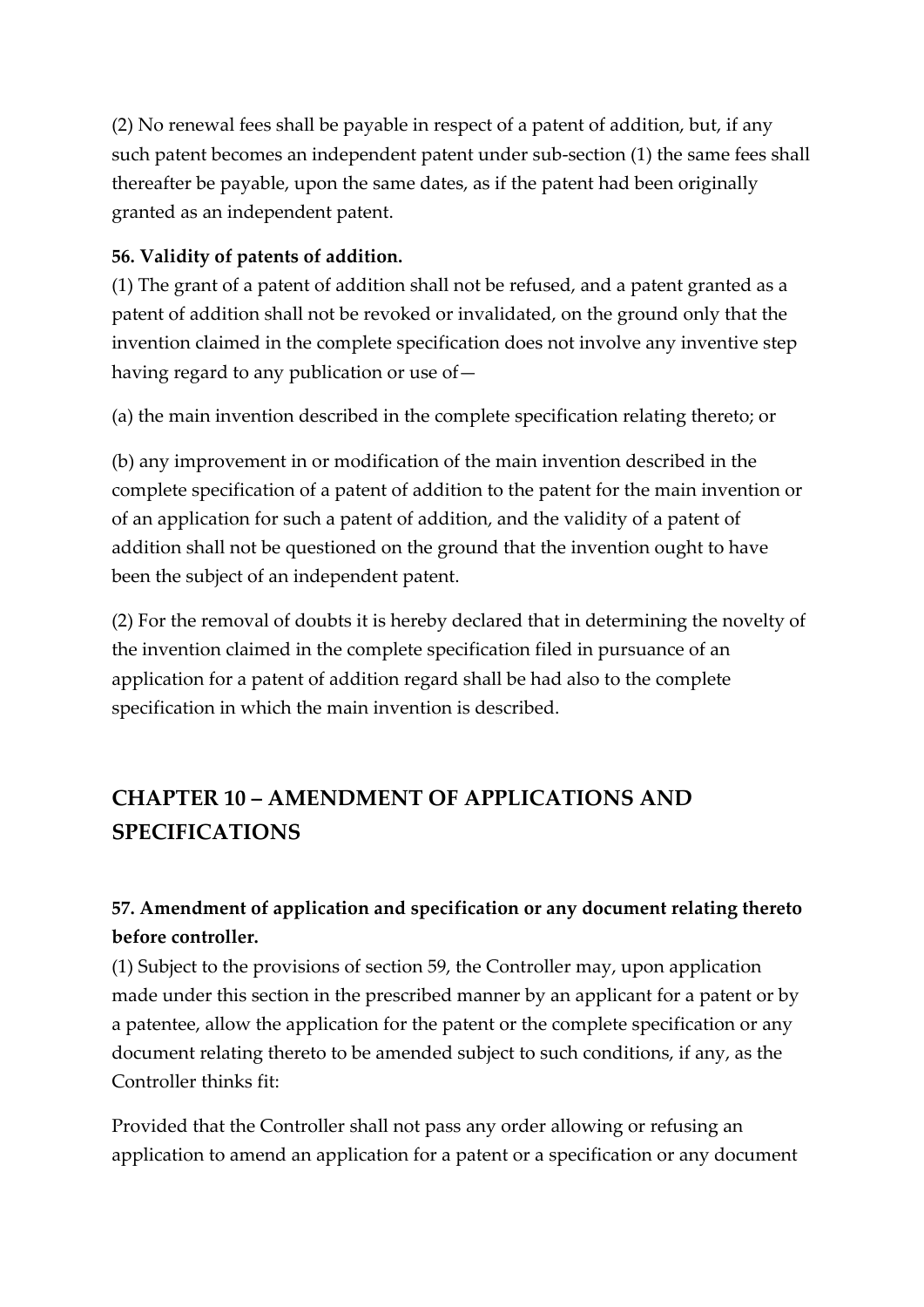relating thereto under this section while any suit before a court for the infringement of the patent or any proceeding before the High Court for the revocation of the patent is pending, whether the suit or proceeding commenced before or after the filing of the application to amend.

(2) Every application for leave to amend an application for a patent or a complete specification or any document relating thereto under this section shall state the nature of the proposed amendment, and shall give full particulars of the reasons for which the application is made.

(3) Any application for leave to amend an application for a patent or a complete specification or a document related thereto under this section made after the grant of patent and the nature of the proposed amendment may be published.

(4) Where an application is published under sub-section (3), any person interested may, within the prescribed period after the publication thereof, give notice to the Controller of opposition thereto; and where such a notice is given within the period aforesaid, the Controller shall notify the person by whom the application under this section is made and shall give to that person and to the opponent an opportunity to be heard before he decides the case.

(5) An amendment under this section of a complete specification may be, or include, an amendment of the priority date of a claim.

(6) The provisions of this section shall be without prejudice to the right of an applicant for a patent to amend his specification or any other document related thereto to comply with the directions of the Controller issued before the grant of a patent.

#### **58. Amendment of specification before high court.**

(1) In any proceeding before the High Court for the revocation of a patent, the High Court, may, subject to the provisions contained in section 59, allow the patentee to amend his complete specification in such manner and subject to such terms as to costs, advertisement or otherwise, as the High Court may think fit, and if, in any proceedings for revocation the High Court decides that the patent is invalid, it may allow the specification to be amended under this section instead of revoking the patent.

(2) Where an application for an order under this section is made to the High Court, the applicant shall give notice of the application to the Controller, and the Controller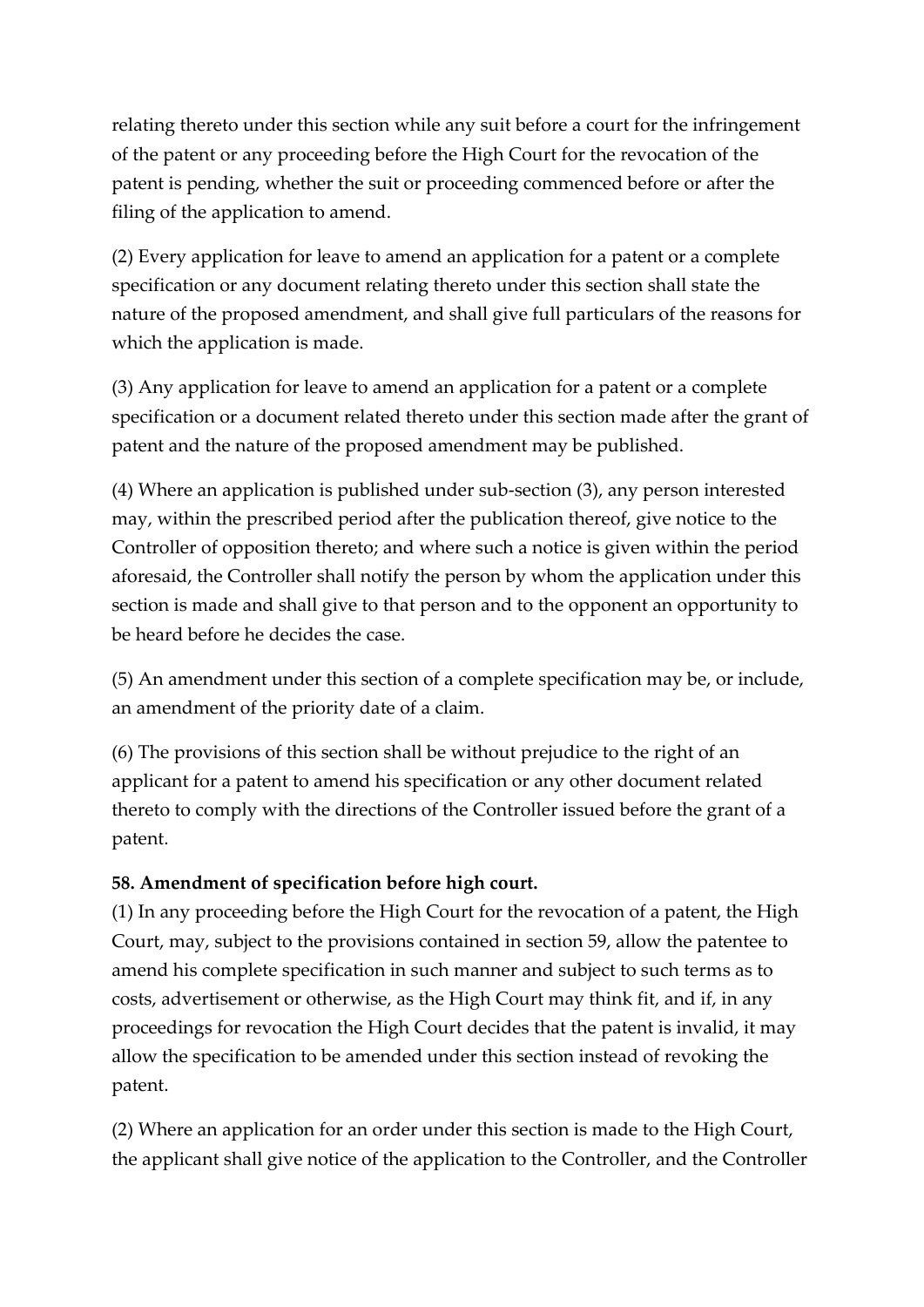shall be entitled to appear and be heard, and shall appear if so directed by the High Court.

(3) Copies of all orders of the High Court allowing the patentee to amend the specification shall be transmitted by the High Court to the Controller who shall, on receipt thereof, cause an entry thereof and reference thereto to be made in the register.

# **59. Supplementary provisions as to amendment of application or specification.**

( 1 ) No amendment of an application for a patent or a complete specification or any document relating thereto shall be made except by way of disclaimer, correction or explanation, and no amendment thereof shall be allowed, except for the purpose of incorporation of actual fact, and no amendment of a complete specification shall be allowed, the effect of which would be that the specification as amended would claim or describe matter not in substance disclosed or shown in the specification before the amendment, or that any claim of the specification as amended would not fall wholly within the scope of a claim of the specification before the amendment.

(2) Where after the date of grant of patent any amendment of the specification or any other documents related thereto is allowed by the Controller or by the High Court, as the case may be,—

(a) the amendment shall for all purposes be deemed to form part of the specification along with other documents related thereto;

(b) the fact that the specification or any other documents related thereto has been amended shall be published as expeditiously as possible; and

(c) the right of the applicant or patentee to make amendment shall not be called in question except on the ground of fraud.

(3) In construing the specification as amended, reference may be made to the specification as originally accepted.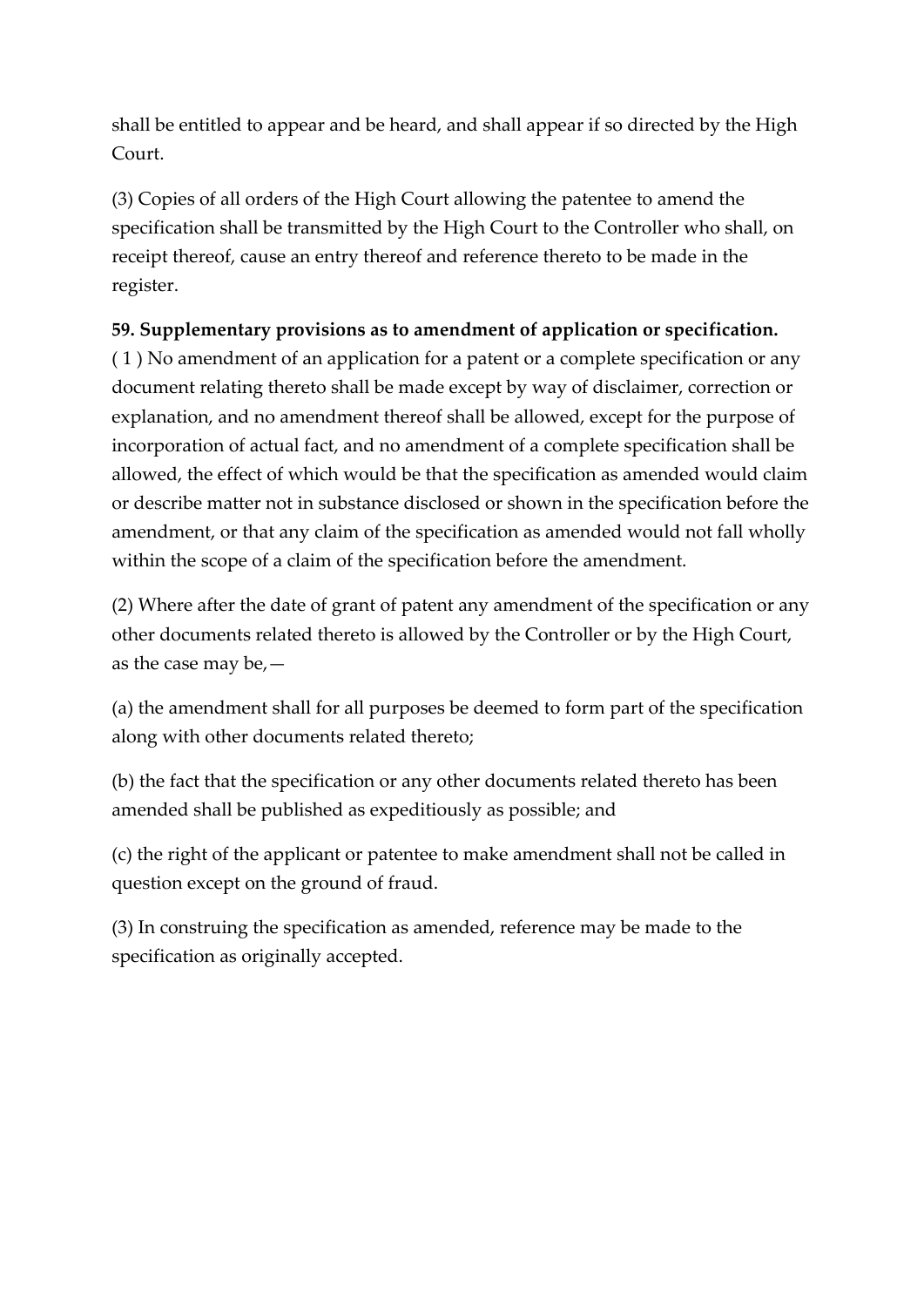# **CHAPTER 11 – RESTORATION OF LAPSED PATENTS**

## **60. Applications for restorations of lapsed patents.**

(1) Where a patent has ceased to have effect by reason of failure to pay any renewal fee within the period prescribed under section 53 or within such period as may be allowed under sub-section (4) of section 142, the patentee or his legal representative, and the patent was held by two or more persons jointly, then, with the leave of the Controller, one or more of them without joining the others, may, within eighteen months from the date on which the patent ceased to have effect, make an application for the restoration of the patent.

#### (2) *[Omitted by the Patents (Amendment) Act, 2002]*

(3) An application under this section shall contain a statement, verified in the prescribed manner, fully setting out the circumstances which led to the failure to pay the prescribed fee, and the Controller may require from the applicant such further evidence as he may think necessary.

## **61. Procedure for disposal of applications for restoration of lapsed patents.**

(1) If, after hearing the applicant in cases where the Applicant so desires or the Controller thinks fit, the Controller is prima facie satisfied that the failure to pay the renewal fee was unintentional and that there has been no undue delay in the making of the application, he shall publish the application in the prescribed manner; and within the prescribed period any person interested may give notice to the Controller of opposition thereto on either or both of the following grounds, that is to say,—

(a) that the failure to pay the renewal fee was not unintentional; or

(b) that there has been undue delay in the making of the application.

(2) If notice of opposition is given within the period aforesaid, the Controller shall notify the applicant, and shall give to him and to the opponent an opportunity to be heard before he decides the case.

(3) If no notice of opposition is given within the period aforesaid or if in the case of opposition, the decision of the Controller is in favour of the applicant, the Controller shall, upon payment of any unpaid renewal fee and such additional fee as may be prescribed, restore the patent and any patent of addition specified in the application which has ceased to have effect on the cesser of that patent.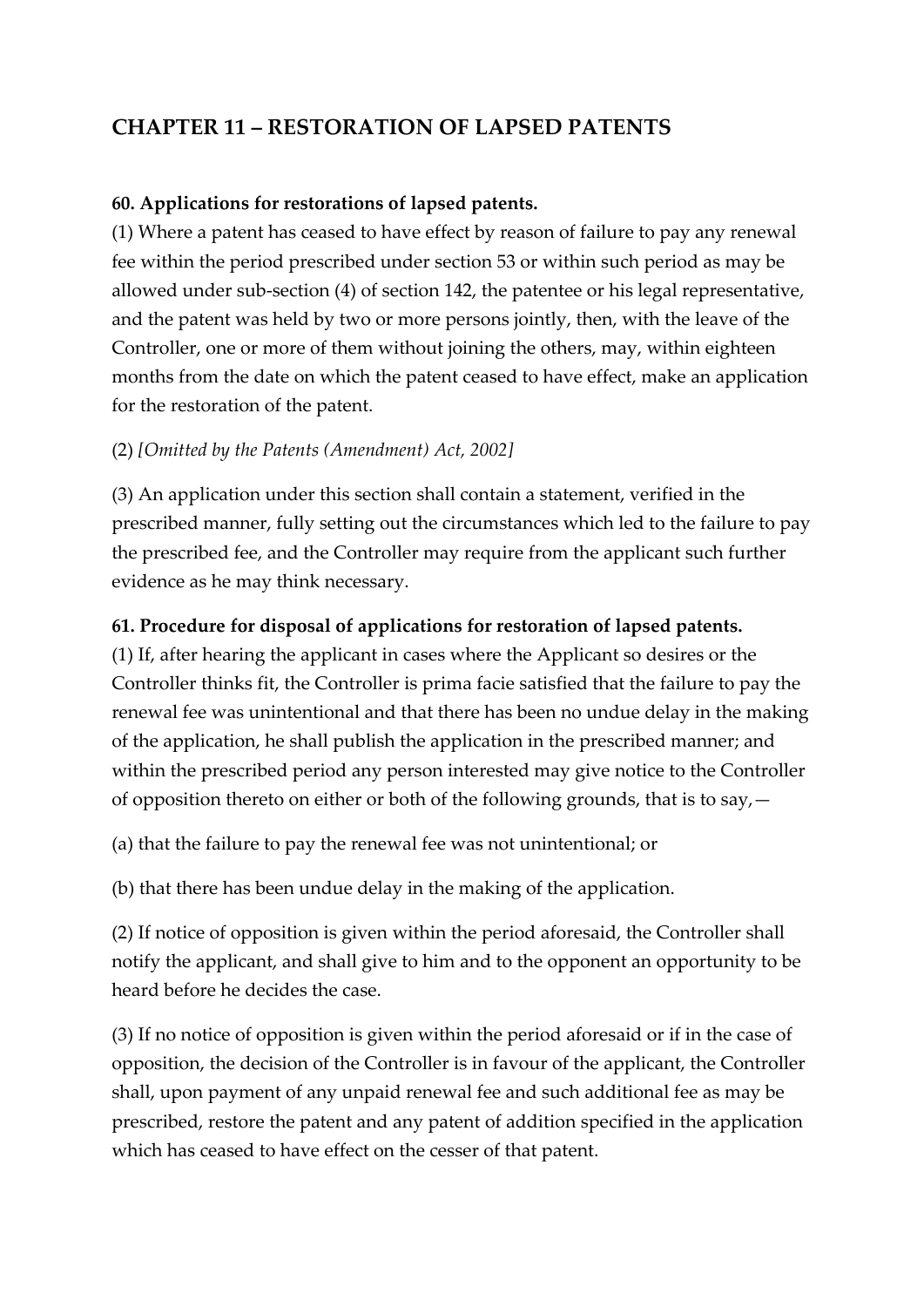(4) The Controller may, if he thinks fit as a condition of restoring the patent, require that an entry shall be made in the register of any document or matter which, under the provisions of this Act, has to be entered in the register but which has not been so entered.

### **62. Rights of patentees of lapsed patents which have been restored.**

(1) Where a patent is restored, the rights of the patentee shall be subject to such provisions as may be prescribed and to such other provisions as the Controller thinks fit to impose for the protection or compensation of persons who may have begun to avail themselves of, or have taken definite steps by contract or otherwise to avail themselves of, the patented invention between the date when the patent ceased to have effect and the date of publication of the application for restoration of the patent under this Chapter.

(2) No suit or other proceeding shall be commenced or prosecuted in respect of an infringement of a patent committed between the date on which the patent ceased to have effect and the date of the publication of the application for restoration of the patent.

# **CHAPTER 12 – SURRENDER AND REVOCATION OF PATENTS**

#### **63. Surrender of patents.**

(1) A patentee may, at any time by giving notice in the prescribed manner to the Controller, offer to surrender his patent.

(2) Where such an offer is made, the Controller shall publish the offer in the prescribed manner, and also notify every person other than the patentee whose name appears in the register as having an interest in the patent.

(3) Any person interested may, within the prescribed period after such publication, give notice to the Controller of opposition to the surrender, and where any such notice is given the Controller shall notify the patentee.

(4) If the Controller is satisfied after hearing the patentee and any opponent, if desirous of being heard, that the patent may properly be surrendered, he may accept the offer and, by order, revoke the patent.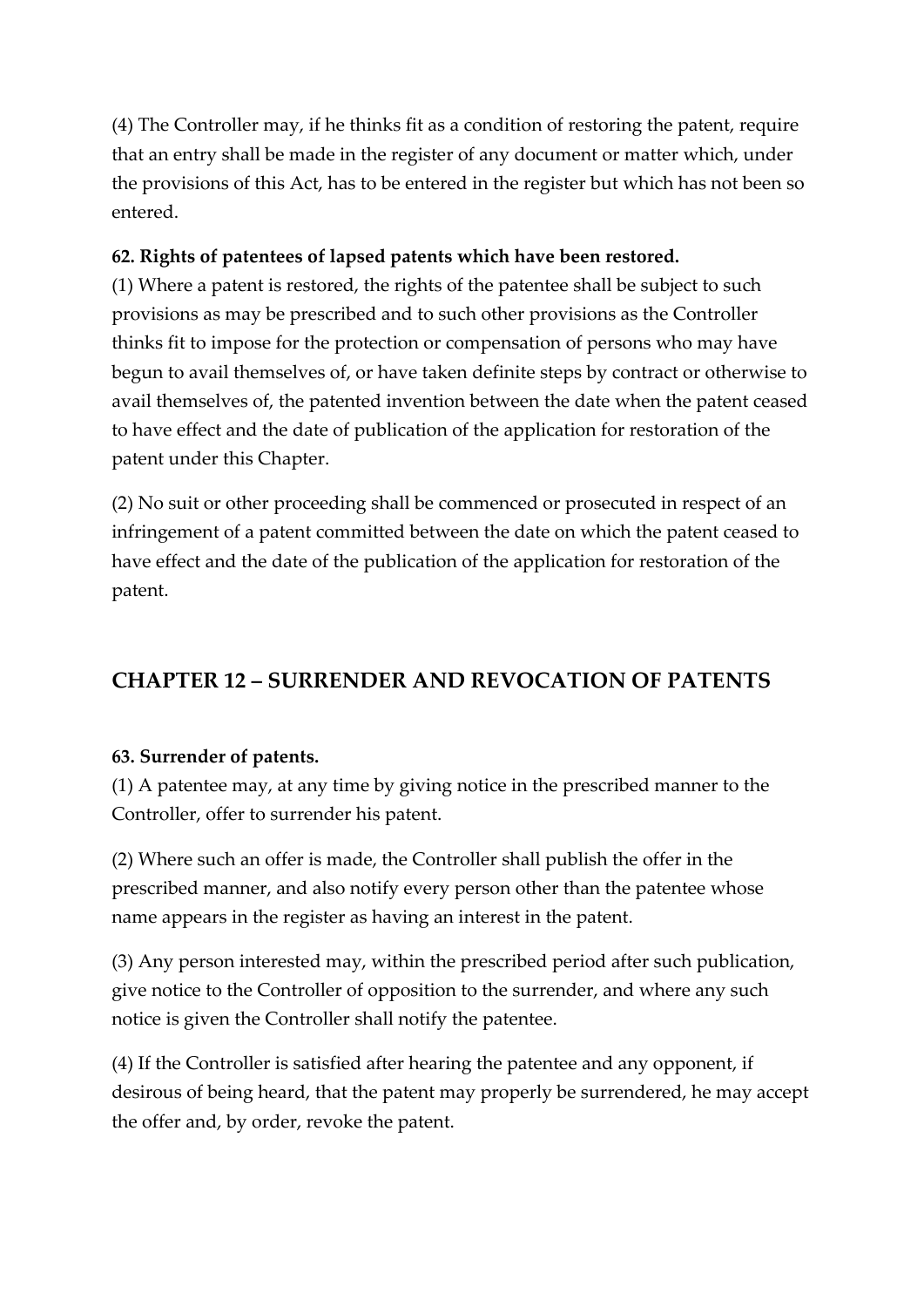## **64. Revocation of patents.**

(1) Subject to the provisions contained in this Act, a patent, whether granted before or after the commencement of this Act, may, be revoked on a petition of any person interested or of the Central Government or on a counter-claim in a suit for infringement of the patent by the High Court on any of the following grounds, that is to say—

(a) that the invention, so far as claimed in any claim of the complete specification, was claimed in a valid claim of earlier priority date contained in the complete specification of another patent granted in India;

(b) that the patent was granted on the application of a person not entitled under the provisions of this Act to apply therefor:

(c) that the patent was obtained wrongfully in contravention of the rights of the petitioner or any person under or through whom he claims;

(d) that the subject of any claim of the complete specification is not an invention within the meaning of this Act;

(e) that the invention so far as claimed in any claim of the complete specification is not new, having regard to what was publicly known or publicly used in India before the priority date of the claim or to what was published in India or elsewhere in any of the, documents referred to in section 13:

(f) that the invention so far as claimed in any claim of the complete specification is obvious or does not involve any inventive step, having regard to what was publicly known or publicly used in India or what was published in India or elsewhere before the priority date of the claim:

(g) that the invention, so far as claimed in any claim of the complete specification, is not useful;

(h) that the complete specification does not sufficiently and fairly describe the invention and the method by which it is to be performed, that is to say, that the description of the method or the instructions for the working of the invention as contained in the complete specification are not by themselves sufficient to enable a person in India possessing average skill in, and average knowledge of, the art to which the invention relates, to work the invention, or that it does not disclose the best method of performing it which was known to the applicant for the patent and for which he was entitled to claim protection;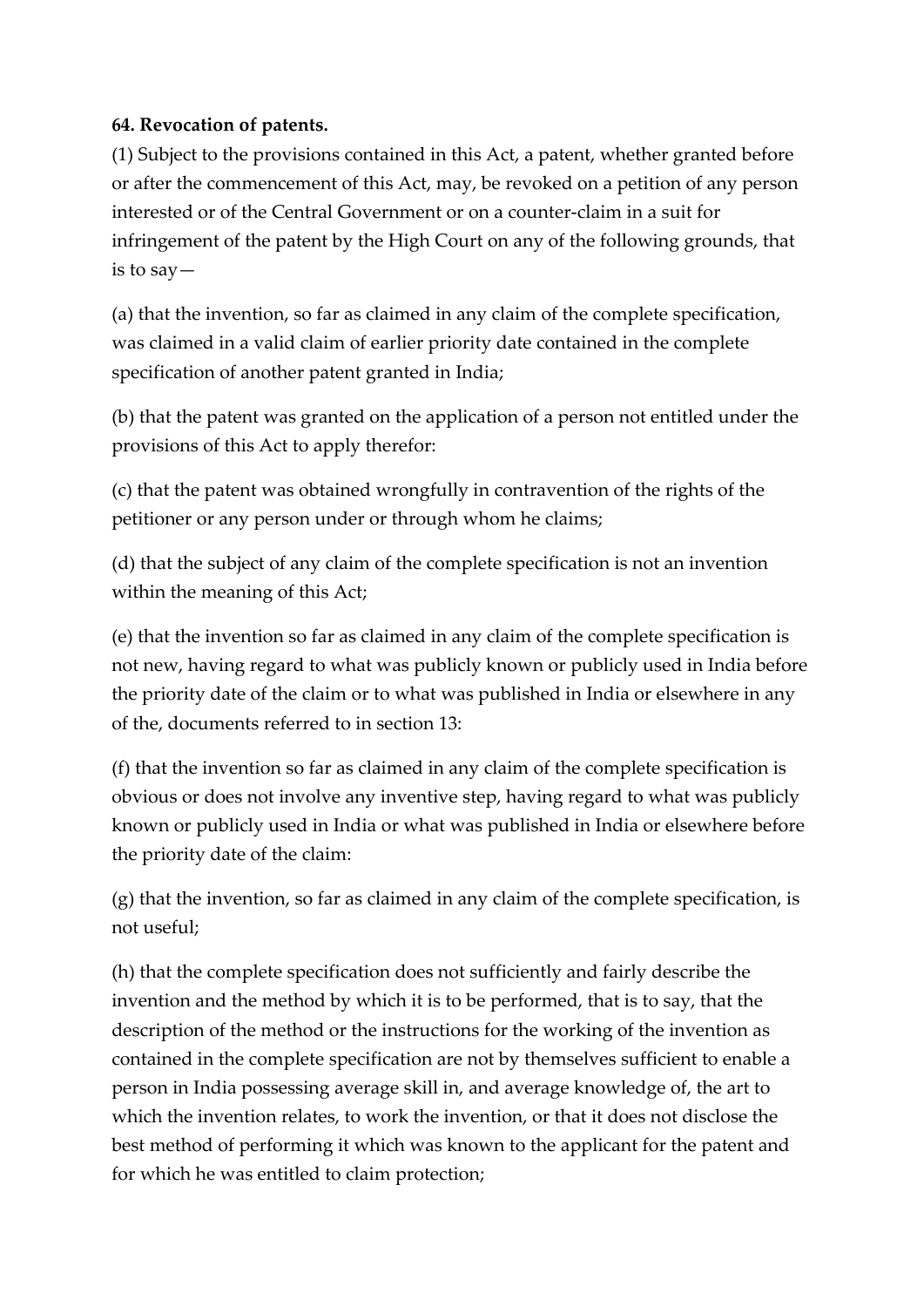(i) that the scope of any claim of the complete specification is not sufficiently and clearly defined or that any claim of the complete specification is not fairly based on the matter disclosed in the specification;

(j) that the patent was obtained on a false suggestion or representation;

(k) that the subject of any claim of the complete specification is not patentable under this Act;

(l) that the invention so far as claimed in any claim of the complete specification was secretly used in India, otherwise than as mentioned in sub-section (3), before the priority date of the claim;

(m) that the applicant for the patent has failed to disclose to the Controller the information required by section 8 or has furnished information which in any material particular was false to his knowledge;

(n) that the applicant contravened any direction for secrecy passed under section 35 or made or caused to be made an application for the grant of a patent outside India in contravention of section 39;

(o) that leave to amend the complete specification under section 57 or section 58 was obtained by fraud.

(p) that the complete specification does not disclose or wrongly mentions the source or geographical origin of biological material used for the invention;

(q) that the invention so far as claimed in any claim of the complete specification was anticipated having regard to the knowledge, oral or otherwise, available within any local or indigenous community in India or elsewhere.

(2) For the purposes of clauses (e) and (f) of sub-section  $(1)$  –,

(a) no account shall be taken of personal document or secret trial or secret use; and

(b) where the patent is for a process or for a product as made by a process described or claimed, the importation into India of the product made abroad by that process shall constitute knowledge or use in India of the invention on the date of the importation, except where such importation has been for the purpose of reasonable trial or experiment only.

(3) For the purpose of clause (1) of sub-section (1), no account shall be taken of any use of the invention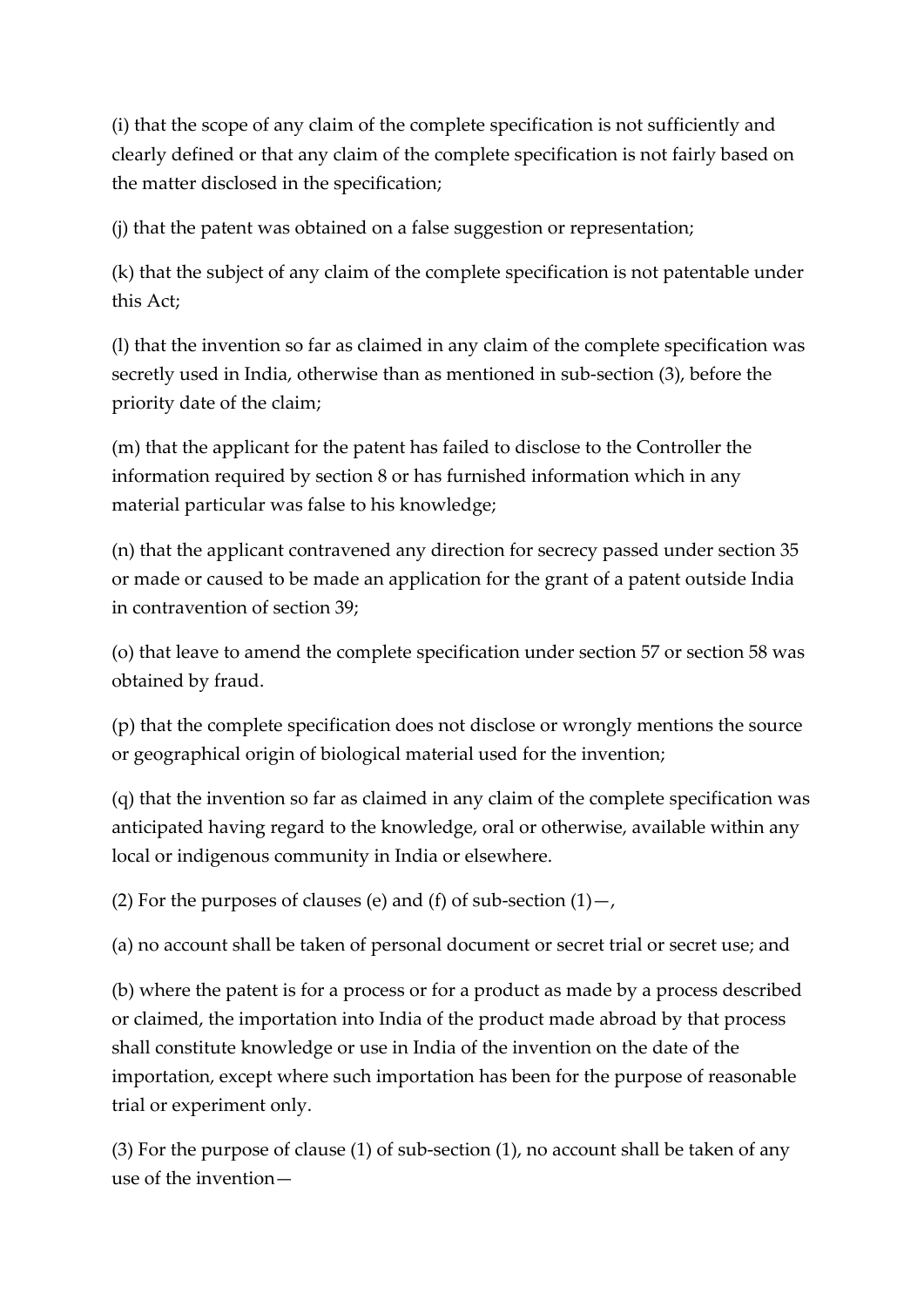(a) for the purpose of reasonable trial or experiment only; or

(b) by the Government or by any person authorised by the Government or by a Government undertaking, in consequence of the applicant for the patent or any person from whom he derives title having communicated or disclosed the invention directly or indirectly to the Government or person authorised as aforesaid or to the Government undertaking; or

(c) by any other person, in consequence of the applicant for the patent or any person from whom he derives title having communicated or disclosed the invention, and without the consent or acquiescence of the applicant or of any person from whom he derives title.

(4) Without prejudice to the provisions contained in sub-section (1), a patent may be revoked by the High Court on the petition of the Central Government, if the High Court is satisfied that the patentee has without reasonable cause failed to comply with the request of the Central Government to make, use or exercise the patented invention for the purposes of Government within the meaning of section 99 upon reasonable terms.

(5) A notice of any petition for revocation of a patent under this section shall be served on all persons appearing from the register to be proprietors of that patent or to have shares or interests therein and it shall not be necessary to serve a notice on any other person.

# **65. Revocation of patent or amendment of complete specification on directions from government in cases relating to atomic energy.**

(1) Where at any time after grant of a patent, the Central Government is satisfied that a patent is for an invention relating to atomic energy for which no patent can be granted under sub-section (1) of section 20 of the Atomic Energy Act, 1962 (33 of 1962), it may direct the Controller to revoke the patent, and thereupon the Controller, after giving notice, to the patentee and every other person whose name has been entered in the register as having an interest in the patent, and after giving them an opportunity of being heard, may revoke the patent.

(2) In any proceedings under sub-section (1), the Controller may allow the patentee to amend the complete specification in such manner as he considers necessary instead of revoking the patent.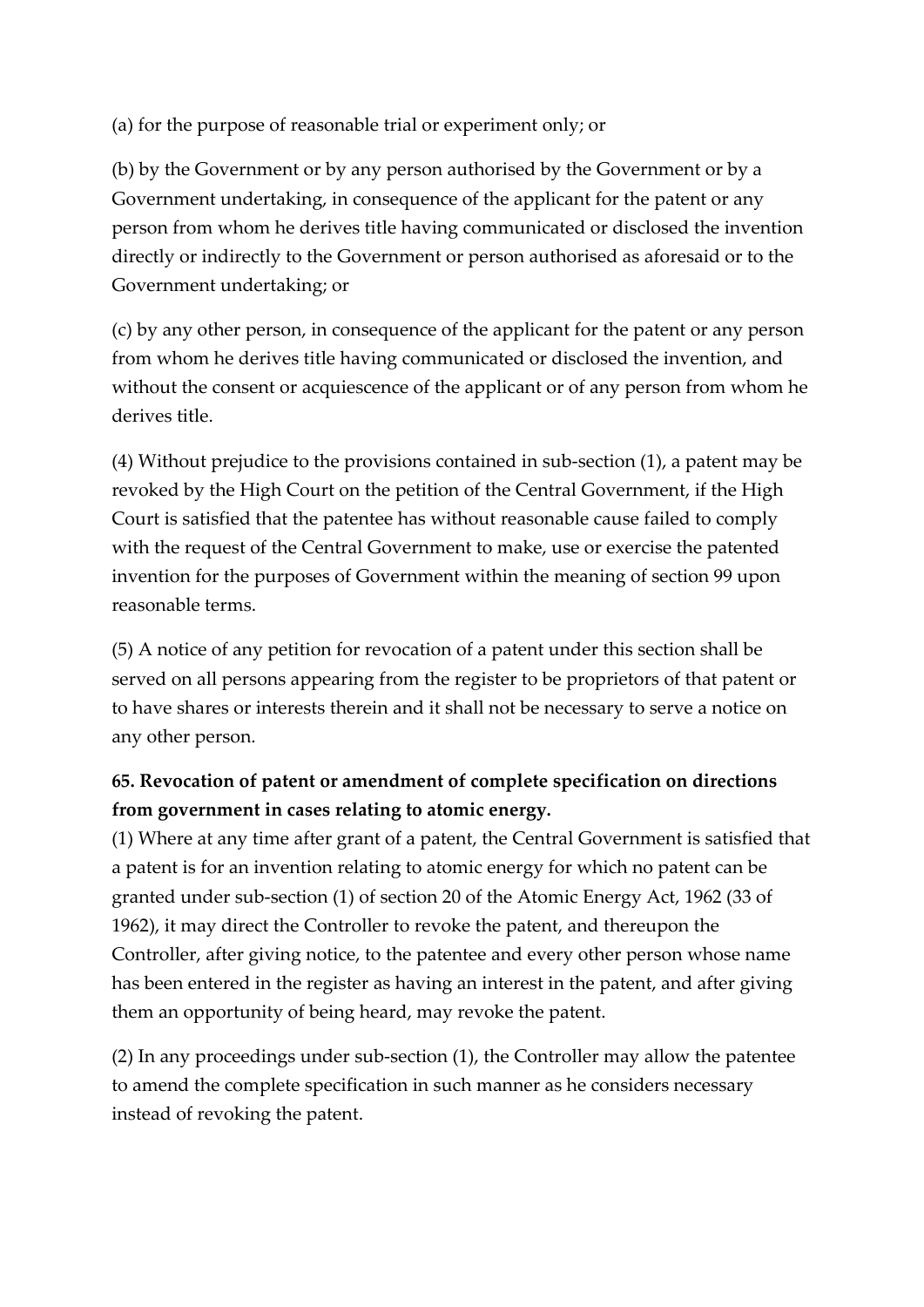### **66. Revocation of patent in public interest.**

Where the Central Government is of opinion that a patent or the mode in which it is exercised is mischievous to the State or generally prejudicial to the public, it may, after giving the patentee an opportunity to be heard, make a declaration to that effect in the Official Gazette and thereupon the patent shall be deemed to be revoked.

# **CHAPTER 13 – REGISTER OF PATENTS**

## **67. Register of patents and particulars to be entered therein.**

(1) There shall be kept at the patent office a register of patents, wherein shall be entered—

(a) the names and addresses of grantees of patents;

(b) notifications of assignments, extension, and revocations of patents; and

(c) particulars of such other matters affecting the validity or proprietorship of patents as may be prescribed.

(2) No notice of any trust, whether express, implied or constructive, shall be entered in the register, and the Controller shall not be affected by any such notice.

(3) Subject to the superintendence and directions of the Central Government, the register shall be kept under the control and management of the Controller.

(4) Notwithstanding anything contained in sub-section (1), it shall be lawful for the Controller to keep the register of patents or any part thereof in computer floppies, diskettes or any other electronic form subject to such safeguards as may be prescribed.

(5) Notwithstanding anything contained in the Indian Evidence Act, 1872 (1 of 1872), a copy of, or extracts from, the register of patents, certified to be a true copy under the hand of the Controller or any officer duly authorised by the Controller in this behalf shall, in all legal proceedings, be admissible in evidence.

(6) In the event the register is kept wholly or partly in computer floppies, diskettes or any other electronic form,—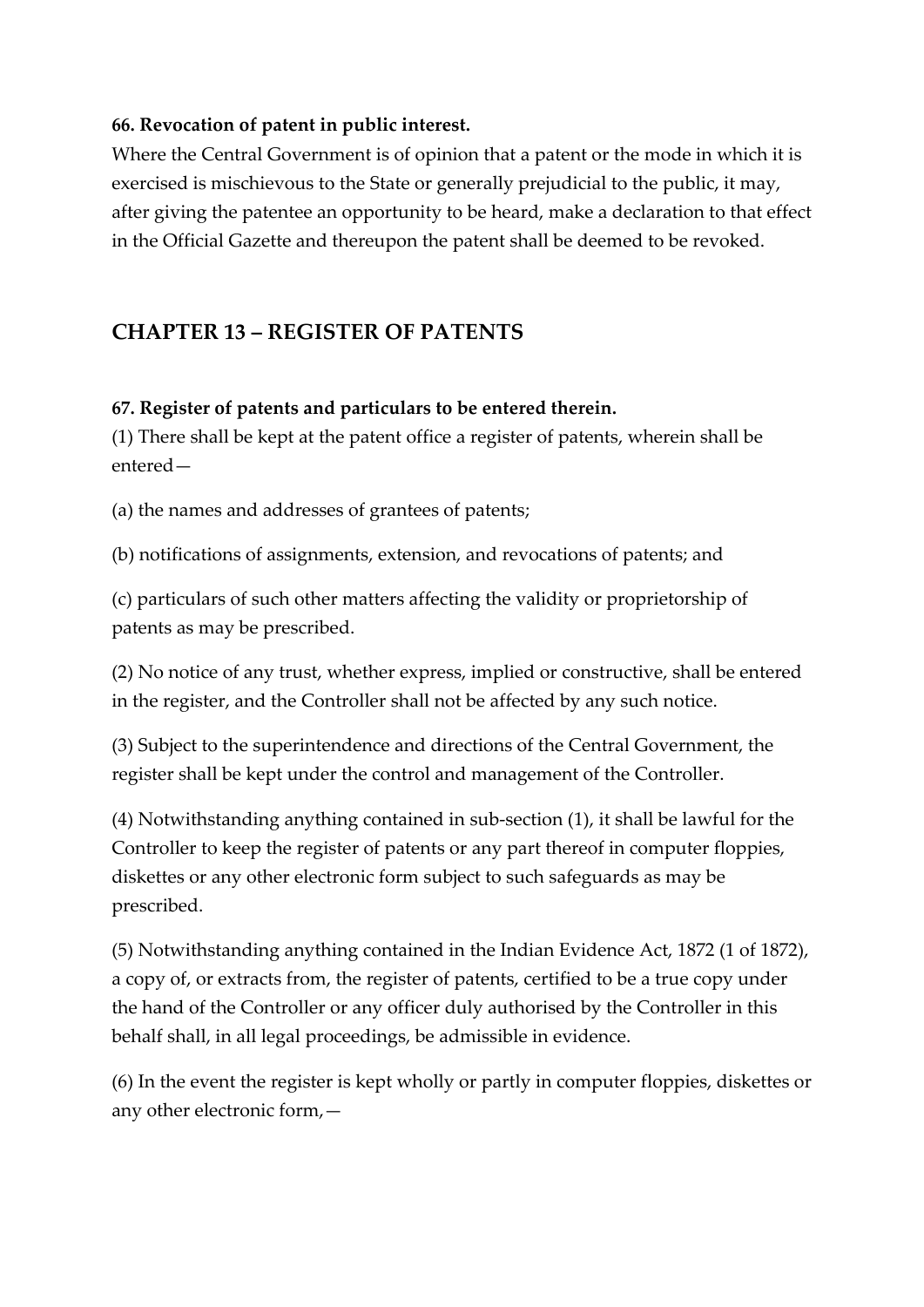(a) reference in this Act to an entry in the register shall be deemed to include reference to a record of particulars kept in computer floppies, diskettes or any other electronic form and comprising the register or part of the register;

(b) references in this Act to particulars being registered or entered in the register shall be deemed to include references to the keeping of record of those particulars comprising the register or part of the register in computer floppies, diskettes or any other electronic form; and

(c) references in this Act to the rectification of the register are to be read as including references to the rectification of the record of particulars kept in computer floppies, diskettes or any other electronic form and comprising the register or part of the register.

## **68. Assignments, etc., not to be valid unless in writing and duly executed.**

An assignment of a patent or of a share in a patent, a mortgage, licence or the creation of any other interest in a patent shall not be valid unless the same were in writing and the agreement between the parties concerned is reduced to the form of a document embodying all the terms and conditions governing their rights and obligations and duly executed.

# **69. Registration of assignments, transmissions, etc.**

(1) Where any person becomes entitled by assignment, transmission or operation of law to a patent or to a share in a patent or becomes entitled as a mortgagee, licensee or otherwise to any other interest in a patent, he shall apply in writing in the prescribed manner to the Controller for the registration of his title or, as the case may be, of notice of his interest in the register.

(2) Without prejudice to the provisions of sub-section (1), an application for the registration of the title of any person becoming entitled by assignment to a patent or a share in a patent or becoming entitled by virtue of a mortgage, licence or other instrument to any other interest in a patent may be made in the prescribed manner by the assignor, mortgagor, licensor or other party to that instrument, as the case may be.

(3) Where an application is made under this section for the registration of the title of any person the Controller shall, upon proof to title of his satisfaction,—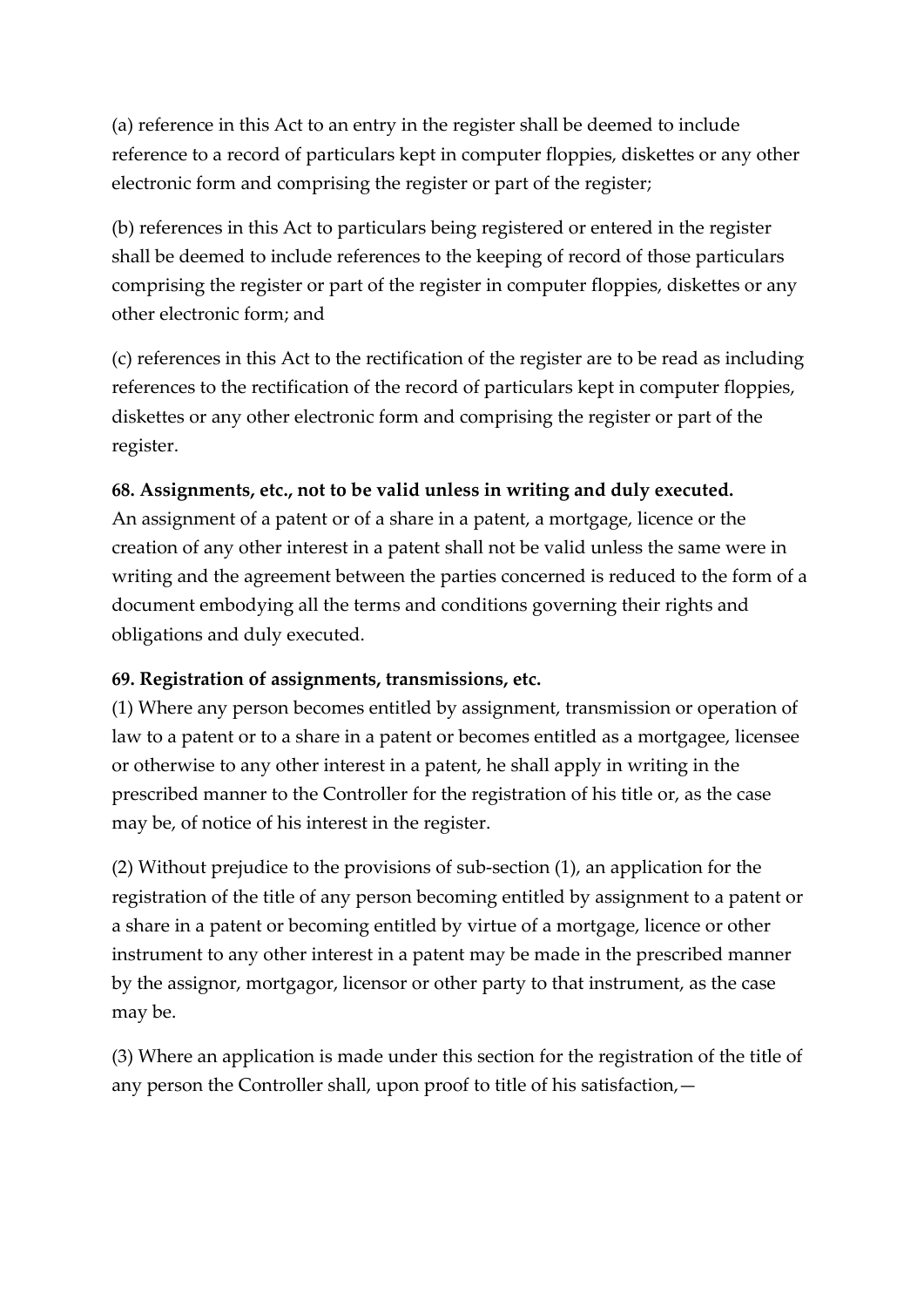(a) where that person is entitled to a patent or a share in a patent, register him in the register as proprietor or co-proprietor of the patent, and enter in the register particulars of the instrument or even by which he derives title; or

(b) where that person is entitled to any other interest in the patent, enter in the register notice of his interest, with particulars of the instrument, if any, creating it:

Provided that if there is any dispute between the parties whether the assignment, mortgage, licence, transmission, operation of law or any other such transaction has validly vested in such person a title to the patent or any share or interest therein, the Controller may refuse to take any action under clause (a) or, as the case may be, under clause (b), until the rights of the parties have been determined by a competent court.

(4) There shall be supplied to the Controller in the prescribed manner for being filed in the patent office copies of all agreements, licences and other documents affecting the title to any patent or any licence thereunder authenticated in the prescribed manner and also such other documents as may be prescribed relevant to the subject matter:

Provided that in the case of a licence granted under a patent, the Controller shall, if so requested by the patentee or licensee, take steps for securing that the terms of the licence are not disclosed to any person except under the order of a court.

(5) Except for the purposes of an application under sub-section (1) or of an application to rectify the register, a document in respect of which no entry has been made in the register under sub-section (3) shall not be admitted by the Controller or by any court as evidence of the title of any person to a patent or to a share or interest therein unless the Controller or the court, for reasons to be recorded in writing, otherwise directs.

#### **70. Power of registered grantee or proprietor to deal with patent.**

Subject to the provisions contained in this Act relating to co-ownership of patents and subject also to any rights vested in any other person of which notice is entered in the register, the person or persons registered as grantee or proprietor of a patent shall have power to assign, grant licences under, or otherwise deal with, the patent and to give effectual receipts for any consideration for any such assignment, licence or dealing: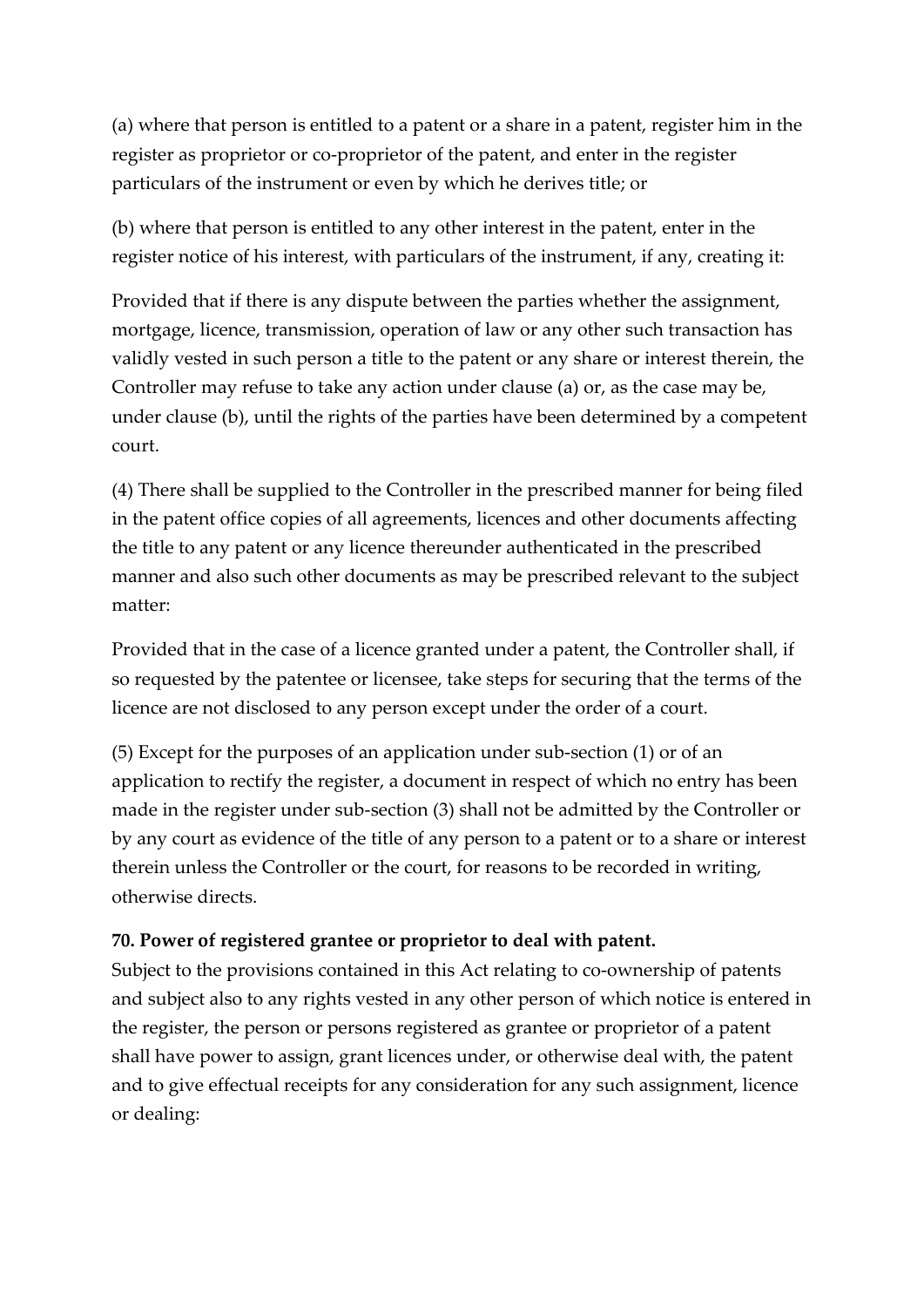Provided that any equities in respect of the patent may be enforced in like manner as in respect of any other movable property.

## **71. Rectification of register by high court.**

(1) The High Court may, on the application of any person aggrieved—

(a) by the absence or omission from the register of any entry; or

(b) by any entry made in the register without sufficient cause; or

(c) by any entry wrongly remaining on the register; or

(d) by any error or defect in any entry in the register, make such order for the making, variation or deletion, of any entry therein as it may think fit.

(2) In any proceeding under this section the High Court may decide any question that may be necessary or expedient to decide in connection with the rectification of the register.

(3) Notice of any application to the High Court under this section shall be given in the prescribed manner to the Controller who shall be entitled to appear and be heard on the application, and shall appear if so directed by the High Court.

(4) Any order of the High Court under this section rectifying the register shall direct that notice of the rectification shall be served upon the Controller in the prescribed manner who shall upon receipt of such notice rectify the register accordingly.

# **72. Register to open for inspection.**

(1) Subject to the provisions contained in this Act and any rules made thereunder, the register shall at all convenient times be open to inspection by the public; and certified copies, sealed with the seal of the patent office, of any entry in the register shall be given to any person requiring them on payment of the prescribed fee.

(2) The register shall be prima facie evidence of any matters required or authorised by or under this Act to be entered therein.

(3) If the record of particulars is kept in computer floppies or diskettes or in any other electronic form, sub-sections (1) and (2) shall be deemed to have been complied with if the public is given access to such computer floppies, diskettes or any other electronic form or printouts of such record of particulars for inspection.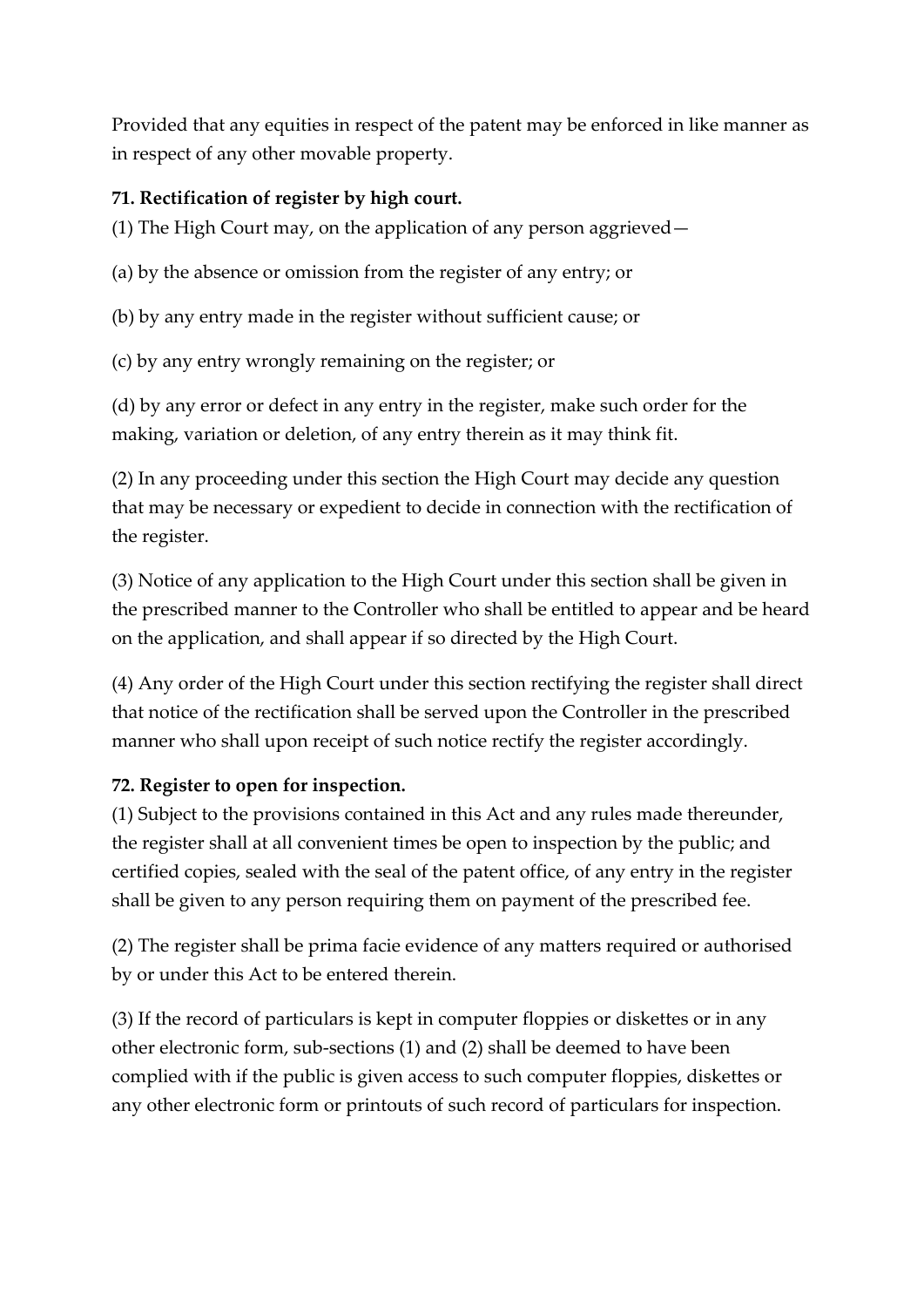# **CHAPTER 14 – PATENT OFFICE AND ITS ESTABLISHMENT**

### **73. Controller and other officers.**

(1) The Controller General of Patents, Designs and Trade Marks appointed under sub-section (1) of section 3 of the Trade Marks Act, 1999 (47 of 1999), shall be the Controller of Patents for the purposes of this Act.

(2) For the purposes of this Act, the Central Government may appoint as many examiners and other officers and with such designations as it thinks fit.

(3) Subject to the provisions of this Act, the officers appointed under subsection (2) shall discharge under the superintendence and directions of the Controller such functions of the Controller under this Act as he may, from time to time by general or special order in writing, authorise them to discharge.

(4) Without prejudice to the generality of the provisions of sub-section (3), the Controller may, by order in writing and for reasons to be recorded therein withdraw any matter pending before an officer appointed under sub-section (2) and deal with such matter himself either de novo or from the stage it was so withdrawn or transfer the same to another officer appointed under sub-section (2) who may, subject to special directions in the order of transfer, proceed with the matter either de novo or from the stage it was so transferred.

#### **74. Patent office and its branches.**

(1) For the purposes of this Act, there shall be an office which shall be known as the patent office.

(2) The Central Government may, by notification in the Official Gazette, specify the name of the Patent Office.

(3) The head office of the patent office shall be at such place as the Central Government may specify, and for the purpose of facilitating the registration of patents there may be established, at such other places as the Central Government may think fit, branch offices of the patent office.

(4) There shall be a seal of the patent office.

# **75. Restriction on employees of patent office as to right or interest in patents.**

All officers and employees of the patent office shall be incapable, during the period for which they hold their appointments, to acquire or take, directly or indirectly,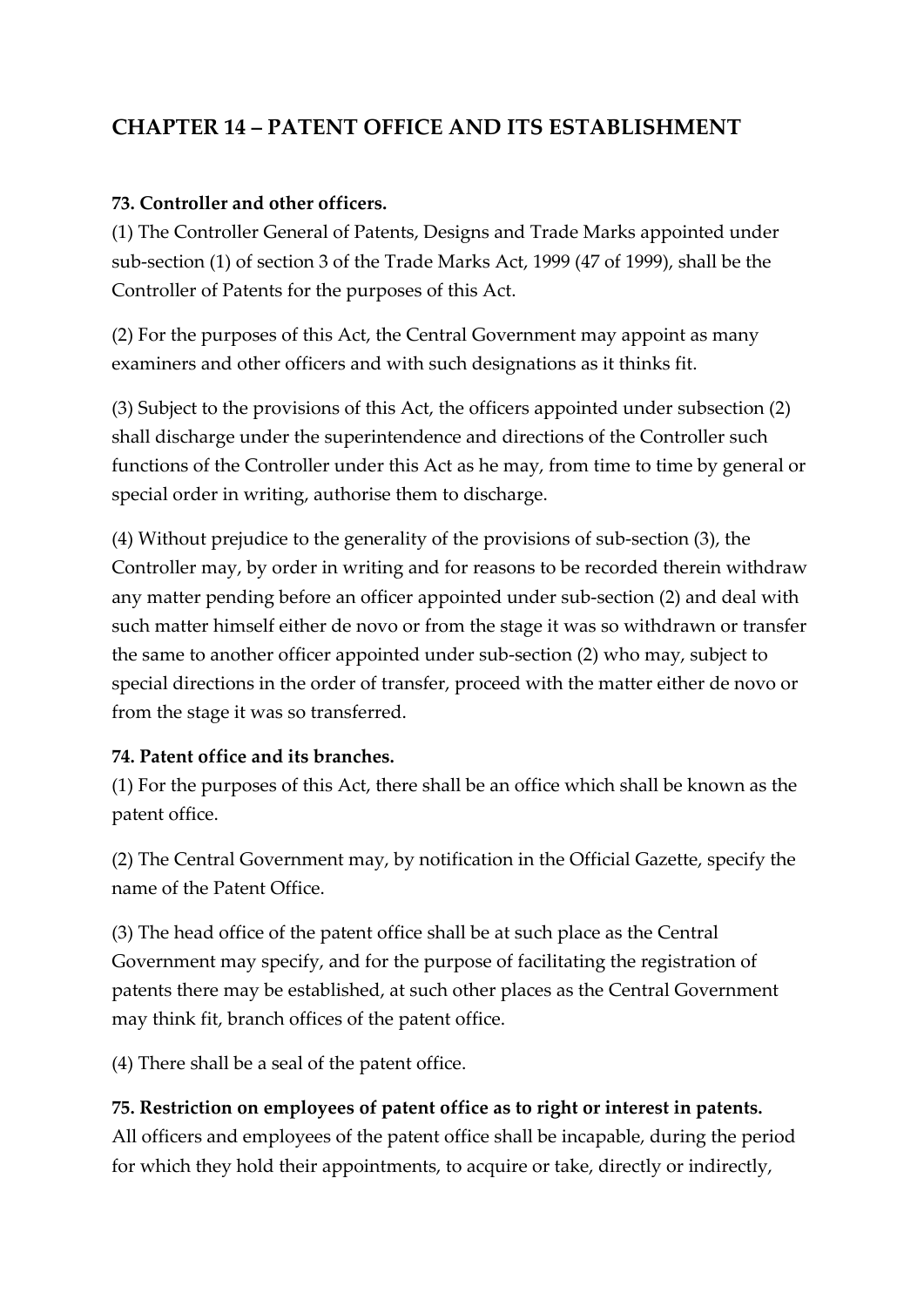except by inheritance or bequest, any right or interest in any patent issued by that office.

## **76. Officers and employees not to furnish information, etc.**

An officer or employee in the patent office shall not, except when required or authorised by this Act or under a direction in writing of the Central Government or the Controller or by order of a court,—

(a) furnish information on a matter which is being, or has been, dealt with under this Act ; or

(b) prepare or assist in the preparation of a document required or permitted by or under this Act , to be lodged in the patent office; or

(c) conduct a search in the records of the patent office.

# **CHAPTER 15 – POWERS OF CONTROLLER GENERALLY**

## **77. Controller to have certain powers of a civil court.**

(1) Subject to any rules made in this behalf, the Controller in any proceedings before him under this Act shall have the powers of a civil court while trying a suit under the Code of Civil Procedure, 1908 (5 of 1908), in respect of the following matters, namely:—

(a) summoning and enforcing the attendance of any person and examining him on oath;

(b) requiring the discovery and production of any document;

(c) receiving evidence on affidavits;

(d) issuing commissions for the examination of witnesses or documents;

(e) awarding costs;

(f) reviewing his own decision on application made within the prescribed time and in the prescribed manner;

(g) setting aside an order passed ex- parte on application made within the prescribed time and in the prescribed manner;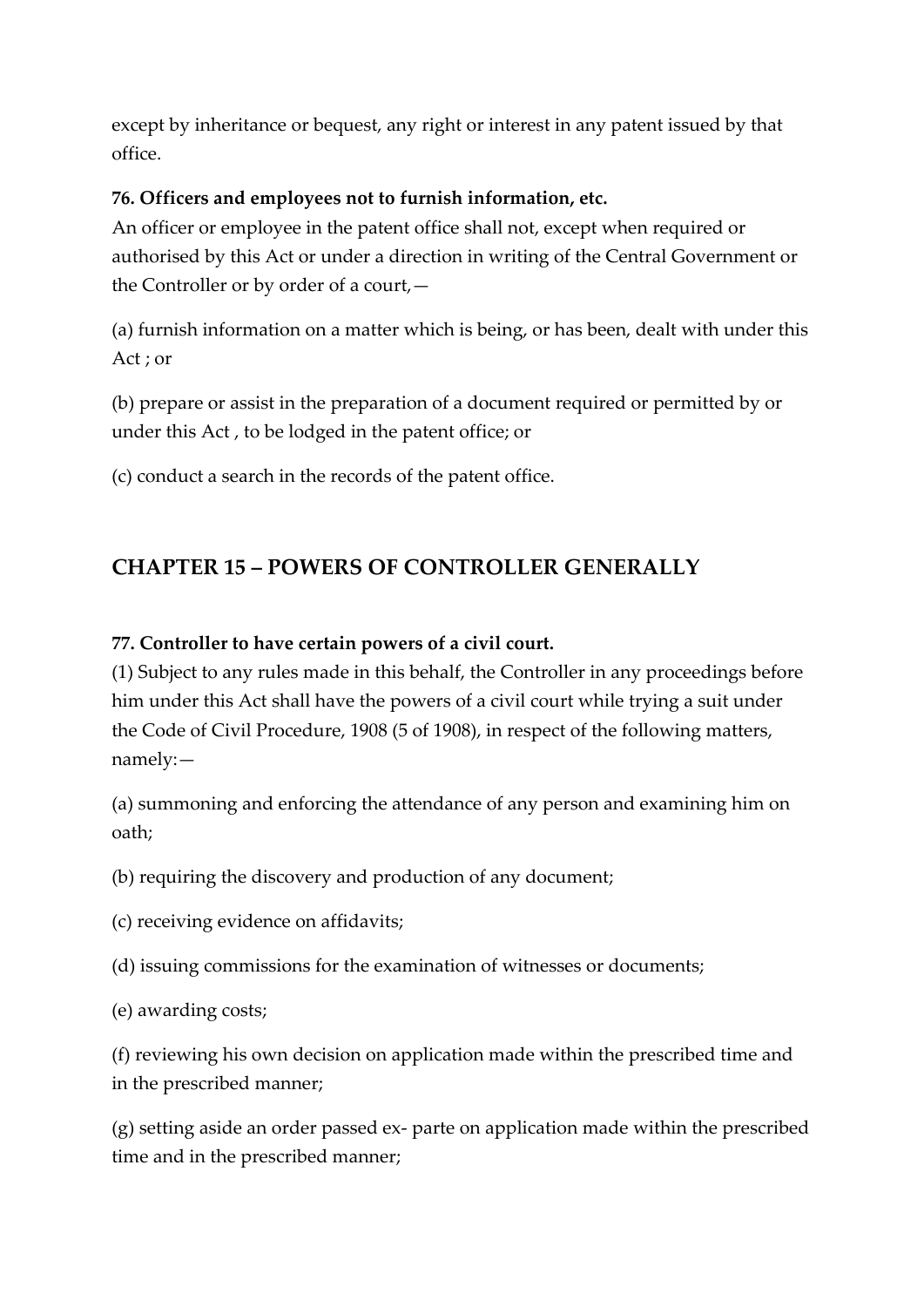(h) any other matter which may be prescribed.

(2) Any order for costs awarded by the Controller in exercise of the powers conferred upon him under sub-section (1) shall be executable as a decree of a civil court.

## **78. Power of controller to correct clerical errors etc.**

(1) Without prejudice to the provisions contained in sections 57 and 59 as regards amendment of applications for patents or complete specifications or other documents related thereto and subject to the provisions of section 44, the Controller may, in accordance with the provisions of this section, correct any clerical error in any patent or in any specification or other document filed in pursuance of such application or in any application for a patent or any clerical error in any matter which is entered in the register.

(2) A correction may be made in pursuance of this section either upon a request in writing made by any person interested and accompanied by the prescribed fee, or without such a request.

(3) Where the Controller proposes to make any such correction as aforesaid otherwise than in pursuance of a request made under this section, he shall give notice of the proposal to the patentee or the applicant for the patent, as the case may be, and to any other person who appears to him to be concerned, and shall give them an opportunity to be heard before making the correction.

(4) Where a request is made under this section for the correction of any error in a patent or application for a patent or any document filed in pursuance of such an application, and it appears to the Controller that the correction would materially alter the meaning or scope of the document to which the request relates and ought not to be made without notice to persons affected thereby, he shall require notice of the nature of the proposed correction to be published in the prescribed manner.

(5) Within the prescribed time after any such publication as aforesaid any person interested may give notice to the Controller of opposition to the request, and, where such notice of opposition is given, the Controller shall give notice thereof to the person by whom the request was made, and shall give to him and to the opponent an opportunity to be heard before he decides the case.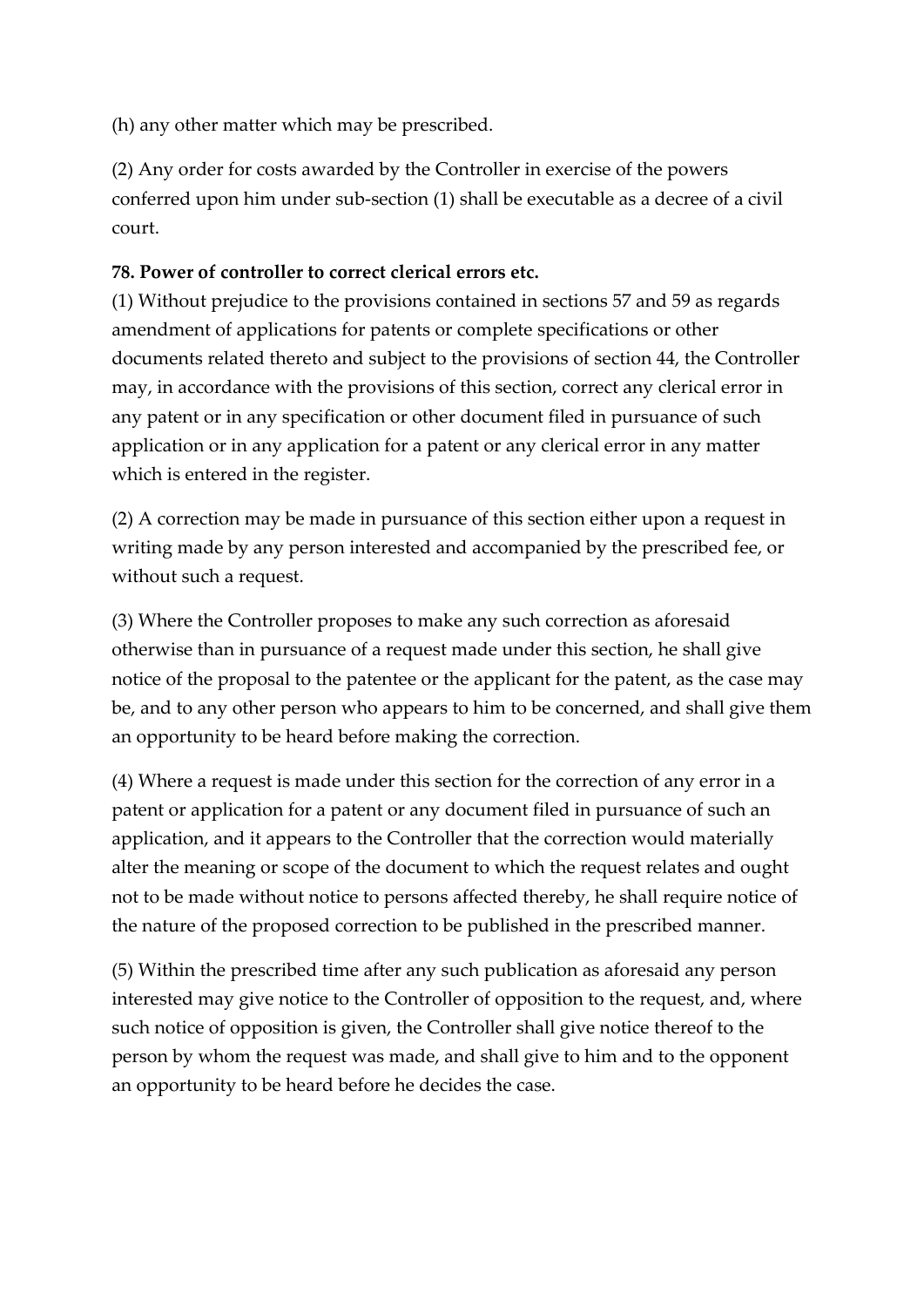#### **79. Evidence how to be given and powers of controller in respect thereof.**

Subject to any rules made in this behalf, in any proceeding under this Act before the Controller, evidence shall be given by affidavit in the absence of directions by the Controller to the contrary, but in any case in which the Controller thinks it right so to do, he may take oral evidence in lieu of, or in addition to, evidence by an affidavit, or may allow any party to be cross -examined on the contents of his affidavit.

### **80. Exercise of discretionary powers by controller.**

Without prejudice to any provision contained in this Act requiring the Controller to hear any party to the proceedings thereunder or to give any such party an opportunity to be heard, the Controller shall give to any applicant for a patent, or for amendment of a specification (if within the prescribed time the applicant so requires) an opportunity to be heard before exercising adversely to the applicant any discretion vested in the Controller by or under this Act.

Provided that the party desiring a hearing makes the request for such hearing to the Controller at least ten days in advance of the expiry of the time-limit specified in respect of the proceeding.

#### **81. Disposal by controller of applications for extension of time.**

Where under the provisions of this Act or the rules made thereunder the Controller may extend the time for doing any act, nothing in this Act shall be deemed to require him to give notice to or hear the party interested in opposing the extension, nor shall any appeal lie from any order of the Controller granting such extension.

# **CHAPTER 16 – WORKING OF PATENTS, COMPULSORY LICENCES AND REVOCATION**

# **82. Definition of "patented articles" and "patentee".**

In this Chapter, unless the context otherwise requires,—

(a) "patented article" includes any article made by a patented process; and

(b) "patentee" includes an exclusive licensee.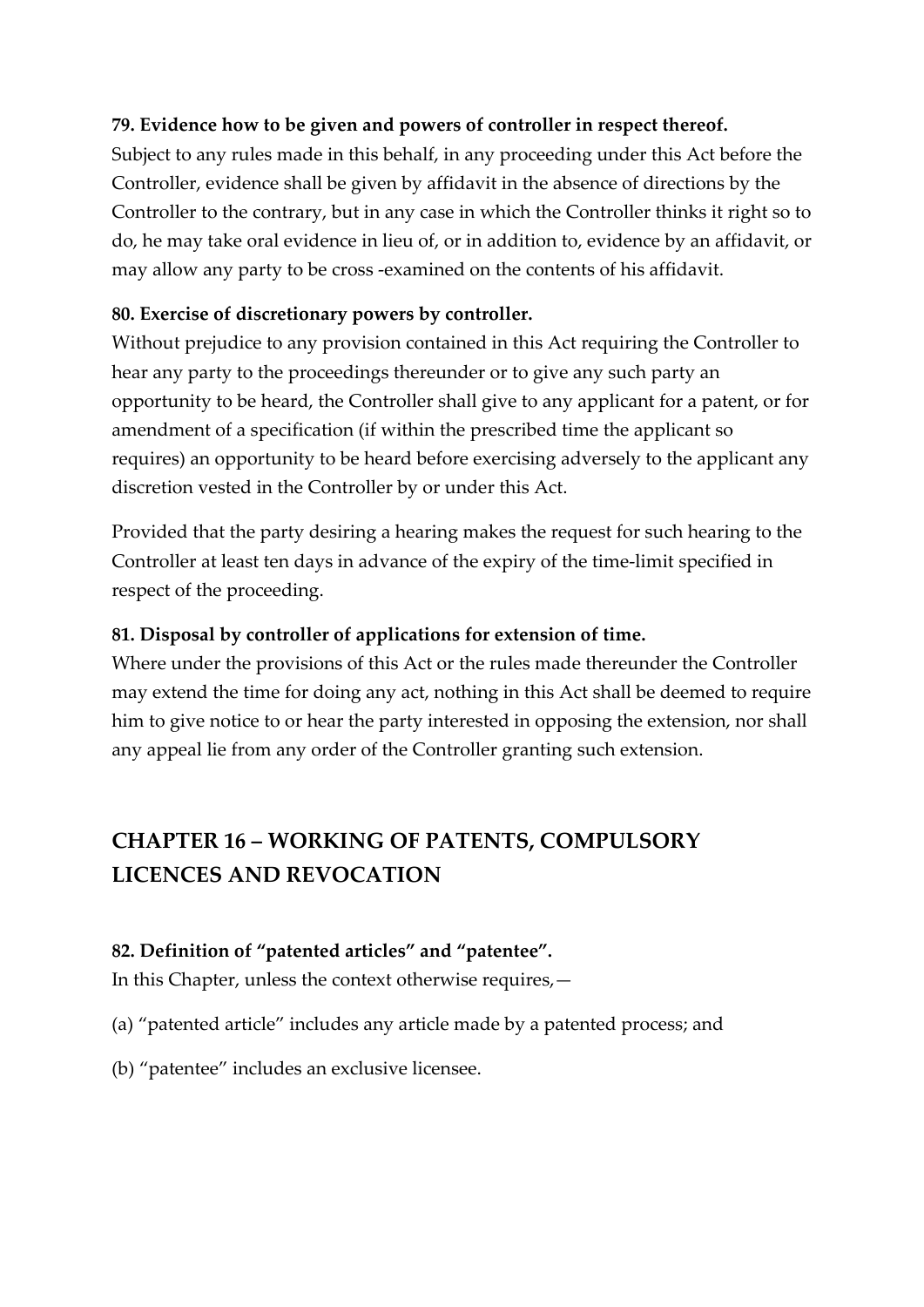# **83. General principles applicable to working of patented inventions.**

Without prejudice to the other provisions contained in this Act, in exercising the powers conferred by this Chapter, regard shall be had to the following general considerations, namely;—

(a) that patents are granted to encourage inventions and to secure that the inventions are worked in India on a commercial scale and to the fullest extent that is reasonably practicable without undue delay;

(b) that they are not granted merely to enable patentees to enjoy a monopoly for the importation of the patented article;

(c) that the protection and enforcement of patent rights contribute to the promotion of technological innovation and to the transfer and dissemination of technology, to the mutual advantage of producers and users of technological knowledge and in a manner conducive to social and economic welfare, and to a balance of rights and obligations;

(d) that patents granted do not impede protection of public health and nutrition and should act as instrument to promote public interest specially in sectors of vital importance for socio-economic and technological development of India;

(e) that patents granted do not in any way prohibit Central Government in taking measures to protect public health;

(f) that the patent right is not abused by the patentee or person deriving title or interest on patent from the patentee, and the patentee or a person deriving title or interest on patent from the patentee does not resort to practices which unreasonably restrain trade or adversely affect the international transfer of technology; and

(g) that patents are granted to make the benefit of the patented invention available at reasonably affordable prices to the public.

# **84. Compulsory licences.**

(1) At any time after the expiration of three years from the date of the grant of a patent, any person interested may make an application to the Controller for grant of compulsory licence on patent on any of the following grounds, namely:—

(a) that the reasonable requirements of the public with respect to the patented invention have not been satisfied, or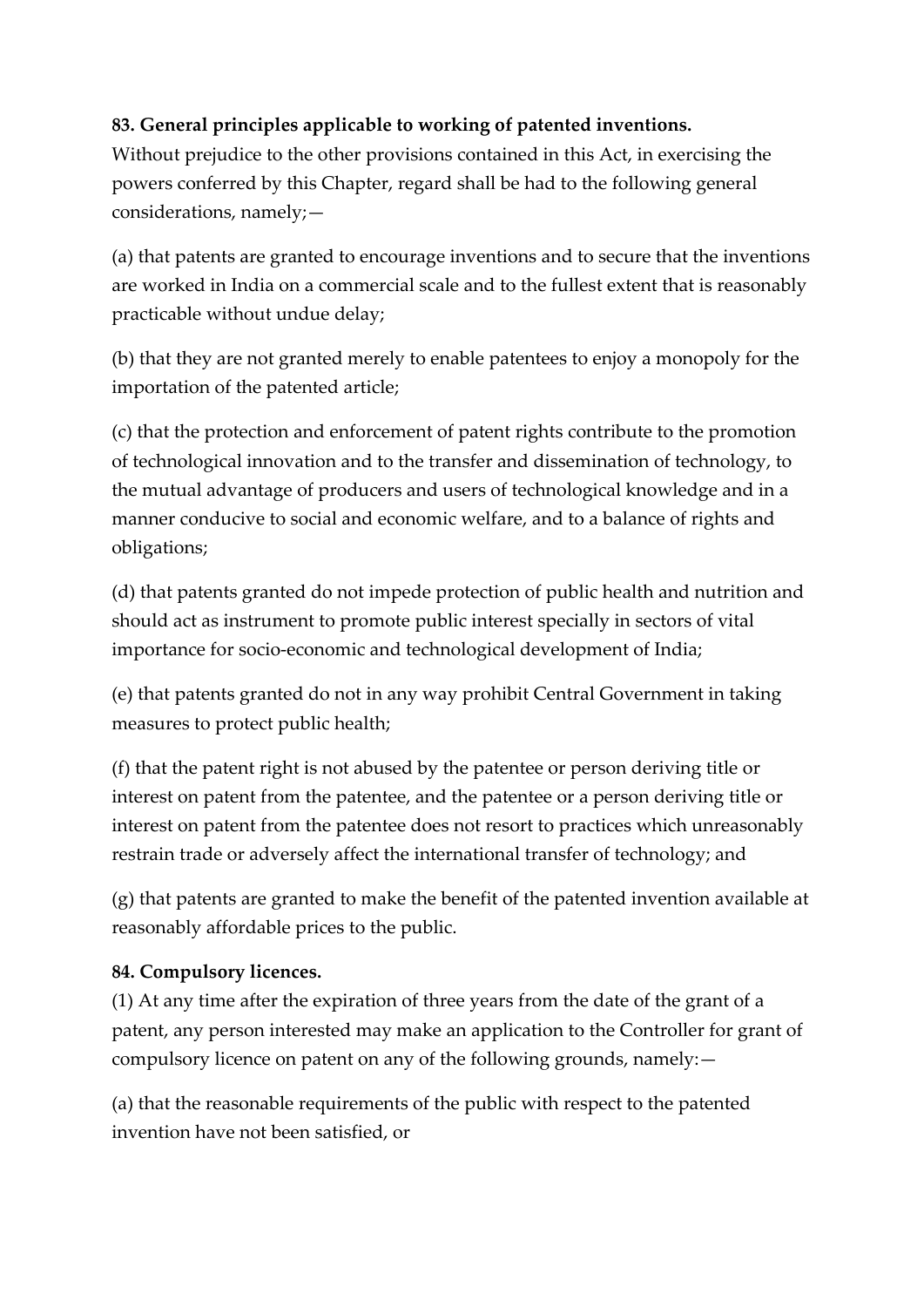(b) that the patented invention is not available to the public at a reasonably affordable price, or

(c) that the patented invention is not worked in the territory of India.

(2) An application under this section may be made by any person notwithstanding that he is already the holder of a licence under the patent and no person shall be estopped from alleging that the reasonable requirements of the public with respect to the patented invention are not satisfied or that the patented invention is not worked in the territory of India or that the patented invention is not available to the public at a reasonably affordable price by reason of any admission made by him, whether in such a licence or otherwise or by reason of his having accepted such a licence.

(3) Every application under sub-section (1) shall contain a statement setting out the nature of the applicant's interest together with such particulars as may be prescribed and the facts upon which the application is based.

(4) The Controller, if satisfied that the reasonable requirements of the public with respect to the patented invention have not been satisfied or that the patented invention is not worked in the territory of India or that the patented invention is not available to the public at a reasonably affordable price, may grant a licence upon such terms as he may deem fit.

(5) Where the Controller directs the patentee to grant a licence he may, as incidental thereto, exercise the powers set out in section 88.

(6) In considering the application field under this section, the Controller shall take into account,—

(i) the nature of the invention, the time which has elapsed since the sealing of the patent and the measures already taken by the patentee or any licensee to make full use of the invention;

(ii) the ability of the applicant to work the invention to the public advantage;

(iii) the capacity of the applicant to undertake the risk in providing capital and working the invention, if the application were granted;

(iv) as to whether the applicant has made efforts to obtain a licence from the patentee on reasonable terms and conditions and such efforts have not been successful within a reasonable period as the Controller may deem fit: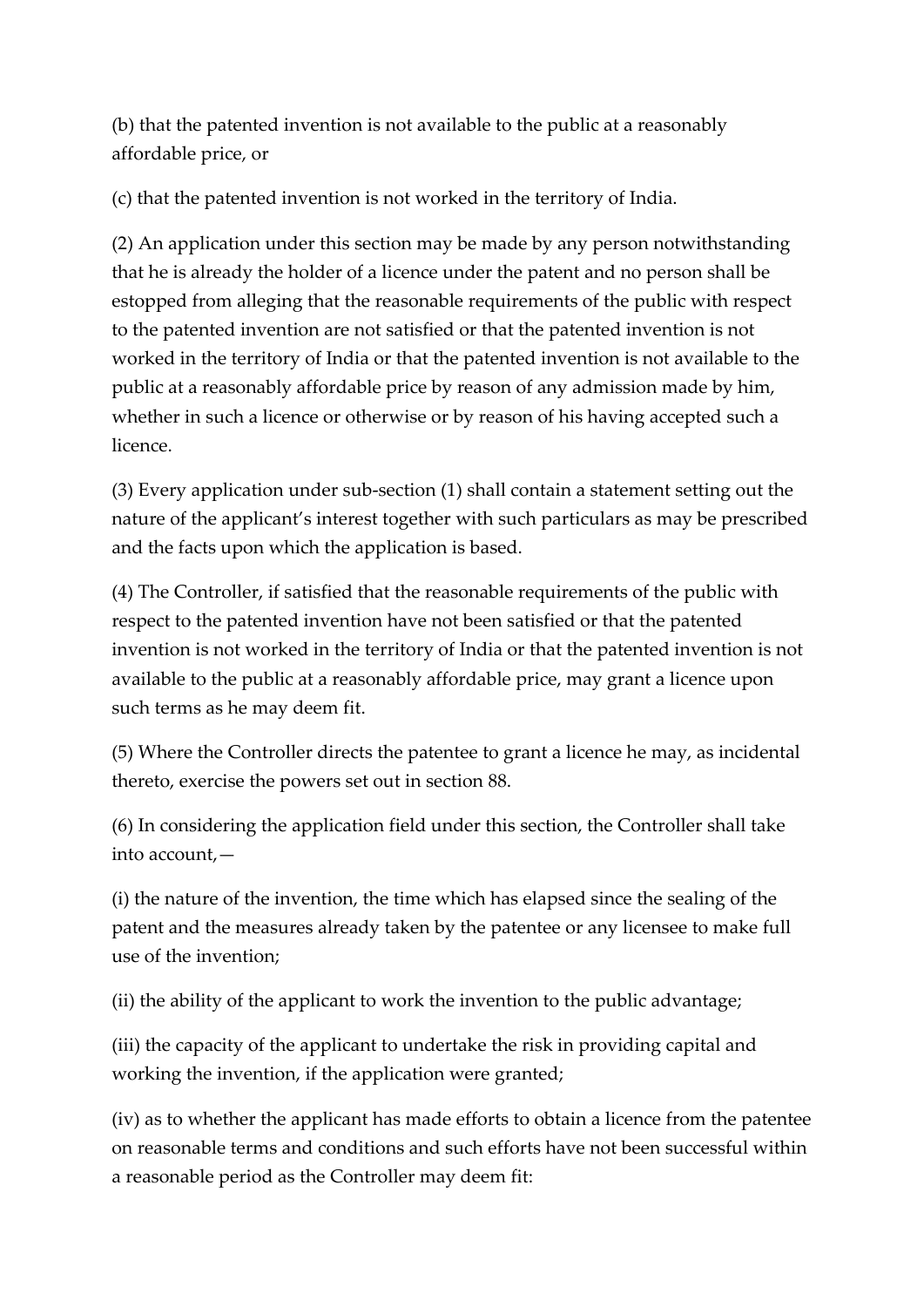Provided that this clause shall not be applicable in case of national emergency or other circumstances of extreme urgency or in case of public non-commercial use or on establishment of a ground of anticompetitive practices adopted by the patentee, but shall not be required to take into account matters subsequent to the making of the application.

Explanation.—For the purposes of clause (iv), "reasonable period" shall be construed as a period not ordinarily exceeding a period of six months.

(7) For the purposes of this Chapter, the reasonable requirements of the public shall be deemed not to have been satisfied—

(a) if, by reason of the refusal of the patentee to grant a licence or licences on reasonable terms,—

(i) an existing trade or industry or the development thereof or the establishment of any new trade or industry in India or the trade or industry of any person or class of persons trading or manufacturing in India is prejudiced; or

(ii) the demand for the patented article has not been met to an adequate extent or on reasonable terms; or

(iii) a market for export of the patented article manufactured in India is not being supplied or developed; or

(iv) the establishment or development of commercial activities in India is prejudiced; or

(b) if, by reason of conditions imposed by the patentee upon the grant of licences under the patent or upon the purchase, hire or use of the patented article or process, the manufacture, use or sale of materials not protected by the patent, or the establishment or development of any trade or industry in India, is prejudiced; or

(c) if the patentee imposes a condition upon the grant of licences under the patent to provide exclusive grant back, prevention to challenges to the validity of patent or coercive package licensing; or

(d) if the patented invention is not being worked in the territory of India on a commercial scale to an adequate extent or is not being so worked to the fullest extent that is reasonably practicable; or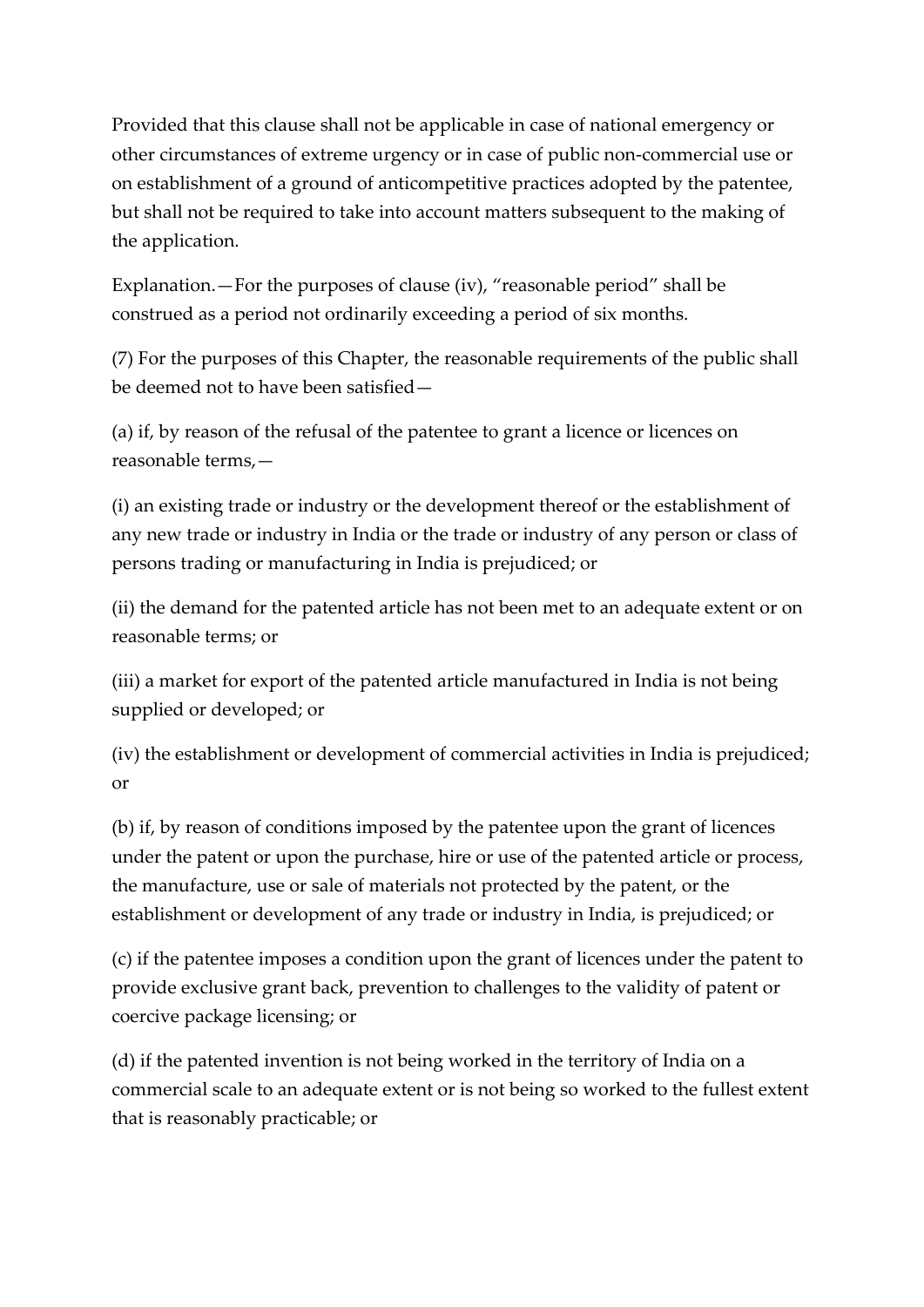(e) if the working of the patented invention in the territory of India on a commercial scale is being prevented or hindered by the importation from abroad of the patented article by—

(i) the patentee or persons claiming under him or

(ii) persons directly or indirectly purchasing from him; or

(iii) other persons against whom the patentee is not taking or has not taken proceedings for infringement.

# **85. Revocation of patents by the controller for non-working.**

(1) Where, in respect of a patent, a compulsory licence has been granted, the Central Government or any person interested may, after the expiration of two years from the date of the order granting the first compulsory licence, apply to the Controller for an order revoking the patent on the ground that the patented invention has not been worked in the territory of India or that reasonable requirements of the public with respect to the patented invention has not been satisfied or that the patented invention is not available to the public at a reasonably affordable price.

(2) Every application under sub-section (1) shall contain such particulars as may be prescribed, the facts upon which the application is based, and, in the case of an application other than by the Central Government, shall also set out the nature of the applicant's interest.

(3) The Controller, if satisfied that the reasonable requirements of the public with respect to the patented invention have not been satisfied or that patented invention has not been worked in the territory of India or that the patented invention is not available to the public at a reasonably affordable price, may make an order revoking the patent.

(4) Every application under sub-section (1) shall ordinarily be decided within one year of its being presented to the Controller.

# **86. Power of controller to adjourn applications for compulsory licences, etc., in certain cases.**

(1) Where an application under section 84 or section 85, as the case may be, is made on the grounds that the patented invention has not been worked in the territory of India or on the ground mentioned in clause (d) of sub-section (7) of section 84 and the Controller is satisfied that the time which has elapsed since the sealing of the patent has for any reason been insufficient to enable the invention to be worked on a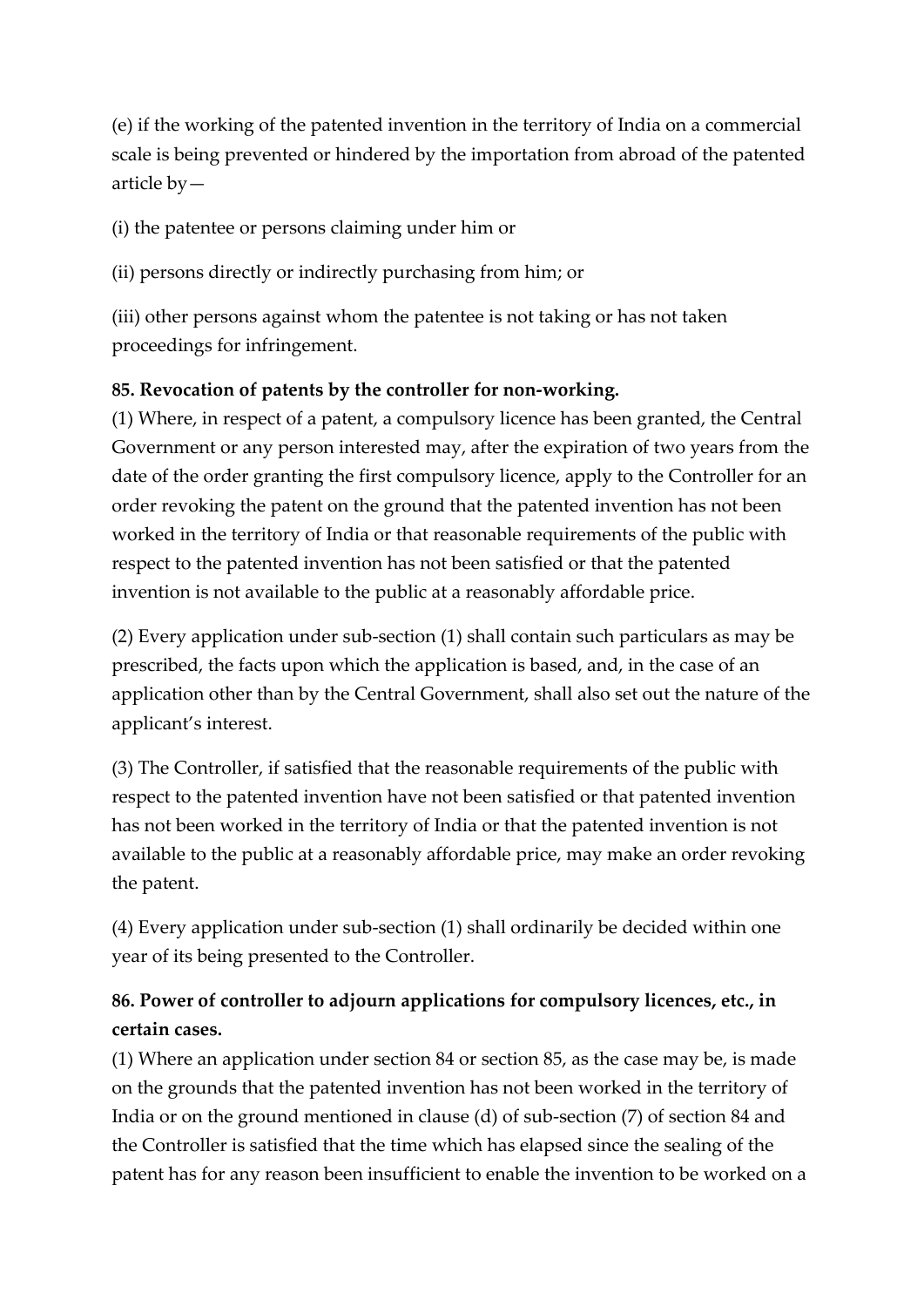commercial scale to an adequate extent or to enable the invention to be so worked to the fullest extent that is reasonably practicable, he may, by order, adjourn the further hearing of the application for such period not exceeding twelve months in the aggregate as appears to him to be sufficient for the invention to be so worked:

Provided that in any case where the patentee establishes that the reason why a patented invention could not be worked as aforesaid before the date of the application was due to any State or Central Act or any rule or regulation made thereunder or any order of the Government imposed otherwise than by way of a condition for the working of the invention in the territory of India or for the disposal of the patented articles or of the articles made by the process or by the use of the patented plant, machinery, or apparatus, then, the period of adjournment ordered under this sub-section shall be reckoned from the date on which the period during which the working of the invention was prevented by such Act, rule or regulation or order of Government as computed from the date of the application, expires.

(2) No adjournment under sub-section (1) shall be ordered unless the Controller is satisfied that the patentee has taken with promptitude adequate or reasonable steps to start the working of the invention in the territory of India on a commercial scale and to an adequate extent.

#### **87. Procedure for dealing with applications under sections 84 and 85.**

(1) Where the Controller is satisfied, upon consideration of an application under section 84, Or section 85, that a prima facie case has been made out for the making of an order, he shall direct the applicant to serve copies of the application upon the patentee and any other person appearing from the register to be interested in the patent in respect of which the application is made, and shall publish the application in the official journal.

(2) The patentee or any other person desiring to oppose the application may, within such time as may be prescribed or within such further time as the Controller may on application (made either before or after the expiration of the prescribed time) allow, give to the Controller notice of opposition.

(3) Any such notice of opposition shall contain a statement setting out the grounds on which the application is opposed.

(4) Where any such notice of opposition is duly given, the Controller shall notify the applicant, and shall give to the applicant and the opponent an opportunity to be heard before deciding the case,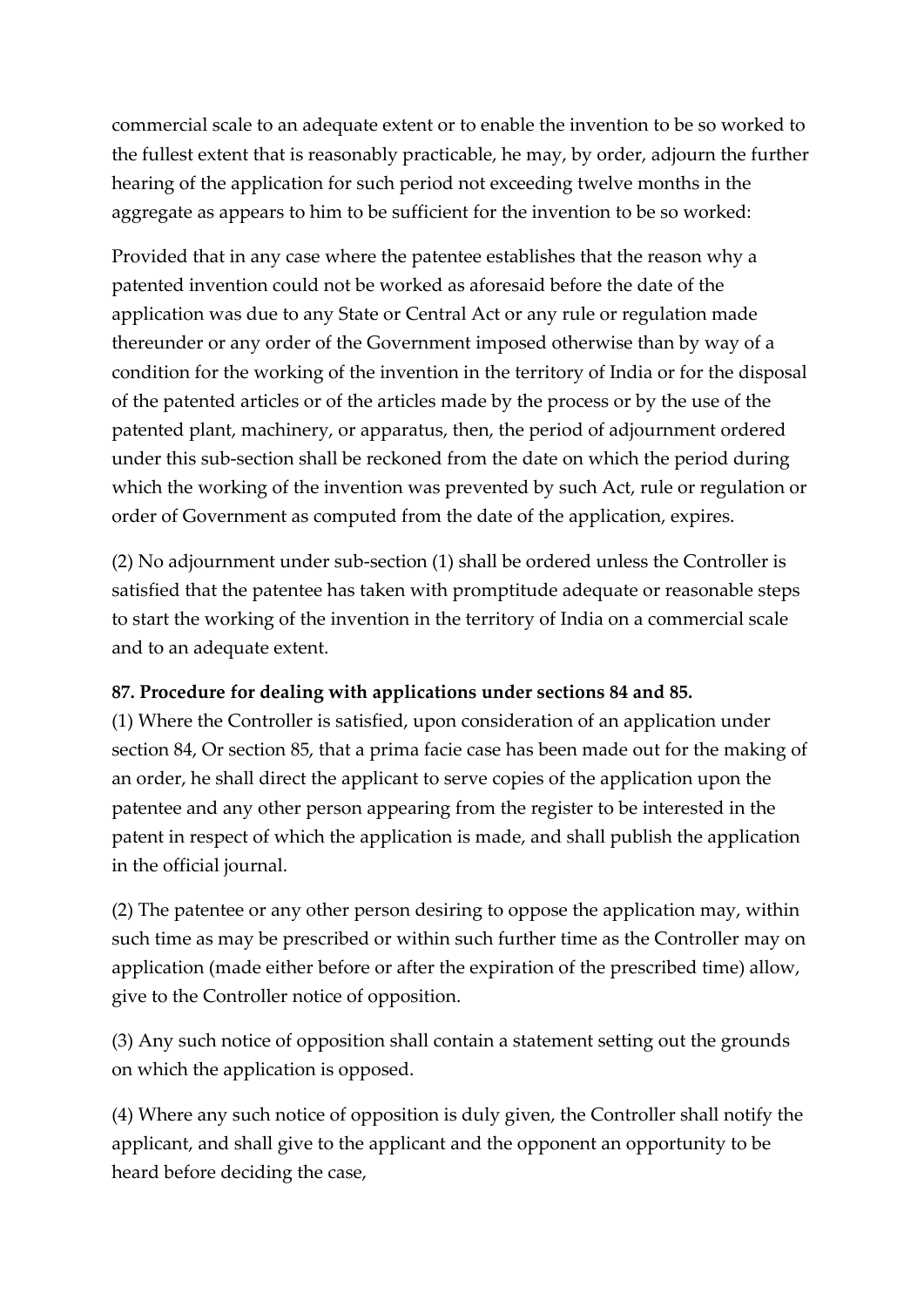## **88. Powers of controller in granting compulsory licences.**

(1) Where the Controller is satisfied on an application made under section 84 that the manufacture, use or sale of materials not protected by the patent is prejudiced by reason of conditions imposed by the patentee upon the grant of licences under the patent, or upon the purchase, hire or use of the patented article or process, he may, subject to the provisions of that section, order the grant of licences under the patent to such customers of the applicant as he thinks fit as well as to the applicant.

(2) Where an application under section 84 is made by a person being the holder of a licence under the patent, the Controller may, if he makes an order for the grant of a licence to the applicant, order the existing licence to be cancelled, or may, if he thinks fit, instead of making an order for the grant of a licence to the applicant, order the existing licence to be amended.

(3) Where two or more patents are held by the same patentee and an applicant for a compulsory licence establishes that the reasonable requirements of the public have not been satisfied with respect to some only of the said patents, then, if the Controller is satisfied that the applicant cannot efficiently or satisfactorily work the licence granted to him under those patents without infringing the other patents held by the patentee and if those patents involve important technical advancement of considerable economic significance in relation to the other patents, he may, by order, direct the grant of a licence in respect of the other patents also to enable the licensee to work the patent or patents in regard to which a licence is granted under section 84.

(4) Where the terms and conditions of a licence have been settled by the Controller, the licensee may, at any time after he has worked the invention on a commercial scale for a period of not less than twelve months, make an application to the Controller for the revision of the terms and conditions on the ground that the terms and conditions settled have proved to be more onerous than originally expected and that in consequence thereof the licensee is unable to work the invention except at a loss:

Provided that no such application shall be entertained a second time.

#### **89. General purposes for granting compulsory licences.**

The powers of the Controller upon an application made under section 84 shall be exercised with a view to securing the following general purposes, that is to say,—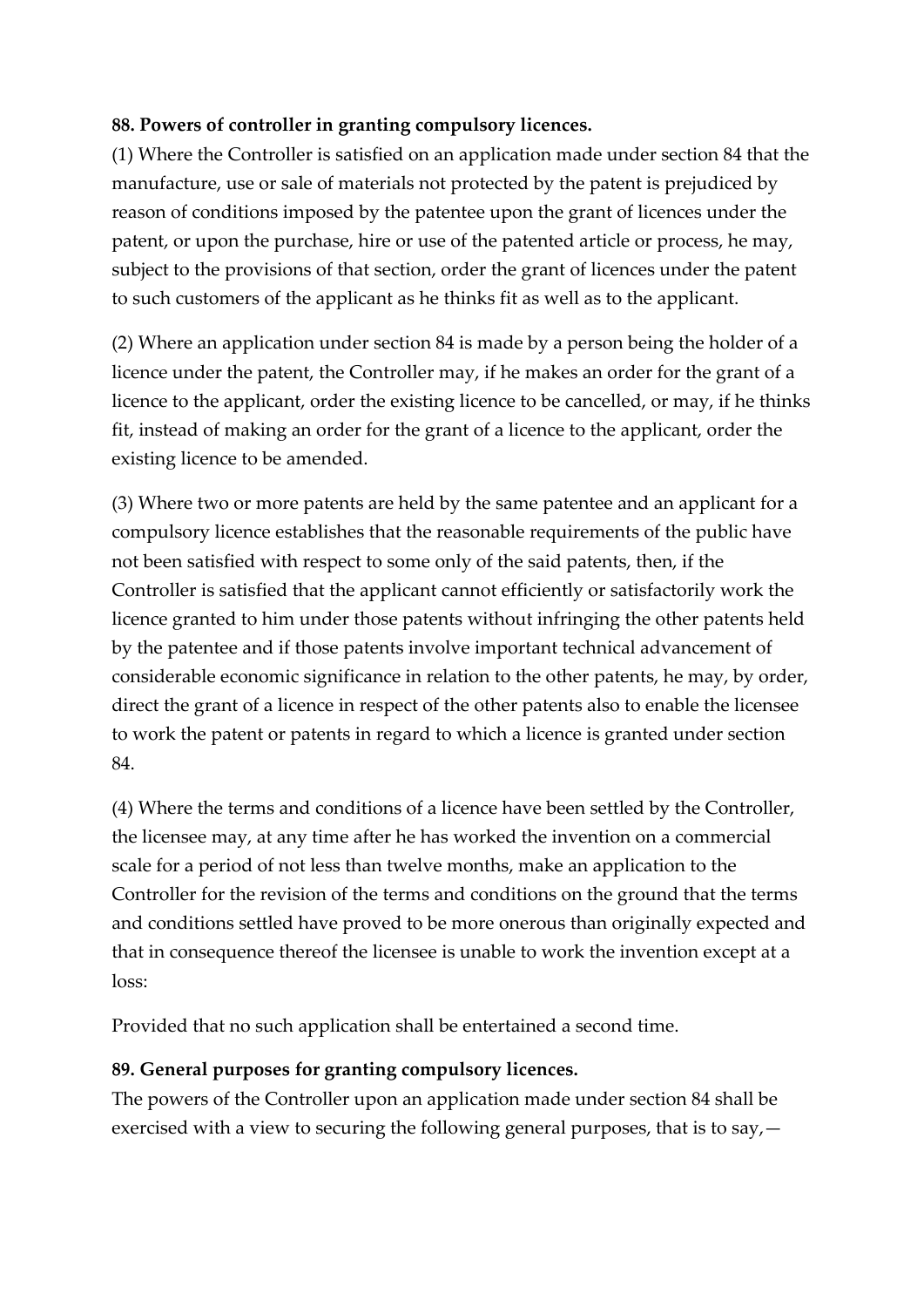(a) that patented inventions are worked on a commercial scale in the territory of India without undue delay and to the fullest extent that is reasonably practicable;

(b) that the interests of any person for the time being working or developing an invention in the territory of India under the protection of a patent are not unfairly prejudiced.

## **90. Terms and conditions of compulsory licences.**

(1) In settling the terms and conditions of a licence under section 84, the Controller shall endeavour to secure—

(i) that the royalty and other remuneration, if any, reserved to the patentee or other person beneficially entitled to the patent, is reasonable, having regard to the nature of the invention, the expenditure incurred by the patentee in making the invention or in developing it and obtaining a patent and keeping it in force and other relevant factors;

(ii) that the patented invention is worked to the fullest extent by the person to whom the licence is granted and with reasonable profit to him;

(iii) that the patented articles are made available to the public at reasonably affordable prices;

(iv) that the licence granted is a non-exclusive licence;

(v) that the right of the licensee is non-assignable;

(vi) that the licence is for the balance term of the patent unless a shorter term is consistent with public interest;

(vii) that the licence is granted with a predominant purpose of supply in the Indian market and that the licensee may also export the patented product if need be in accordance with the provisions of sub-clause (iii) of clause (a) of sub-section (7) of section 84;

(viii) that in the case of semi-conductor technology, the licence granted is to work the invention for public non-commercial use;

(ix) that in case the licence is granted to remedy a practice determined after judicial or administrative process to be anti-competitive, the licensee shall be permitted to export the patented product, if need be.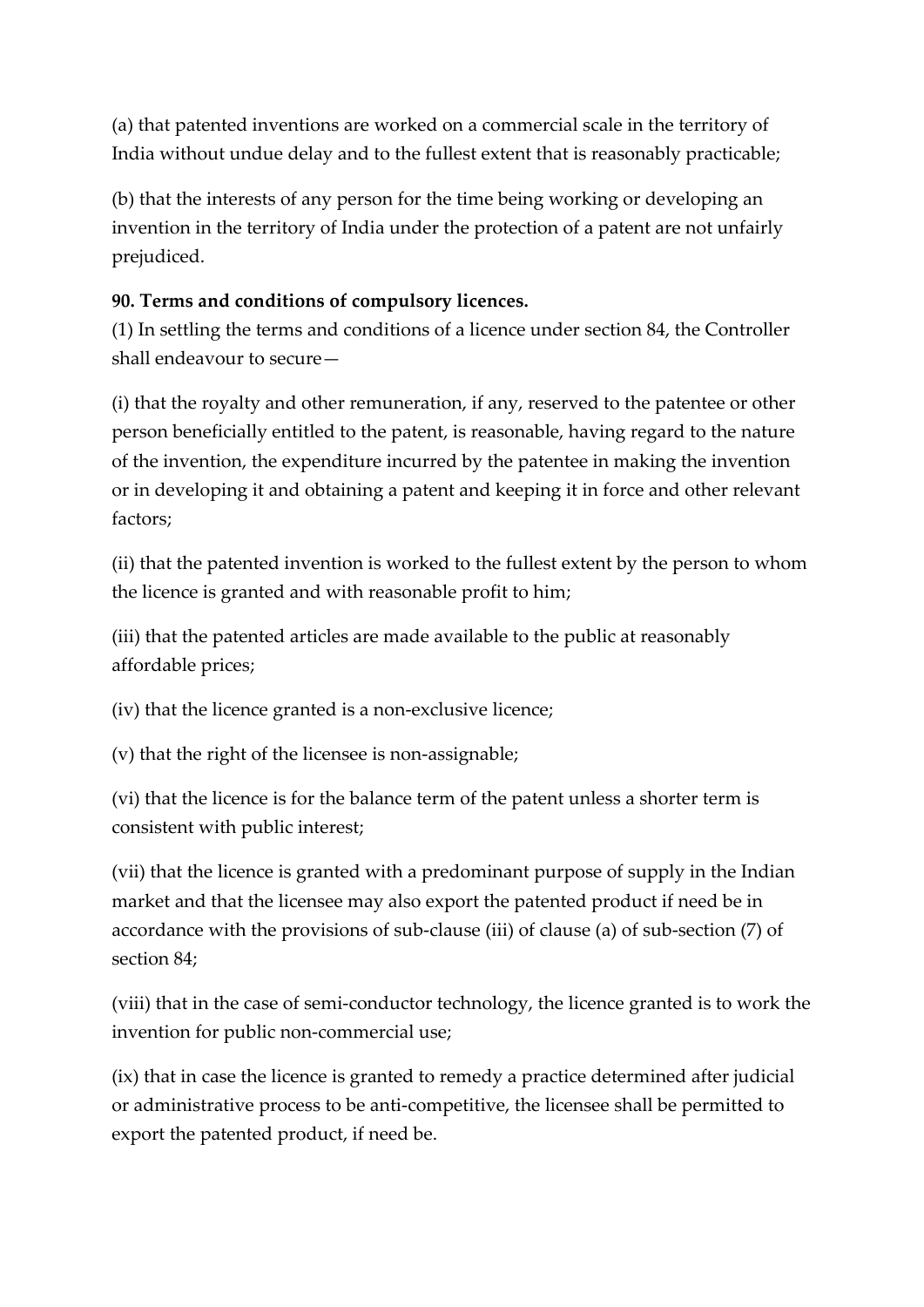(2) No licence granted by the Controller shall authorise the licensee to import the patented article or an article or substance made by a patented process from abroad where such importation would, but for such authorisation, constitute an infringement of the rights of the patentee.

(3) Notwithstanding anything contained in sub-section (2), the Central Government may, if in its opinion it is necessary so to do, in the public interest, direct the Controller at any time to authorise any licensee in respect of a patent to import the patented article or an article or substance made by a patented process from abroad (subject to such conditions as it considers necessary to impose relating among other matters to the royalty and other remuneration, if any, payable to the patentee, the quantum of import, the sale price of the imported article and the period of importation), and thereupon the Controller shall give effect to the directions.

## **91. Licensing of related patents.**

(1) Notwithstanding anything contained in the other provisions of this Chapter, at any time after the sealing of a patent, any person who has the right to work any other patented invention either as patentee or as licensee thereof, exclusive or otherwise, may apply to the Controller for the grant of a licence of the first mentioned patent on the ground that he is prevented or hindered without such licence from working the other invention efficiently or to the best advantage possible.

(2) No order under sub-section (1) shall be made unless the Controller is satisfied—

(i) that the applicant is able and willing to grant, or procure the grant to the patentee and his licensees if they so desire, of a licence in respect of the other invention on reasonable terms; and

(ii) that the other invention has made a substantial contribution to the establishment or development of commercial or industrial activities in the territory of India.

(3) When the Controller is satisfied that the conditions mentioned in sub-section (1) have been established by the applicant, he may make an order on such terms as he thinks fit granting a licence under the first mentioned patent and a similar order under the other patent if so requested by the proprietor of the first mentioned patent or his licensee:

Provided that the licence granted by the Controller shall be non-assignable except with the assignment of the respective patents.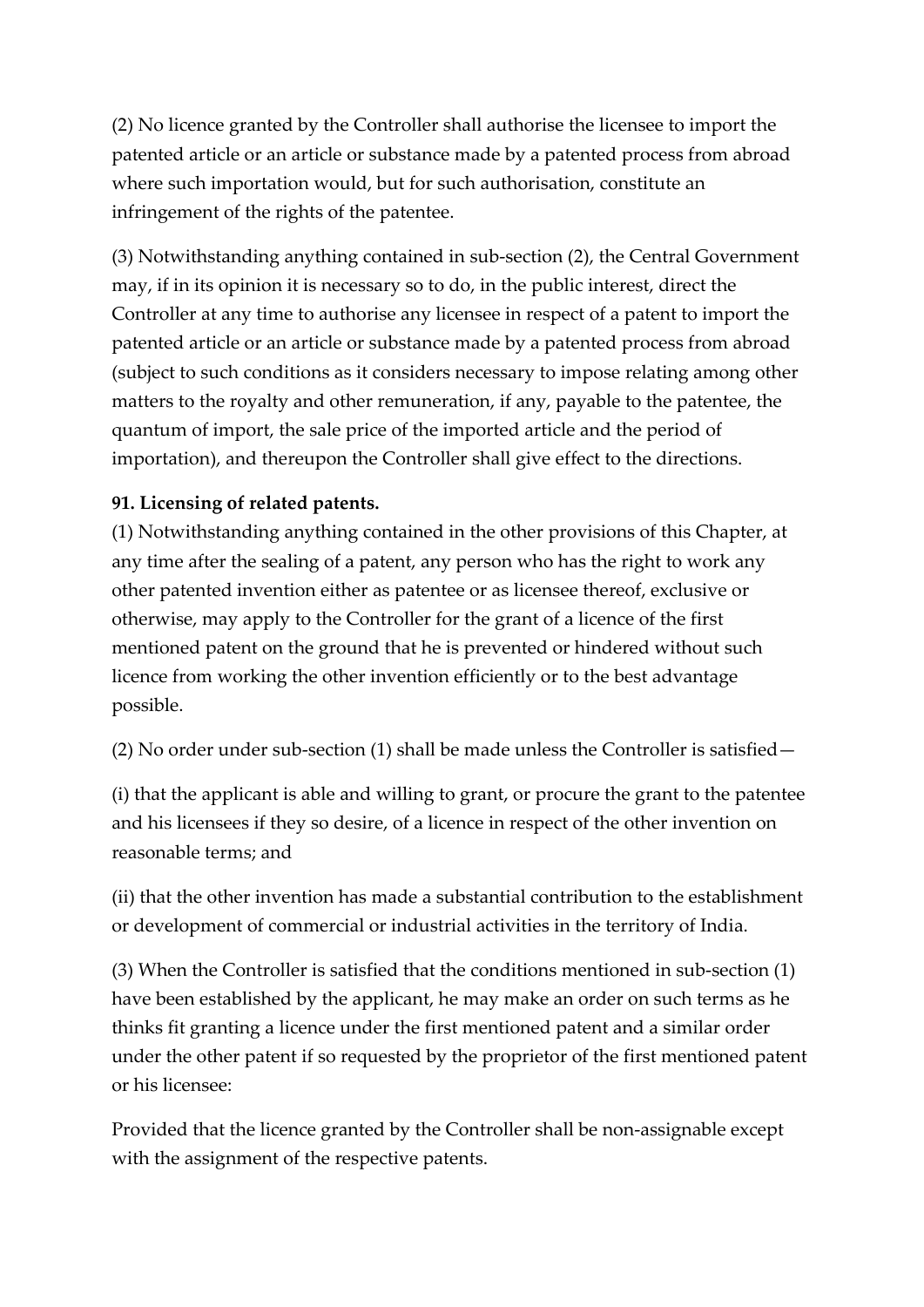(4) The provisions of sections 87, 88, 89 and 90 shall apply to licences granted under this section as they apply to licences granted under section 84.

# **92. Special provision for compulsory licences on notifications by central government.**

(1) If the Central Government is satisfied, in respect of any patent in force in circumstances of national emergency or in circumstances of extreme urgency or in case of public non¬ commercial use, that it is necessary that compulsory licenses should be granted at any time after the sealing thereof to work the invention, it may make a declaration to that effect, by notification in the Official Gazette, and thereupon the following provisions shall have effect, that is to say  $-$ 

(i) the Controller shall on application made at any time after the notification by any person interested, grant to the applicant a licence under the patent on such terms and conditions as he thinks fit;

(ii) in settling the terms and conditions of a licence granted under this section, the Controller shall endeavour to secure that the articles manufactured under the patent shall be available to the public at the lowest prices consistent with the patentees deriving a reasonable advantage from their patent rights.

(2) The provisions of sections 83, 87, 88, 89 and 90 shall apply in relation to the grant of licences under this section as they apply in relation to the grant of licences under section 84.

(3) Notwithstanding anything contained in sub-section (2), where the Controller is satisfied on consideration of the application referred to in clause (i) of sub-section (1) that it is necessary in—

(i) a circumstance of national emergency; or

(ii) a circumstance of extreme urgency; or

(iii) a case of public non-commercial use,

which may arise or is required, as the case may be, including public health crises, relating to Acquired Immuno Deficiency Syndrome, Human Immuno Deficiency Virus, tuberculosis, malaria or other epidemics, he shall not apply any procedure specified in section 87 in relation to that application for grant of licence under this section: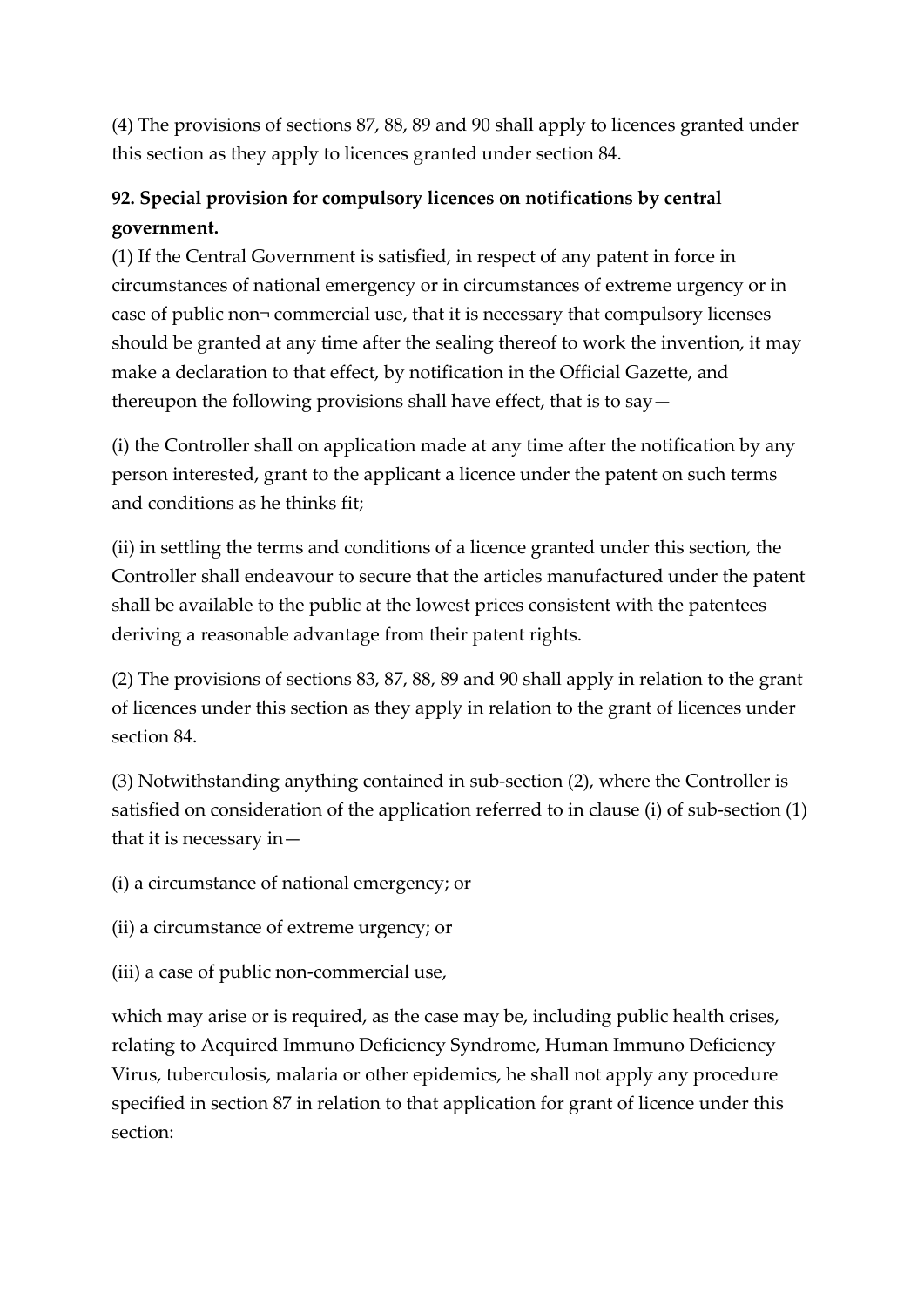Provided that the Controller shall, as soon as may be practicable, inform the patentee of the patent relating to the application for such non-application of section 87.

# **92a. Compulsory licence for export of patented pharmaceutical products in certain exceptional circumstances.**

(1) Compulsory licence shall be available for manufacture and export of patented pharmaceutical products to any country having insufficient or no manufacturing capacity in the pharmaceutical sector for the concerned product to address public health problems, provided compulsory licence has been granted by such country or such country has, by notification or otherwise, allowed importation of the patented pharmaceutical products from India.

(2) The Controller shall, on receipt of an application in the prescribed manner, grant a compulsory licence solely for manufacture and export of the concerned pharmaceutical product to such country under such terms and conditions as may be specified and published by him.

(3) The provisions of sub-sections (1) and (2) shall be without prejudice to the extent to which pharmaceutical products produced under a compulsory license can be exported under any other provision of this Act.

Explanation.—For the purposes of this section, 'pharmaceutical products' means any patented product, or product manufactured through a patented process, of the pharmaceutical sector needed to address public health problems and shall be inclusive of ingredients necessary for their manufacture and diagnostic kits required for their use.

# **93. Order for licence to operate as a deed between parties concerned.**

Any order for the grant of a licence under this Chapter shall operate as if it were a deed granting a licence executed by the patentee and all other necessary parties embodying the terms and conditions, if any, settled by the Controller.

# **94. Termination of compulsory licence.**

(1) On an application made by the patentee or any other person deriving title or interest in the patent, a compulsory licence granted under section 84 may be terminated by the controller, if and when the circumstances that gave rise to the grant thereof no longer exist and such circumstances are unlikely to recur:

Provided that the holder of the compulsory licence shall have the right to object to such termination.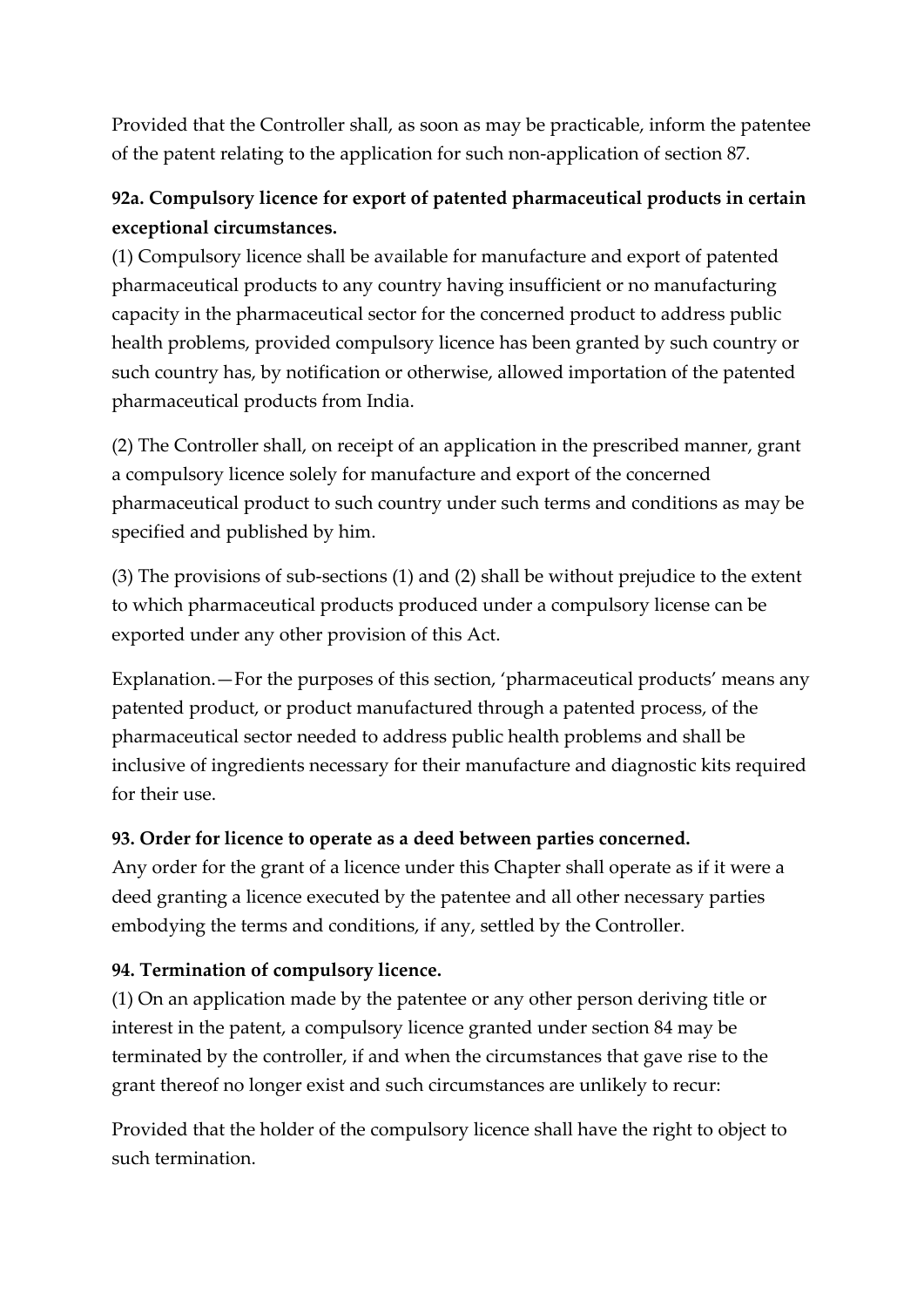(2) While considering an application under section (1), the Controller shall take into account that the interest of the person who had previously been granted the licence is not unduly prejudiced.

*95-98. [Omitted by the Patents (Amendment) Act, 2002]*

# **CHAPTER 17 – USE OF INVENTIONS FOR PURPOSES OF GOVERNMENT AND ACQUISITION OF INVENTIONS BY CENTRAL GOVERNMENT**

#### **99. Meaning of use of invention for purposes of government.**

(1) For the purposes of this Chapter, an invention is said to be used for the purposes of Government if it is made, used, exercised or vended for the purposes of the Central Government, a State Government or a Government undertaking.

#### (2) *[Omitted by the Patents (Amendment) Act, 2002]*

(3) Nothing contained in this Chapter shall apply in respect of any such importation, making or using of any machine, apparatus or other article or of any such using of any process or of any such importation, using or distribution of any medicine or drug, as may be made by virtue of one or more of the conditions specified in section 47.

#### **100. Power of central government to use inventions for purposes of government.**

(1) Notwithstanding anything contained in this Act, at any time after an application for a patent has been filed at the patent office or a patent has been granted, the Central Government and any person authorised in writing by it, may use the invention for the purposes of Government in accordance with the provisions of this Chapter.

(2) Where an invention has, before the priority date of the relevant claim of the complete specification, been duly recorded in a document, or tested or tried, by or on behalf of the Government or a Government undertaking, otherwise than in consequence of the communication of the invention directly or indirectly by the patentee or by a person from whom he derives title, any use of the invention by the Central Government or any person authorised in writing by it for the purposes of Government may be made free of any royalty or other remuneration to the patentee.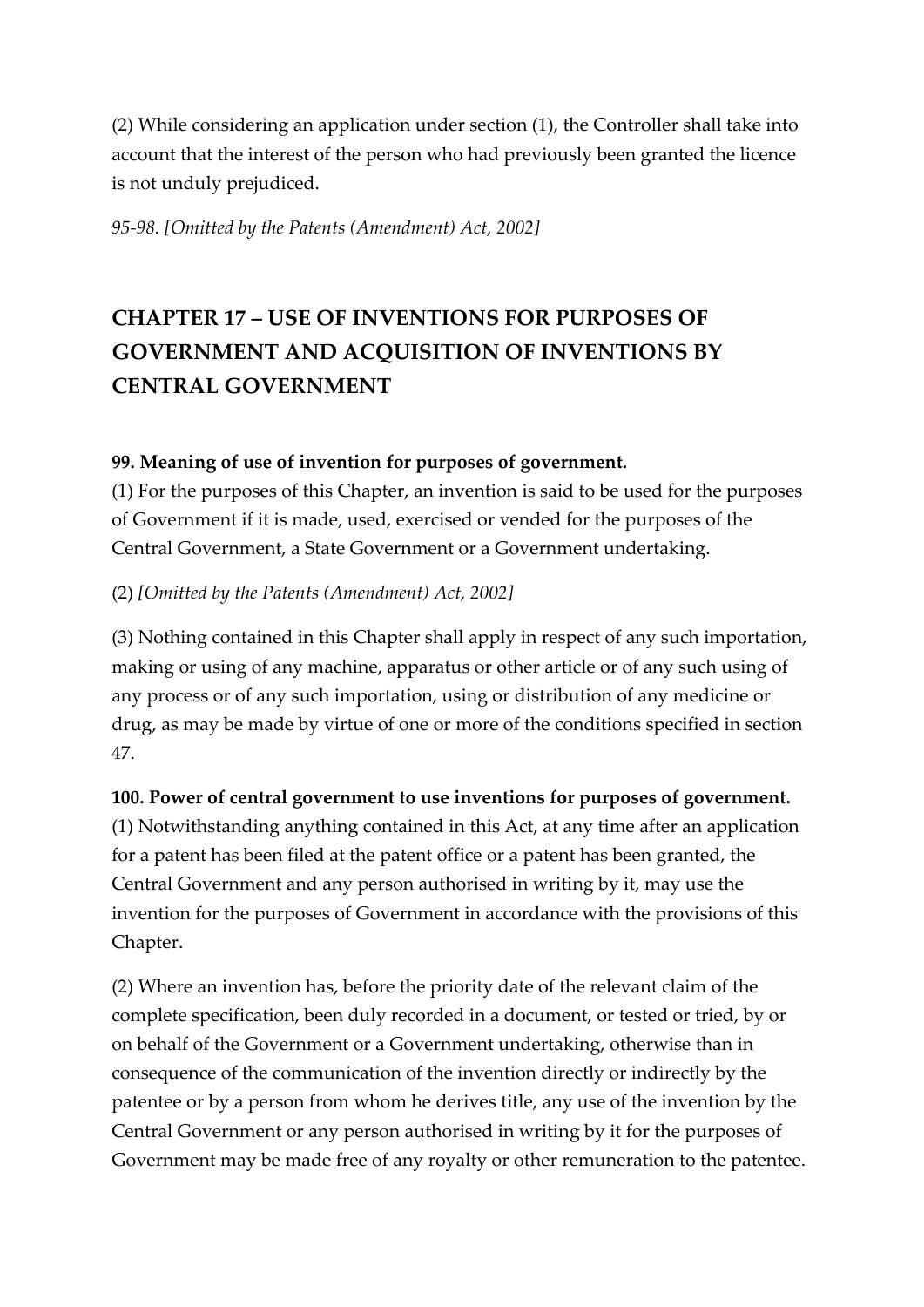(3) If and so far as the invention has not been so recorded or tried or tested as aforesaid, any use of the invention made by the Central Government or any person authorised by it under sub-section (1), at any time after grant of the patent or in consequence of any such communication as aforesaid, shall be made upon terms as may be agreed upon either before or after the use, between the Central Government or any person authorised under sub-section (1) and the patentee, or, as may in default of agreement be determined by the High Court on a reference under section 103:

Provided that in case of any such use of any patent, the patentee shall be paid not more than adequate remuneration in the circumstances of each case, taking into account the economic value of the use of the patent.

(4) The authorisation by the Central Government in respect of an invention may be given under this section, either before or after the patent is granted and either before or after the acts in respect of which such authorisation is given or done, and may be given to any person whether or not he is authorised directly or indirectly by the applicant or the patentee to make, use, exercise or vend the invention or import the machine, apparatus or other article or medicine or drug covered by such patent.

(5) Where an invention has been used by or with the authority of the Central Government for the purposes of Government under this section, then, except in case of national emergency or other circumstances of extreme urgency or for noncommercial use, the Government shall notify the patentee as soon as practicable of the fact and furnish him with such information as to the extent of the use of the invention as he may, from time to time, reasonably require; and where the invention has been used for the purposes of a Government undertaking, the Central Government may call for such information as may be necessary for this purpose from such undertaking.

(6) The right to make, use, exercise and vend an invention for the purposes of Government under sub-section (1) shall include the right to sell on noncommercial basis, the goods have been made in exercise of that right, and a purchaser of goods so sold, and a person claiming through him, shall have the power to deal with the goods as if the Central Government or the person authorised under sub-section (1) were the patentee of the invention.

(7) Where in respect of a patent which has been the subject of an authorisation under this section, there is an exclusive licensee as is referred to in sub-section (3) of section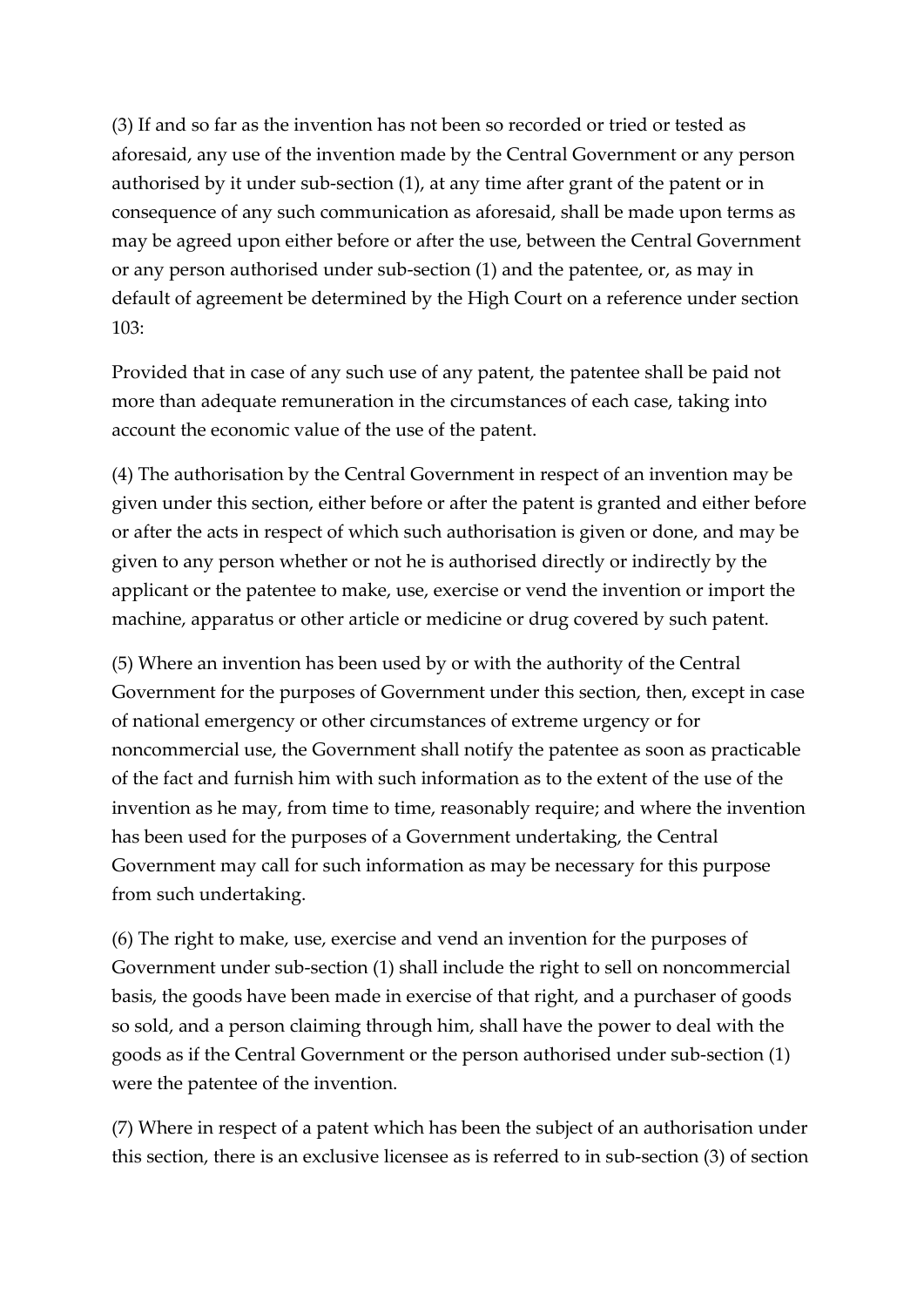101, or where such patent has been assigned to the patentee in consideration of royalties or other benefits determined by reference to the use of the invention (including payments by way of minimum royalty), the notice directed to be given under sub-section (5) shall also be given to such exclusive licensee or assignor, as the case may be, and the reference to the patentee in sub-section (3) shall be deemed to include a reference to such assignor or exclusive licensee.

# **101. Rights of third parties in respect of use of invention for purposes of government.**

(1) In relation to any use of a patented invention, or an invention in respect of which an application for a patent is pending, made for the purposes of Government—

(a) by the Central Government or any person authorised by the Central Government under section 100; or

(b) by the patentee or applicant for the patent to the order made by the Central Government, the provisions of any licence, assignment or agreement granted or made, between the patentee or applicant for the patent (or any person who derives title for him or from whom he derives title) and any person other than the Central Government shall be of no effect so far as those provisions—

(i) restrict or regulate the use for the purposes of Government of the invention, or of any model document or information relating thereto, or

(ii) provide for the making of payments in respect of any use of the invention or of the model, document or information relating thereto for the purposes of Government , and the reproduction or publication of any model or document in connection with the said use for the purposes of Government shall not be deemed to be an infringement of any copyright subsisting in the model or document.

(2) Where the patent, or the right to apply for or obtain the patent, has been assigned to the patentee in consideration of royalties or other benefits determined by reference to the use of the invention then, in relation to any use of the invention made for the purposes of Government by the patentee to the order of the Central Government, sub-section (3) of section 100 shall have effect as if that use were made by virtue of an authority given under that section; and use of the invention for the purposes of Government by virtue of sub-section (3) of that section shall have effect as if the reference to the patentee included a reference to the assignor of the patent, and any sum payable by virtue of that sub-section shall be divided between the patentee and the assignor in such proportion as may be agreed upon between them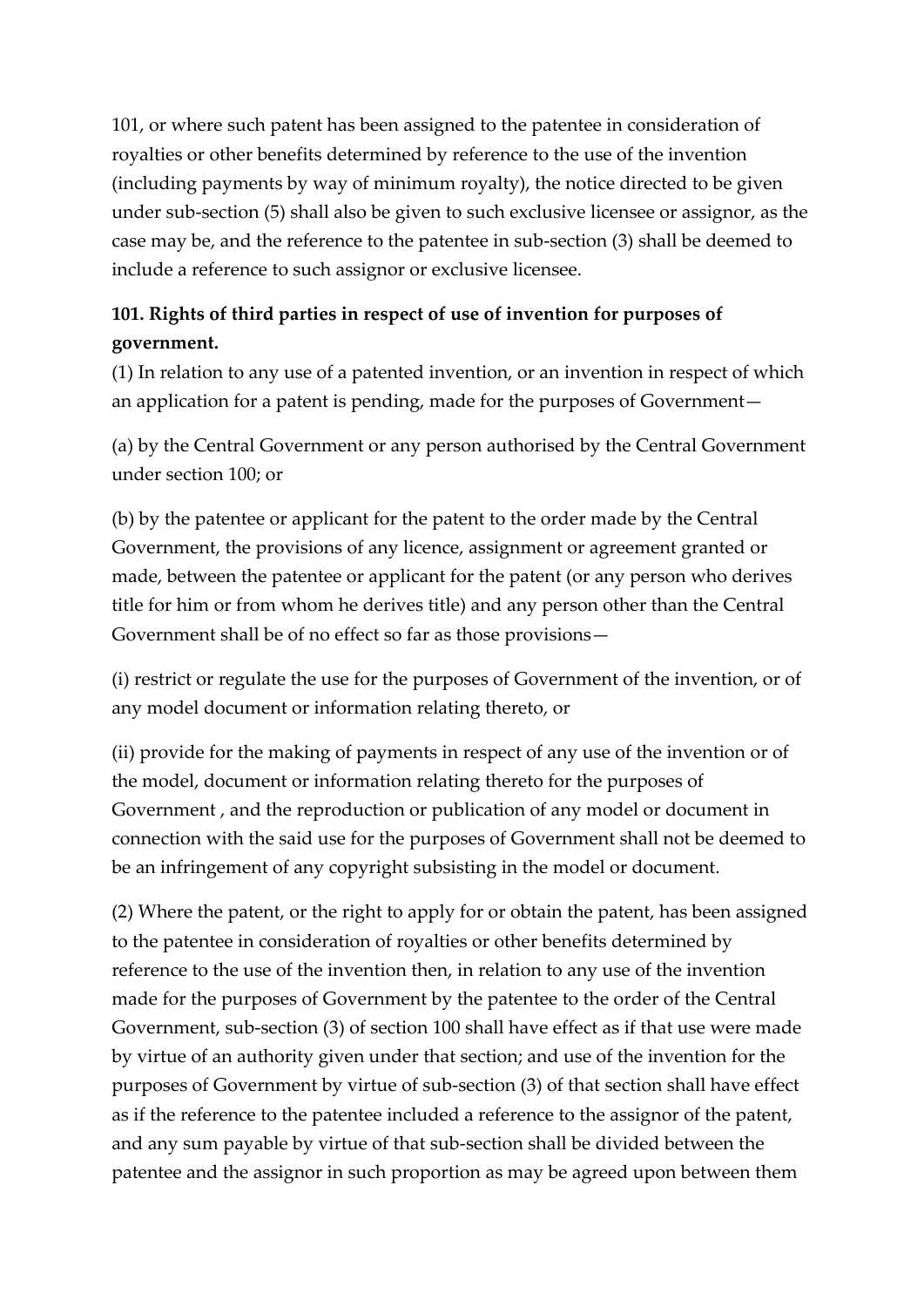or as may in default of agreement be determined by the High Court on a reference under section 103.

(3) Where by virtue of sub-section (3) of section 100, payments are required to be made by the Central Government or persons authorised under sub-section (1) of that section in respect of the use of an invention for the purposes of Government and where in respect of such patent there is an exclusive licensee authorised under his licence to use the invention for the purposes of Government, such sum shall be shared by the patentee and such licensee in such proportions, if any, as may be agreed upon between them or as may in default of agreement be determined by the High Court on a reference under section 103 to be just, having regard to any expenditure incurred by the licensee—

(a) in developing the said invention; or

(b) in making payments to the patentees other than royalties or other benefits determined by reference to the use of the invention in consideration of the licence.

# **102. Acquisition of inventions and patents by the central government.**

(1) The Central Government may, if satisfied that it is necessary that an invention which is the subject of an application for a patent or a patent should be acquired from the applicant or the patentee for a public purpose, publish a notification to that effect in the Official Gazette, and thereupon the invention or patent and all rights in respect of the invention or patent shall, by force of this section, stand transferred to and be vested in the Central Government.

(2) Notice of the acquisition shall be given to the applicant, and, where a patent has been granted, to the patentee and other persons, if any, appearing in the register as having an interest in the patent.

(3) The Central Government shall pay to the applicant, or, as the case may be, the patentee and other persons appearing on the register as having an interest in the patent such compensation as may be agreed upon between the Central Government and the applicant, or the patentee and other persons; or, as may, in default of agreement, be determined by the High Court on a reference under section 103 to be just having regard to the expenditure incurred in connection with the invention and, in the case of a patent, the term thereof, the period during which and the manner in which it has already been worked (including the profits made during such period by the patentee or by his licensee whether exclusive or otherwise) and other relevant factors.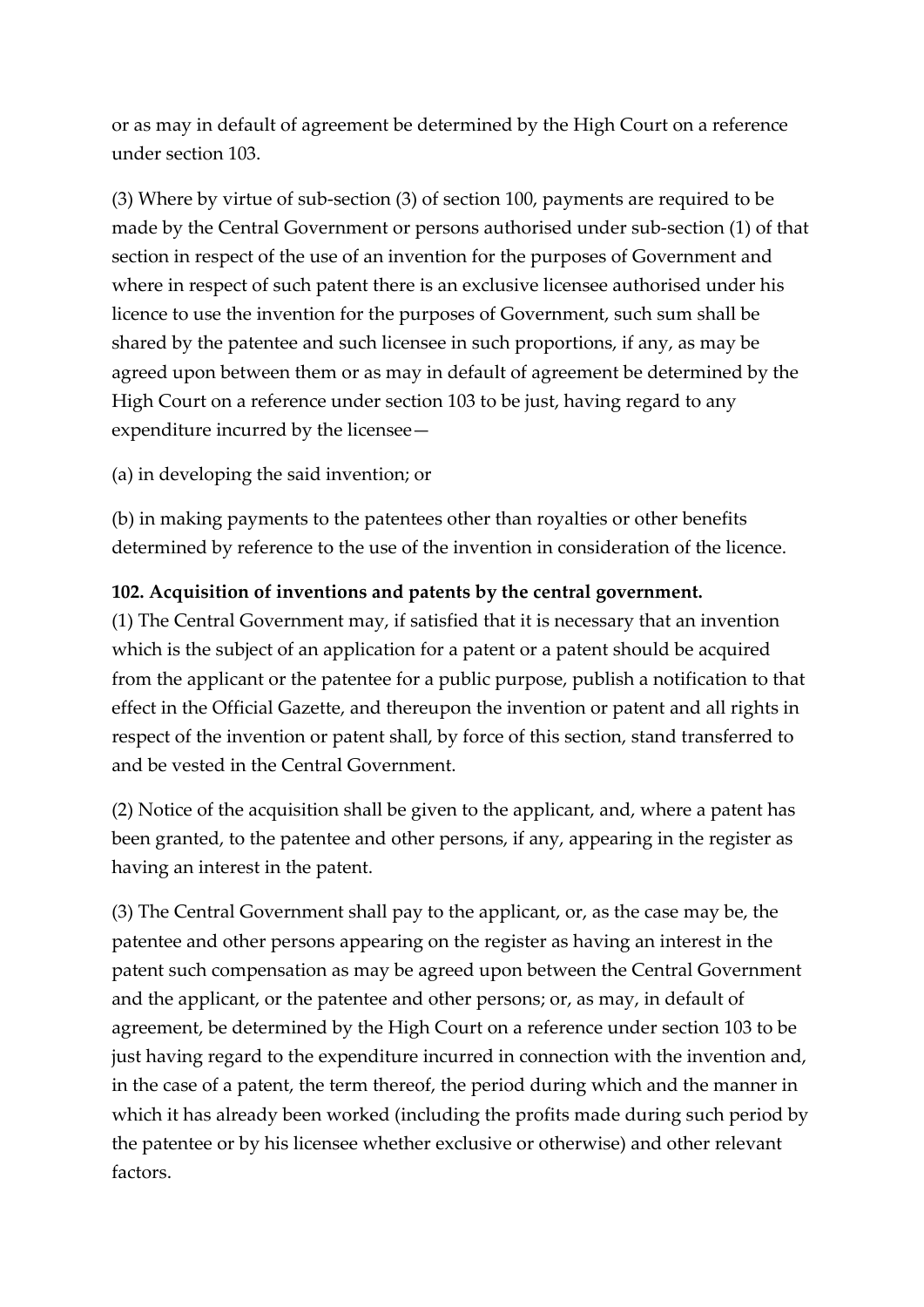#### **103. Reference to high court of disputes as to use for purposes of government.**

(1) Any dispute as to the exercise by the Central Government or a person authorised by it of the powers conferred by section 100, or as to terms for the use of an invention for the purposes of Government thereunder or as to the right of any person to receive any part of a payment made in pursuance of sub-section (3) of that section or as to the amount of compensation payable for the acquisition of an invention or a patent under section 102, may be referred to the High Court by either party to the dispute in such manner as may be prescribed by the rules of the High Court.

(2) In any proceedings under this section to which the Central Government is a party, the Central Government may,—

(a) if the patentee is a party to the proceedings, petition by way of counter-claim for revocation of the patent on any ground upon which a patent may be revoked under section 64; and

(b) whether a patentee is or is not a party to the proceedings, put in issue the validity of the patent without petitioning for its revocation.

(3) If in such proceedings as aforesaid any question arises whether an invention has been recorded, tested or tried as is mentioned in section 100, and the disclosure of any document regarding the invention, or of any evidence of the test or trial thereof, would, in the opinion of the Central Government, be prejudicial to the public interest, the disclosure may be made confidentially to the advocate of the other party or to an independent expert mutually agreed upon.

(4) In determining under this section any dispute between the Central Government and any person as to terms for the use of an invention for the purposes of Government, the High Court shall have regard to any benefit or compensation which that person or any person from whom he derives title, may have received, or may be entitled to receive, directly or indirectly in respect of the use of the invention in question for the purposes of Government.

(5) In any proceedings under this section, the High Court may at any time order the whole proceedings or any question or issue of fact arising therein to be referred to an official referee, commissioner or an arbitrator on such terms as the High Court may direct, and references to the High Court in the foregoing provisions of this section shall be construed accordingly.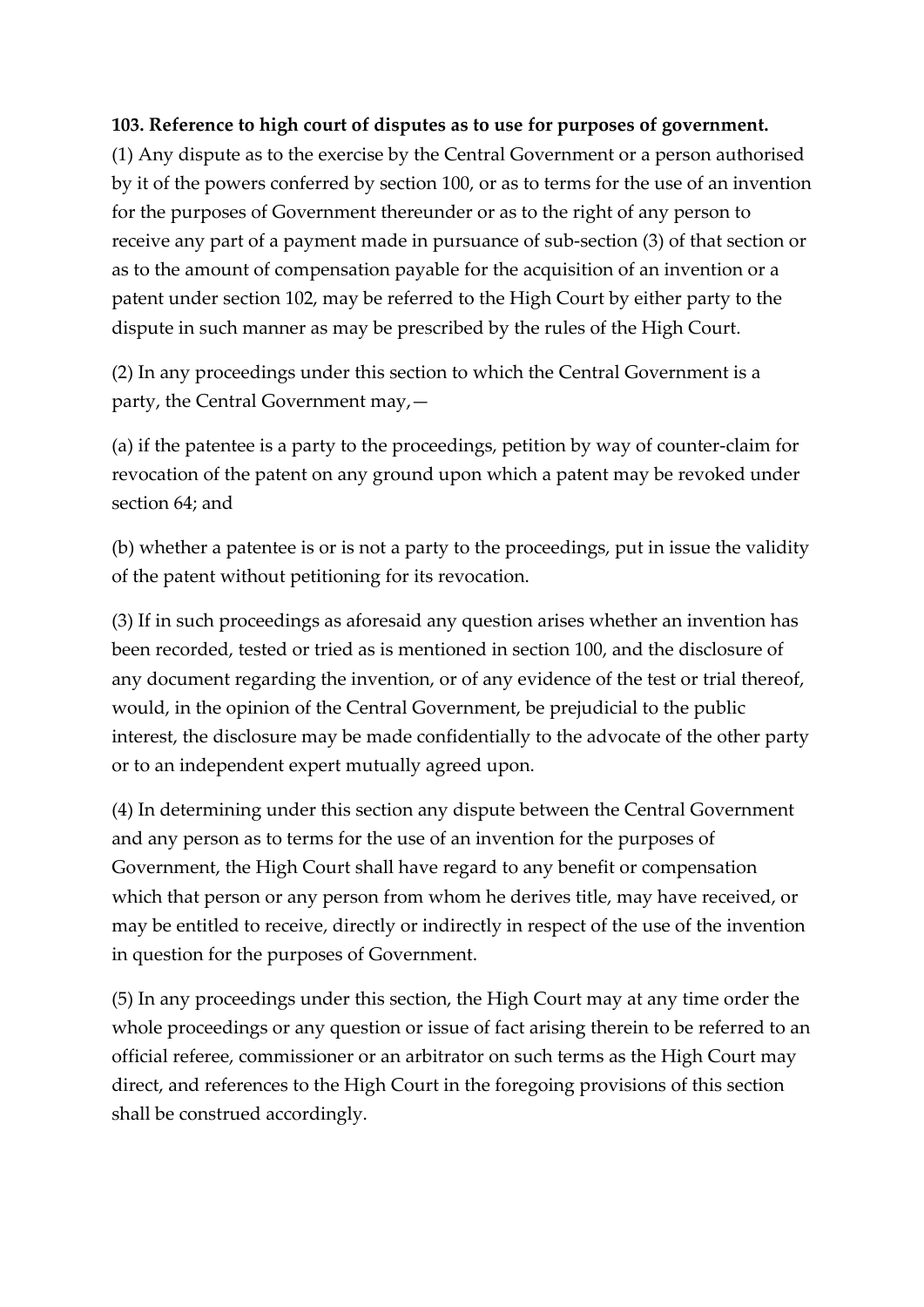(6) Where the invention claimed in a patent was made by a person who at the time it was made was in the service of the Central Government or of a State Government or was an employee of a Government undertaking and the subject-matter of the invention is certified by the relevant Government or the principal officer of the Government undertaking to be connected with the work done in the course of the normal duties of the Government servant or employee of the Government undertaking, then, notwithstanding anything contained in this section, any dispute of the nature referred to in sub-section (1) relating to the invention shall be disposed of by the Central Government conformably to the provisions of this section so far as may be applicable, but before doing so the Central Government shall give an opportunity to the patentee and such other parries as it considers have an interest in the matter to be heard.

# **CHAPTER 18 – SUITS CONCERNING INFRINGEMENT OF PATENTS**

#### **104. Jurisdiction.**

No suit for a declaration under section 105 or for any relief under section 106 or for infringement of a patent shall be instituted in any court inferior to a district court having jurisdiction to try the suit:

Provided that where a counter-claim for revocation of the patent is made by the defendant, the suit, along with the counter-claim, shall be transferred to the High Court for decision.

#### **104a. Burden of proof in case of suits concerning infringement.**

(1) In any suit for infringement of a patent, where the subject matter of patent is a process for obtaining a product, the court may direct the defendant to prove that the process used by him to obtain the product, identical to the product of the patented process, is different from the patented process if,—

(a) the subject matter of the patent is a process for obtaining a new product; or

(b) there is a substantial likelihood that the identical product is made by the process, and the patentee or a person deriving title or interest in the patent from him, has been unable through reasonable efforts to determine the process actually used: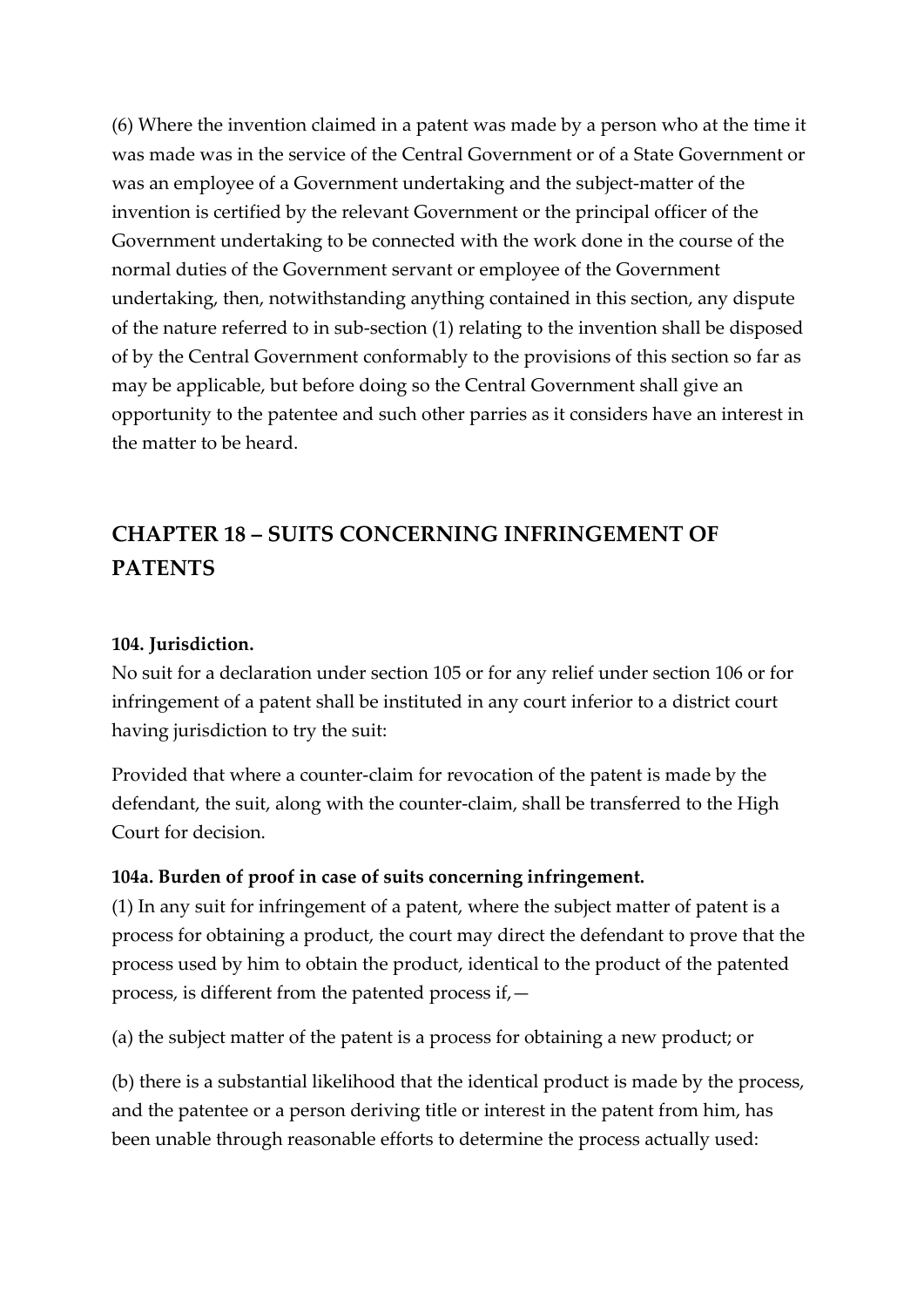Provided that the patentee or a person deriving title or interest in the patent from him first proves that the product is identical to the product directly obtained by the patented process.

(2) In considering whether a party has discharged the burden imposed upon him by sub¬ section (1), the court shall not require him to disclose any manufacturing or commercial secrets, if it appears to the court that it would be unreasonable to do so.

# **105. Power of court to make declaration as to non-infringement.**

(1) Notwithstanding anything contained in section 34 of the Specific Relief Act, 1963 (47 of 1963), any person may institute a suit for a declaration that the use by him of any process, or the making, use or sale of any article by him does not, or would not, constitute an infringement of a claim of a patent against the patentee or the holder of an exclusive licence under the patent, notwithstanding that no assertion to the contrary has been made by the patentee or the licensee, if it is shown—

(a) that the plaintiff has applied in writing to the patentee or exclusive licensee for a' written acknowledgements to the effect of the declaration claimed and has furnished him with full particulars in writing of the process or article in question; and

(b) that the patentee or licensee has refused or neglected to give such an acknowledgement.

(2) The costs of all parties in a suit for a declaration brought by virtue of this section shall, unless for special reasons the court thinks fit to order otherwise, be paid by the plaintiff.

(3) The validity of a claim of the specification of a patent shall not be called in question in a suit for a declaration brought by virtue of this section, and accordingly the making or refusal of such a declaration in the case of a patent shall not be deemed to imply that the patent is valid or invalid.

(4) A suit for a declaration may be brought by virtue of this section at any time after the publication of grant of a patent, and references in this section to the patentee shall be construed accordingly.

# **106. Power of court to grant relief in cases of groundless threats of infringement proceedings.**

(1) Where any person (whether entitled to or interested in a patent or an application for patent or not) threatens any other person by circulars or advertisements or by communications, oral or in writing addressed to that or any other person, with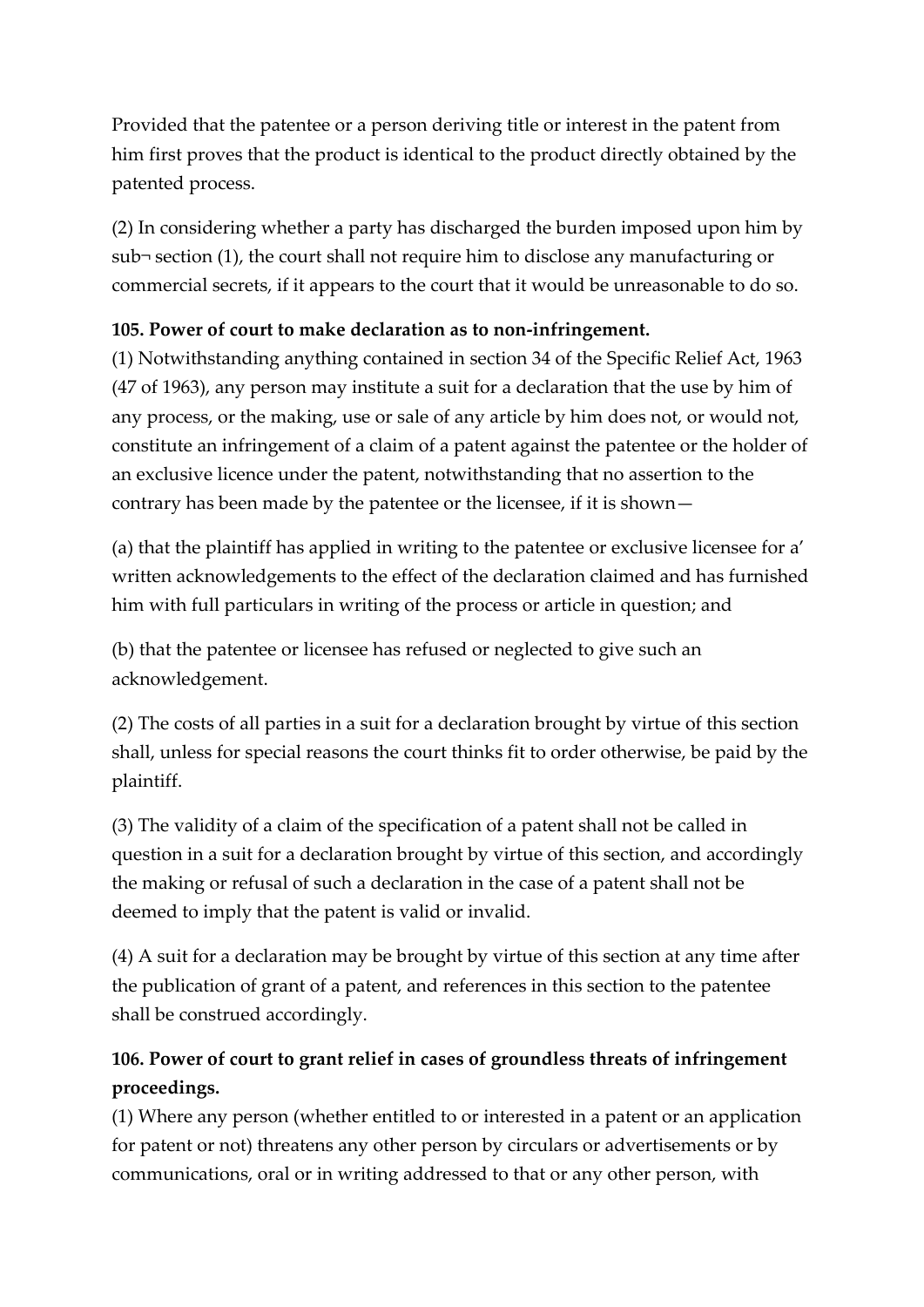proceedings for infringement of a patent, any person aggrieved thereby may bring a suit against him praying for the following reliefs, that is to say—

(a) a declaration to the effect that the threats are unjustifiable;

(b) an injunction against the continuance of the threats; and

(c) such damages, if any, as he has sustained thereby.

(2) Unless in such suit the defendant proves that the acts in respect of which the proceedings were threatened constitute or, if done, would constitute, an infringement of a patent or of rights arising from the publication of a complete specification in respect of a claim of the specification not shown by the plaintiff to be invalid the court may grant to the plaintiff all or any of the reliefs prayed for.

Explanation.—A mere notification of the existence of a patent does not constitute a threat of proceeding within the meaning of this section.

## **107. Defences, etc., in suits for infringement.**

(1) In any suit for infringement of a patent every ground on which it may be revoked under section 64 shall be available as a ground for defence.

(2) In any suit for infringement of a patent by the making, using or importation of any machine, apparatus of other article or by the using of any process or by the importation, use or distribution or any medicine or drug, it shall be a ground for defence that such making, using, importation or distribution is in accordance with any one or more of the conditions specified in section 47.

## **107a. Certain acts not to be considered as infringement.**

For the purposes of this Act,—

(a) any act of making, constructing, using, selling or importing a patented invention solely for uses reasonably related to the development and submission of information required under any law for the time being in force, in India, or in a country other than India, that regulates the manufacture, construction, use, sale or import of any product;

(b) importation of patented products by any person from a person who is duly authorised under the law to produce and sell or distribute the product, shall not be considered as a infringement of patent rights.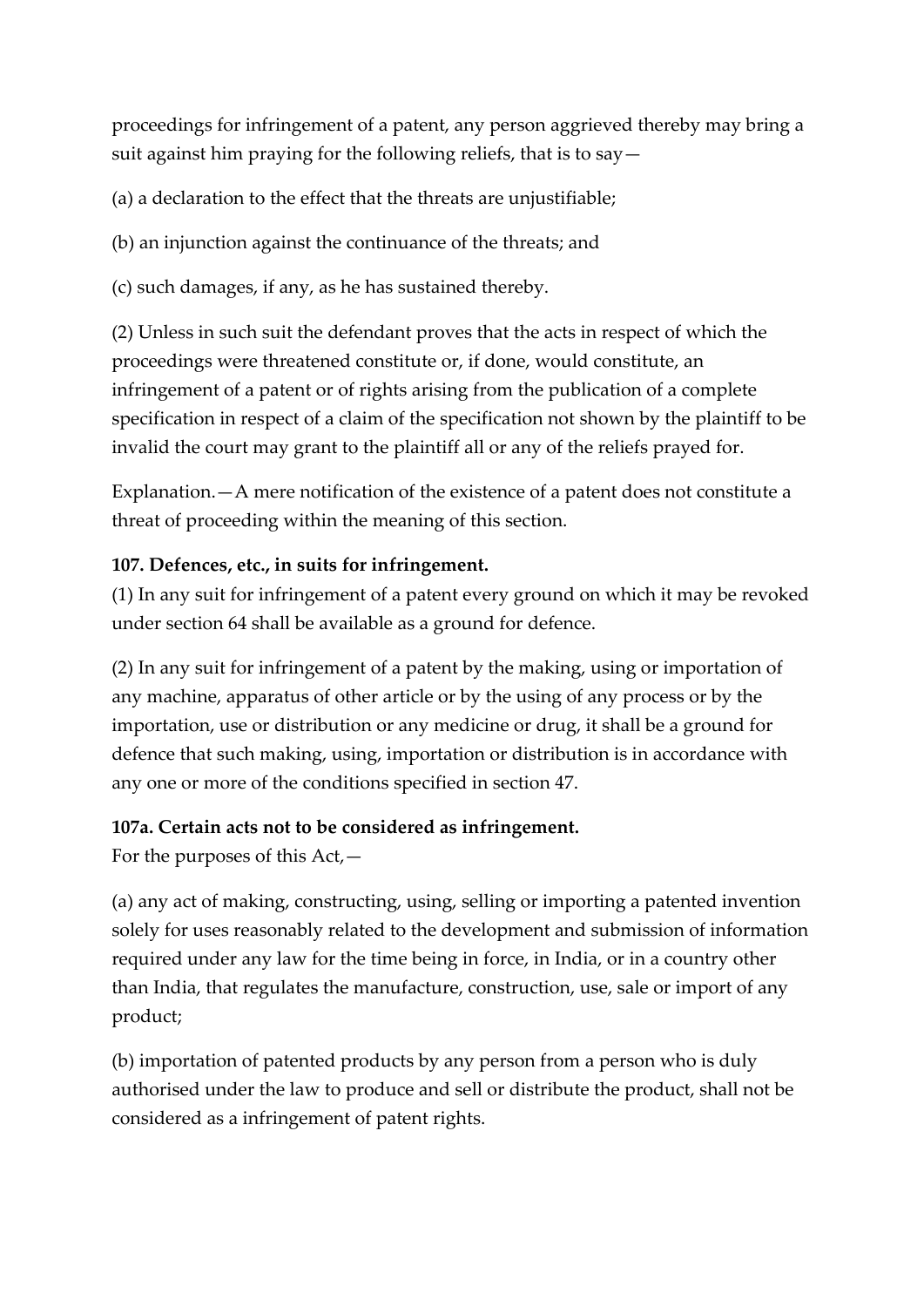### **108. Reliefs in suit for infringement.**

(1) The reliefs which a court may grant in any suit for infringement include an injunction (subject to such terms, if any, as the court thinks fit) and, at the option of the plaintiff, either damages or an account of profits.

(2) The court may also order that the goods which are found to be infringing and materials and implements, the predominant use of which is in the creation of infringing goods shall be seized, forfeited or destroyed, as the court deems fit under the circumstances of the case without payment of any compensation.

### **109. Right of exclusive licensee to take proceedings against infringement.**

(1) The holder of an exclusive licence shall have the like right as the patentee to institute a suit in respect of any infringement of the patent committed after the date of the licence, and in awarding damages or an account of profits or granting any other relief in any such suit the court shall take into consideration any loss suffered or likely to be suffered by the exclusive licensee as such or, as the case may be, the profits earned by means of the infringement so far as it constitutes an infringement of the rights of the exclusive licensee as such.

(2) In any suit for infringement of a patent by the holder of an exclusive licence under sub¬ section (1), the patentee shall, unless he has joined as a plaintiff in the suit, be added as a defendant, but a patentee so added as defendant shall not be liable for any costs unless he enters an appearance and takes part in the proceedings.

## **110. Right of licensee under section 84 to take proceedings against infringement.**

Any person to whom a licence has been granted under section 84 shall be entitled to call upon the patentee to take proceedings to prevent any infringement of the patent, and, if the patentee refuses or neglects to do so within two months after being so called upon, the licensee may institute proceedings for the infringement in his own name as though he were the patentee, making the patentee a defendant; but a patentee so added as defendant shall not be liable for any costs unless he enters an appearance and takes part in the proceedings.

## **111. Restriction on power of court to grant damages or account of profits for infringement.**

(1) In a suit for infringement of patent, damages or an account of profits shall not be granted against the defendant who proves that at the date of the infringement he was not aware and had no reasonable grounds for believing that the patent existed.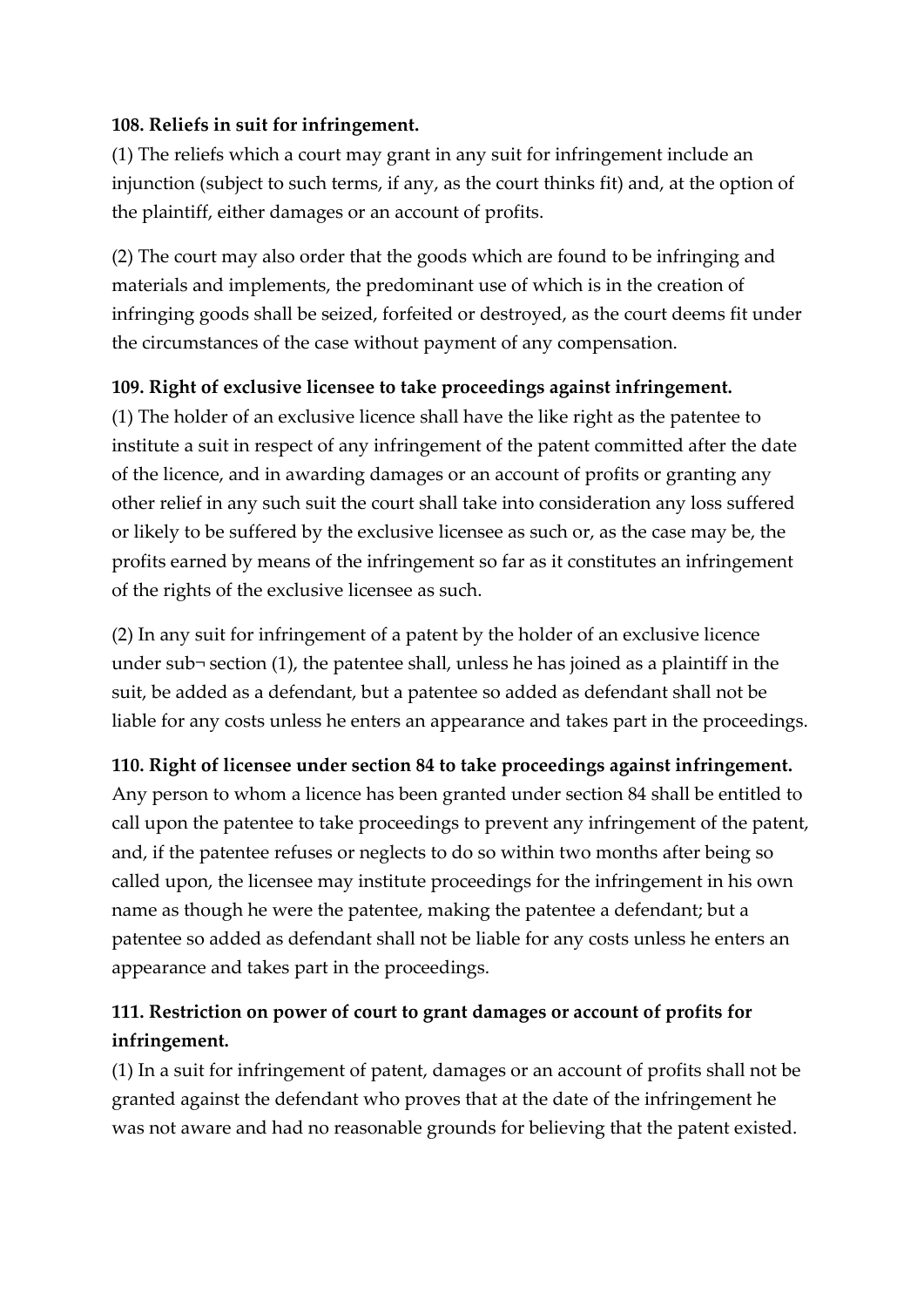Explanation.—A person shall not be deemed to have been aware or to have had reasonable grounds for believing that a patent exists by reason only of the application to an article of the word "patent", "patented" or any word or words expressing or implying that a patent has been obtained for the article, unless the number of the patent accompanies the word or words in question.

(2) In any suit for infringement of a patent the court may, if it trunks fit, refuse to grant any damages or an account of profits in respect of any infringement committed after a failure to pay any renewal fee with the prescribed period and before any extension of that period.

(3) Where an amendment of a specification by way of disclaimer, correction or explanation has been allowed under this Act after the publication of the specification, no damages or account of profits shall be granted in any proceeding in respect of the use of the invention before the date of the decision allowing the amendment, unless the court is satisfied that the specification as originally published was framed in good faith and with reasonable skill and knowledge.

(4) Nothing in this section shall affect the power of the court to grant an injunction in any suit for infringement of a patent.

## **112. Restriction on power of court to grant injunction in certain cases.**  *[Omitted by the Patents (Amendment) Act, 2002]*

# **113. Certificate of validity of specification and costs of subsequent suits for infringement thereof.**

(1) If in any proceedings before a High Court for the revocation of a patent under section 64 and section 104, the validity of any claim of a specification is contested and that claim is found by the High Court to be valid, the High Court may certify that the validity of that claim was contested in those proceedings and was upheld.

(2) Where any such certificate has been granted, then, if in any subsequent suit before a court for infringement of that claim of the patent or in any subsequent proceeding for revocation of the patent in so far as it relates to that claim, the patentee or other person relying on the validity of the claim obtains a final order or judgment in his favour, he shall be entitled to an order for the payment of his full costs, charges and expenses of and incidental to any such suit or proceeding properly incurred so far as they concern the claim in respect of which the certificate was granted, unless the court trying the suit or proceeding otherwise directs: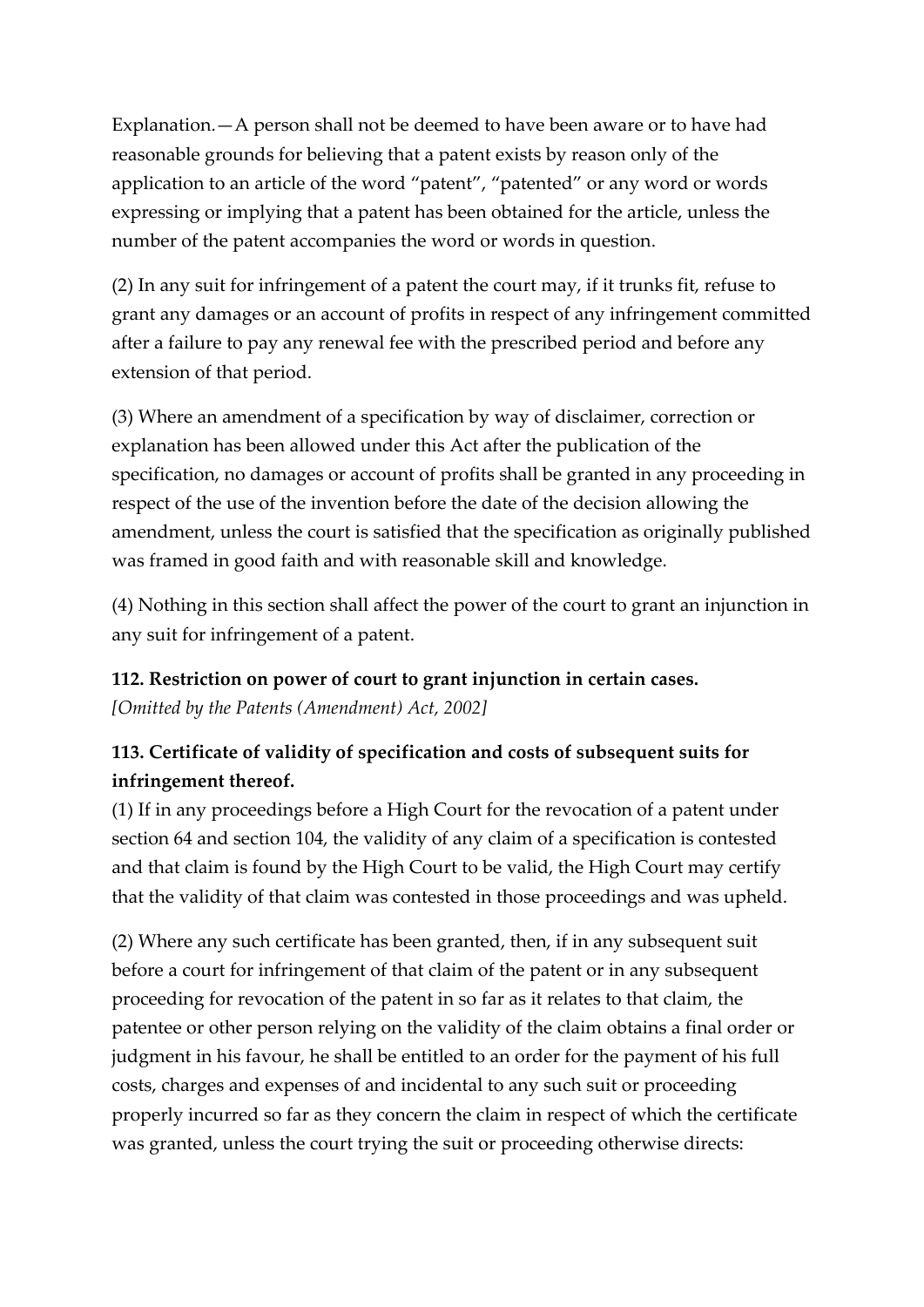Provided that the costs as specific in this sub-section shall not be ordered when the party disputing the validity of the claim satisfies the court that he was not aware of the grant of the certificate when he raised the dispute and withdrew forthwith such defence when he became aware of such a certificate.

(3) Nothing contained in this section shall be construed as authorising the courts hearing appeals from decrees or orders in suits for infringement or petitions for revocation, as the case may be, to pass orders for costs on the scale referred to therein.

### **114. Relief for infringement of partially valid specification.**

(1) If in proceedings for infringement of a patent it is found that any claim of the specification, being a claim in respect of which infringement is alleged, is valid, but that any other claim is invalid, the court may grant relief in respect of any valid claim which is infringed:

Provided that the court shall not grant relief except by way of injunction save in the circumstances mentioned in sub-section (2).

(2) Where the plaintiff proves that the invalid claim was framed in good faith and with reasonable skill and knowledge, the court shall grant relief in respect of any valid claim which is infringed subject to the discretion of the court as to costs and as to the date from which damages or an account of profits should be reckoned, and in exercising such discretion the court may take into consideration the conduct of the parties in inserting such invalid claims in the specification or permitting them to remain there.

#### **115. Scientific advisers.**

(1) In any suit for infringement or in any proceeding before a court under this Act, the court may at any time, and whether or not an application has been made by any party for that purpose, appoint an independent scientific adviser, to assist the court or to inquire and report upon any such question of fact or of opinion (not involving a question of interpretation of law) as it may formulate for the purpose.

(2) The remuneration of the scientific adviser shall be fixed by the court and shall include the costs of making a report and a proper daily fee for any day on which the scientific adviser may be required to attend before the court, and such remuneration shall be defrayed out of moneys provided by Parliament by law for the purpose.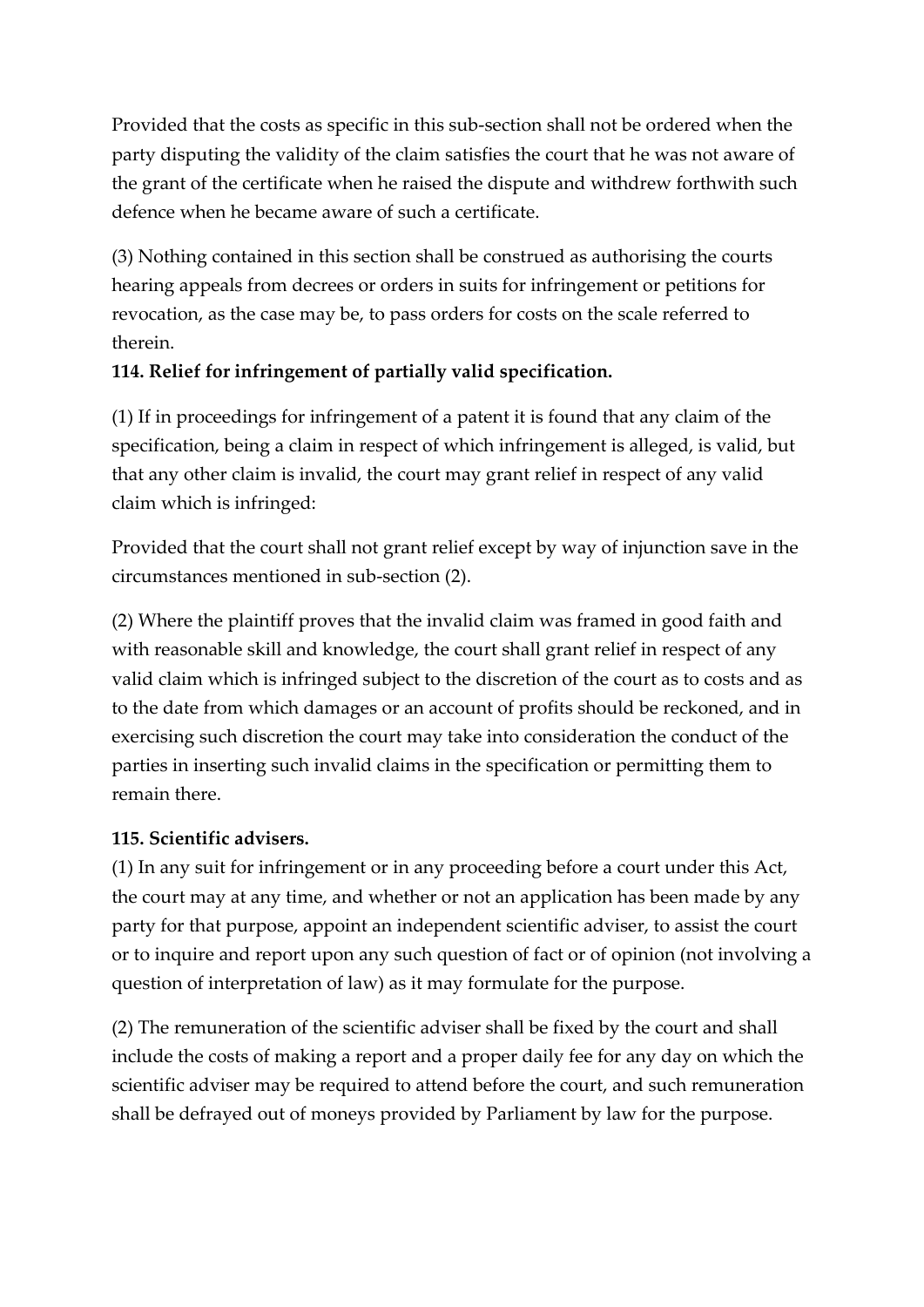# **CHAPTER 19 – APPEALS**

### **116. Appellate board.**

*[Omitted by the Tribunals Reforms (Rationalisation and Conditions of Service) Ordinance, 2021]*

### **117. Staff of appellate board.**

*[Omitted by the Tribunals Reforms (Rationalisation and Conditions of Service) Ordinance, 2021]*

## **117a. Appeals to high court.**

(1) Save as otherwise expressly provided in sub-section(2), no appeal shall lie from any decision, order or direction made or issued under this Act by the Central Government, or from any act or order of the Controller for the purpose of giving effect to any such decision, order or direction.

(2) An appeal shall lie to the High Court from any decision, order or direction of the Controller or Central Government under section 15, section 16, section 17, section 18, section 19,section 20, sub-section (4) of section 25, section 28, section 51, section 54, section 57, section 60, section 61, section 63, section 66, sub-section (3) of section 69, section 78, sub-sections (1) to (5) of section 84, section 85, section 88, section 91, section 92 and section 94.

(3) Every appeal under this section shall be in the prescribed form and shall be verified in such manner as may be prescribed and shall be accompanied by a copy of the decision, order or direction appealed against and by such fees as may be prescribed.

(4) Every appeal shall be made within three months from the date of the decision, order or direction, as the case may be, of the Controller or the Central Government or within such further time as the High Court may, in accordance with the rules made by it allow.

## **117b. Procedure and powers of appellate board.**

*[Omitted by the Tribunals Reforms (Rationalisation and Conditions of Service) Ordinance, 2021]*

## **117c. Bar of jurisdiction of courts, etc.**

*[Omitted by the Tribunals Reforms (Rationalisation and Conditions of Service) Ordinance, 2021]*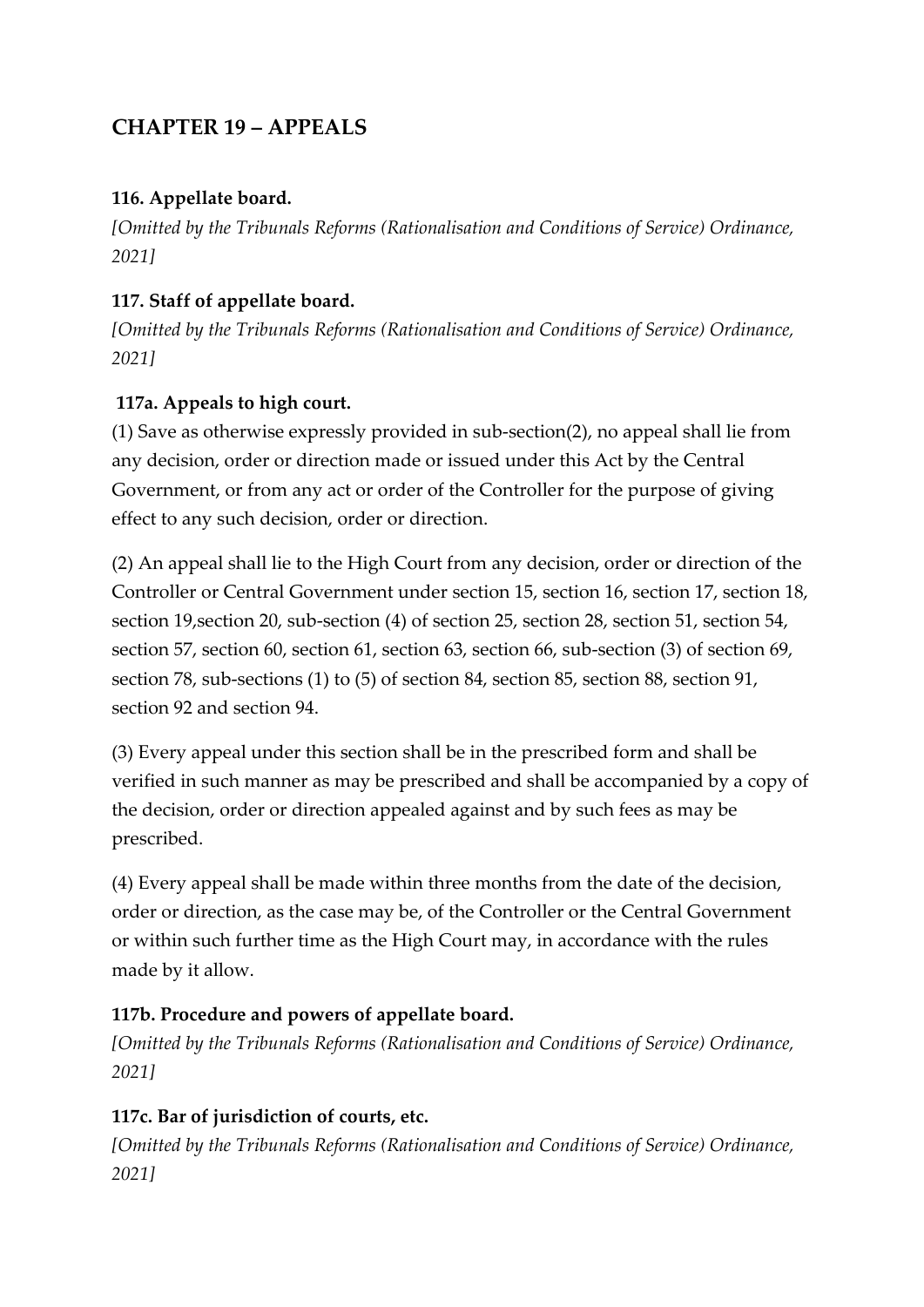## **117d. Procedure for application for rectification, etc., before appellate board.**

*[Omitted by the Tribunals Reforms (Rationalisation and Conditions of Service) Ordinance, 2021]*

## **117e. Appearance of controller in legal proceedings.**

(1) The Controller shall have the right to appear and be heard—

(a) in any legal proceedings before the High Court in which the relief sought includes alteration or rectification of the register or in which any question relating to the practice of the patent office is raised;

(b) in any appeal to the High Court from an order of the Controller on an application for grant of a patent—

(i) which is not opposed, and the application is either refused by the Controller or is accepted by him subject to any amendments, modifications, conditions or limitations, or

(ii) which has been opposed and the Controller considers that his appearance is necessary in the public interest, and the Controller shall appear in any case if so directed by the High Court.

(2) Unless the High Court otherwise directs, the Controller may, in lieu of appearing, submit a statement in writing signed by him, giving such particulars as he thinks proper of the proceedings before him relating to the matter in issue or of the grounds of any decision given by him or of the practice of the patent office in like cases, or of other matters relevant to the issues and within his knowledge as the Controller may deem it necessary, and such statement shall be evidence in the proceeding.

## **117f. Costs of controller in proceedings before appellate board.**

*[Omitted by the Tribunals Reforms (Rationalisation and Conditions of Service) Ordinance, 2021]*

## **117g. Transfer of pending proceedings to appellate board.**

*[Omitted by the Tribunals Reforms (Rationalisation and Conditions of Service) Ordinance, 2021]*

## **117h. Power of appellate board to make rules.**

*[Omitted by the Tribunals Reforms (Rationalisation and Conditions of Service) Ordinance, 2021]*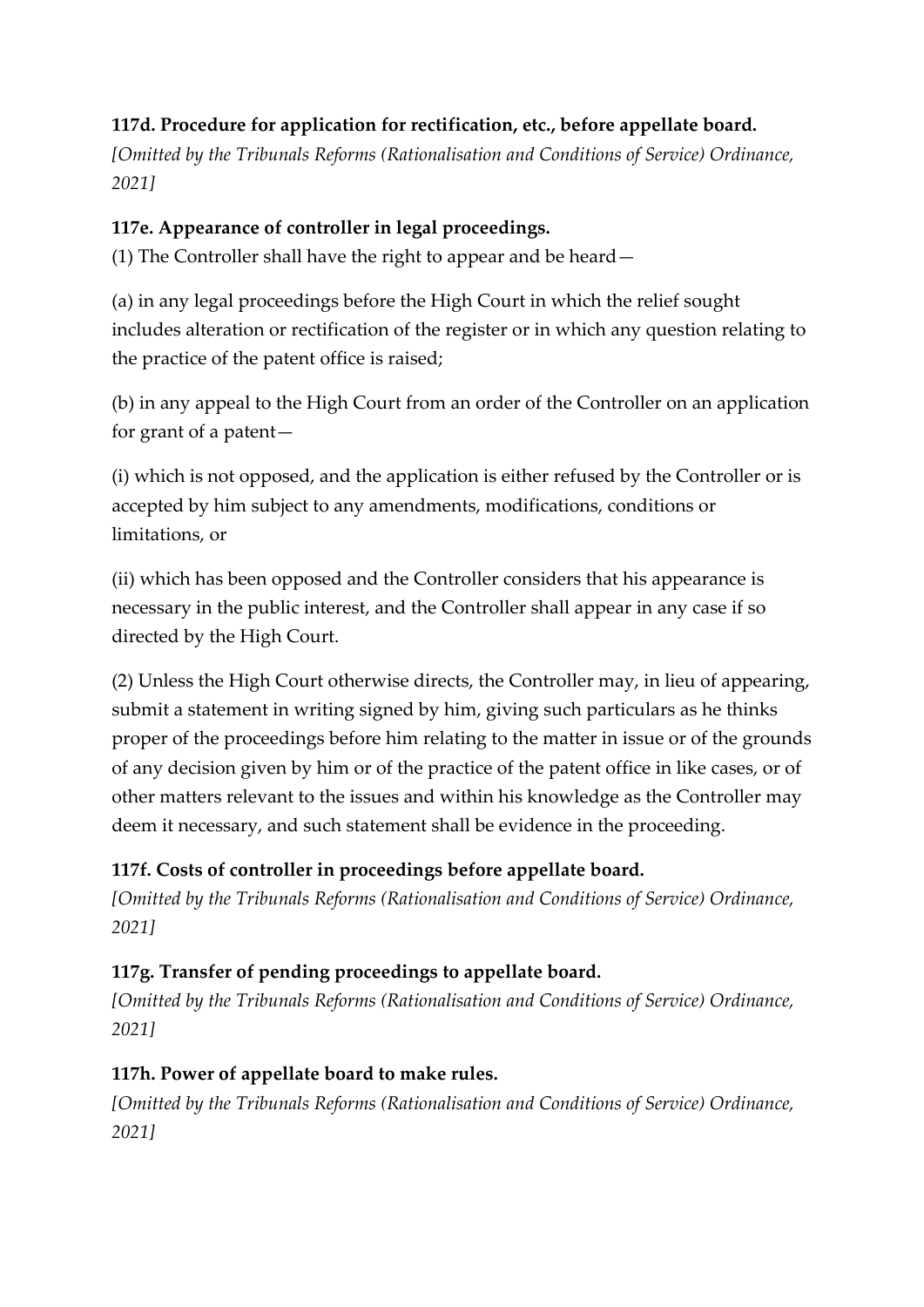# **CHAPTER 20 – PENALTIES**

#### **118. Contravention of secrecy provisions relating to certain inventions.**

If any person fails to comply with any direction given under section 35 or makes or causes to be made an application for the grant of a patent in contravention of section 39 he shall be punishable with imprisonment for a' term which may extend to two years, or with fine, or with both.

### **119. Falsification of entries in register, etc.**

If any person makes, or causes to be made, a false entry in any register kept under this Act, or a writing falsely purporting to be a copy of an entry in such a register, or produces or tenders, or causes to be produced or tendered, in evidence any such writing knowing the entry or writing to be false, he shall be punishable with imprisonment for a term which may extend to two years, or with fine, or with both.

### **120. Unauthorised claim of patent rights.**

If any person falsely represents that any article sold by him is patented in India or is the subject of an application for a patent in India, he shall be punishable with fine which may extend to one lakh rupees.

## Explanation 1.—

For the purposes of this section, a person shall be deemed to represent— (a) that an article is patented in India if there is stamped, engraved or impressed on, or otherwise applied to, the article the word "patent" or "patented" or some other word expressing or implying that a patent for the article has been obtained in India;

(b) that an article is the subject of an application for a patent in India, if there are stamped, engraved or impressed on, or otherwise applied to, the article the words "patent applied for", "patent pending", or some other words implying that an application for a patent for the article has been made in India.

## Explanation 2.—

The use of words "patent", "patented", "patent applied for", "patent pending" or other words expressing or implying that an article is patented or that a patent has been applied for shall be deemed to refer to a patent in force in India, or to a pending application for a patent in India, as the case may be, unless there is an accompanying indication that the patent has been obtained or applied for in any country outside India.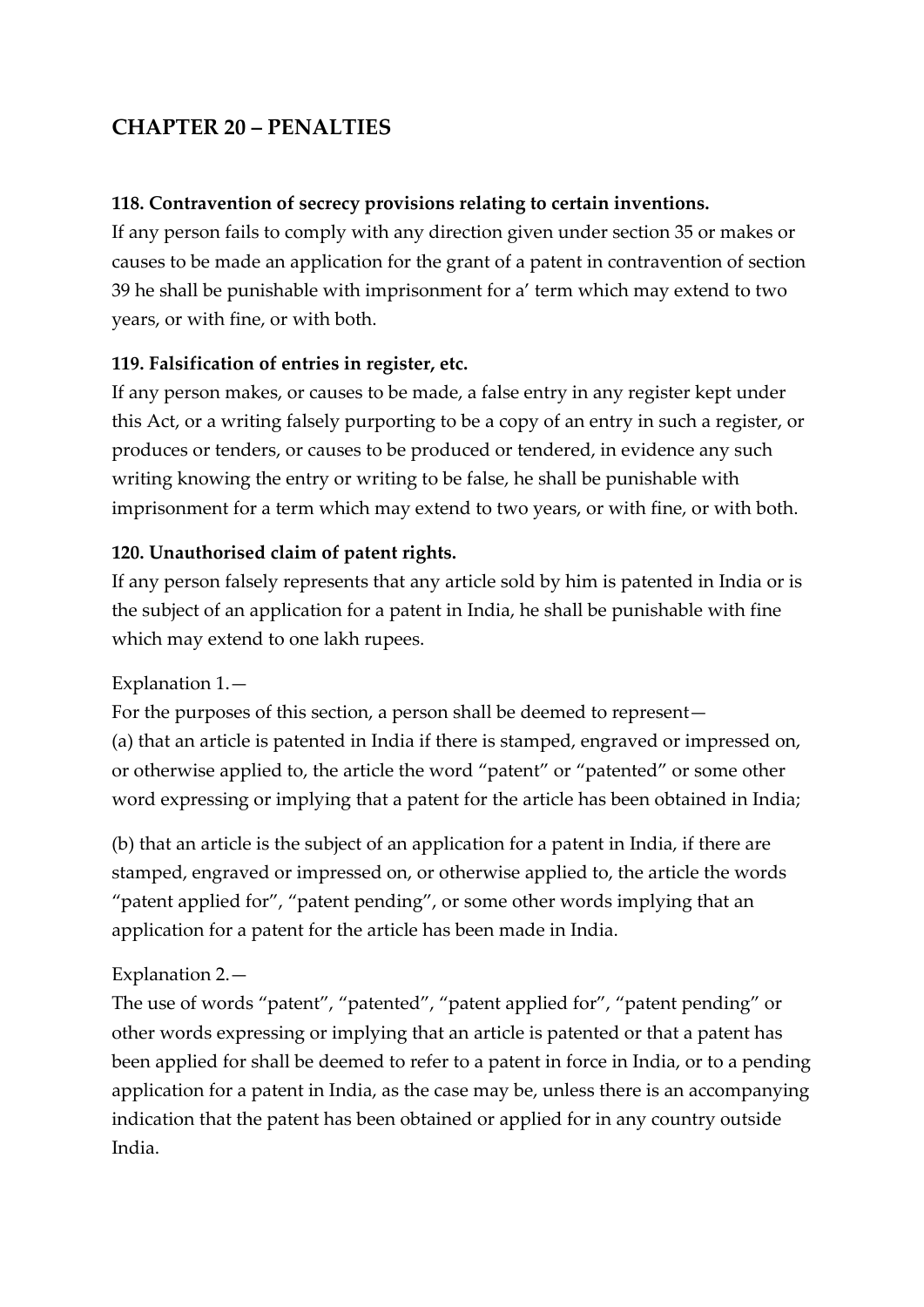## **121. Wrongful use of words "patent office".**

If any person uses on his place of business or any document issued by him or otherwise the words "patent office" or any other words which would reasonably lead to the belief that his place of business is, or is officially connected with, the patent office, he shall be punishable with imprisonment for a term which may extend to six months, or with fine, or with both.

## **122. Refusal or failure to supply information.**

(1) If any person refuses or fails to furnish—

(a) to the Central Government any information which he is required to furnish under sub-section (5) of section 100;

(b) to the Controller any information or statement which he is required to furnish by or under section 146, he shall be punishable with fine which may extend to ten lakh rupees.

(2) If any person, being required to furnish any such information as is referred to in sub¬ section (1), furnishes information or statement which is false, and which he either knows or has reason to believe to be false or does not believe to be true, he shall be punishable with imprisonment which may extend to six months, or with fine, or with both.

## **123. Practice by non-registered patent agents.**

If any person contravenes the provisions of section 129, he shall be punishable with fine which may extend to one lakh rupees in the case of a first offence and five lakh rupees in the case of a second or subsequent offence.

## **124. Offences by companies.**

(1) If the person committing an offence under this Act is a company, the company as well as every person in charge of, and responsible to, the company for the conduct of its business at the time of the commission of the offence shall be deemed to be guilty of the offence and shall be liable to be proceeded against and punished accordingly:

Provided that nothing contained in this sub-section shall render any such person liable to any punishment if he proves that the offence was committed without his knowledge or that he exercised all due diligence to prevent the commission of such offence.

(2) Notwithstanding anything contained in sub-section (1), where an offence under this Act has been committed by a company and it is proved that the offence has been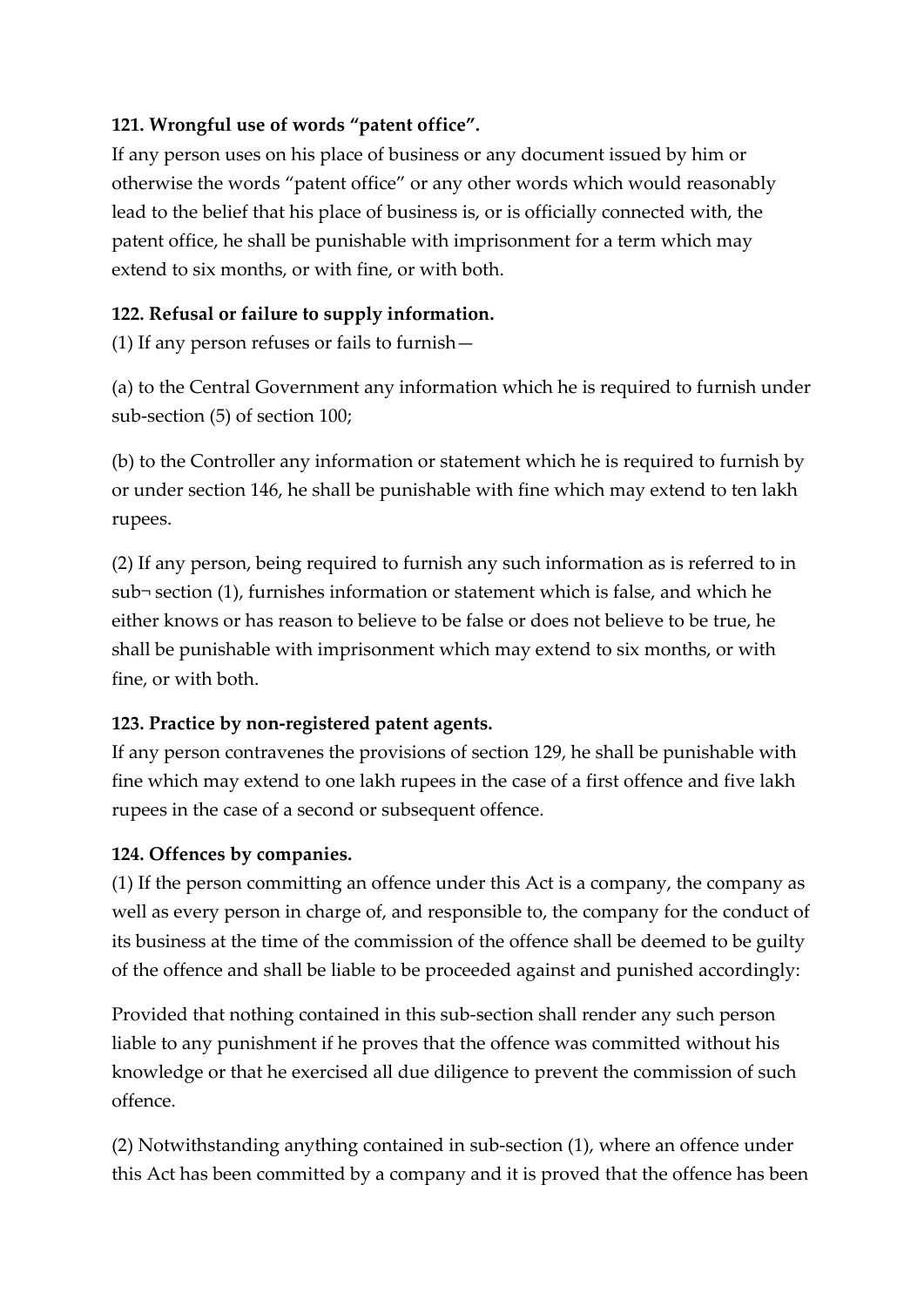committed with the consent or connivance of, or that the commission of the offence is attributable to any neglect on the part of any director, manager, secretary or other officer of the company, such director, manager, secretary or other officer shall also be deemed to be guilty of that offence and shall be liable to be proceeded against and punished accordingly.

## Explanation.

For the purposes of this section,—

(a) "company" means anybody corporate and includes a firm or other association of individuals; and

(b) "director", in relation to a firm, means a partner in the firm.

# **CHAPTER 21 – PATENT AGENTS**

## **125. Register of patent agents.**

(1) The Controller shall maintain a register to be called the register of patent agents in which shall be entered the names, addresses and other relevant particulars, as may be prescribed, of all persons qualified to have their names so entered under section 126.

(2) Notwithstanding anything contained in sub-section (1), it shall be lawful for the Controller to keep the register of patent agents in computer floppies, diskettes or any other electronic form subject to such safeguards as may be prescribed.

## **126. Qualifications for registration as patent agents.**

(1) A person shall be qualified to have his name entered in the register of patent agents if he fulfils the following conditions, namely:—

(a) he is a citizen of India;

(b) he has completed the age of 21 years;

(c) he has obtained a degree in science, engineering or technology from any university established under law for the time being in force in the territory of India or possesses such other equivalent qualifications as the Central Government may specify in this behalf, and, in addition,—

(i) *[Omitted by the Patents (Amendment) Act, 2005]*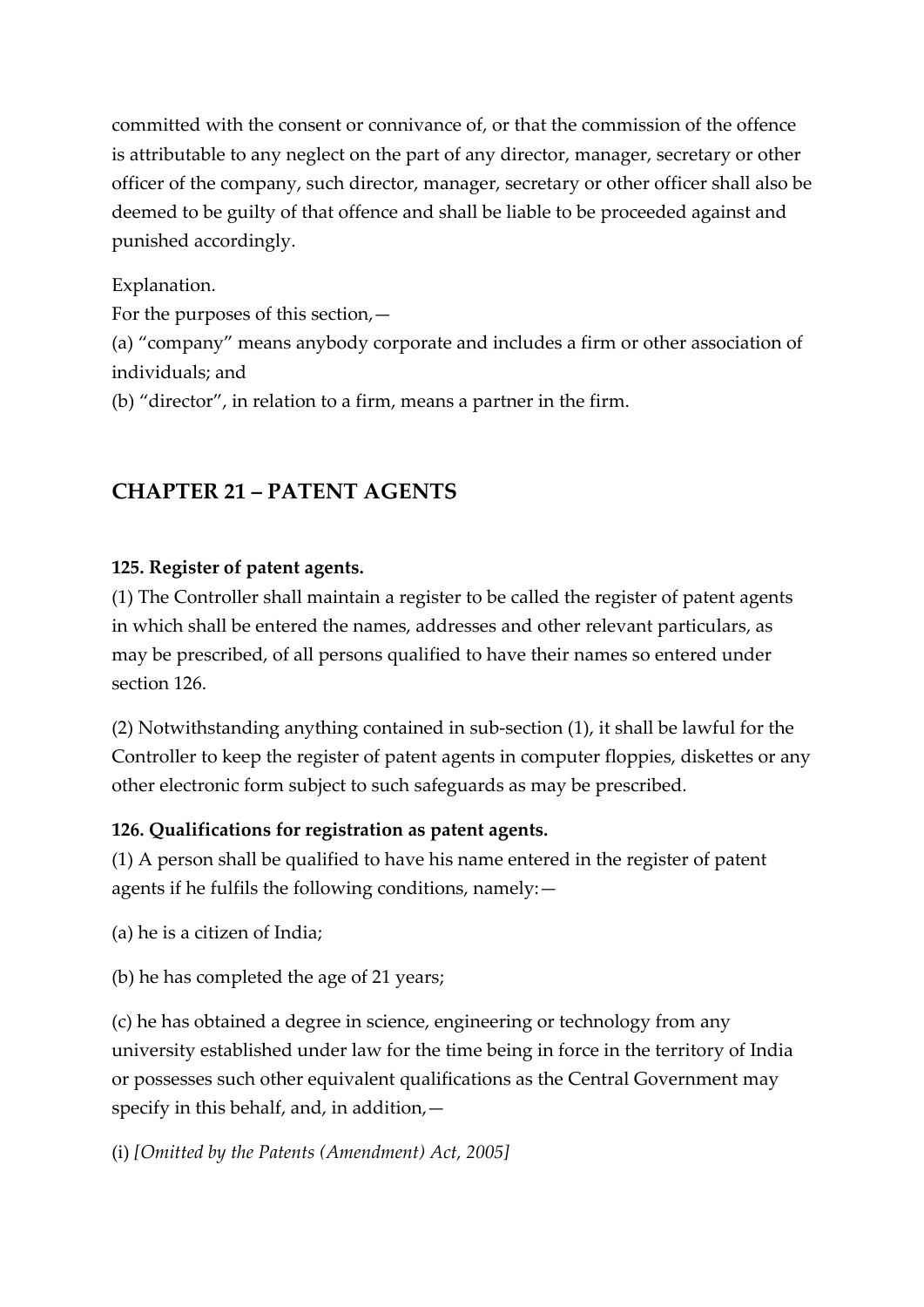(ii) has passed the qualifying examination prescribed for the purpose; or

(iii) has, for a total period of not less than ten years, functioned either as an examiner or discharged the functions of the Controller under section 73 or both, but ceased to hold any such capacity at the time of making the application for registration;

(d) he has paid such fee as may be prescribed.

(2) Notwithstanding anything contained in sub-section (1), a person who has been registered as a patent agent before the commencement of the Patents (Amendment) Act, 2005 shall be entitled to continue to be, or when required to be re-registered, as a patent agent, on payment of the fees as may be prescribed.

## **127. Rights of patent agents.**

Subject to the provisions contained in this Act and in any rules made thereunder, every patent agent whose name is entered in the register shall be entitled—

(a) to practice before the Controller; and

(b) to prepare all documents, transact all business and discharge such other functions as may be prescribed in connection with any proceeding before the Controller under this Act.

## **128. Subscription and verification of certain documents by patent agents.**

(1) all applications and communications to the Controller under this Act may be signed by a patent agent authorised in writing in this behalf by the person concerned.

Provided that if such person is absent from India, they may be signed and verified on his behalf by a patent agent authorised by him in writing in that behalf.

(2) *[Omitted by the Patents (Amendment) Act, 2002]*

## **129. Restrictions on practice as patent agents.**

(1) No person, either alone or in partnership with any other person, shall practise, describe or hold himself out as a patent agent, or permit himself to be so described or held out, unless he is registered as a patent agent or, as the case may be, unless he and all his partners are so registered.

(2) No company or other body corporate shall practise, describe itself or hold itself out as patent agents or permit itself to be so described or held out.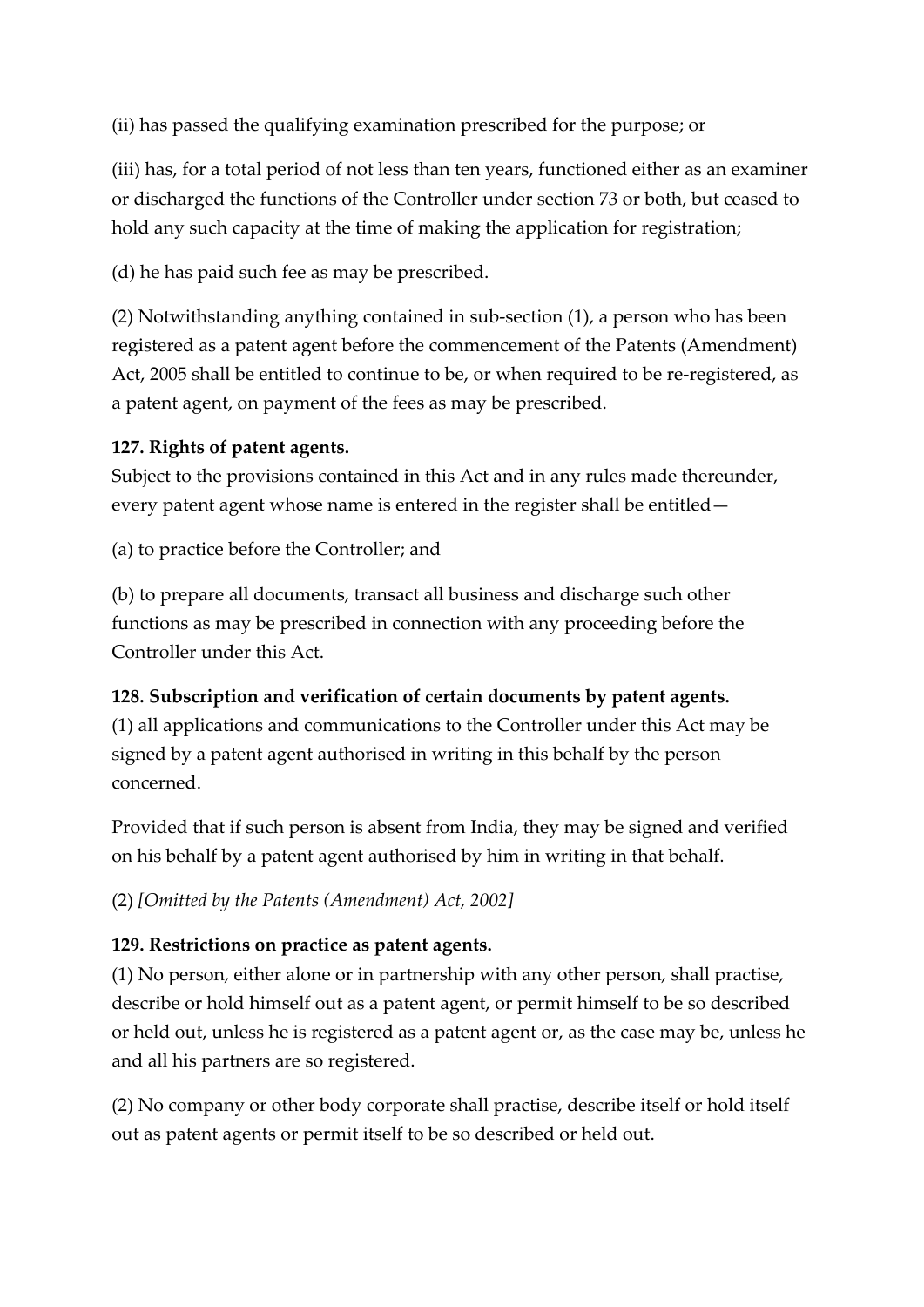Explanation.— For the purposes of this section, practise as a patent agent includes any of the following acts, namely:—

(a) applying for or obtaining patents in India or elsewhere;

(b) preparing specifications or other documents for the purposes of this Act or of the patent law of any other country;

(c) giving advice other than of a scientific or technical nature as to the validity of patents or their infringement.

## **130. Removal from register of patent agents and restoration.**

(1) The Controller may remove the name of any person from the register when he is satisfied, after giving that person a reasonable opportunity of being heard and after such further inquiry, if any, as he thinks fit to make—

(i) that his name has been entered in the register by error or on account of misrepresentation or suppression of material fact;

(ii) that he has been convicted of any offence and sentenced to a term of imprisonment or has been guilty of misconduct in his professional capacity which in the opinion of the Controller renders him unfit to be kept in the register.

(2) The Controller may, on application and on sufficient cause being shown, restore to the register the name of any person removed therefrom.

## **131. Power of controller to refuse to deal with certain agents.**

(1) Subject to any rules made in this behalf, the Controller may refuse to recognise as agent in respect of any business under this Act—

(a) any individual whose name has been removed from, and not restored to, the register;

(b) any person who has been convicted of an offence under section 123;

(c) any person, not being registered as a patent agent, who in the opinion of the Controller is engaged wholly in acting as agent in applying for patents in India or elsewhere in the name or for the benefit of the person by whom he is employed;

(d) any company or firm, if any person whom the Controller could refuse to recognise as agent in respect of any business under this Act, is acting as a director or manager of the company or is a partner in the firm.

(2) The Controller shall refuse to recognise as agent in respect of any business under this Act any person who neither resides nor has a place of business in India.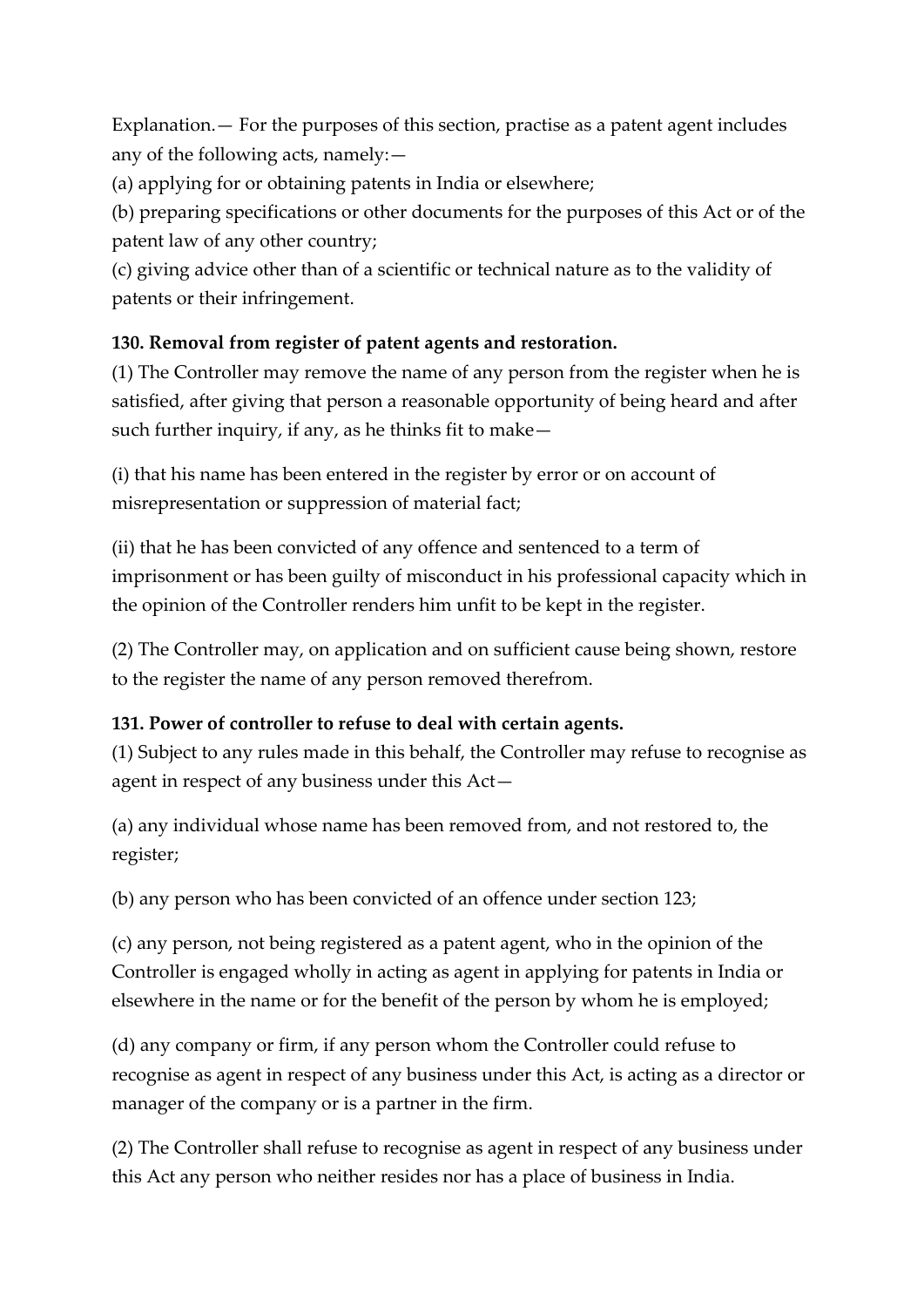### **132. Savings in respect of other persons authorised to act as agents.**

Nothing in the Chapter shall be deemed to prohibit—

(a) the applicant for a patent from drafting any specification or appearing or acting before the Controller, or

(b) an advocate, not being a patent agent, from taking part in any hearing before the Controller on behalf of a party who is taking part in any proceeding under this Act.

## **CHAPTER 22 – INTERNATIONAL ARRANGEMENTS**

#### **133. Convention countries.**

Any country, which is a signatory or party or a group of countries, union of countries or intergovernmental organisations which are signatories or parties to an international, regional or bi-lateral treaty, convention or arrangement to which India is also a signatory or party and which affords to the applicants for patents in India or to citizens of India similar privileges as are granted to their own citizens or citizens to their member countries in respect of the grant of patents and protection of patent rights shall be a convention country or convention countries for the purposes of this Act.

## **134. Notification as to countries not providing for reciprocity.**

Where any country specified by the Central Government in this behalf by notification in the Official Gazette does not accord to citizens of India the same rights in respect of the grant of patents and the protection of patent rights as it accords to its own nationals, no national of such country shall be entitled, either solely or jointly with any other person,—

(a) to apply for the grant of a patent or be registered as the proprietor of a patent;

(b) to be registered as the assignee of the proprietor of a patent; or

(c) to apply for a licence or hold any licence under a patent granted under this Act.

## **135. Convention applications.**

(1) Without prejudice to the provisions contained in section 6, where a person has made an application for a patent in respect of an invention in a convention country (hereinafter referred to as the "basic application"), and that person or the legal representative or assignee of that person makes an application under this Act for a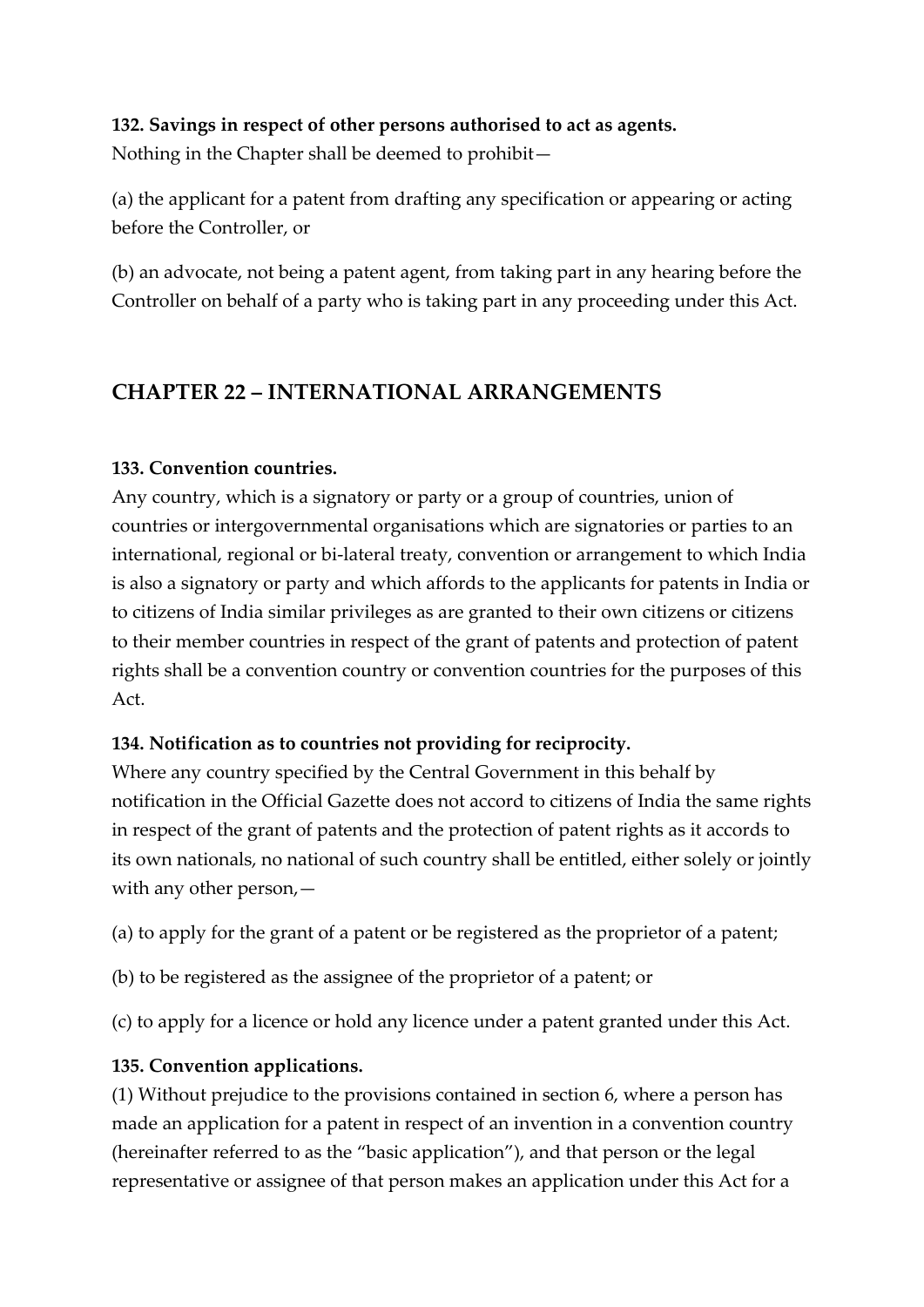patent within twelve months after the date on which the basic application was made, the priority date of a claim of the complete specification, being a claim based on matter disclosed in the basic application, is the date of making of the basic application.

Explanation.—Where applications have been made for similar protection in respect of an invention in two or more convention countries, the period of twelve months referred to in this sub-section shall be reckoned from the date on which the earlier or earliest of the said applications was made.

(2) Where applications for protection have been made in one or more convention countries in respect of two or more inventions which are cognate or of which one is a modification of another, a single convention application may, subject to the provisions contained in section 10, be made in respect of those inventions at any time within twelve months from the date of the earliest of the said applications for protection:

Provided that the fee payable on the making of any such application shall be the same as if separate applications have been made in respect of each of the said inventions, and the requirements of clause (b) of sub-section (1) of section 136 shall, in the case of any such application, apply separately to the applications for protection in respect of each of the said inventions.

(3) In case of an application filed under the Patent Cooperation Treaty designating India and claiming priority from a previously filed application in India, the provisions of sub-sections (1)and (2) shall apply as if the previously filed application were the basic application: Provided that a request for examination under section 11B shall be made only for one of the applications filed in India.

## **136. Special provisions relating to convention application.**

(1) Every convention application shall—

(a) be accompanied by a complete specification; and

(b) specify the date on which and the convention country in which the application for protection, or as the case may be, the first of such applications was made; and

(c) state that no application for protection in respect of the invention had been made in a convention country before that date by the applicant or by any person from whom he derives title.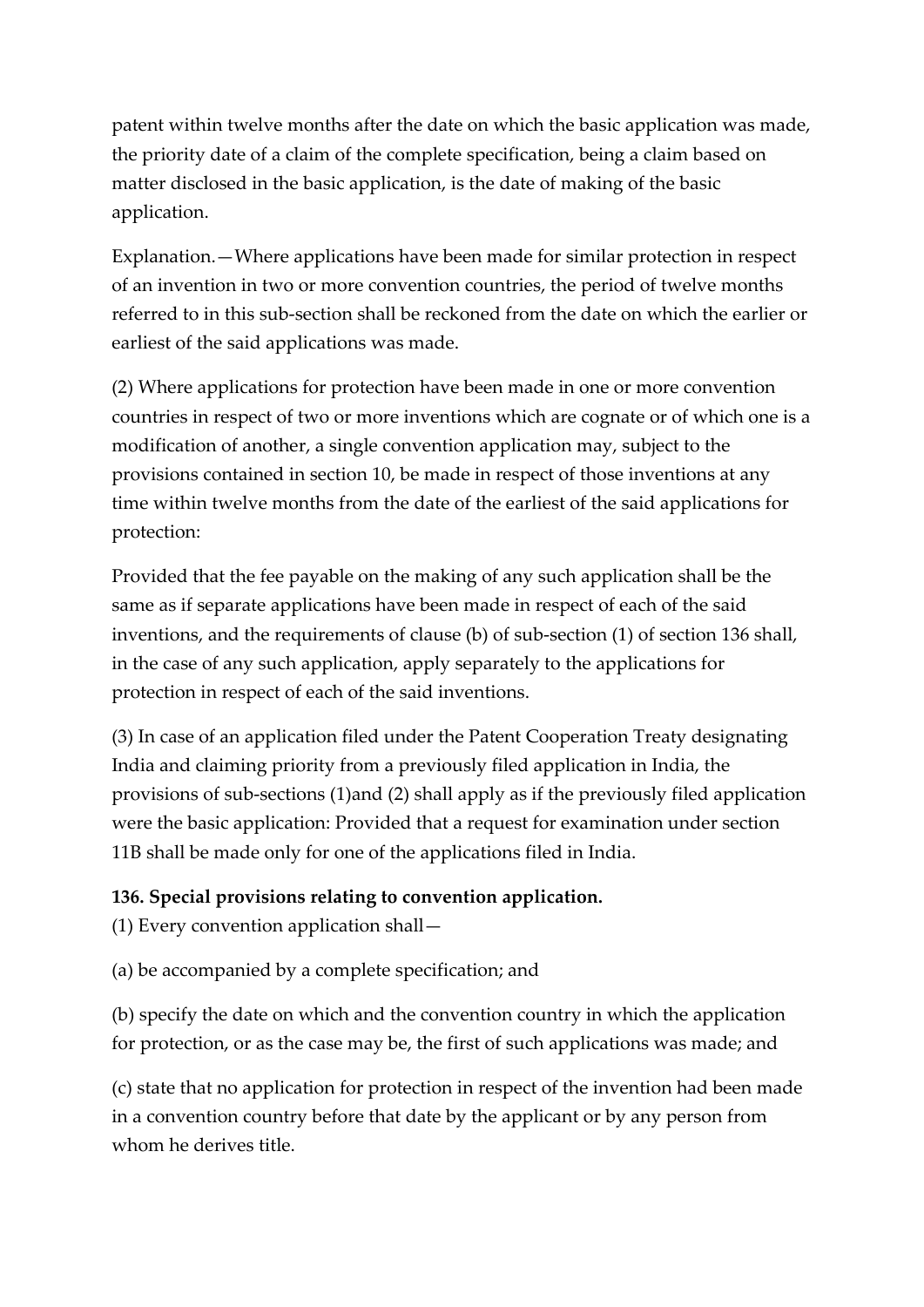(2) Subject to the provisions contained in section 10, a complete specification filed with a convention application may include claims in respect of developments of, or additions to, the invention in respect of which the application for protection was made in a convention country, being developments or additions in respect of which the applicant would be entitled under the provisions of section 6 to make a separate application for a patent.

(3) A convention application shall not be post-dated under sub-section (1) of section 17 to a date later than the date on which under the provisions of this Act the application could have been made.

### **137. Multiple priorities.**

(1) Where two or more applications for patents in respect of inventions have been made in one or more convention countries and those inventions are so related as to constitute one invention, one application may be made by any or all of the persons referred to in sub-section (1) of section 135 within twelve months from the date on which the earlier or earliest of those applications was made, in respect of the inventions disclosed in the specifications which accompanied the basic applications.

(2) The priority date of a claim of the complete specification, being a claim based on matters disclosed in one or more of the basic applications, is the date on which that matter was first so disclosed.

(3) For the purposes of this Act, a matter shall be deemed to have been disclosed in a basic application for protection in a convention country if it was claimed or disclosed (otherwise than by way of disclaimer or acknowledgement of a prior art) in that application, or any documents submitted by the applicant for protection in support of and at the same time as that application but no account shall be taken of any disclosure effected by any such document unless a copy of the documents is filed at the patent office with the convention application or within such period as may be prescribed after the filing of that application.

#### **138. Supplementary provisions as to convention applications.**

(1) Where a convention application is made in accordance with the provisions of this Chapter, the applicant shall furnish, when required by the Controller, in addition to the complete specification, copies of the specifications or corresponding documents filed or deposited by the applicant in the patent office of the convention country as referred to in section 133 verified to the satisfaction of the Controller, within the prescribed period from the date of communication by the Controller.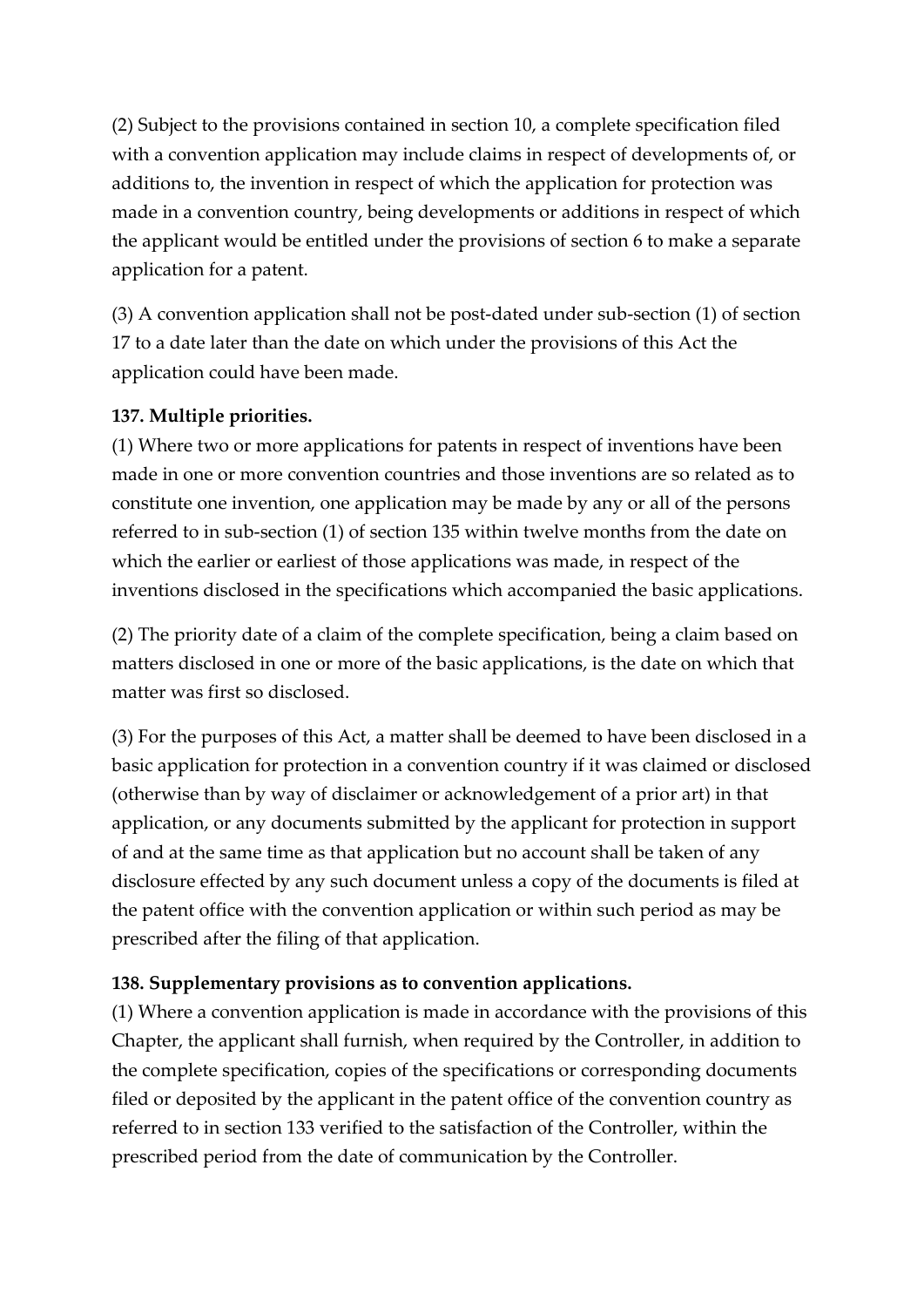(2) If any such specification or other document is in a foreign language, a translation into English of the specification or document, verified by affidavit or otherwise to the satisfaction of the Controller, shall be furnished when required by the Controller.

(3) For the purposes of this Act, the date on which an application was made in a convention country is such date as the Controller is satisfied, by certificate of the official chief or head of the patent office of the convention country or otherwise, is the date on which the application was made in that convention country.

(4) An international application filed under the Patent Co-operation Treaty designating India shall have effect of filing an application for patent under section 7, section 54 and section 135, as the case may be, and the title, description, claim and abstract and drawings, if any, filed in the international application shall be taken as complete specification for the purposes of this Act.

(5) The filing date of application for patent and its complete specification processed by the patent office as designated office shall be the international filing date accorded under the Patent Cooperation Treaty.

(6) Amendment, if any, proposed by the applicant for an international application designating India or designating and electing India before international searching authority or preliminary examination authority shall, if the applicant so desires, be taken as an amendment made before the patent office.

## **139. Other provisions of act to apply to convention applications.**

Save as otherwise provided in this Chapter, all the provisions of this Act shall apply in relation to a convention application and a patent granted in pursuance thereof as they apply in relation to an ordinary application and a patent granted in pursuance thereof.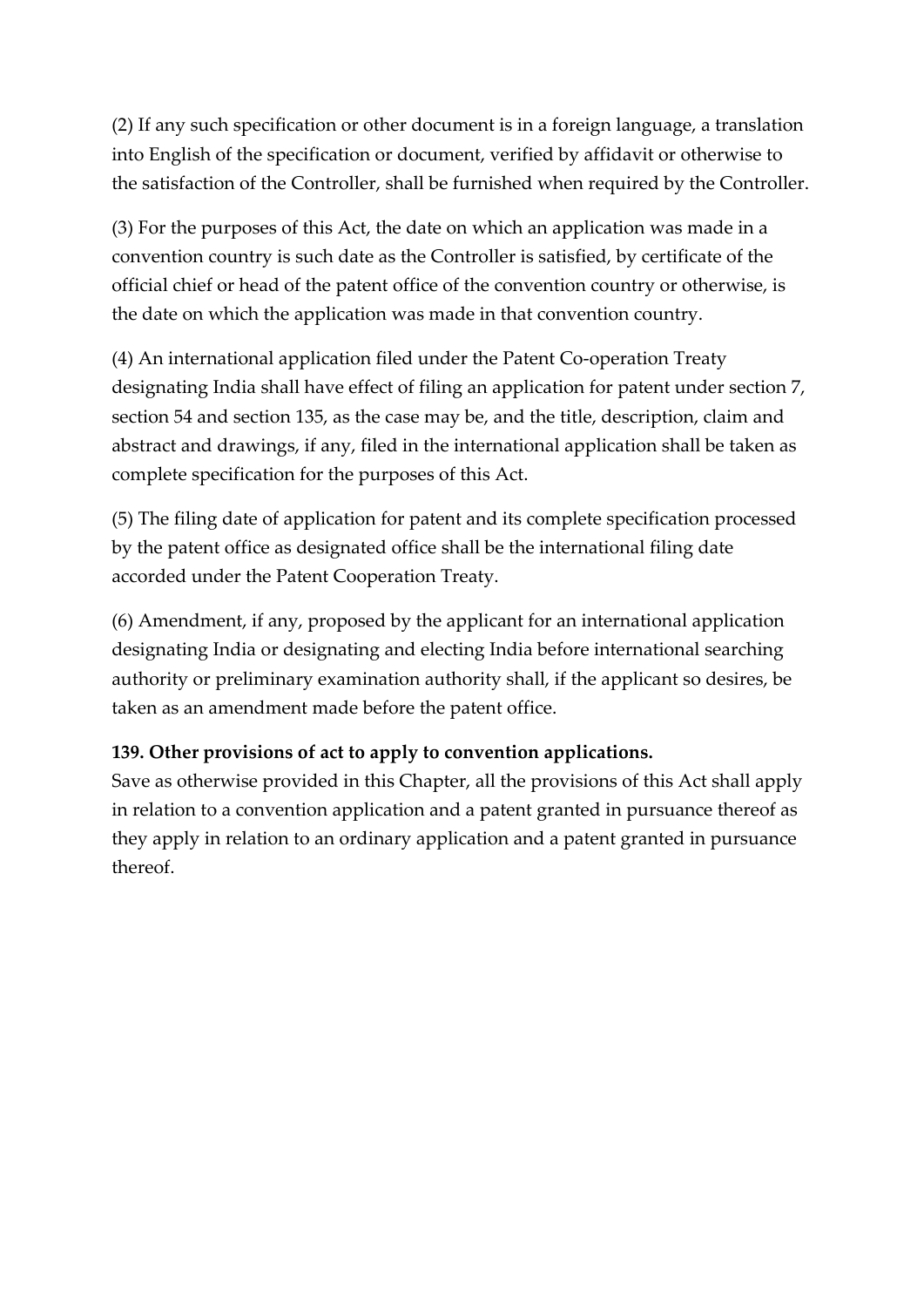# **CHAPTER 23 – MISCELLANEOUS**

#### **140. Avoidance of certain restrictive conditions.**

(1) It shall not be lawful to insert—

(i) in any contract for or in relation to the sale or lease of a patented article or an article made by a patented process; or

(ii) in licence to manufacture or use a patented article; or

(iii) in a licence to work any process protected by a patent, a condition the effect of which may be—

(a) to require the purchaser, lessee, or licensee to acquire from the vendor, lessor, or licensor or his nominees, or to prohibit from acquiring or to restrict in any manner or to any extent his right to acquire from any person or to prohibit him from acquiring except from the vendor, lessor, or licensor or his nominees any article other than the patented article or an article other than that made by the patented process; or

(b) to prohibit the purchaser, lessee or licensee from using or to restrict in any manner or to any extent the right of the purchaser, lessee or licensee, to use an article other than the patented article or an article other than that made by the patented process, which is not supplied by the vendor, lessor or licensor or his nominee; or

(c) to prohibit the purchaser, lessee or licensee from using or to restrict in any manner or to any extent the right of the purchaser, lessee or licensee to use any process other than the patented process,

(d) to provide exclusive grant back, prevention to challenges to validity of Patent & Coercive package licensing, and any such condition shall be void.

(2) A condition of the nature referred to in clause (a) or clause (b) or clause (c) of subsection (1) shall not cease to be a condition falling within that sub-section merely by reason of the fact that the agreement containing it has been entered into separately, whether before or after the contract relating to the sale, lease or licence of the patented article or process.

(3) In proceedings against any person for the infringement of a patent, it shall be a defence to prove that at the time of the infringement there was in force a contract relating to the patent and containing a condition declared unlawful by this section: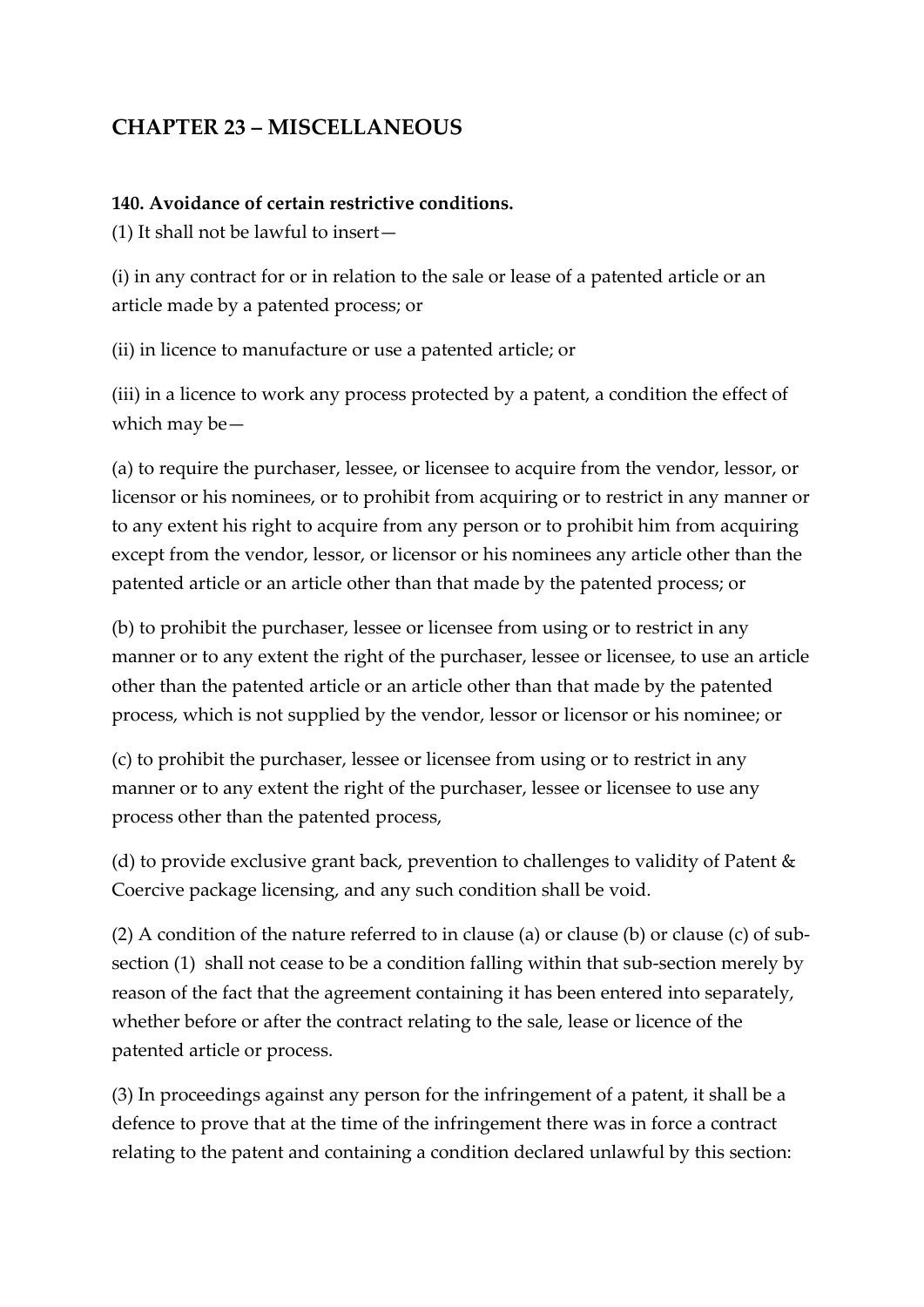Provided that this sub-section shall not apply if the plaintiff is not a party to the contract and proves to the satisfaction of the court that the restrictive condition was inserted in the contract without his knowledge and consent, express or implied.

(4) Nothing in this section shall—

(a) affect a condition in a contract by which a person is prohibited from selling goods other than those of a particular person;

(b) validate a contract which, but for this section, would be invalid;

(c) affect a condition in a contract for the lease of, or licence to use a patented article, by which the lessor or licensor reserves to himself or his nominee the right to supply such new parts of the patented article as may be required or to put or keep it in repair.

(5) *[Omitted by the Patents (Amendment) Act, 2002]*

### **141. Determination of certain contracts.**

(1) Any contract for the sale or lease of a patented article or for licence to manufacture, use or work a patented article or process, or relating to any such sale, lease or licence, may at any time after the patent or all the patents by which the article or process was protected at the time of the making of the contract has or have ceased to be in force, and notwithstanding anything to the contrary in the contract or in any other contract, be determined by the purchaser, lessee, or licensee, as the case may be, of the patent on giving three months notice in writing to the other party.

(2) The provisions of this section shall be without prejudice to any right of determining a contract exercisable apart from this section.

#### **142. Fees.**

(1) There shall be paid in respect of the grant of patents and applications therefor, and in respect of other matters in relation to the grant of patents under this Act, such fees as may be prescribed by the Central Government.

(2) Where a fee is payable in respect of the doing of an act by the Controller, the Controller shall not do that act until the fee has been paid.

(3) Where a fee is payable in respect of the filing of a document at the patent office, the fee shall be paid along with the document or within the prescribed time and the document shall be deemed not to have been filed at the office if the fee has not been paid within such time.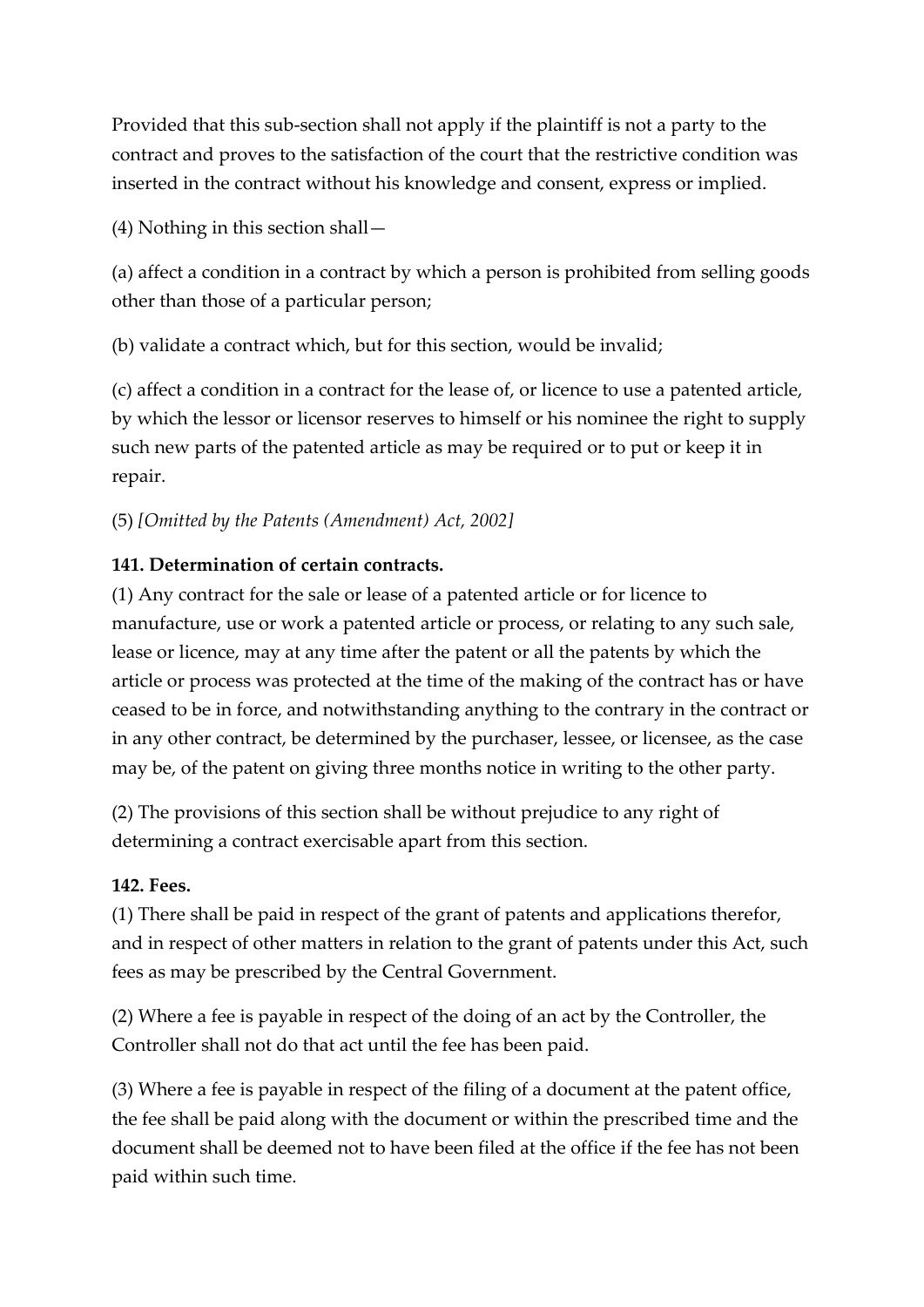(4) Where a principal patent is granted later than two years from the date of the filing of the application, the fees which have become due in the meantime may be paid within a term of three months from the date of the recording of the patent in the register or within the extended period not later than nine months from the date of recording.

## **143. Restrictions upon publication of specification.**

Subject to the provisions of Chapter VII, an application for a patent, and any specification filed in pursuance thereof, shall not, except with the consent of the applicant, be published by the Controller before the expiration of the period prescribed under sub-section (1) of section 11A or before the same is open to public inspection in pursuance of sub-section (3) of section 11A or section 43.

## **144. Reports of examiners to be confidential.**

The reports of examiners to the Controller under this Act shall not be open to public inspection or be published by the Controller; and such reports shall not be liable to production or inspection in any legal proceeding unless the court certifies that the production or inspection is desirable in the interests of justice, and ought to be allowed.

## **145. Publication of official journal.**

The Controller shall publish periodically an official journal which shall contain such information as may be required to be published by or under the provisions of this Act or any rule made thereunder.

## **146. Power of controller to call for information from patentees.**

(1) The Controller may, at any time during the continuance of the patent, by notice in writing, require a patentee or a licensee, exclusive or otherwise, to furnish to him within two months from the date of such notice or within such further time as the Controller may allow, such information or such periodical statements as to the extent to which the patented invention has been commercially worked in India as may be specified in the notice.

(2) Without prejudice to the provisions of sub-section (1), every patentee and every licensee (whether exclusive or otherwise) shall furnish in such manner and form and at such intervals (not being less than six months) as may be prescribed statements as to the extent to which the patented invention has been worked on a commercial scale in India.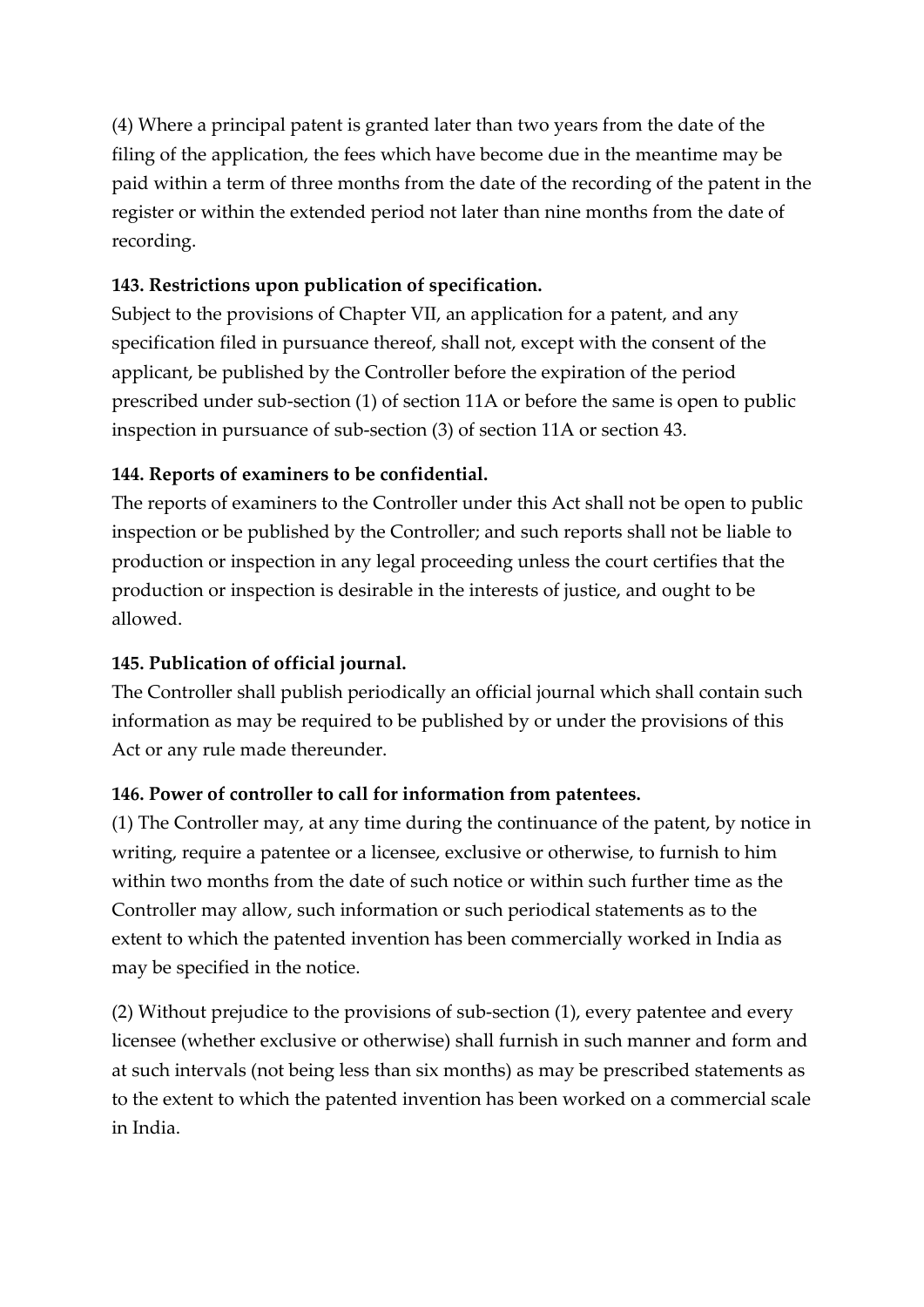(3) The Controller may publish the information received by him under subsection (1) or sub-section (2) in such manner as may be prescribed.

### **147. Evidence of entries, documents, etc.**

(1) A certificate purporting to be signed by the Controller as to any entry, matter or thing which he is authorized by this Act or any rules made thereunder to make or do, shall be prima facie evidence of the entry having been made and of the contents thereof and of the matter or thing having been done or omitted to be done.

(2) A copy of any entry in any register or of any document kept in the patent office or of any patent, or an extract from any such register or document, purporting to be certified by the Controller and sealed with the seal of the patent office shall be admitted in evidence in all courts, and in all proceedings, without further proof or production of the original.

(3) The Controller or any other officer of the patent office shall not, in any legal proceedings to which he is not a party, be compellable to produce the register or any other document in his custody, the contents of which can be proved by the production of a certified copy issued under this Act or to appear as a witness to prove the matters therein recorded unless by order of the court made for special causes.

## **148. Declaration by infant, lunatic etc.**

(1) If any person is, by reason of minority, lunacy or other disability, incapable of making any statement or doing anything required or permitted by or under this Act, the lawful guardian, committee or manager (if any) of the person subject to the disability, or if there be none, any person appointed by any court possessing jurisdiction in respect of his property, may make such statement or a statement as nearly corresponding thereto as circumstances permit, and do such thing in the name and on behalf of the person subject to the disability.

(2) An appointment may be made by the court for the purposes of this section upon the petition of any person acting on behalf of the person subject to the disability or of any other person interested in the making of the statement or the doing of the thing.

#### **149. Service of notices, etc., by post.**

Any notice required or authorised to be given by or under this Act, and any application or other document so authorised or required to be made or filed, may be given, made or filed by post.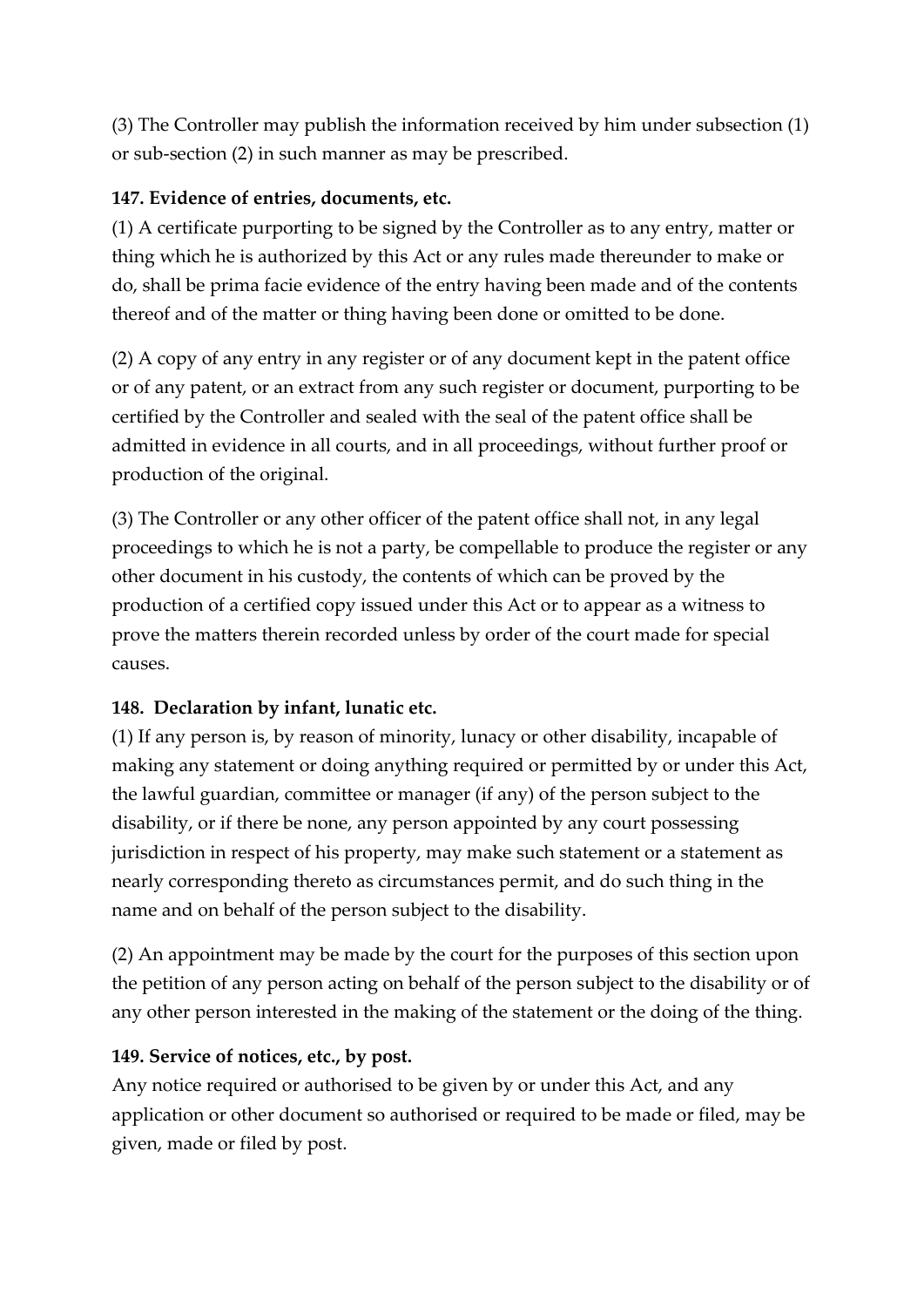#### **150. Security for costs.**

If any party by whom notice of any opposition is given under this Act or by whom application is made to the Controller for the grant of a licence under a patent neither resides nor carries on business in India, the Controller may require him to give security for the costs of the proceedings, and in default of such security being given may treat the opposition or application as abandoned.

### **151. Transmission of orders of courts to controller.**

(1) Every order of the High Court on a petition for revocation, including orders granting certificates of validity of any claim, shall be transmitted by the High Court to the Controller who shall cause an entry thereof and reference thereto to be made in the register.

(2) Where in any suit for infringement of a patent or in any suit under section 106 the validity of any claim or a specification is contested and that claim is found by the court to be valid or not valid, as the case may be, the court shall transmit a copy of its judgment and decree to the Controller who shall on receipt thereof cause an entry in relation to such proceeding to be made in the prescribed manner in a supplemental record.

(3) The provisions of sub-sections (1) and (2) shall also apply to the court to which appeals are preferred against decisions of the courts, referred to in those subsections.

## **152. Transmission of copies of specifications, etc., and inspection thereof.** *[Omitted by the Patents (Amendment) Act, 2005]*

## **153. Information relating to patents.**

A person making a request to the Controller in the prescribed manner for information relating to any such matters as may be prescribed as respects any patent specified in the request or as respects any application for a patent so specified shall be entitled, subject to the payment of the prescribed fee, to have information supplied to him accordingly.

#### **154. Loss or destruction of patents.**

If a patent is lost or destroyed, or its non-production is accounted for to the satisfaction of the Controller, the Controller may at any time, on application made in the prescribed manner and on payment of the prescribed fee, cause a duplicate thereof to be sealed and delivered to the applicant.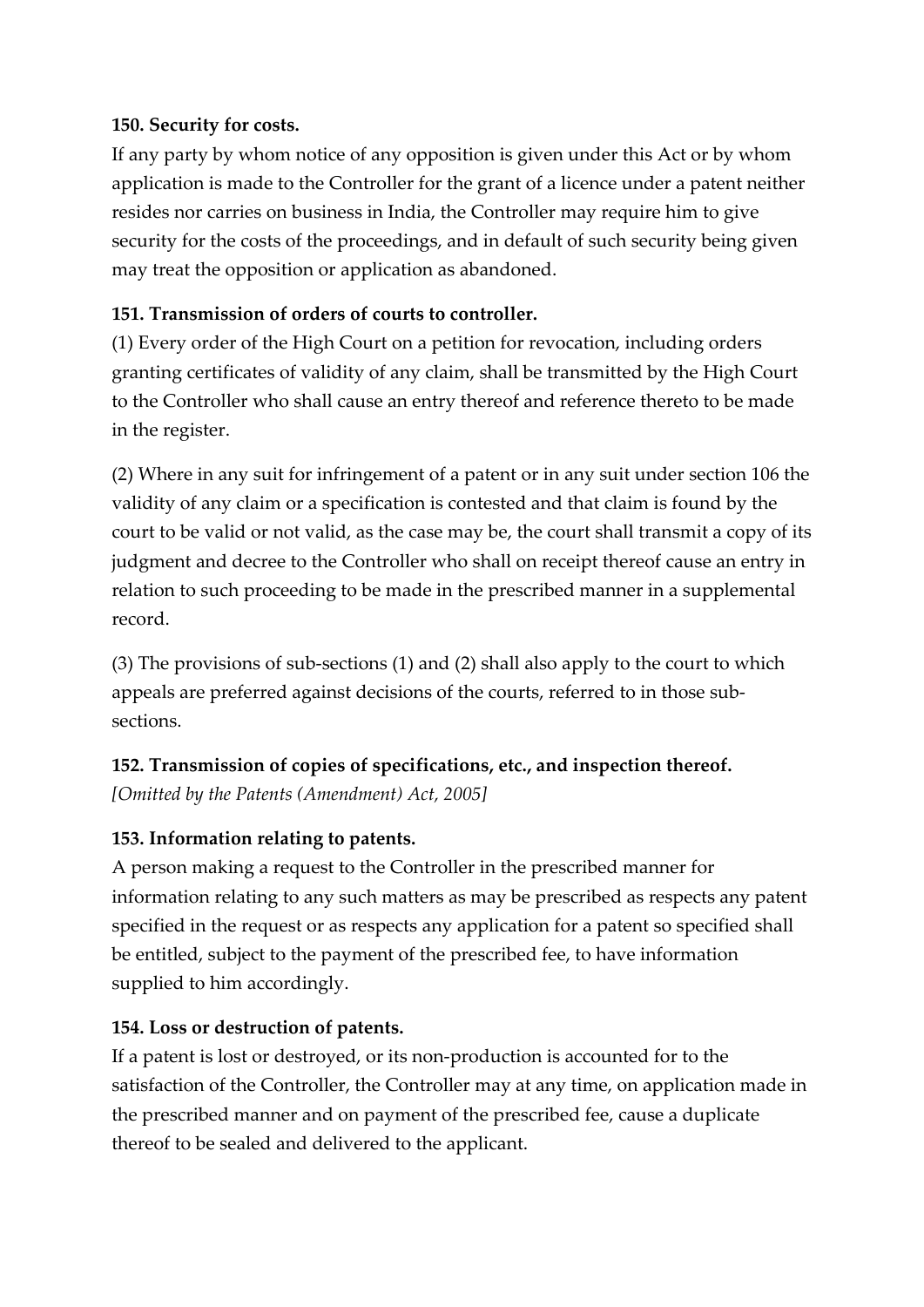## **155. Reports of controller to be placed before parliament.**

The Central Government shall cause to be placed before both Houses of Parliament once a year a report respecting the execution of this Act by or under the Controller.

## **156. Patent to bind government.**

Subject to the other provisions contained in this Act, a patent shall have to all intents the like effect as against Government as it has against any person.

## **157. Right of government to sell or use forfeited articles.**

Nothing in this Act shall affect the power of the Government or of any person deriving title directly or indirectly from the Government to sell or use any articles forfeited under any law for the time being in force.

## **157a. Protection of security of India.**

Notwithstanding anything contained in this Act, the Central Government shall—

(a) not disclose any information relating to any patentable invention or any application relating to the grant of patent under this Act, which it considers prejudicial to the interest of security of India;

(b) take any action including the revocation of any patent which it considers necessary in the interest of the security of India by issue of a notification in the Official Gazette to that effect.

Explanation.—For the purposes of this section, the expression "security of India" includes any action necessary for the security of India which—

(i) relates to fissionable materials or the materials from which they are derived; or

(ii) relates to the traffic in arms, ammunition and implements of war and to such traffic in other goods and materials as is carried on directly or indirectly for the purpose of supplying a military establishment; or

(iii) is taken in time of war or other emergency in international relations.

## **158. Power of high courts to make rules.**

The High Court may make rules consistent with this Act as to the conduct and procedure in respect of all proceedings before it under this Act.

## **159. Power of central government to make rules.**

(1) The Central Government may, by notification in the Official Gazette, make rules for carrying out the purposes of this Act.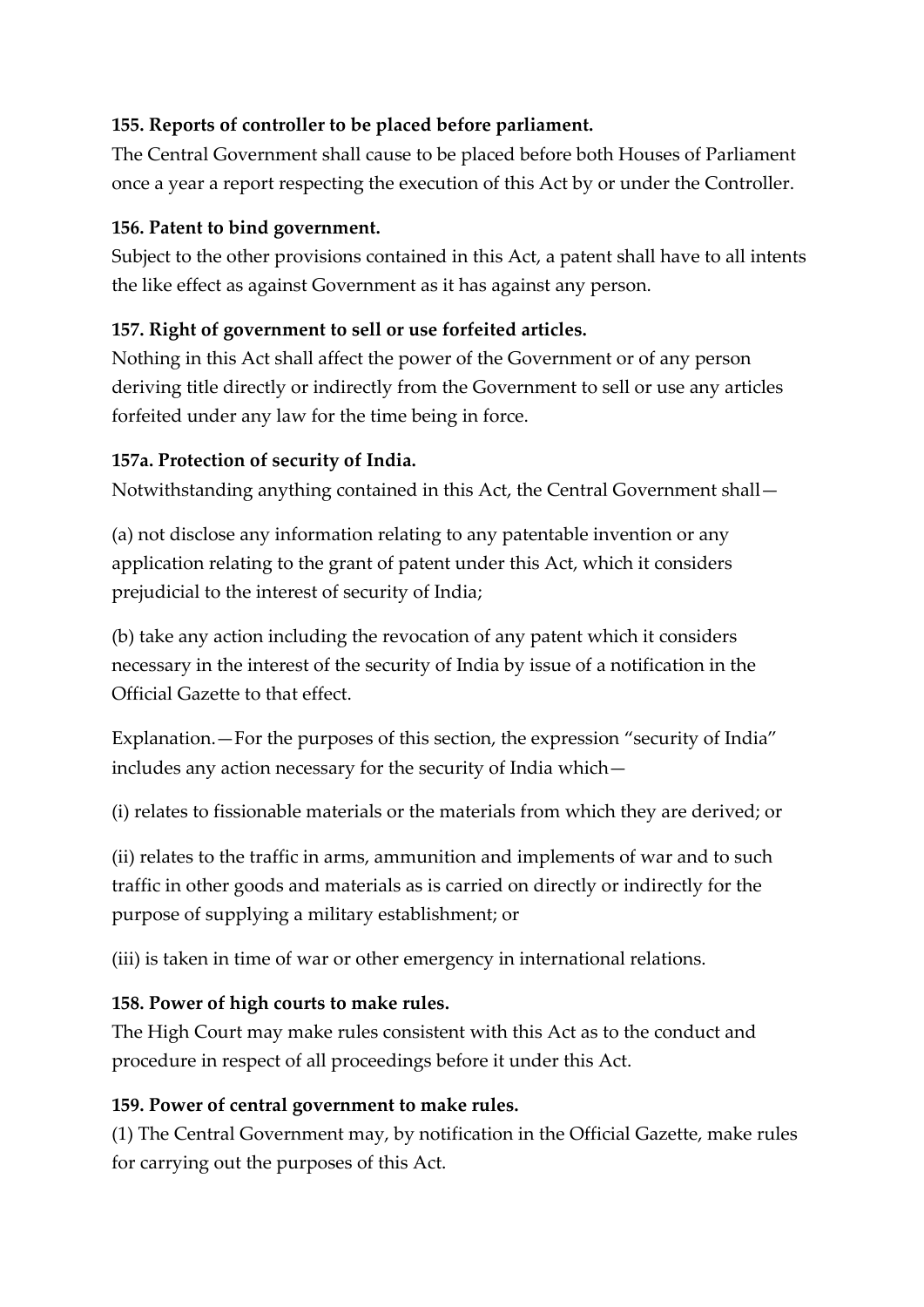(2) Without prejudice to the generality of the foregoing power, the Central Government may make rules to provide for all or any of the following matters, namely:—

(i) the form and manner in which any application for a patent, any specifications or drawings and any other application or document may be filed in the patent office;

(ia) the period which the Controller may allow for filing of statement and undertaking for in respect of applications under sub-section (1), the period within which the details relating to processing of applications may be filed before the Controller and the details to be furnished by the applicant to the Controller under sub-section (2) of section 8;

(ib) the period within which a reference to the deposit of materials shall be made in the specification under sub-clause (A) of clause (ii) of the proviso to sub-section (4) of section 10;

(ic) the period for which application for patent shall not be open to the public under sub-section (1) and the manner in which the applicant may make a request to the Controller to publish his application under sub-section (2) of section 11 A;

(id) the manner of making the request for examination for an application for patent and the period within which such examination shall be made under sub-sections (1) and (3) of section 11B;

(ie) the manner in which an application for withdrawal of an application for grant of a patent shall be made and the period within which a request for examination from the date of revocation of secrecy directions shall be made under the proviso to subsection (4) of section 11B.

(ii) the time within which any act or thing may be done under this Act, including the manner in which and the time within which any matter may be published under this Act;

(iii) the fees which may be payable under this Act and the manner and time of payment of such fees;

(iv) the matters in respect of which the examiner may make a report to the Controller;

(v) the manner in which and the period within which the Controller shall consider and dispose off a representation under sub-section (1) of section 25;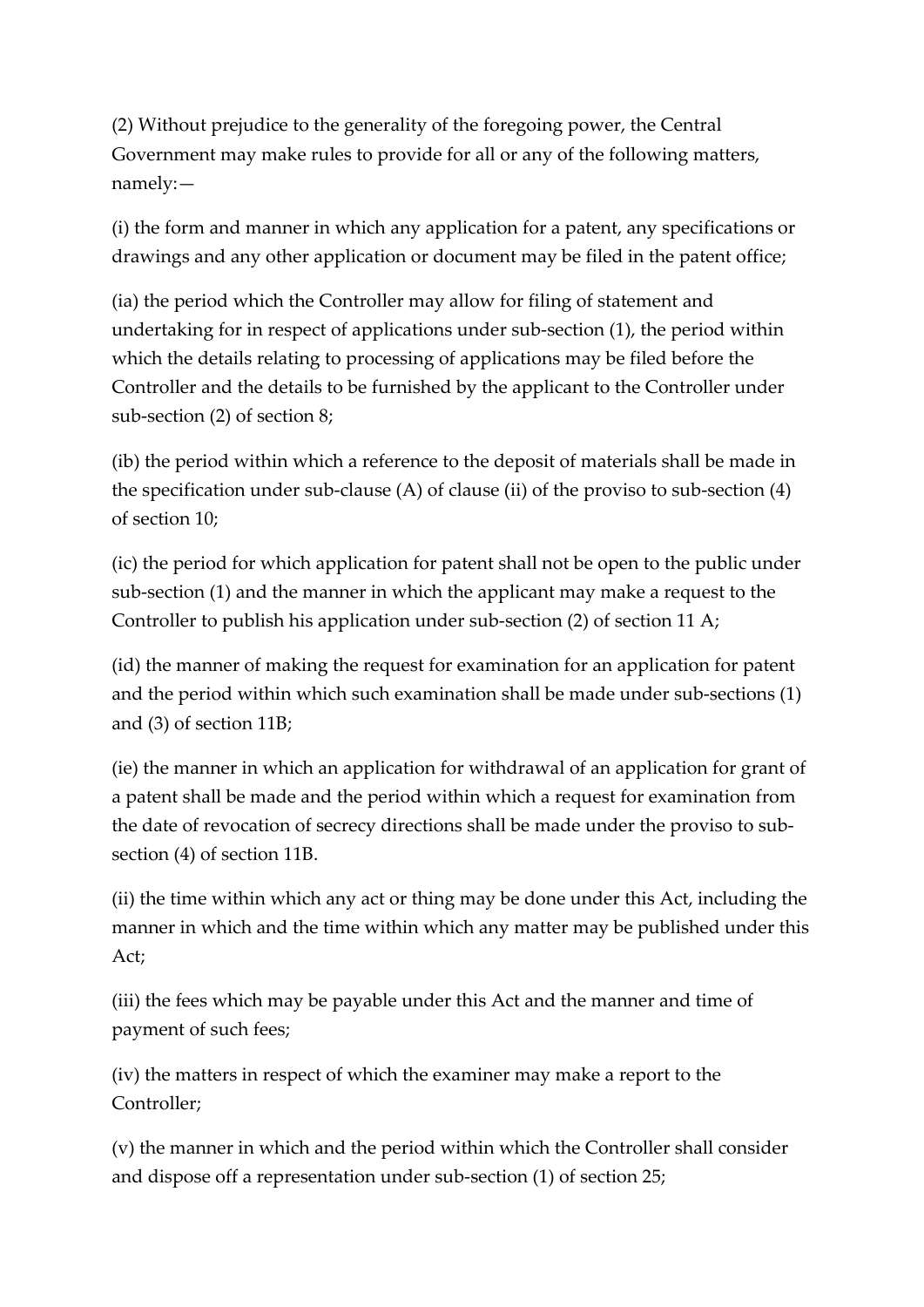(va) the period within which the Controller is required to dispose of an application under section 39;

(vi) the form and manner in which and the time within which any notice may be given under this Act;

(vii) the provisions which may be inserted in an order for restoration of a patent for the protection of persons who may have availed themselves of the subject-matter of the patent after the patent had ceased;

(viii) the establishment of branch offices of the patent office and the regulation generally of the business of the patent office, including its branch offices;

(ix) the maintenance of the register of patents and the safeguards to be observed in the maintenance of such register in computer floppies, diskettes or any other electronic form and the matters to be entered therein;

(x) the matters in respect of which the Controller shall have powers of a civil court;

(xi) the time when and the manner in which the register and any other document open to inspection may be inspected under this Act;

(xii) the qualifications of, and the preparation of a roll of, scientific advisers for the purpose of section 115;

(xiia) *[Omitted by the Tribunals Reforms (Rationalisation and Conditions of Service) Ordinance, 2021.]*

(xiib) *[Omitted by the Tribunals Reforms (Rationalisation and Conditions of Service) Ordinance, 2021.]*

(xiic) *[Omitted by the Tribunals Reforms (Rationalisation and Conditions of Service) Ordinance, 2021.]*

(xiii) the manner in which any compensation for acquisition by Government of an invention may be paid;

(xiv) the manner in which the register of patent agents may be maintained under sub¬ section (1) of section 125 and the safeguards to be observed in the maintenance of such register of patent agents on computer floppies, diskettes or any other electronic form under subsection (2) of that section; the conduct of qualifying examinations for patent agents; and matters connected with their practice and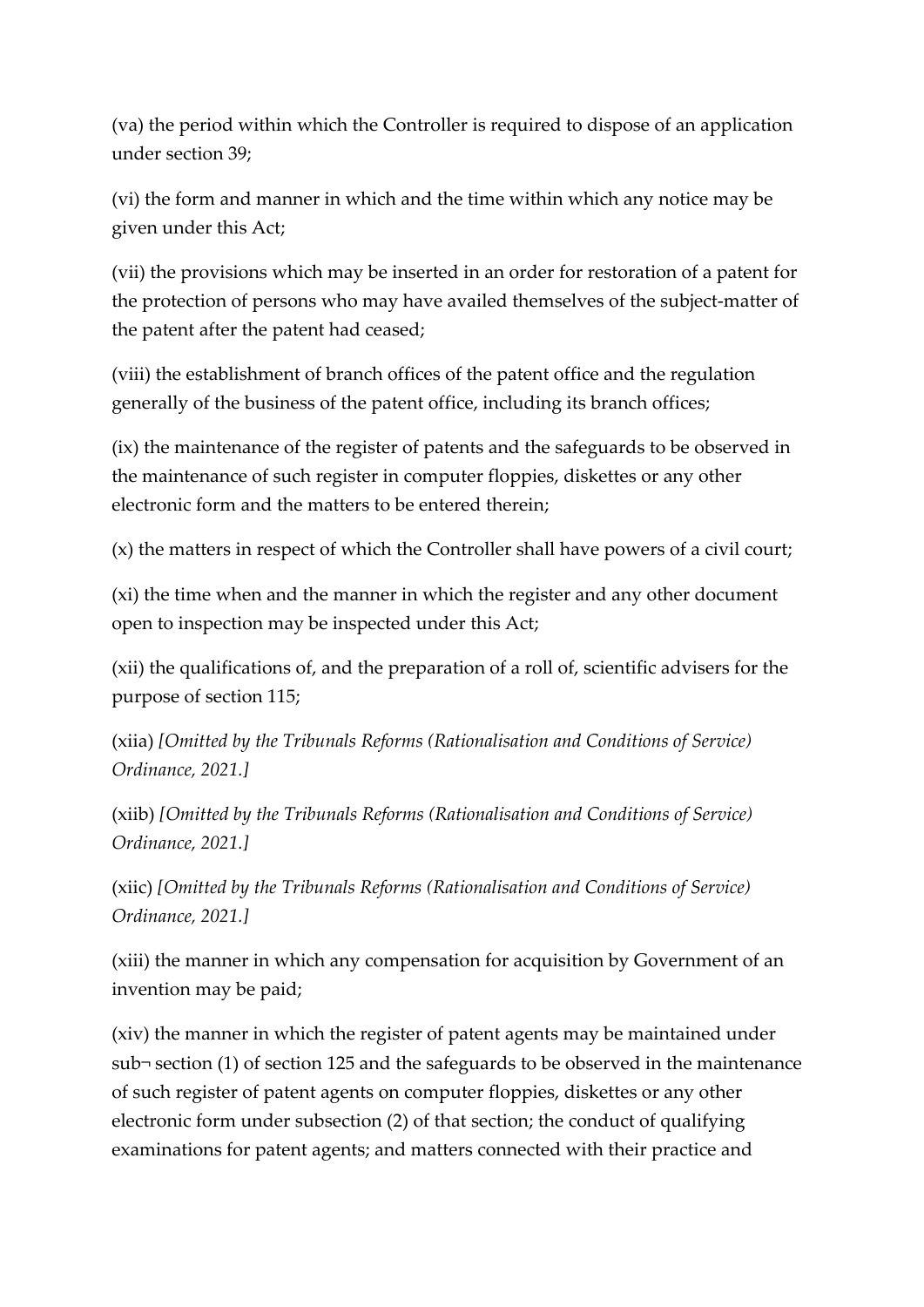conduct, including the taking of disciplinary proceedings against patent agents for misconduct;

(xv) the regulation of the making, printing, publishing and selling of indexes to, and abridgements of, specifications and other documents in the patent office; and the inspection of indexes and abridgements and other documents;

(xvi) any other matter which has to be or may be prescribed.

(3) The power to make rules under this section shall be subject to condition of the rules being made after previous publication:

Provided that the Central Government may, if it is satisfied that the circumstances exist which render it practically not possible to comply with such condition of previous publication, dispense with such compliance.

### **160. Rules to be placed before parliament.**

Every rule made under this Act shall be laid, as soon as may be after it is made, before each House of Parliament while it is in session for a total period of thirty days which may be comprised in one session or in two or more successive sessions, and if, before the expiry of the session immediately following the session or the successive sessions aforesaid, both Houses agree in making any modification in the rule or both Houses agree that the rule should not be made, the rule shall thereafter have effect only in such modified form or be of no effect, as the case may be; so, however, that any such modification or annulment shall be without prejudice to the validity of anything previously done under that rule.

## **161. Special provisions with respect to certain applications deemed to have been refused under act 2 of 1911.**

*[Omitted by the Patents (Amendment) Act, 2002]*

#### **162. Repeal of act 2 of 1911 in so far as it relates to patents and savings.**

(1) The Indian Patents and Designs Act, 1911, in so far as it relates to patents, is hereby repealed, that is to say, the said Act shall be amended in the manner specified in the Schedule.

(2) and (3) *[Omitted by the Patents (Amendment) Act, 2002]*

(4) The mention of particular matters in this section shall not prejudice the general application of the General Clauses Act, 1897 (10 of 1897), with respect to repeals.